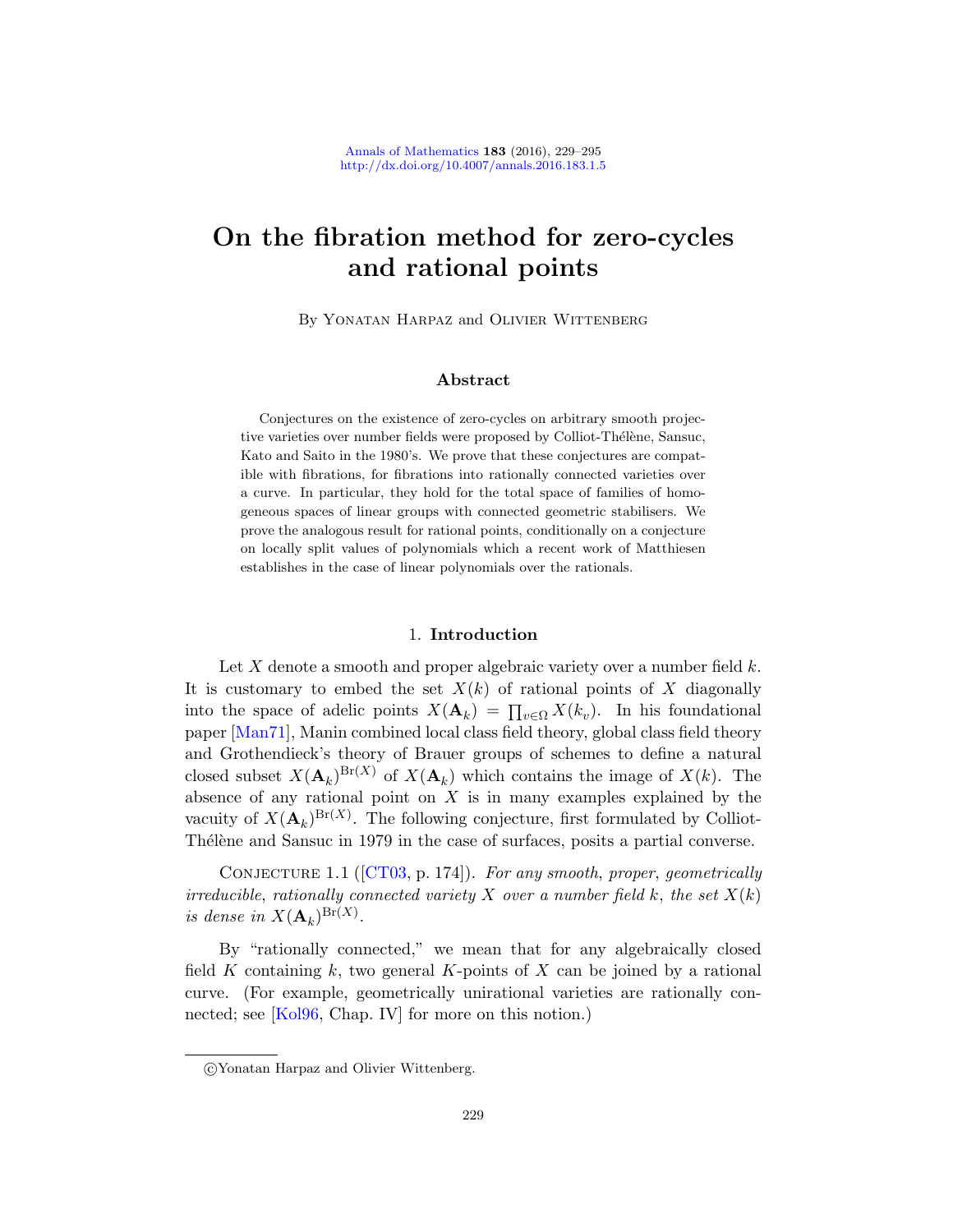<span id="page-1-2"></span>In a parallel development, a conjecture concerning the image of the Chow group  $\text{CH}_0(X)$  of zero-cycles up to rational equivalence in the product of the groups  $\text{CH}_0(X \otimes_k k_v)$  over the places v of k was put forward by Colliot-Thélène, Sansuc, Kato and Saito (for rational surfaces in [CTS81, §4], for arbitrary varieties in [KS86, §7] and in [CT95, §1]). Let us recall its statement. Denote by  $\Omega_f$  (resp.  $\Omega_{\infty}$ ) the set of finite (resp. infinite) places of k and by  $\text{CH}_{0,\mathbf{A}}(X)$ the group

$$
(1.1) \qquad \text{CH}_{0,\mathbf{A}}(X) = \prod_{v \in \Omega_f} \text{CH}_0(X \otimes_k k_v) \times \prod_{v \in \Omega_{\infty}} \frac{\text{CH}_0(X \otimes_k k_v)}{N_{\overline{k}_v/k_v}(\text{CH}_0(X \otimes_k \overline{k}_v))}.
$$

<span id="page-1-3"></span>By the reciprocity law of global class field theory, the pairings

$$
\langle -, -\rangle_v : \text{Br}(X \otimes_k k_v) \times \text{CH}_0(X \otimes_k k_v) \to \text{Br}(k_v) \hookrightarrow \mathbf{Q}/\mathbf{Z}
$$

for  $v \in \Omega$ , characterised by the property that  $\langle \alpha, P \rangle_v$  is the local invariant of  $\alpha(P) \in Br(k_v(P))$  $\alpha(P) \in Br(k_v(P))$  $\alpha(P) \in Br(k_v(P))$  whenever P is a closed point of  $X \otimes_k k_v$ , fit together in a complex

<span id="page-1-0"></span>
$$
(1.2) \qquad \widehat{\mathrm{CH}_0(X)} \longrightarrow \widehat{\mathrm{CH}_{0,\mathbf{A}}(X)} \xrightarrow{\sum_{v \in \Omega} \langle -, -\rangle_v} \mathrm{Hom}(\mathrm{Br}(X), \mathbf{Q}/\mathbf{Z}),
$$

where we denote  $M = \varprojlim_{n \geq 1} M/nM$  $M = \varprojlim_{n \geq 1} M/nM$  for any abelian group M. In the formulation given by van Hamel  $\overline{v}$ H03, Th. 0.2, the above-mentioned conjecture is then the following.

CONJECTURE 1.2 ( $[KSS6, \S7]$ ,  $[CT95, \S1]$ ; see also  $[Wit12, \S1.1]$ ). For any smooth, proper, geometrically irreducible variety  $X$  over a number field  $k$ , the complex (1.2) is exact.

Rationally connected varieties which satisfy Conjecture 1.1 over every finite extension of k are known to satisfy Conjecture 1.2 (cf. [Lia13a]).

Two general methods were elaborated to attack Conjectures 1.1 and 1.2. The descent method (see [\[CTS87\], \[S](#page-9-0)[ko](#page-29-0)99], [Sko01]; see [Sal03] for an adaptation to the context of zero-cycles) generalises the classical descent theory of elliptic curves to arbitrary varieties. The fibration method, with which we are concerned in the present paper, consists, under various sets of hypotheses, in exploiting the structure of a fibration  $f : X \to Y$  to establish the conjectures for X when they are known for Y and for the fibers of  $f$ .

<span id="page-1-1"></span>Our aim in this paper is twofold. First, in Sections 2–8, we prove the following general fibration theorem for the existence of zero-cycles, which is the main result of the paper.

THEOREM 1.3. Let  $X$  be a smooth, proper, geometrically irreducible variety over a number field k, and let  $f: X \to \mathbf{P}_k^1$  be a dominant morphism with rationally connected geometric generic fiber. If the smooth fibers of f satisfy Conjecture 1.2, then so does X.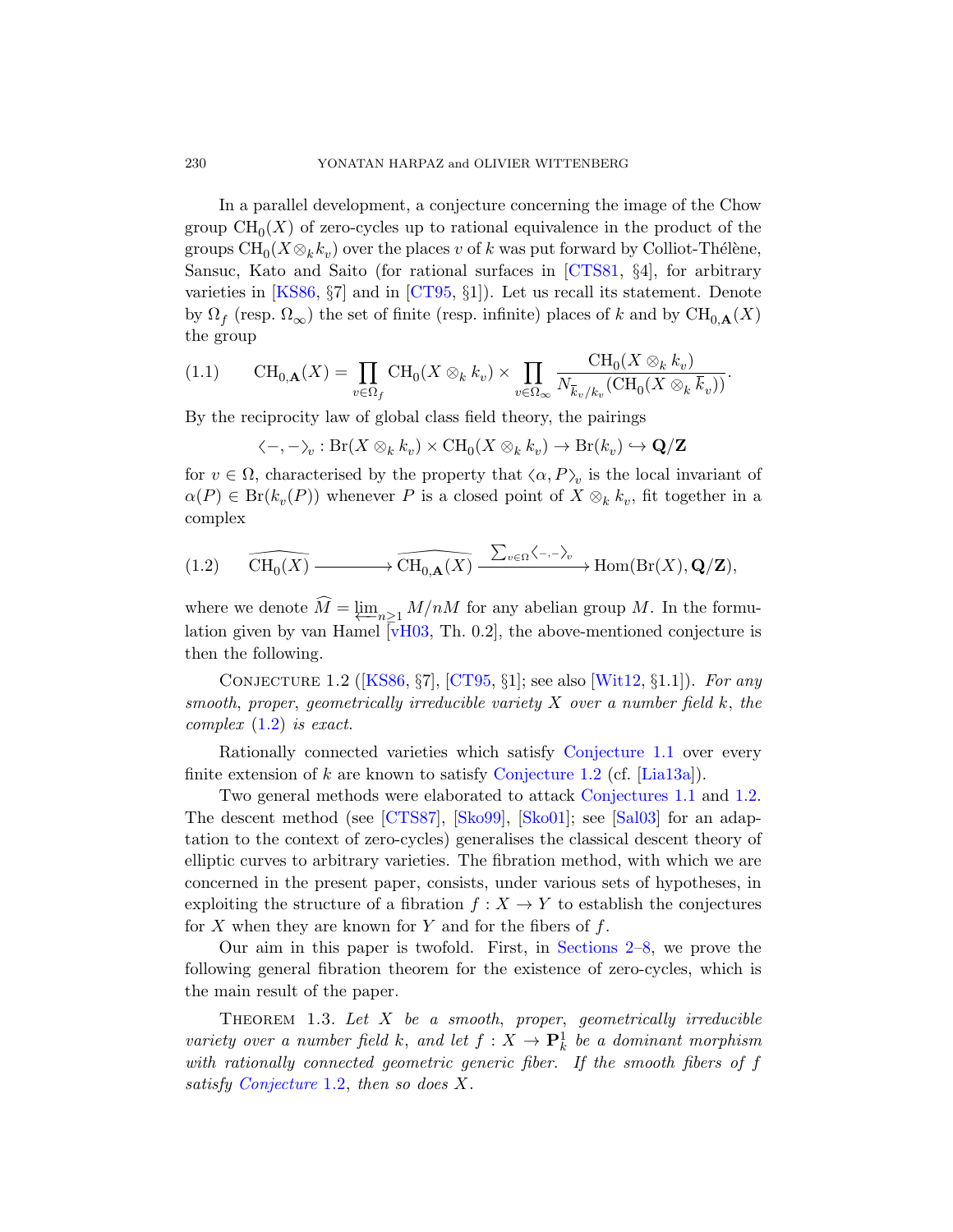The precise results we prove on zero-cycles are stated in Section 8. They generalise Theorem 1.3 in the following respects:

- (1) the base of the fibration is allowed to be any variety birationally equivalent to the product of a projective space with a curve  $C$  which satisfies Conjecture 1.2;
- $(2)$  only the smooth fibers of f above the closed points of a Hilbert subset (for instance, of a dense open subset) of the base are assumed to satisfy Conjecture 1.2;
- (3) instead of requiring that the geometric generic fiber be rationally connected, it is enough to assume that it is connected, that its abelian étale fundamental group is trivial and that its Chow group of zero-cycles of degree 0 is trivial over any algebraically closed field extension;
- (4) when the geometric generic fib[er is r](#page-64-0)ationa[lly con](#page-66-0)nected, the assumption that the smooth fibers (above the closed points of a Hilbert subset) satisfy Conjecture 1.2 may be replaced with the assumption that they satisfy [Con](#page-1-1)jecture 1.1.

<span id="page-2-0"></span>We note that a smooth, proper, geometrically irreducible curve  $C$  satisfies Conjecture 1.2 as soon as the divisible subgroup of the Tate–Shafarevich group of its Jacobian is trivial, by a theorem of Saito [Sai89] (see [Wit12, Rems. 1.1(iv)]). At least when  $C(k) \neq \emptyset$ , this condition is even equivalent to Conjecture 1.2 (see [Mil06, Ch. I, Th. 6.26(b)]).

To illustrate Theorem 1.3, let us consider the very specific example of the affine *n*[-di](#page-60-1)[mensional hyper](#page-1-0)surface  $V$  [given](#page-64-1) by

$$
(1.3) \t\t N_{K/k}(x_1\omega_1 + \dots + x_n\omega_n) = P(t),
$$

where  $P(t) \in k[t]$  is a nonzero polynomial and where the left-hand side is the norm form associated to a finite extension  $K/k$  [and t](#page-66-1)o a basis  $(\omega_1, \ldots, \omega_n)$  of the  $k$ -vecto[r space](#page-63-1)  $K$ . The study of the arithmetic of a smooth and proper model X of V has a long history. Conjecture 1.2 was previously known for  $X$ only [when](#page-62-1)  $K/k$  is [cyclic \(se](#page-60-2)e [CTSSD98], which builds on [Sal88]), when  $K/k$ has prime degree or degree pq [for distinct p](#page-0-0)rimes p, q (see [Wei14a, Th. 4.3] and  $[Lia15, Exam. 3.1, Rem. 3.7]$  $[Lia15, Exam. 3.1, Rem. 3.7]$  $[Lia15, Exam. 3.1, Rem. 3.7]$ , when  $K/k$  is quartic or is abelian with [Galois](#page-1-1) group  $\mathbf{Z}/n\mathbf{Z} \times \mathbf{Z}/n\mathbf{Z}$  [under cer](#page-1-0)tain assumptions on  $P(t)$  (see [Wei14a], [DSW15], [Lia14b, Cor. 2.3] and [Lia15, Exam. 3.9]) and, finally, for arbitrary  $K/k$ , when  $P(t) = ct^m(1-t)^n$  for some  $c \in k^*$  and some integers  $m, n$ (see [SJ13], which builds on [HBS02] and [CTHS03] and applies descent theory and the Hardy–Littlewood circle method to establish Conjecture 1.1 for X over every finite extension of k, and see [Lia15, Exam. 3.10]). By contrast, it follows uniformly from Theorem 1.3 that X satisfies Conjecture 1.2 for any  $K/k$  and any  $P(t)$ . Indeed, on the one hand, the generic fiber of the projection map  $V \to \mathbf{A}^1_k$  given by the t coordinate is a torsor under the norm torus associated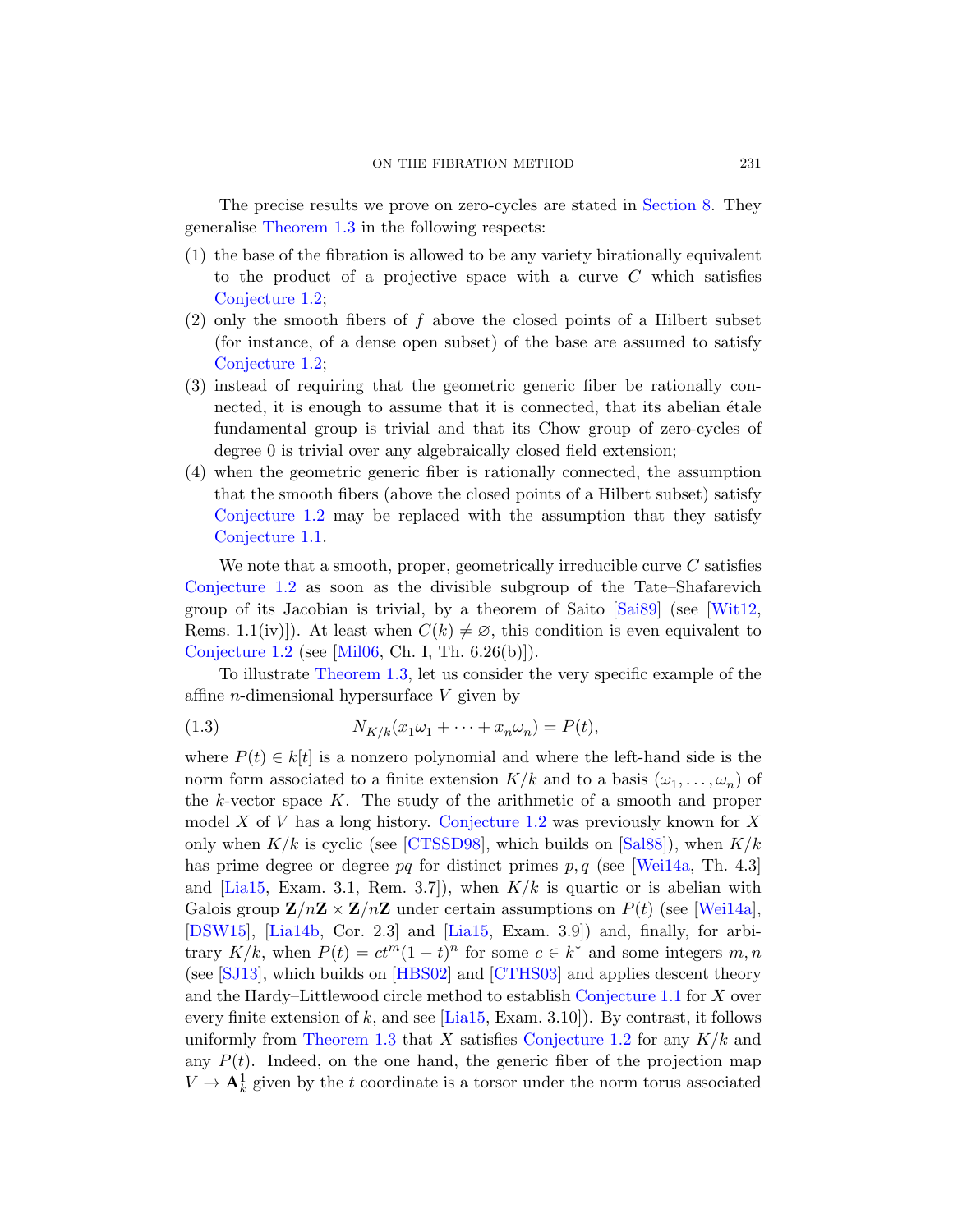to the finite extension  $K/k$ , and on the other hand, smooth compactifications of torsors under tori satisfy Conjecture 1.1. (See [Sko01, Th. 6.3.1] and use (4) above; alternatively, smooth compactifi[cations](#page-1-1) of torsors under tori satisfy Conjecture 1.2, by [Lia13a].) One can even go further and replace the "constant" field extension  $K/k$  [with an](#page-66-2) arbitr[ary fi](#page-30-0)nite extension  $K/k(t)$ : Theorem 1.3 implies Conjecture 1.2 for smooth and proper models of the affine *n*-dimensional hypersurface defined by  $N_{K/k(t)}(x_1\omega_1 + \cdots + x_n\omega_n) = P(t)$ if  $(\omega_1, \ldots, \omega_n)$  now denotes a basis of the  $k(t)$ -vector space K.

More generally, we obtain the following result as a corollary of Theorem 1.3. This covers, in partic[ular, all fibratio](#page-1-0)ns into toric varieties, into Châtelet surfaces or into Châtelet  $p$ -folds in the sense of [VAV12]. See Section 8.1 for a more detailed discussion.

THEOREM 1.4. Let  $X$  [be a smooth](#page-1-0), proper, irreducible variety over a number field k. Let Y [be an](#page-37-0) irreducible var[iety over](#page-37-1) k, birationally equivalent to either  $\mathbf{P}_k^n$ , or  $C$ , or  $\mathbf{P}_k^n \times C$ , for some  $n \geq 1$  and some smooth, proper, geometrically irreducible curve  $C$  over  $k$  which satisfies Conjecture 1.2. Let  $f: X \rightarrow Y$  be a d[ominant mo](#page-48-0)rphism whose generic fiber is birationally equivalent to a homogeneous space of a connected linear algebraic group, with connected geometric stabilisers. Then X satisfies Conjecture 1.2.

<span id="page-3-0"></span>We then proceed to rational points in Section 9. We propose in Section 9.1 a conjecture on locally split [values of polyno](#page-38-0)mials in one variable ("locally split" means that the values are requir[ed to be produc](#page-0-0)ts of primes which split in a given finite extension  $L/k$ ) and prove, in Section 9.3, that this conjecture implies a general fibration theorem for th[e existence of](#page-1-1) rational points.

THEOREM 1.5. Let  $X$  [be](#page-55-0) a smooth, proper, geometrically irreducible [variety over a](#page-38-0) number field k, and let  $f: X \to \mathbf{P}^1_k$  be a dominant morphism with rationally connected geometric generic fiber. Suppose Conjecture 9.1 holds. If the smooth fibers of f above the r[ational points of](#page-38-0)  $\mathbf{P}^1_k$  satisfy Conjecture 1.1, then so does X.

[Theorem](#page-64-2) 1.5 admits va[rious generalis](#page-3-0)ations similar to those of Theorem 1.3 outlined in  $(1)$ – $(4)$  above. See Corollaries 9.23 and 9.25 for precise statements.

Various cases of [Conjecture 9](#page-57-0).1 can be established by algebro-geometric methods, by sieve methods or by additive combinatorics. We discuss these cases in Section 9.2 as well as the relation between Conjecture 9.1 and Schinzel's hypothesis (H). The most significant result towards Conjecture 9.1 is Matthiesen's recent work [Mat15], which renders Theorem 1.5 unconditional when  $k = \mathbf{Q}$  and the singular fibers of f lie above rational points of  $\mathbf{P}_{\mathbf{Q}}^1$ . More precisely, we obtain the following theorem in Section 9.4.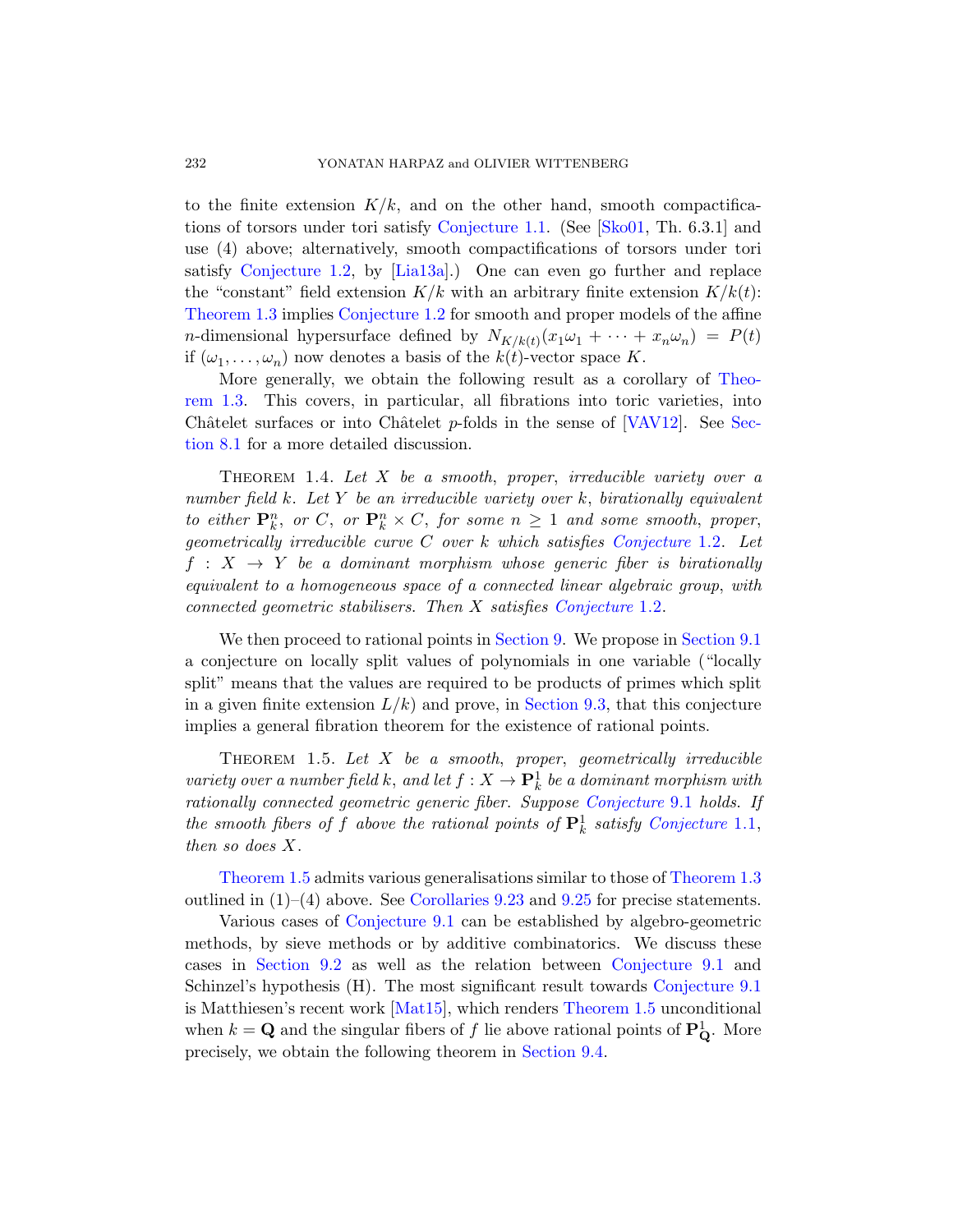<span id="page-4-0"></span>THEOREM 1.6. Let  $X$  be a smooth, proper, geometrically irreducible variety over Q. Let  $f: X \to \mathbf{P}_{\mathbf{Q}}^1$  be a dominant morphism with rationally connected geometric generic fiber, whose nonsplit fibers all lie over rational [points](#page-62-2) of  $\mathbf{P}_{\mathbf{Q}}^{1}$ . If  $X_c(\mathbf{Q})$  is dense in  $X_c(\mathbf{A}_{\mathbf{Q}})^{\text{Br}(X_c)}$  for every rational point c of a [Hilbert](#page-62-3) subset of  $\mathbf{P}_{\mathbf{Q}}^1$ , then  $X(\mathbf{Q})$  [is dens](#page-64-2)e in  $X(\mathbf{A}_{\mathbf{Q}})^{Br(X)}$ .

This unconditional case of [Theor](#page-59-1)em 1.5 was previously known only under the quite strong assumptio[n that every sin](#page-0-0)gular fiber of  $f$  contains an irreducible component [of m](#page-2-0)ultiplicity 1 split by an abelian extension of Q and that the smooth fibers of f above the rational points of  $\mathbf{P}_{\mathbf{Q}}^{1}$  satisfy weak [a](#page-4-0)pproximation (see [HSW14]), or otherwise under the assumption that  $f$  has a unique nonsplit fiber (see [Har97]). We note that the work [Mat15] relies on the [contents of a](#page-0-0) recen[t paper of Brow](#page-1-0)ning and Matthiesen [BM13] which applied the descent method and additive combinatorics to prove Conjecture 1.1 for a smooth and proper model of the hypersurface  $(1.3)$  when  $k = \mathbf{Q}$  and  $P(t)$  is a product of linear polynomials, the number field  $K$  being arbitrary (a case now covered by Theorem 1.6).

T[he oldes](#page-60-3)t instance of the use of the structure of a fibration to establish a particular case of Conjecture 1.1 or of Conjecture 1.2 can be traced back to Hasse's proof of the Hasse–Minkowski theorem for quadratic forms in four variables with rational coefficients starting from the case of quadratic forms in three v[ariable](#page-64-1)s with rati[onal coefficients](#page-1-0). It was based on Dirichlet's theorem on primes in arithmetic progressions and on the global reciprocity law. In 1979, Colliot-Thélène and Sansuc [CTS82] notic[ed that a v](#page-60-4)ariant of Hasse's proof yields Conjecture 1.1 for a large family of coni[c bundle](#page-65-3) surfaces over  $\mathbf{P}_\mathbf{Q}^1$  if one assumes Schinzel's hypothesis (H), a conjectural generalisation of Dirichlet's theorem. Delicate arguments relying on the sa[me two](#page-65-4) ingredients as Hasse's p[roof la](#page-66-3)ter allowed Salberger [Sal88] to settle Conjecture 1.2 unconditionally for those conic bundle surfaces over  $P_k^1$  whose Brauer group is reduced to constant classes. At the same time, building on the ideas of [CTSSD87], an abstract for[malism fo](#page-61-0)r [the fibrati](#page-60-1)o[n meth](#page-59-2)o[d was](#page-61-1) established in [Sko90b] [in](#page-63-2) [the case](#page-62-2) of fibrations, over  $\mathbf{A}_k^n$ , whose codimension 1 fibers are split and whose smooth fibers satisfy weak approximation. Further work of Serre [Ser92] and of Swinnerton-Dyer [SD94] on conic and two-dimensional quadric bundles over  $\mathbf{P}_k^1$  led to the systematic study of fibrations, over the projective line and later over a curve of arbitrary genus or over a projective space, into varieties which satisfy weak approximation (see [CTSD94], [CTSSD98], [CT00], [Fro03], [vH03], [Wit12], [Lia13b], [HSW14]).

To deal with nonsplit fibers, all of these papers rely on the same reciprocity argument as Hasse's original proof, at the core of which lies the following well-known fact from class field theory: if  $L/k$  is a finite *abelian* extension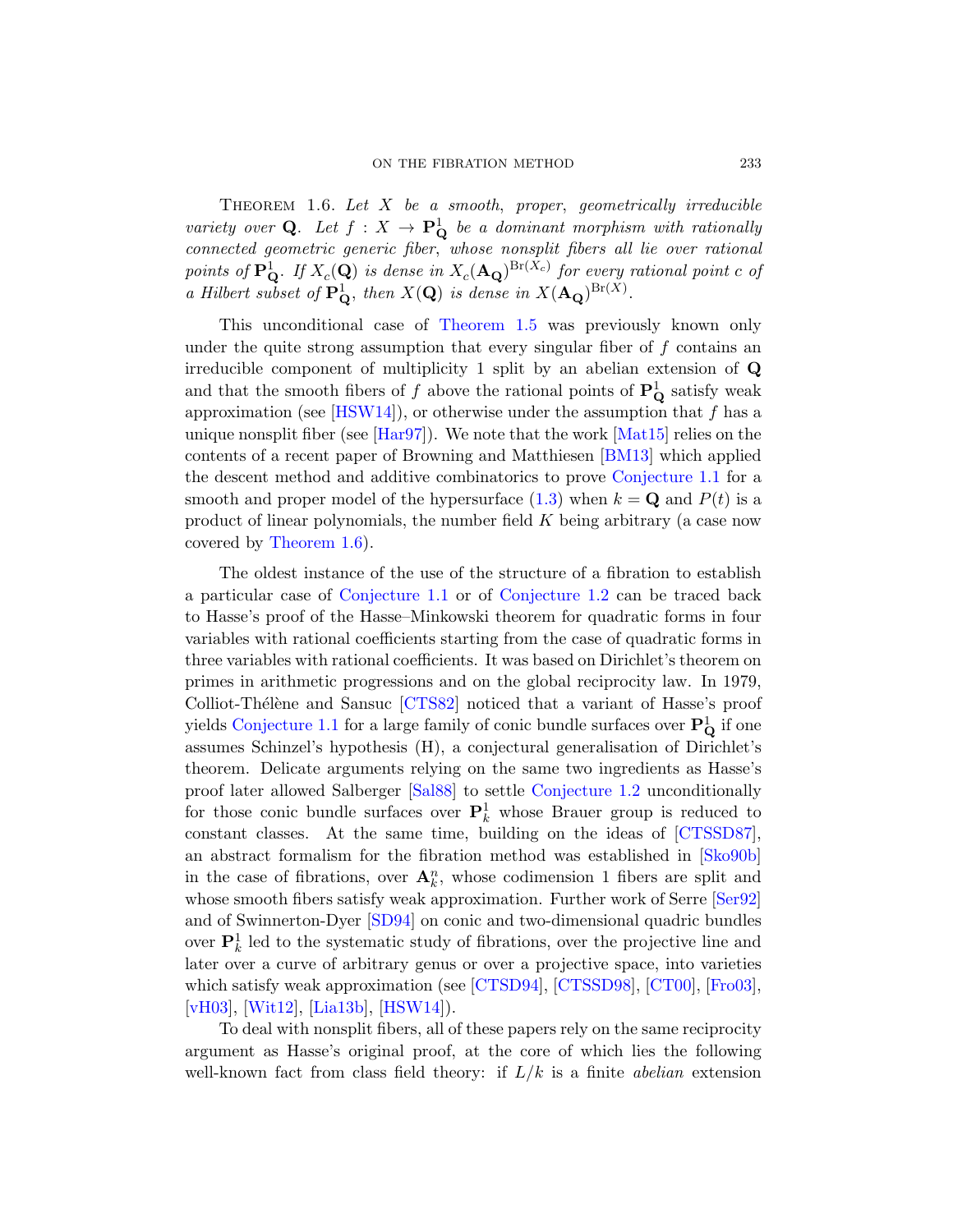of number fields, an element of  $k$  which is a local norm from  $L$  at all places of k except at most one must be a local norm at the remaining place too (see  $[AT09, Ch. VII, §3, Cor. 1, p. 51]$ ). The failure of this statement for non-abelian extensions  $L/k$  turned out to be a critical hindrance to the develo[pment o](#page-66-1)f the fibratio[n method](#page-62-2). On the one hand, it caused all of the papers mentioned in the previous paragraph to assume that every singular [fiber of](#page-62-4) f [over](#page-62-3)  $A_k^1$  contains an irreducible component of multiplicity 1 split by an abelian extension of the field over which the fiber is defined. (We note, however, that a trick allowing one to deal with a few very specific non-abelian extensions whose Galois closure contains a non[trivial c](#page-65-5)yclic subextension, e.g., cubic extensions, appeared in [Wei14a, Th. 3.5] and [HSW14, Th. 4.6].) On the other hand, it led to the restriction that the smooth fibers should satisfy weak approximation. Harari [Har94], [Har97] was able to relax this condition only in the following two situations: fibrations over  $\mathbf{P}^1_k$  all of whose fibers over  $\mathbf{A}^1_k$  are [geometric](#page-1-1)ally [irre](#page-3-0)ducible, and fibrations, over more general bases, which admit a rational section. Further results in this direction were obtained in [Sme15] and in [Lia14b] but were always limited by the assumption that some field extension built out of the splitting fields of the irreducible components of the fibers and of the residues, along these components, of a finite collection of classes of the Brauer group of the generic fiber, should be abelian.

The proofs of Theorems 1.3 and 1.5 given below do not rely on Dirichlet's theorem on [primes in a](#page-16-0)rithmetic progressions or on any variant of it. As a consequence, they bypass the reciproci[ty argument all](#page-38-0)uded to in the previous [paragraph, w](#page-43-0)hose only purpose was to gain some control over the splitting behaviour of the unspecified prime output by Dirichlet's theorem. They bypass the ensuing abelianness assumptions as well. We replace Dirichlet's theorem by a simple consequence of strong approximation off a place for affine space minus [a codim](#page-1-1)ens[ion](#page-3-0) 2 closed subset (see Lemma 5.2), or, in the context of rational points, by a certain conjectural variant of this lemma (see Conjecture 9.1, Proposition 9.9 and Corollary 9.10). Given a finite Galois extension  $L/k$ , these two statements directly give rise to elements of  $k$  which, outside a finite set of places of k, [have posit](#page-9-0)ive valuation only at places splitting in  $L$ . To be applicable, however, they require [that ce](#page-66-0)rtain hypotheses be satisfied; the rest of the proofs of Theorems 1.3 and 1.5 consists in relating these hypotheses to [the B](#page-12-0)rauer–Manin condition, with the help of suitable versions of the Poitou– Tate duality theorem and of the so-called "formal lemma," a theorem originally due to Harari [Har94].

The paper is organised as follows. In Section 2, we give simple definitions for the groups  $Pic_+(C)$  and  $Br_+(C)$  first introduced in [Wit12, §5] and recall their properties and a consequence of the arithmetic duality theorem which they satisfy (Theorem 2.5). The group  $Pic_+(C)$  lies halfway between the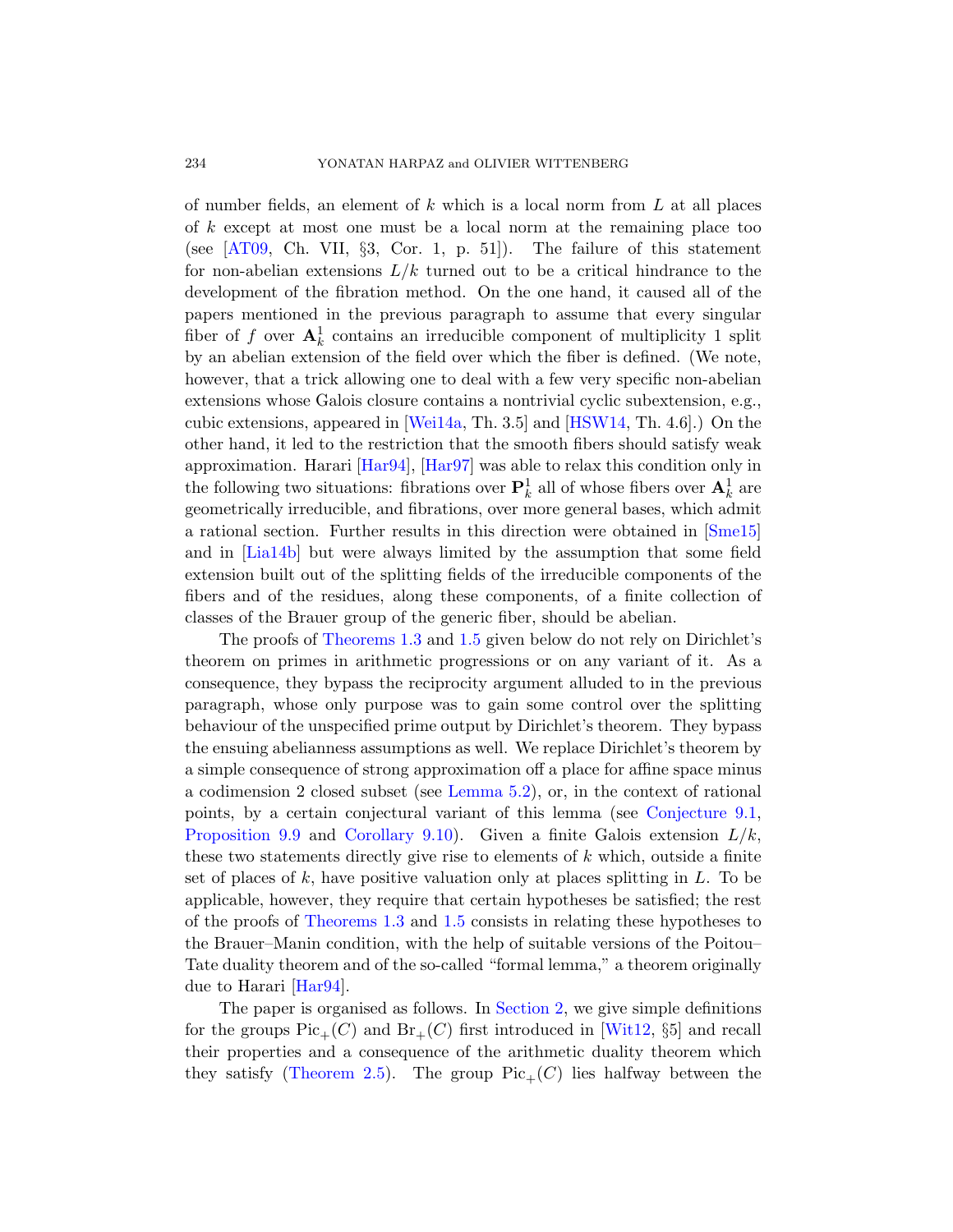[u](#page-12-1)sual Picard group  $Pic(C)$  and Rosenlicht's relative Picard group  $Pic(C, M)$ associated to a curve C endowed with a finite closed subset  $M$ . It plays a central role in the proof of Conjecture 1.2 for fibrations over a curve C of positive genus. [When](#page-14-0)  $C = \mathbf{P}_k^1$ , one could equally well work with the algebraic tori which are implicit in the definition of  $Pic_+(C)$  (see (2.1) below), but the formalism of  $Pic_+(C)$  and  $Br_+(C)$  turns out to be very convenient also in this case. In Section 3, we state and prove a version of the formal lemma for zero-cycles on a variety  $X$  fibe[red over a](#page-9-0) [cu](#page-12-1)rve  $C$  of positive genus in [w](#page-15-0)hich the zero-cycles under consideration are required to lie over a fixed linear equivalence cl[ass of divisor](#page-1-1)s on  $C$ . In Section 4, we give a short proof of a [the](#page-15-1)orem [of Harar](#page-24-0)i on the speci[alisation maps](#page-15-1) for the Brauer groups of the fibers of a morphism  $f: X \to \mathbf{P}_k^1$  whose geometric generic fiber satisfies  $H^1(X_{\bar{\eta}}, \mathbf{Q}/\mathbf{Z}) = 0$  and  $H^2(X_{\bar{\eta}}, \mathscr{O}_{X_{\bar{\eta}}}) = 0$  and we adapt it to fibrations over a curve of positive genus. Building on the contents of Sections 2–3, we then prove in Section 5 the core existence theorem for effective zero-cycles on fibrations over curves from which Theore[m 1.3](#page-25-0) and all its refinements will be deduced (Theo[rem 5.1\). In](#page-1-1) Section 6, we show that Theorem 5.1 remains valid if the a[rithmetic a](#page-29-0)ssumption on thes[mooth fib](#page-37-0)ers is replaced by the [same assum](#page-38-0)ption over [the closed p](#page-37-1)oints of a Hilbert subset of the base. To prove Conjecture 1.2, one needs to deal not only with effective cycles as in Theorem 5.1 but more generall[y with eleme](#page-39-0)nts of completed Chow groups; the reduction ste[ps required t](#page-48-0)[o br](#page-57-0)idge this gap are carried out in Section 7. Our main results on zero-cyc[les, incl](#page-64-2)uding Theorem 1.3, are stated, established and compared with the literature in Section 8. Finally, we devote Section 9 to rational points. Conjecture 9.1 is stated in S[ection](#page-62-5) 9.1. Its relations with additive combinatorics, with Schinzel's hypothesis, with strong approximation properties and with sieve methods are all discussed in Section 9.2. Various results on rational points are deduced in Sections 9.3–9.4.

Acknowledgements. Lilian Matthiesen's paper [Mat15] plays a significant role in Section 9. We are [gratef](#page-65-6)ul to her for writing it up. We also thank Tim Browning for pointing out the relevance of Irving's work [Irv14] to Conjecture 9.1 and Jean-Louis Colliot-Thélène, David Harari and the anonymous referees for their careful reading of the manuscript. The results of [BM13] provided the initial impetus for the present work.

Notation and conventions. All cohomology groups appearing in this paper are étale (or Galois) cohomology groups. Following  $[Sk_096]$ , a variety X over a field  $k$  is said to be *split* if it contains a geometrically integral open subset. If X is a quasi-projective variety over k, we denote by  $\text{Sym}_{X/k}$  the disjoint union of the symmetric products  $\text{Sym}^d_{X/k}$  for  $d \geq 1$ . For any variety X over k, we denote by  $\mathcal{Z}_0(X)$  the group of zero-cycles on X and by  $\operatorname{CH}_0(X)$  its quotient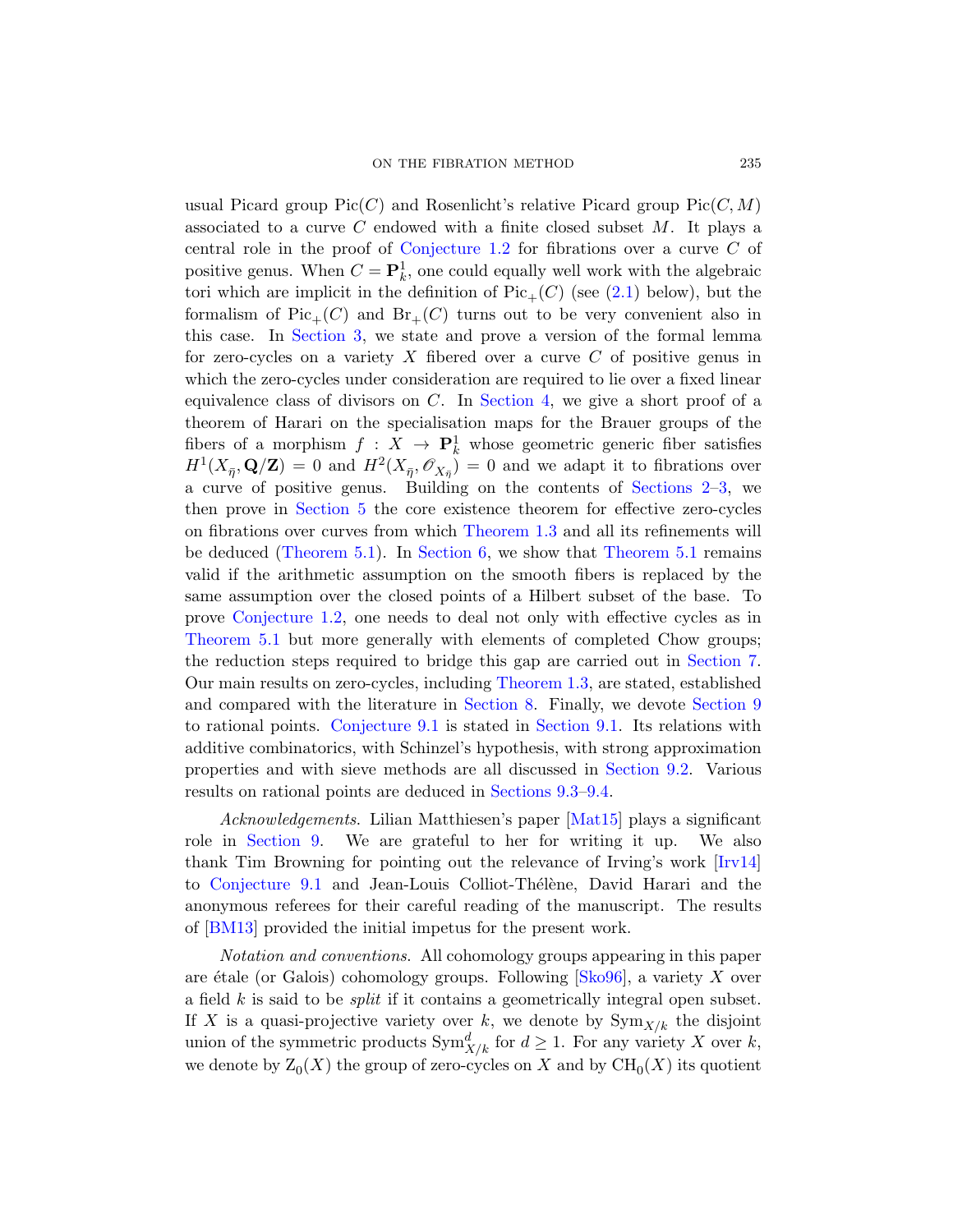by [the sub](#page-64-3)group of cycles rationally equivalent to 0. When  $X$  is proper, we let  $A_0(X) = \text{Ker}(\text{deg}: \text{CH}_0(X) \to \mathbb{Z})$ . We write  $\text{Supp}(z)$  for the support of  $z \in Z_0(X)$  and denote by

(1.4) 
$$
\langle -, - \rangle : Br(X) \times Z_0(X) \to Br(k)
$$

the pairing characterised by  $\langle \beta, P \rangle = \text{Cores}_{k(P)/k}(\beta(P))$  if P is a closed point of X and  $\beta \in Br(X)$  (see [Man71, Déf. 7]). If X is proper, this pairing factors through rational equivalence and induces a pairing  $Br(X) \times CH_0(X) \to Br(k)$ , which we still denote  $\langle -, - \rangle$  (see loc. cit., Proposition 8).

For any abelian group  $M$ , we set  $M = \varprojlim_{n \geq 1} M/nM$ .

When k is a number field, we let  $\Omega$  denote the set of its places and  $\Omega_f$ (resp.  $\Omega_{\infty}$ ) the subset of finite (resp. infinite) places. For  $v \in \Omega$ , we denote by  $k_v$  the completion of k at v and by  $\mathcal{O}_v$  the ring of integers of  $k_v$ . For a finite subset  $S \subset \Omega$ , we denote by  $\mathcal{O}_S$  the ring of S-integers of k (elements of k which are integral at the finite places not in  $S$ ). If X is a variety over  $k$ , we denote by  $\mathcal{Z}_{0,\mathbf{A}}(X)$  the subset of  $\prod_{v\in\Omega}\mathcal{Z}_0(X\otimes_kk_v)$  consisting of those families  $(z_v)_{v \in \Omega}$  such that if X is a model of X over  $\mathcal{O}_S$  for some finite subset  $S \subset \Omega$ (i.e., a faithfully flat  $\mathcal{O}_S$ -scheme of finite type with generic fiber X), the Zariski closure of  $\text{Supp}(z_v)$  in  $\mathscr{X} \otimes_0 \mathcal{O}_v$  is a finite  $\mathcal{O}_v$ -scheme for all but finitely many places v of k. (This property does not depend on the choice of  $\mathscr X$  and S.) Note that  $Z_{0,\mathbf{A}}(X) = \prod_{v \in \Omega} Z_0(X \otimes_k k_v)$  when X [is p](#page-1-2)roper. The sum of the local pairings  $\langle -, - \rangle$ :  $Br(X \otimes_k k_v) \times Z_0(X \otimes_k k_v) \to Br(k_v)$  followed by the invariant map  $inv_v : Br(k_v) \hookrightarrow \mathbf{Q}/\mathbf{Z}$  of local class field theory gives rise to a well-defined pairing

<span id="page-7-0"></span>(1.5) 
$$
Br(X) \times Z_{0,\mathbf{A}}(X) \to \mathbf{Q}/\mathbf{Z}.
$$

<span id="page-7-1"></span>If X is smooth and proper, we let  $\text{CH}_{0,\mathbf{A}}(X)$  denote the group defined in (1.1) and, for ease of notation, set

$$
\operatorname{Pic}^{\sim}(X) = \operatorname{Pic}(\overline{X}), \ \ \operatorname{CH}_{0}^{\sim}(X) = \operatorname{CH}_{0}(X), \ \ \operatorname{CH}_{0,\mathbf{A}}^{\sim}(X) = \operatorname{CH}_{0,\mathbf{A}}(X).
$$

The pairing  $(1.5)$  factors through rational equivalence and gives rise, as  $Br(X)$ is a torsion group for smooth  $X$ , to a pairing

(1.6) 
$$
Br(X) \times CH_{0,\mathbf{A}}^{\widehat{\phantom{a}}}(X) \to \mathbf{Q}/\mathbf{Z}.
$$

When X is a smooth curve, we write  $Pic_{\mathbf{A}}(X)$  and  $Pic_{\mathbf{A}}(X)$  for  $CH_{0,\mathbf{A}}(X)$ and  $\text{CH}^{\frown}_{0,\mathbf{A}}(X)$ .

A reduced divisor on a smooth curve is a divisor all of whose coefficients belong to  $\{0,1\}.$ 

If  $f: X \to Y$  is a morphism of schemes and Y is integral, we write  $X_{\bar{\eta}} = X \times_Y \bar{\eta}$  for the geometric generic fiber of f, where  $\bar{\eta}$  is a geometric point lying over the generic point of Y .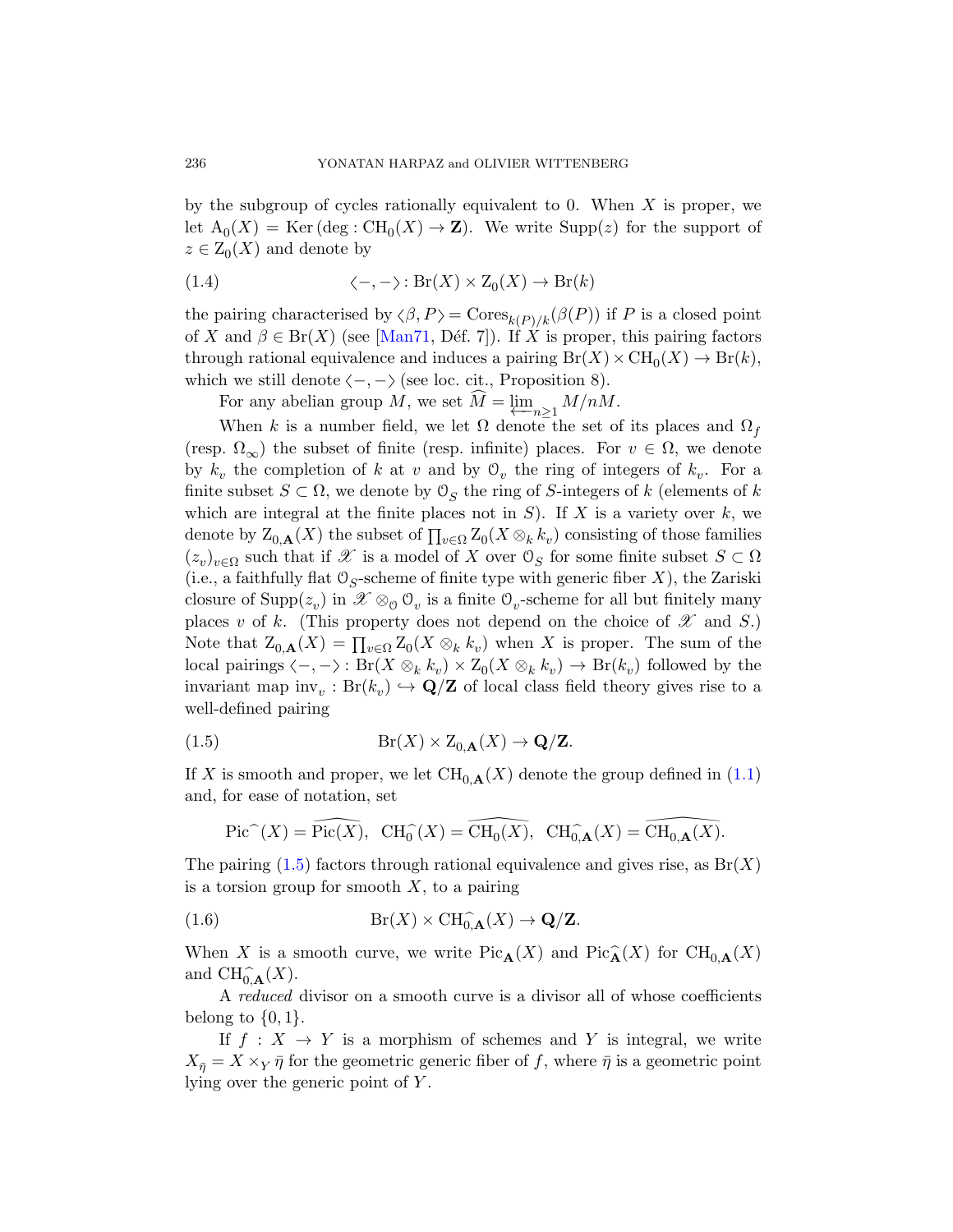If X is a variety over a field k, endowed with a morphism  $f: X \to C$ to a smooth proper curve over k, we denote by  $Z_0^{\text{eff,red}}(X)$  the set of effective zero-cycles z on X such that  $f_* z$  is a reduced divisor on C. If k is a number field, we let  $Z_{0,\mathbf{A}}^{\text{eff,red}}(X) = Z_{0,\mathbf{A}}(X) \cap \prod_{v \in \Omega} Z_0^{\text{eff,red}}$  $_0^{\text{ent,red}}(X \otimes_k k_v)$ . If, in addition, a class  $y \in Pic(C)$  is fixed, we denote by  $\mathbb{Z}_0^{\text{eff},\text{red},y}(X \otimes_k k_v)$  the inverse image of  $y \otimes_k k_v$  by the push-forward map  $\mathbb{Z}_0^{\text{eff,red}}(X \otimes_k k_v) \to \text{Pic}(C \otimes_k k_v)$  for  $v \in \Omega$  and by  $\mathcal{Z}_{0,\mathbf{A}}^{\text{eff},\text{red},y}(X)$  the inverse image of y by the push-forward map  $Z_{0,\mathbf{A}}^{\text{eff},\text{red}}(X) \to \text{Pic}_{\mathbf{A}}(C)$ . In other words, the set  $Z_{0,\mathbf{A}}^{\text{eff},\text{red},y}(X)$  consists of those collec[tion](#page-1-3)s of local effective zero-cycles  $(z_v)_{v \in \Omega}$  such that  $z_v$  is integral for all but finitely many  $v \in \Omega$ , such that  $f_* z_v$  is reduced for all  $v \in \Omega$ , such that  $f_* z_v$ is linearly equivalent to  $y \otimes_k k_v$  for all  $v \in \Omega_f$  and such that  $f_* z_v$  is linearly equivalent to  $y \otimes_k k_v$  up to a norm from  $k_v$  for all  $v \in \Omega_{\infty}$ .

For brevity, we adopt the [followin](#page-66-0)g terminology.

[D](#page-63-3)efinition 1.7. A smooth and proper variety  $X$  over a number field  $k$ satisfies (E) if the complex (1.2) associated to X is exact; it satisfies  $(E_1)$  if the existence of a family  $(z_v)_{v \in \Omega} \in \prod_{v \in \Omega} Z_0(X \otimes_k k_v)$  orthogonal to  $\text{Br}(X)$  with respect to (1.5) and such that  $deg(z_v) = 1$  for all  $v \in \Omega$  implies the existence of a zero-cycle of degree  $1$  on  $X$ .

Any variety satisfying  $(E)$  also satisfies  $(E_1)$ ; see [Wit12, Rems. 1.1(iii)].

Following Lang  $\left[\text{Lan}83, \text{ Chap. }9, \S5\right]$ , we say that a subset H of an irreducible variety  $X$  is a *Hilbert subset* if there exist a dense open subset  $X^0 \subseteq X$ , an integer  $n \ge 1$  and irreducible finite étale  $X^0$ -schemes  $W_1, \ldots, W_n$ such that H is the set of points of  $X^0$  [above](#page-59-3) which the fiber of  $W_i$  is irreducible for all  $i \in \{1, \ldots, n\}$ . We stress that H [is not a](#page-16-1) subset of  $X(k)$ ; for example, the generic point of  $X$  belongs to every Hilbert subset. Hilbert subsets in this sense have also been referred to as *generalised Hilbert subsets* in the literature  $(see [Lia12]).$ 

<span id="page-8-0"></span>Finally, for the sake of completeness, we include a proof of the following lemma, which was observed independently by Cao and Xu [CX14, Prop. 3.6] and by Wei [Wei14b, Lemma 1.1] and which will be used in Section 5.1 below. If  $v_0$  is a place of a number field k, we say that a variety X over k satisfies strong approximation of  $y_0$  if either  $X(k_{v_0}) = \emptyset$  or the following condition is satisfied: for any finite subset  $S \subset \Omega$  containing  $\Omega_{\infty} \cup \{v_0\}$  and any model  $\mathscr X$ of X over  $\mathcal{O}_S$ , the diagonal map  $\mathscr{X}(\mathcal{O}_S) \to \prod_{v \in S \setminus \{v_0\}} X(k_v) \times \prod_{v \notin S} \mathscr{X}(\mathcal{O}_v)$ has dense image.

LEMMA 1.8. Let  $n \geq 1$  be an integer, let k be a number field, let  $v_0$  be a place of k and let  $F \subseteq \mathbf{A}_k^n$  be a closed subset of codimension  $\geq 2$ . The variety  $U = \mathbf{A}_k^n \setminus F$  satisfies strong approximation off  $v_0$ .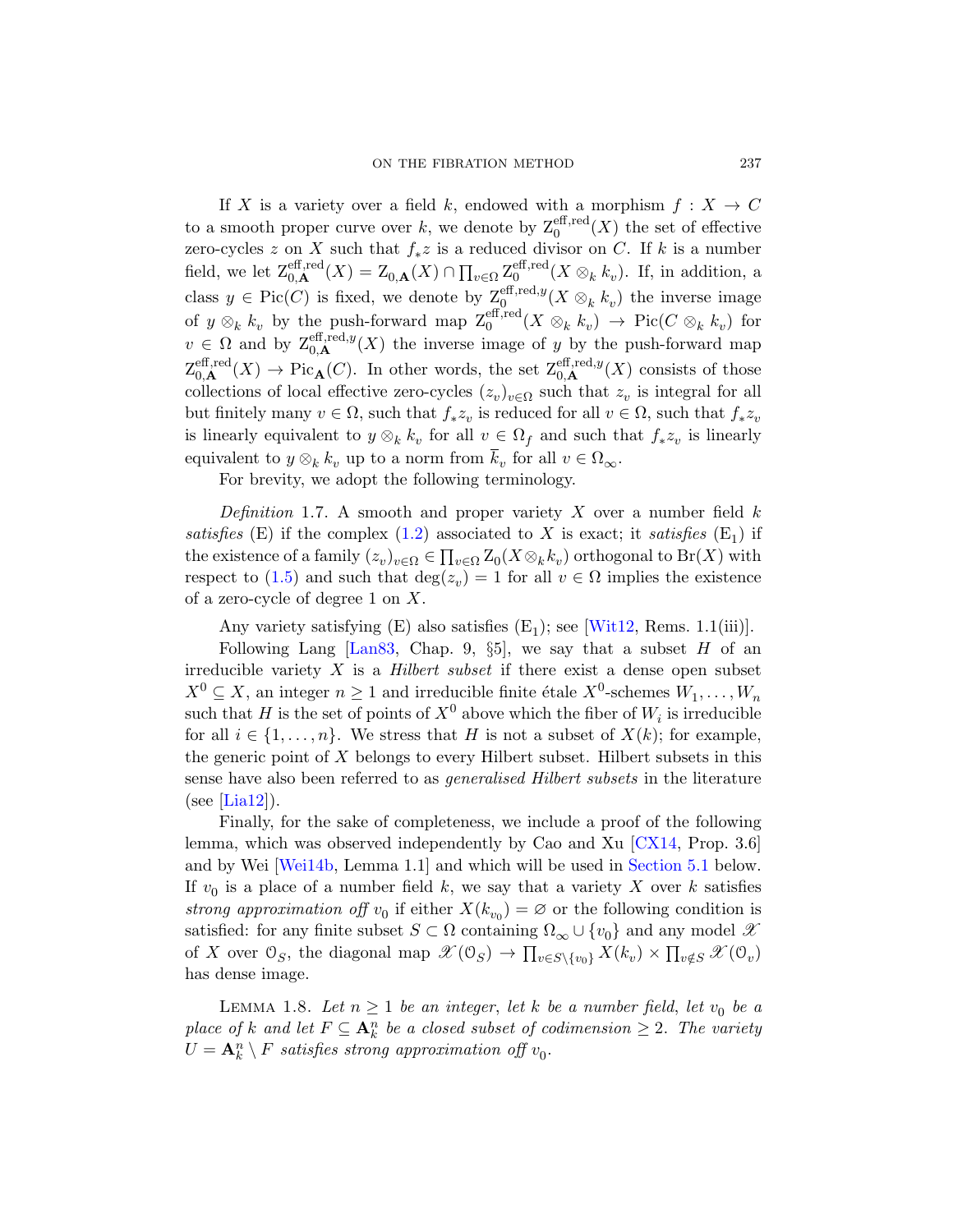<span id="page-9-0"></span>*Proof, after* [Wei14b]. Let us fix a finite set of places  $S \subset \Omega$  containing  $\Omega_{\infty} \cup \{v_0\}$ , a model  $\mathscr U$  of U over  $\mathcal O_S$  and a family  $(P_v)_{v \in \Omega} \in \prod_{v \in S} U(k_v) \times$  $\prod_{v \notin S} \mathscr{U}(\mathbb{O}_v)$ . Using weak approximation, we fix  $Q \in U(k)$  arbitrarily close to  $P_v$  for  $v \in S$ . Let  $S' \subset \Omega$  be a finite subset, containing S, such that  $Q \in \mathscr{U}(\mathbb{O}_{S'})$ . Let  $Q' \in U(k)$  be arbitrarily close to  $P_v$  for  $v \in S' \backslash S$  and general enough, in the Zariski topology, that the line  $L \subset \mathbf{A}_k^n$  passing through  $Q$  and  $Q'$ is contained in U. As L satisfies strong approximation of  $v_0$  and as the Zariski closure  $\mathscr L$  of L in  $\mathscr U$  possesses an  $\mathcal O_{S'}$ -poin[t \(name](#page-66-0)ly Q) and an  $\mathcal O_v$ -point for each  $v \in S' \setminus S$  (namely  $Q'$ ), there exists  $P \in \mathcal{L}(\mathcal{O}_S)$  arbitrarily close to  $Q$ , and hence to  $P_v$ , [at the place](#page-9-1)s of  $S \setminus \{v_0\}.$ 

# 2. [Remin](#page-37-0)ders on the groups  $Pic_+(C)$  and  $Br_+(C)$

<span id="page-9-1"></span>The groups we denote  $Pic_+(C)$  and  $Br_+(C)$  were defined in [Wit12, §5] as étale hypercohomology groups of certain explicit complexes. We give downto-earth definitions of these groups in Section 2.1 and recall in Section 2.2 a corollary of an arithmetic duality theorem established in loc. cit. which we shall use in Section 5 and in Section 9 and for the proof of which the hypercohomological point of view seems unavoidable when  $C$  has positive genus.

<span id="page-9-2"></span>2.1. Over an arbitrary field. Let  $C$  be a smooth, proper, geometrically irreducible curve over a field k of characteristic 0. Let  $C^0 \subseteq C$  be a dense open subset. Let  $M = C \setminus C^0$ . For each  $m \in M$ , let  $L_m$  be a nonzero finite étale algebra over the residue field  $k(m)$  of m. (In all of the applications considered in this paper, the algebra  $L_m$  will be a finite field extension of  $k(m)$  whenever k is a number field.)

Definition 2.1. To the data of C, of M and of the finite  $k(m)$ -algebras  $L_m$ , we associate two groups, denoted  $Pic_+(C)$  and  $Br_+(C)$ :

- the group  $Pic_+(C)$  is the quotient of  $Div(C^0)$  by the subgroup of principal divisors div(f) such that for every  $m \in M$ , the rational function f is invertible at m and its value  $f(m)$  belongs to the subgroup  $N_{L_m/k(m)}(L_m^*) \subseteq$  $k(m)^*$ ;
- the group  $Br_+(C)$  is the subgroup of  $Br(C^0)$  consisting of those classes whose residue at  $m$  belongs to the kernel of the restriction map

$$
H^1(k(m), \mathbf{Q}/\mathbf{Z}) \xrightarrow{r_m} H^1(L_m, \mathbf{Q}/\mathbf{Z})
$$

for every  $m \in M$ .

Thus  $Pic_+(C)$  and  $Br_+(C)$  depend on M and on the algebras  $L_m$ , though this dependence is not made explicit in the notation. The group  $Pic_+(C)$  fits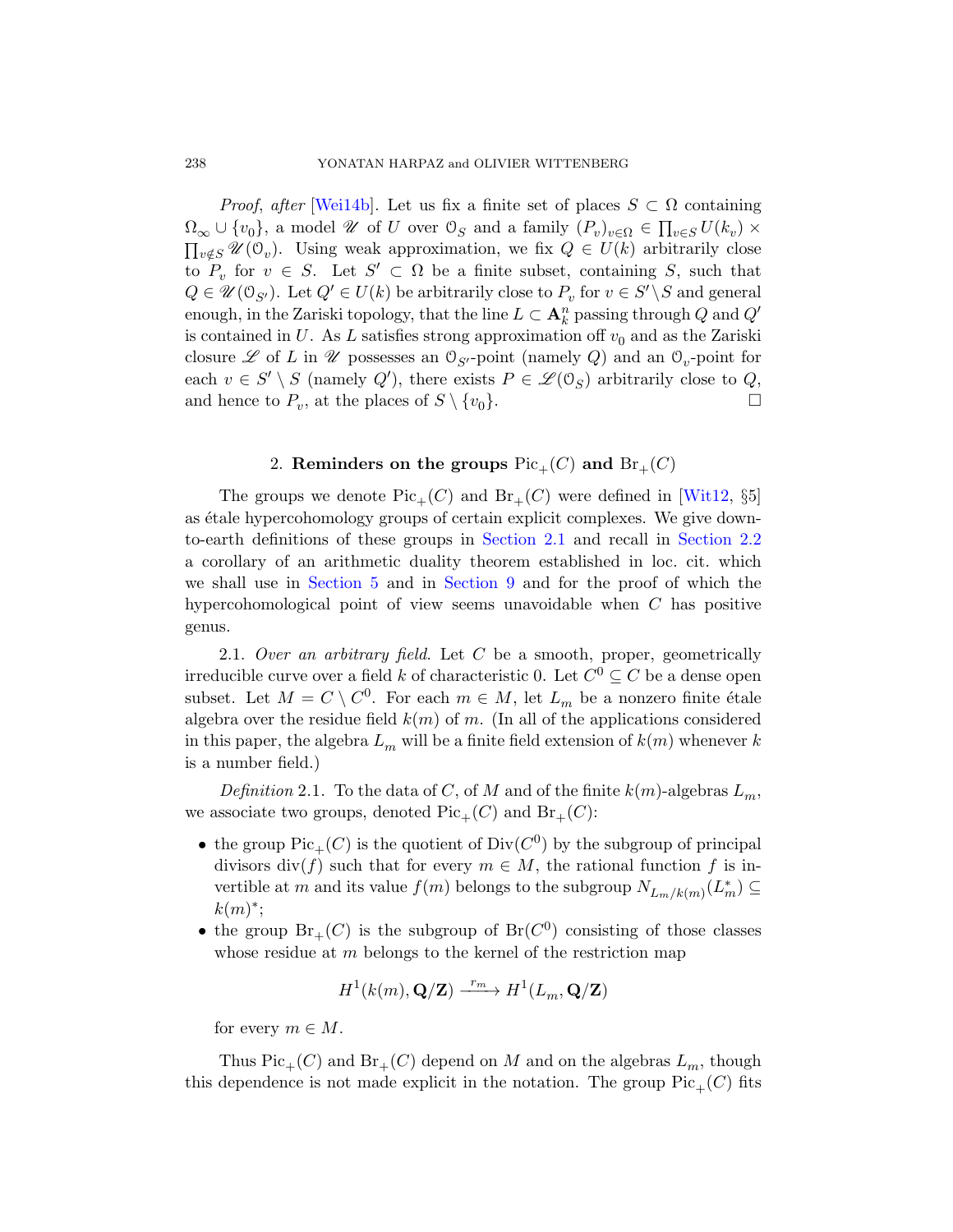<span id="page-10-0"></span>into a natural exact sequence

$$
(2.1) \qquad k^* \longrightarrow \bigoplus_{m \in M} k(m)^*/N_{L_m/k(m)}(L_m^*) \stackrel{\delta}{\longrightarrow} \text{Pic}_+(C) \longrightarrow \text{Pic}(C) \longrightarrow 0,
$$

<span id="page-10-2"></span>where  $\delta$  sends the class of  $(a_m)_{m \in M} \in \bigoplus_{m \in M} k(m)^*$  to the class in  $Pic_+(C)$  of  $div(f)$  for any rational function f on C, invertible in a neighbourhood of M, such that  $f(m) = a_m$  for every  $m \in M$ . (The existence of such f follows from the vanishing of  $H^1(U, \mathcal{O}_U(-M))$  for an affine open neighbourhood U of M.) Similarly, there is a natural exact sequence

(2.2) 
$$
0 \longrightarrow Br(C) \longrightarrow Br_{+}(C) \longrightarrow \bigoplus_{m \in M} \text{Ker}(r_{m}) \longrightarrow H^{3}(C, \mathbf{G}_{m})
$$

(s[ee \[Wit](#page-65-7)12, p. 2148]).

*Remarks* 2.2. (i) The group  $Pic_+(C)$  is a quotient of the relative Picard group  $Pic(C, M)$ , first considered by [Rosenlicht.](#page-15-0) R[eca](#page-37-0)ll that  $Pic(C, M)$  may be [defined eit](#page-12-1)her as the quotient of  $Div(C^0)$  by the subgroup of principal divisors div(f) such that  $f(m) = 1$  for all  $m \in M$  or, in cohomological terms, as Pic(C, M) =  $H^1(C, \text{Ker}(\mathbf{G}_m \to i_*\mathbf{G}_m))$ , where  $i : M \hookrightarrow C$  denotes the inclusion of M in C (see [SV96,  $\S2$ ]).

(ii) As  $\text{Ker}(r_m)$  is finite for each  $m \in M$ , the quotient  $\text{Br}_+(C)/\text{Br}(C)$  is [fini](#page-66-0)te. The finiteness of this quotient will play a crucial role in Sections 5 and 9, as the "formal lemma" (see Section 3) can only be applied to a finite subgroup of the Brauer group. This is the main reason why  $Pic_+(C)$  is needed in this paper instead of the more classical  $Pic(C, M)$ . Using the latter would entail dealing with the usually infinite quotient  $Br(C^0)/Br(C)$ .

(iii) The groups  $Pic_+(C)$  and  $Br_+(C)$  were defined in a slightly more general context in [Wit12, §5], where the input was, for each  $m \in M$ , a finite collection  $(K_{m,i})_{i\in I_m}$  of finite extensions of  $k(m)$  together with a collection of integers  $(e_{m,i})_{i\in I_m}$ . The more restrictive situation considered here, in which  $I_m$ has cardinality 1 and  $e_{m,i} = 1$  for all m, suffices for our purposes.

<span id="page-10-1"></span>It is also possible to give cohomological definitions for the groups  $Pic_+(C)$ and  $\text{Br}_{+}(C)$ . Namely, let  $j: C^{0} \hookrightarrow C$  and  $\rho: C \to \text{Spec}(k)$  denote the canonical morphisms, and for  $m \in M$ , let  $i_m : \text{Spec}(L_m) \to C$  denote the map induced by the  $k(m)$ -algebra  $L_m$  and by the inclusion of m in C. Endow the category of smooth k-schemes with the étale topology. Let  $\mathscr E$  be the object of the bounded derived category of sheaves of abelian groups, on the corresponding site, defined by  $\mathscr{E} = \tau_{\leq 1} R \rho_* \left[ j_* \mathbf{G}_m \to \bigoplus_{m \in M} i_{m*} \mathbf{Z} \right]$ , where the brackets denote a two-term complex placed in degrees 0 and 1.

PROPOSITION 2.3. There are canonical isomorphisms

 $Pic_+(C) = H^0(k, R\mathcal{H}om(\mathcal{E}, \mathbf{G}_m))$  and  $Br_+(C) = H^2(k, \mathcal{E}).$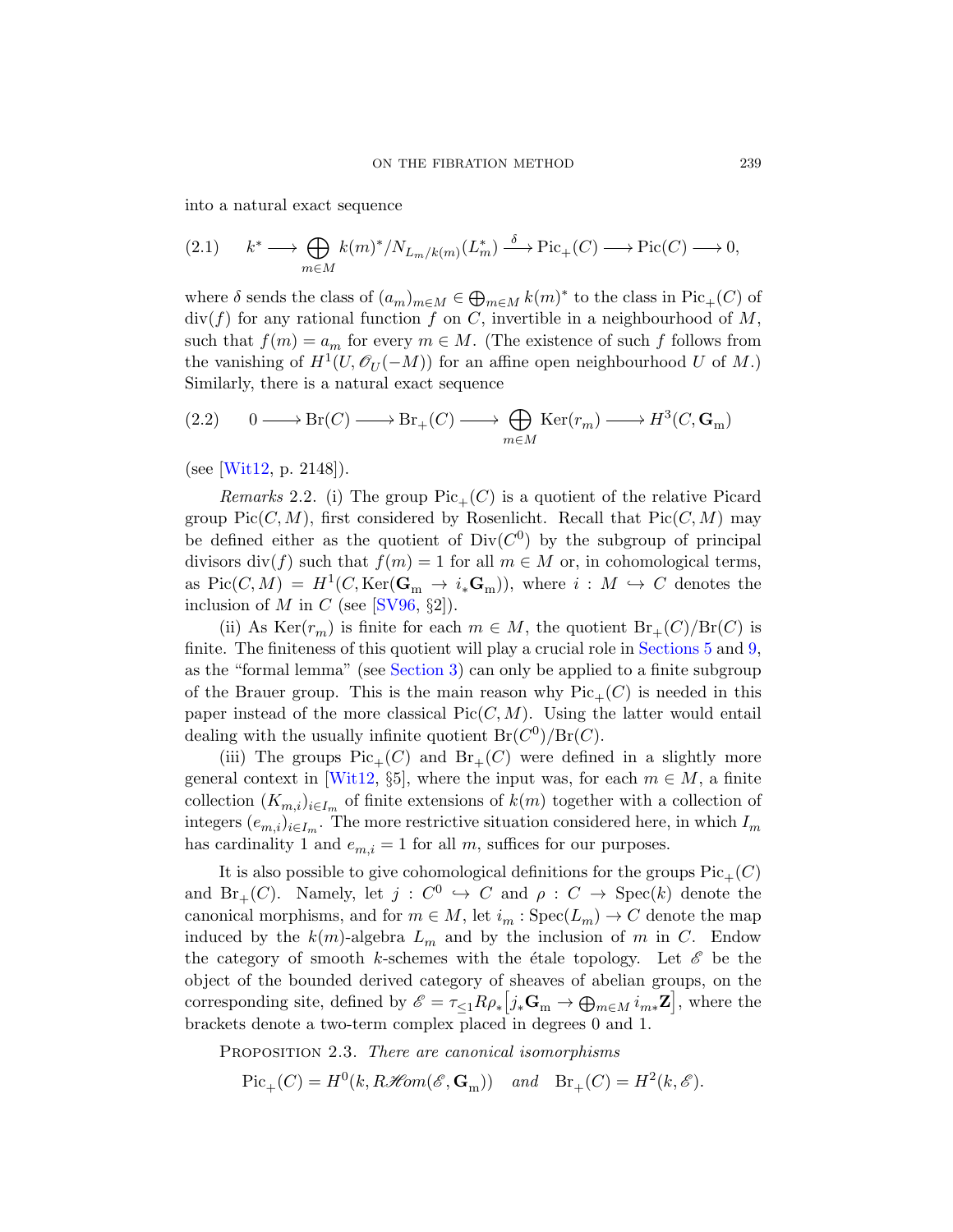*Proof.* The second isomorphism is obtained in  $[Witt12, Rems. 5.2(i)]$ . For the first isomorphism, we note that

$$
\mathrm{Pic}(C,M)=H^0(k,R\mathscr{H}\!om(\tau_{\leq 1}R\rho_*(j_*\mathbf{G}_m),\mathbf{G}_m)),
$$

as follows from Deligne's universal coefficient formula  $[Wit12, (5.4)]$ , from the cohomological definition of  $Pic(C, M)$  and from the exact sequence

$$
0 \to \mathbf{G}_{\mathrm{m}} \to j_*\mathbf{G}_{\mathrm{m}} \to i_*\mathbf{Z} \to 0,
$$

where i denotes the inclusion of M in C[. The natural d](#page-10-1)istinguished triangle

(2.3) 
$$
\mathscr{E} \longrightarrow \tau_{\leq 1} R \rho_*(j_* \mathbf{G}_m) \longrightarrow \bigoplus_{m \in M} (\rho \circ i_m)_* \mathbf{Z} \xrightarrow{+1}
$$

then presents  $H^0(k, R\mathcal{H}om(\mathcal{E}, \mathbf{G}_m))$  as the desired quotient of  $Pic(C, M)$ .  $\Box$ 

The next proposition is an immediate consequence of Proposition 2.3 (see [KS06, Th. 18.6.4 (vii)]). The interested reader may also deduce it directly from Definition 2.1 as an amusing exercise.

PROPOSITION 2.4. The natural pairing

$$
\langle -, -\rangle \colon \text{Br}(C^0) \times \text{Div}(C^0) \to \text{Br}(k)
$$

induces a pairing  $Br_+(C) \times Pic_+(C) \to Br(k)$ .

2.2. Over a number field. Let us now assume that  $k$  is a number field. We shall denote by  $\operatorname{Pic}_+(C\otimes_k k_v)$ ,  $\operatorname{Br}_+(C\otimes_k k_v)$  the groups associated to the curve, the open subset, and the finite algebras obtained by scalar extension from  $k$  to  $k_v$ . Let

$$
\begin{split} \mathrm{Pic}_{+, \mathbf{A}}(C) &= \prod_{v \in \Omega_f} \mathrm{Pic}_+(C \otimes_k k_v) \\ &\times \prod_{v \in \Omega_{\infty}} \mathrm{Coker}\left(N_{\overline{k}_v/k_v} : \mathrm{Pic}_+(C \otimes_k \overline{k}_v) \to \mathrm{Pic}_+(C \otimes_k k_v)\right), \end{split}
$$

<span id="page-11-0"></span>where the symbol  $\prod'$  denotes the restricted product with respect to the subgroups  $\text{Im}(\text{Pic}_+(\mathscr{C}\otimes\mathbb{O}_v)\to \text{Pic}_+(C\otimes_kk_v))$  for a model  $\mathscr{C}$  of C over a dense open subset of the spectrum of the ring of integers of  $k$  (see [Wit12, §5.3]). Composing the pairing  $Pic_+(C\otimes_k k_v) \times Br_+(C\otimes_k k_v) \to Br(k_v)$  given by Proposition 2.4 with the local invariant map  $\text{inv}_v : \text{Br}(k_v) \hookrightarrow \mathbf{Q}/\mathbf{Z}$  of local class field theory, and then summing over all  $v \in \Omega$ , yields a well-defined pairing

(2.4) 
$$
Br_{+}(C) \times Pic_{+,\mathbf{A}}(C) \to \mathbf{Q}/\mathbf{Z},
$$

since  $\text{Br}(\mathcal{O}_v) = 0$  for  $v \in \Omega_f$  (see loc. cit.). By the global reciprocity law, the image of  $Pic_+(C)$  in  $Pic_{+\mathbf{A}}(C)$  is contained in the right kernel of (2.4). Thus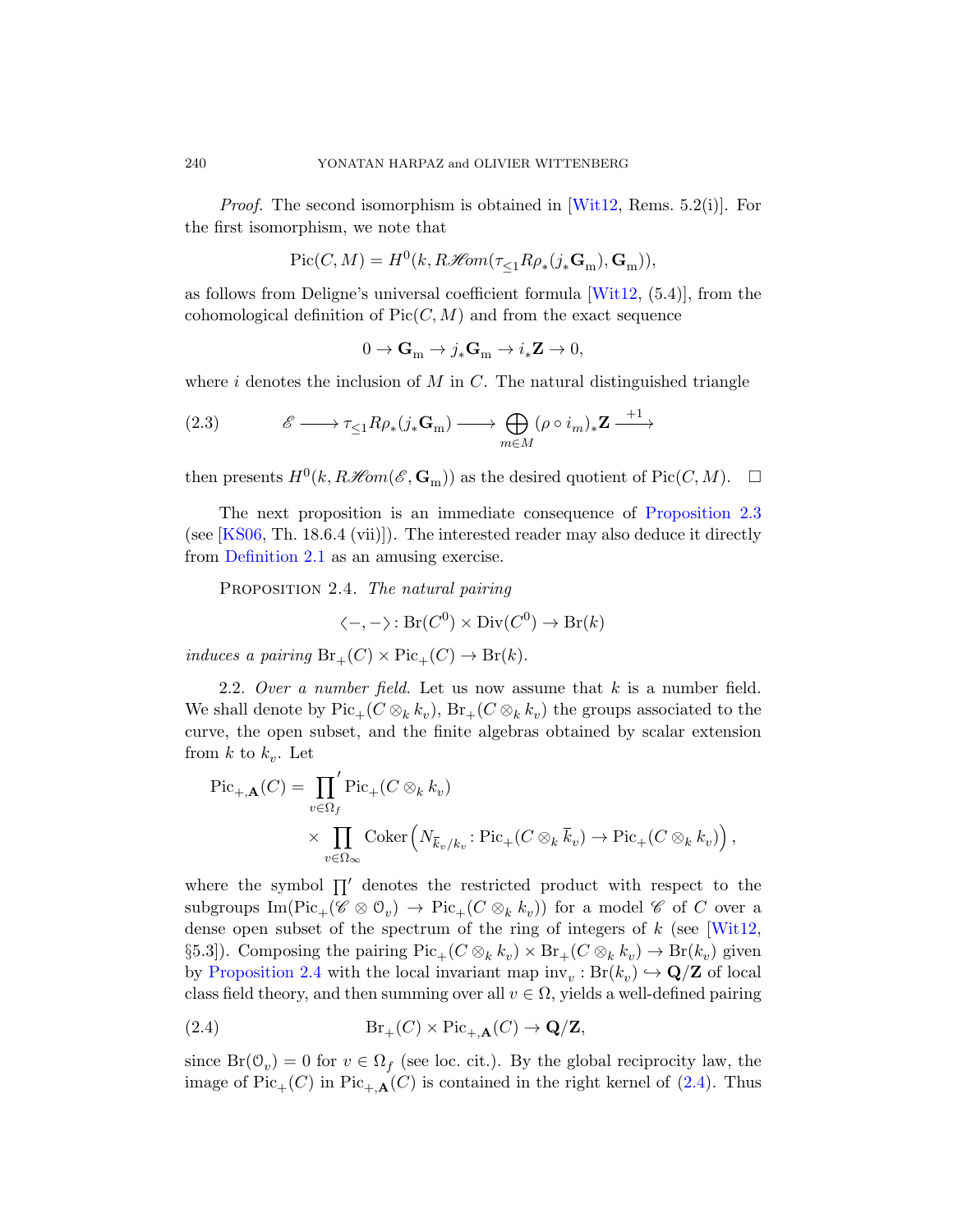we obtain a complex of abelian groups

(2.5) 
$$
\mathrm{Pic}_+(C) \longrightarrow \mathrm{Pic}_{+,A}(C) \longrightarrow \mathrm{Hom}(\mathrm{Br}_+(C), \mathbf{Q}/\mathbf{Z}).
$$

<span id="page-12-0"></span>For topological reasons, this complex fails to be exact when  $C$  has positive genus. (Indeed, assuming, for simplicity, that  $C(k) \neq \emptyset$  and that  $L_m = k(m)$ for all  $m \in M$ , the group  $Pic_+(C) = Pic(C)$  is finitely generated by the [Mord](#page-66-0)ell–Weil theorem, so that its degree 0 subgroup often fails to be closed in the group [of a](#page-11-0)delic points of the Jacobian of C and therefore also in  $Pic_{+,\mathbf{A}}(C) = Pic_{\mathbf{A}}(C).$  The exactness of an analogous complex where the groups  $Pic_+(C)$  and  $Pic_{+\mathbf{A}}(C)$  are replaced with suitable completions is investigated in [Wit12, Th. 5.3]; we shall only [need](#page-64-4) the following corollary of this result.

<span id="page-12-1"></span>THEOREM 2.5 ([Wit12, Cor. 5.7]). Any element of  $Pic_{+,\mathbf{A}}(C)$  which is orthogonal to  $Br_+(C)$  with respect to (2.4) and whose image in  $Pic_{\mathbf{A}}(C)$  comes from  $Pic(C)$  is itself the image of an element of  $Pic_+(C)$ .

When  $C = \mathbf{P}_k^1$ , Theorem 2.5 is a simple consequence of Poitou-Tate duality for the norm 1 tori associated to the étale [algebra](#page-62-4)s  $L_m/k(m)$ ; see [Mil06, Ch. I, [Th. 4.2](#page-60-5)0] for the re[levant](#page-59-0) statement.

# 3. A version of the formal lemma over a curve

<span id="page-12-3"></span>The name "formal lemma" refers to a theorem of Harari according to which if  $X^0$  is a dense open subset of a smooth variety X over a number field k and  $B \subset \text{Br}(X^0)$  is a *finite* subgroup, adelic points of  $X^0$  orthogonal to B are dense in the set of adelic points of X orthogonal to  $B \cap Br(X)$  (see [Har94, Cor. 2.6.1], [CTSD94, §3.3], [CTS00, Prop. 1.1], [CT03, Th. 1.4]). This result plays a key role in all instances of the fibration method. In this section, we establish a variant of this theorem for effective zero-cycles on the total space of a fibration over a curve, in which the zero-cycles are constrained to lie over a fixed linear equivalence class of divisors [on](#page-7-0) the curve.

<span id="page-12-2"></span>PROPOSITION 3.1. Let  $C$  be a smooth, proper and geometrically irreducible curve of genus g over a number field k. Let  $y \in Pic(C)$  be such that  $deg(y) > 2g + 1$ . Let X be a smooth and irreducible variety over k. Let  $f: X \to C$  be a morphism with geometrically irreducible generic fiber. Let  $X^0 \subseteq X$  be a dense open subset and  $B \subset \text{Br}(X^0)$  be a finite subgroup. For any  $(z_v)_{v \in \Omega} \in \mathcal{Z}_{0,\mathbf{A}}^{\text{eff},\text{red},y}(X^0)$  orthogonal to  $B \cap \text{Br}(X)$  with respect to  $(1.5)$  and any finite subset  $S \subset \Omega$ , there exists  $(z'_v)_{v \in \Omega} \in Z_{0,\mathbf{A}}^{\text{eff},\text{red},y}(X^0)$  orthogonal to B with respect to (1.5) such that  $z'_v = z_v$  for  $v \in S$ .

Proof. We start with two lemmas.

LEMMA 3.2. Let  $\mathscr{X}^0$  be a model of  $X^0$  over  $\mathcal{O}_S$  for some finite subset  $S \subset \Omega$ . There exists a finite subset  $S' \subset \Omega$  containing  $S \cup \Omega_{\infty}$  such that for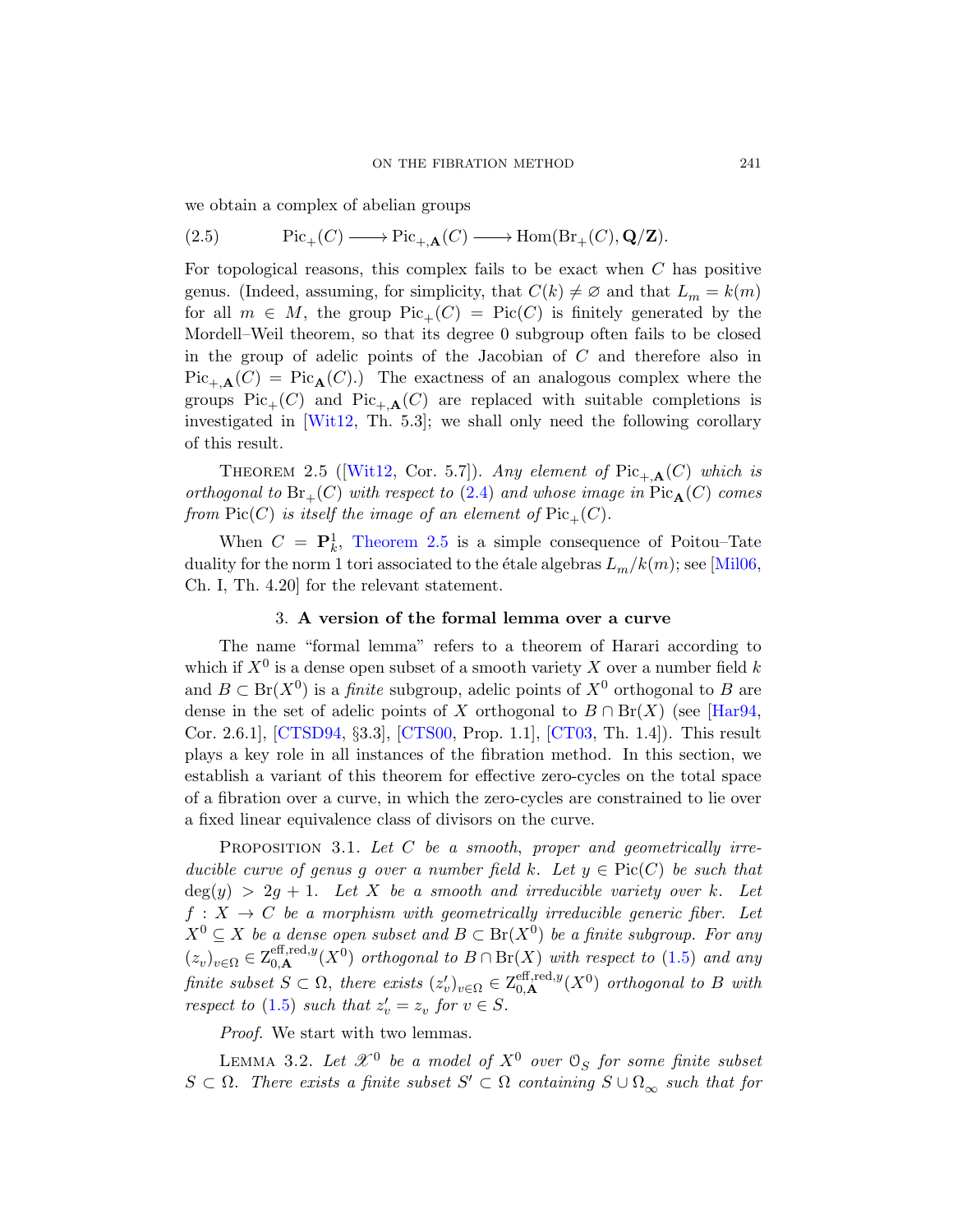any  $v \in \Omega \backslash S'$ , any finite closed subset  $M' \subset C \otimes_k k_v$  and any  $y_0 \in \text{Pic}(C \otimes_k k_v)$ with  $\deg(y_0) > 2g$ , there exists an [effective](#page-66-0) zero-cycle  $z_0$  on  $X^0 \otimes_k k_v$  satisfying the following conditio[ns](#page-63-4):

- the divisor  $f_* z_0$  is reduced and supported outside  $M'$ ,
- the class of  $f_*z_0$  in  $Pic(C \otimes_k k_v)$  is equal to  $y_0$ ,
- the Zariski closure of  $\text{Supp}(z_0)$  in  $\mathscr{X}^0 \otimes_{\mathcal{O}_S} \mathcal{O}_v$  is finite over  $\mathcal{O}_v$ .

<span id="page-13-0"></span>Proof. This is a consequence of the moving lemma [Wit12, Lemme 4.2], of the Lang–Weil–Nisnevich estimates (cf. [LW54], [Nis54]) and of Hensel's lemm[a. See t](#page-62-4)he proof of [Wit12, Lemme 4.3].  $\Box$ 

LEMMA 3.3. Let  $\beta \in \text{Br}(X^0)$ . If  $\beta$  does not belong to the subgroup  $Br(X) \subseteq Br(X^0)$ , then the map  $\mathbb{Z}_0^{\text{eff}, \text{red}, y}$  $\frac{\text{eff}, \text{red}, y}{0}(X^0 \otimes_k k_v) \rightarrow \text{Br}(k_v), \ z \mapsto \langle \beta, z \rangle$ is nonzero for infinitely many  $v \in \Omega$ .

*[P](#page-12-2)roof.* Choose a model  $\mathcal{X}^0$  of  $X^0$  over  $\mathcal{O}_S$  for some finite subset  $S \subset \Omega$ . After enlarging S, we may assume that  $\beta$  comes from Br( $\mathscr{X}^0$ ). Let S' be given by Lemma 3.2. According to [Har94, Th. 2.1.1], there are infinitely many  $v \in \Omega$ such that  $\beta(a) \neq 0$  for some  $a \in X^0(k_v)$ . Pick  $v \notin S'$  and  $a \in X^0(k_v)$  such that  $\beta(a) \neq 0$ , and let  $y_0 \in Pic(C \otimes_k k_v)$  denote the class  $y - f(a)$ . By the definition of S', there exists an effective zero-cycle  $z_0$  on  $X^0 \otimes_k k_v$  satisfying the conditions of Lemma 3.2 with  $M' = {f(a)}$ . Letting  $z = z_0 + a$ , we have  $z \in \mathsf{Z}_0^{\mathrm{eff}, \mathrm{red}, y}$  $\mathcal{L}_0^{\text{eff}, \text{red}, y}(X^0 \otimes_k k_v)$  $\mathcal{L}_0^{\text{eff}, \text{red}, y}(X^0 \otimes_k k_v)$  $\mathcal{L}_0^{\text{eff}, \text{red}, y}(X^0 \otimes_k k_v)$  and  $\langle \beta, z \rangle = \langle \beta, z_0 \rangle + \beta(a)$ . As  $\beta$  comes from  $\text{Br}(\mathscr{X}^0)$ and the closure of  $\text{Supp}(z_0)$  in  $\mathscr{X}^0 \otimes_{\mathcal{O}_S} \mathcal{O}_v$  is finite over  $\mathcal{O}_v$ , we have  $\langle \beta, z_0 \rangle = 0$ , so  $\langle \beta, z \rangle \neq 0$ .

Proposition 3.1 follows from Lemma 3.3 by the formal argument used in the proof of [Har94, Cor. 2.6.1]. For the convenience of the reader, we reproduce it briefly. Let  $B^* = \text{Hom}(B, \mathbf{Q}/\mathbf{Z})$ . For  $v \in \Omega$ , let  $\varphi_v : \mathbb{Z}_0^{\text{eff}, \text{red}, y}(X^0 \otimes_k k_v) \to B^*$ [be defi](#page-13-0)ned by  $\varphi_v(z)(\beta) = inv_v \langle \beta, z \rangle$ . Let  $\Gamma \subseteq B^*$  be the subgroup generated by those elements which belong to the image of  $\varphi_v$  for infinitely many  $v \in \Omega$ . Recall that we are given a finite set S and a family  $(z_v)_{v \in \Omega}$  in the statement of Proposition 3.1. After enlarging S, we may assume that  $\varphi_v$  takes values in  $\Gamma$  for any  $v \notin S$  and that  $\varphi_v(z_v) = 0$  for  $v \notin S$ . Consider the natural pairing  $B \times B^* \to \mathbf{Q}/\mathbf{Z}$ . Any element of B which is orthogonal to  $\Gamma$  belongs to  $B \cap Br(X)$  by Lemma 3.3 and therefore is orthogonal to  $w = \sum_{v \in S} \varphi_v(z_v)$ . As Pontrjagin duality is a perfect duality among finite abelian groups, it follows that  $w \in \Gamma$ . Hence there exist a finite set  $T \subset \Omega$  disjoint from S and a family  $(z'_v)_{v \in T} \in \prod_{v \in T} \mathbb{Z}_0^{\text{eff,red},y}$  $\int_0^{\text{eff}, \text{red}, y} (X^0 \otimes_k k_v)$  such that  $w = -\sum_{v \in T} \varphi_v(z'_v)$ . Letting  $z'_v = z_v$  for  $v \in \Omega \setminus T$  gives the desired family  $(z'_v)_{v \in \Omega}$ .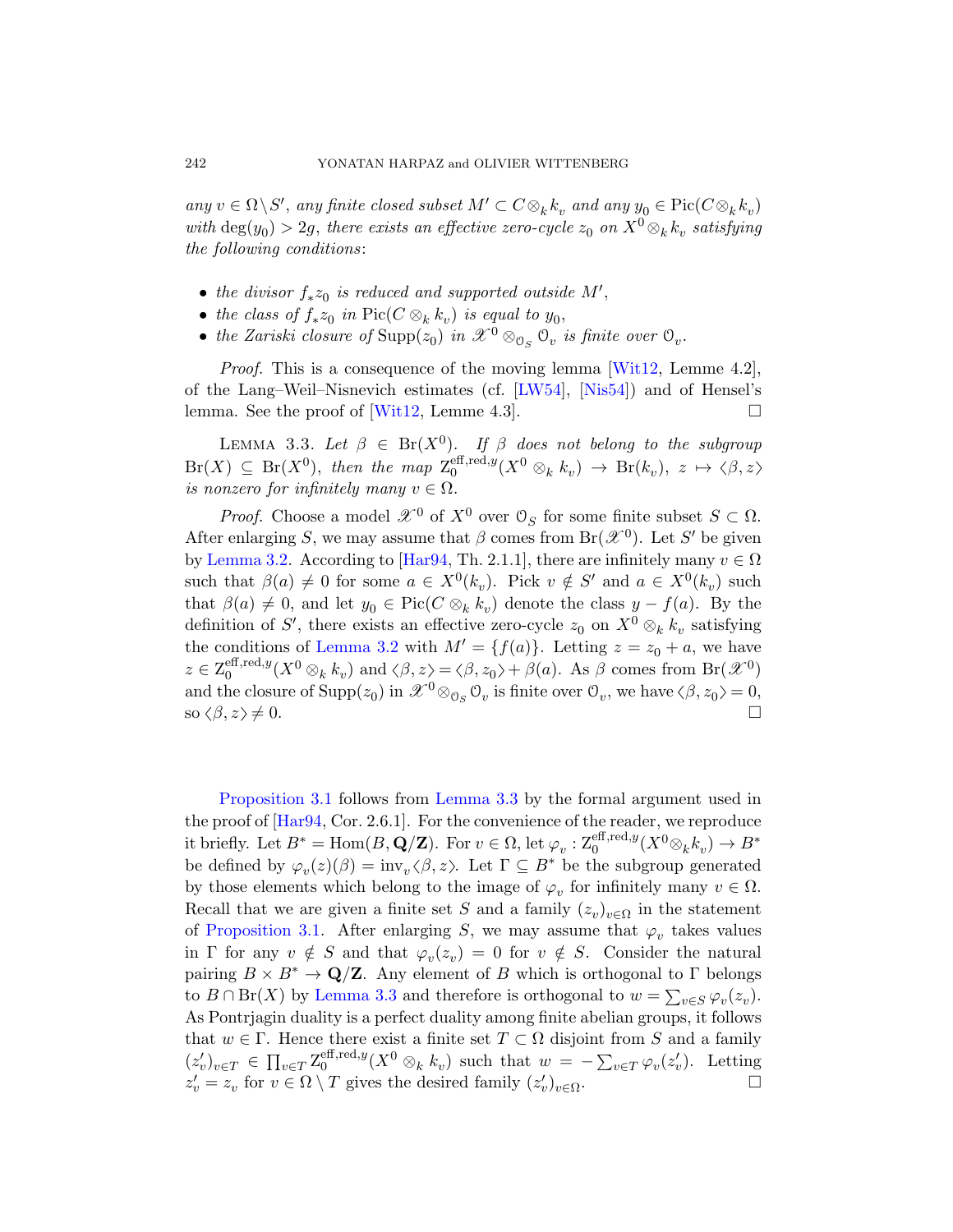#### 4. Specialisation of the Brauer group

<span id="page-14-2"></span><span id="page-14-0"></span>The following result is a theorem of Harari when  $C = \mathbf{P}_k^1$  (see [Har97, Th. 2.3.1]; see also [Har94, §3]). The arguments of [Har97] still apply when  $C$ is an arbitrary curve, once one knows that  $H^3(k(C), \mathbf{G}_m) = 0$ . For the sake of completeness, we nevertheless include a shorter, self-contained proof. In the next statement, we denote by  $\eta$  the generic point of C, we identify h and  $\eta$ with  $Spec(k(h))$  and  $Spec(k(C))$  and we denote by  $f_h: X_h \to Spec(k(h))$  the fiber of  $f$  above  $h$ .

PROPOSITION 4.1. Let  $C$  be a smooth irreducible curve over a number field k. Let X be an irreducible variety over k and  $f: X \to C$  be a morphism whose geometric generic fiber  $X_{\bar{\eta}}$  is smooth, proper and irreducible and satisfies  $H^1(X_{\bar{\eta}}, \mathbf{Q}/\mathbf{Z}) = 0$  and  $H^2(X_{\bar{\eta}}, \mathscr{O}_{X_{\bar{\eta}}}) = 0$ . Let  $C^0 \subseteq C$  be a dense open subset, let  $X^0 = f^{-1}(C^0)$  and let  $B \subseteq \text{Br}(X^0)$  be a subgroup. If the natural map  $B \to Br(X_{\eta})/f_{\eta}^{*}Br(\eta)$  is surjective, there exists a Hilbert subset  $H \subseteq C^{0}$  such that the natural map  $B \to Br(X_h)/f_h^*Br(h)$  is surjective for all  $h \in H$ .

*Proof.* By shrinking C, we may assume that  $C^0 = C$  and that f is smooth and proper. Let  $V \subseteq H^2(X, \mathbf{Q}/\mathbf{Z}(1))$  be the inverse image of B by the second map of the exact sequence

(4.1) 
$$
0 \longrightarrow Pic(X) \otimes_{\mathbf{Z}} \mathbf{Q}/\mathbf{Z} \longrightarrow H^2(X, \mathbf{Q}/\mathbf{Z}(1)) \longrightarrow Br(X) \longrightarrow 0
$$

(see [Gro68, II, Th. 3.1]). Let  $Gal(\bar{n}/n)$  and  $Gal(\bar{h}/h)$  denote the absolute Galois groups of  $k(C)$  and of  $k(h)$ , respectively, and consider the commutative diagram

$$
\begin{CD} H^2(X_\eta,\mathbf{Q}/\mathbf{Z}(1))/f_\eta^*H^2(\eta,\mathbf{Q}/\mathbf{Z}(1)) @>{\alpha_\eta}>> H^2(X_{\bar\eta},\mathbf{Q}/\mathbf{Z}(1))^{\mathrm{Gal}(\bar\eta/\eta)}\\ \beta_\eta\uparrow @VV\\ V @>> H^0(C,R^2f_*\mathbf{Q}/\mathbf{Z}(1))\\ \beta_h\downarrow @VV\\ H^2(X_h,\mathbf{Q}/\mathbf{Z}(1))/f_h^*H^2(h,\mathbf{Q}/\mathbf{Z}(1)) @>{\alpha_h}>> H^2(X_{\bar h},\mathbf{Q}/\mathbf{Z}(1))^{\mathrm{Gal}(\bar h/h)}\\ \end{CD}
$$

<span id="page-14-1"></span>for  $h \in C$ , where  $\gamma_{\eta}$  and  $\gamma_{h}$  are pull-back maps. By comparing (4.1) with the analogous exact sequence for  $X_{\eta}$ , we note that the surjectivity of the natural maps  $B \to Br(X_{\eta})/f_{\eta}^{*}Br(\eta)$  and  $Pic(X) \to Pic(X_{\eta})$  implies the surjectivity of  $\beta_{\eta}$ . We shall now deduce the existence of a Hilbert subset  $H \subseteq C$  such that  $\beta_h$  is surjective for all  $h \in H$ .

LEMMA 4.2. The group  $\text{Gal}(\bar{\eta}/\eta)$  acts on  $H^2(X_{\bar{\eta}}, \mathbf{Q}/\mathbf{Z}(1))$  through a finite quotient.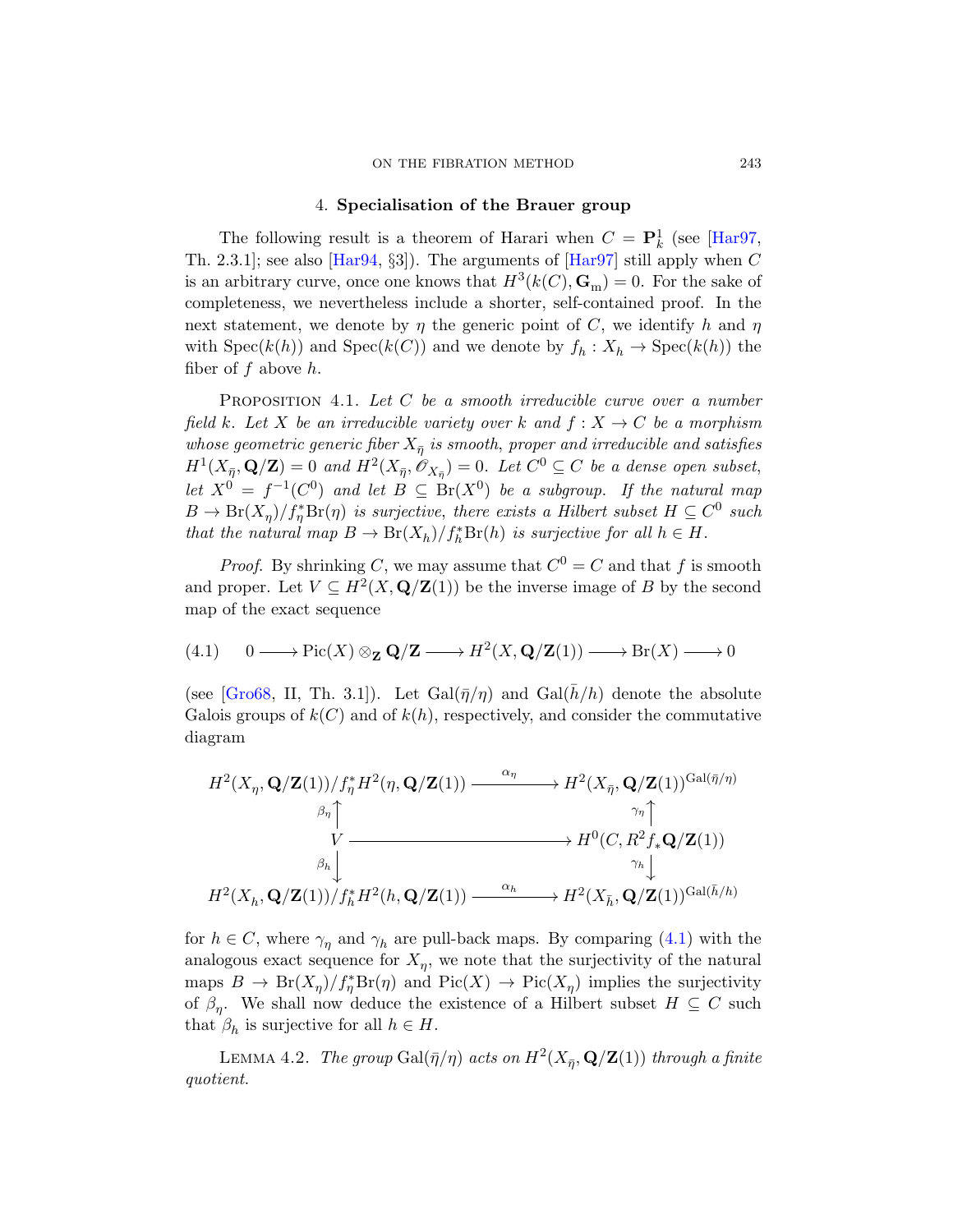<span id="page-15-2"></span>*Proof.* By [Gro68, II, §3.5], the group  $H^2(X_{\bar{\eta}}, \mathbf{Q}/\mathbf{Z}(1))$  is an extension of  $Br(X_{\bar{\eta}}),$  which is finite as  $H^2(X_{\bar{\eta}}, \mathscr{O}_{X_{\bar{\eta}}}) = 0$  (see, e.g., [CTS13, Lemma 1.3]), by  ${\rm NS}(X_{\bar\eta})\otimes_{\bf Z}{\bf Q}/{\bf Z},$  on which  ${\rm Gal}(\bar\eta/\eta)$  acts through a finite quotient since  ${\rm NS}(X_{\bar\eta})$ is finitely generated.

LEMMA 4.3. There exists a Hilbert subset  $H \subseteq C$  such that  $\gamma_h$  is an isomorphism for every  $h \in H$ . In particular, the map  $\gamma_{\eta}$  is an isomorphism.

*Proof.* As f is smooth and proper, the étale sheaf  $R^2f_*\mathbf{Q}/\mathbf{Z}(1)$  is a direct [limit of loca](#page-14-1)lly constant sheaves with finite stalks (see [Mil80, Ch. VI, Cor. 4.2]). Therefore it gives rise, for any  $h \in C$ , to an action of the profinite group  $\pi_1(C, \bar{h})$  on  $H^2(X_{\bar{h}}, \mathbf{Q}/\mathbf{Z}(1))$ . In terms of this action, the map  $\gamma_h$  can be naturally identified with the inclusion

$$
H^2(X_{\bar{h}},\mathbf{Q}/\mathbf{Z}(1))^{\pi_1(C,\bar{h})}\subseteq H^2(X_{\bar{h}},\mathbf{Q}/\mathbf{Z}(1))^{\mathrm{Gal}(\bar{h}/h)};
$$

see [Mil80, p. 156]. By Lemma 4.2, the group  $\pi_1(C, \bar{\eta})$  acts on  $H^2(X_{\bar{\eta}}, \mathbf{Q}/\mathbf{Z}(1))$ [throu](#page-64-5)gh the automorphism group of some irreducible finite Galois cover  $\pi : D \to C$ . The map  $\gamma_h$  is then an isomorphism for any  $h \in C$  such that  $Gal(\bar{h}/h)$  surjects onto the quotient of  $\pi_1(C, \bar{h})$  corresponding to  $\pi$ , i.e., for any  $h \in C$  [such that](#page-15-2)  $\pi^{-1}(h)$  is irreducible.

By [CTP00, Lemma 2.6], we have  $H^3(\eta, \mathbf{Q}/\mathbf{Z}(1)) = 0$ . On the other hand, we have assumed that  $H^1(X_{\bar{\eta}}, \mathbf{Q}/\mathbf{Z}) = 0$ , from which it follows, by the smooth [base chang](#page-14-2)e theorem [Mil80, Ch. VI, Cor. 4.2], that  $H^1(X_{\bar{h}}, \mathbf{Q}/\mathbf{Z}) = 0$ . From these three vanishings and from the Hochschild–Serre spectral sequence, we deduce that  $\alpha_{\eta}$  is surjective and  $\alpha_{h}$  is injective. (These two maps are in fact isomorphisms.) If H is given by Lemma 4.3, we conclude that for all  $h \in H$ , the surjectivity of  $\beta_h$ , and hence of the natural map  $B \to Br(X_h)/f_h^*Br(h)$ , [follow](#page-15-0)s from that of  $\beta_n$ . . В последните поставите на селото на селото на селото на селото на селото на селото на селото на селото на се<br>Селото на селото на селото на селото на селото на селото на селото на селото на селото на селото на селото на

<span id="page-15-1"></span><span id="page-15-0"></span>Remark 4.4. Proposition 4.1 and its proof go through for fibrations over an arbitrary base as long as the natural map  $H^3(\eta, \mathbf{Q}/\mathbf{Z}(1)) \to H^3(X_{\eta}, \mathbf{Q}/\mathbf{Z}(1))$ is injective.

#### 5. Existence of zero-cycles

The goal of Section 5 is to establish the following existence result for zero-cycles on the total space of a fibration over a curve of arbitrary genus.

THEOREM 5.1. Let  $C$  be a smooth, projective and geometrically irreducible curve over a number field  $k$ . Let  $X$  be a smooth, projective, irreducible variety over k and  $f: X \to C$  be a morphism with geometrically irreducible generic fiber and no multiple fiber (in the sense that the greatest common divisor of the multiplicities of the irreducible components of each fiber is 1). Let  $C^0 \subseteq C$  be a dense open subset over which f is smooth. Let  $X^0 = f^{-1}(C^0)$ . Let  $B \subset Br(X^0)$ be a finite subgroup. Let  $y \in Pic(C)$  and  $(z_v)_{v \in \Omega} \in Z_{0,\mathbf{A}}^{\text{eff},\text{red},y}(X^0)$ . Let  $S \subset \Omega_f$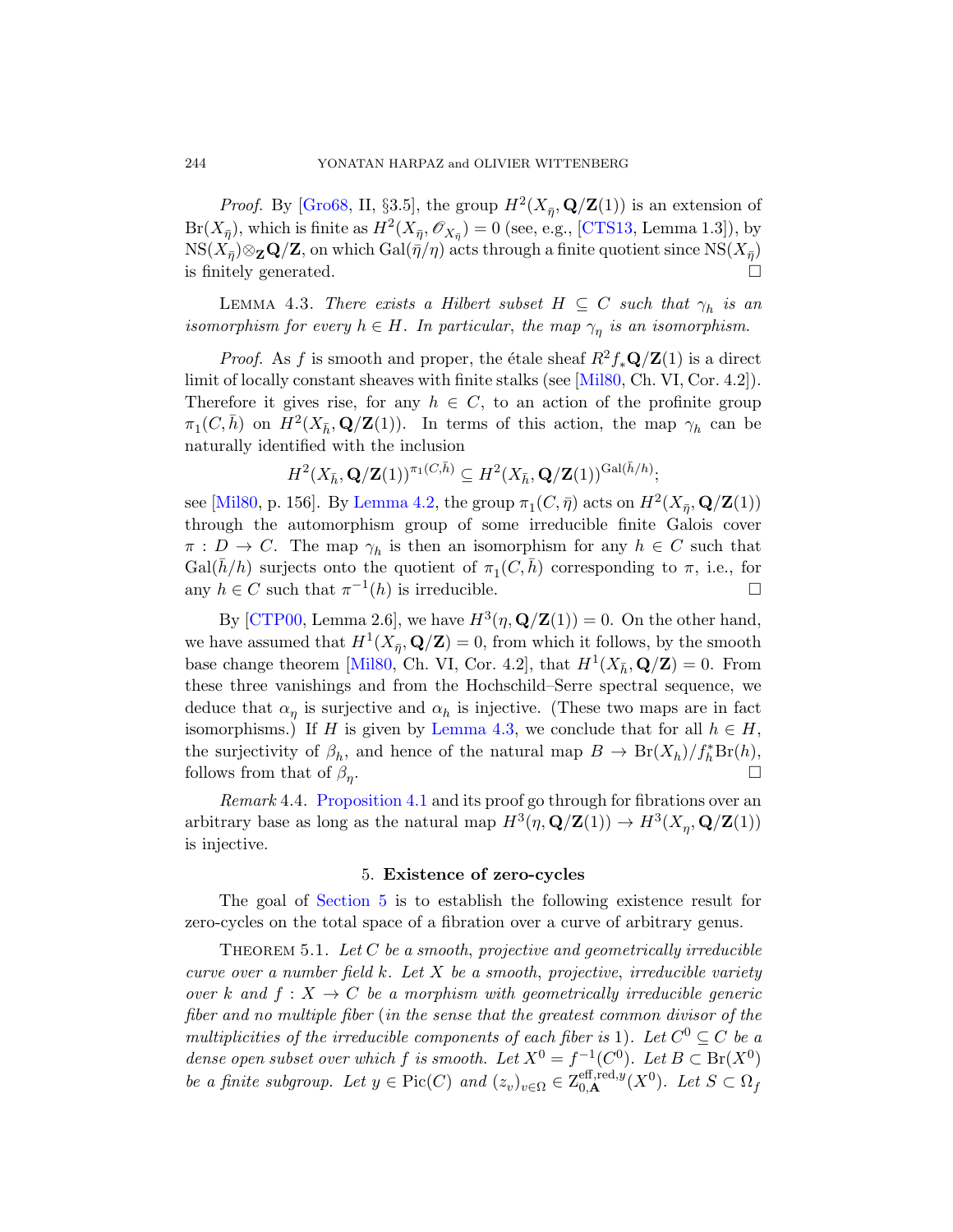be a finite subset. Let  $\mathcal{U} \subseteq \prod_{v \in S} \text{Sym}_{X^0/k}(k_v)$  be a neighbourhood of  $(z_v)_{v \in S}$ . Assume that

- (i) the family  $(z_v)_{v \in \Omega}$  is orthogonal to  $(B + f_{\eta}^* Br(\eta)) \cap Br(X)$  with respect to  $(1.5);$
- (ii) deg(y)  $\geq$  deg(M) + 2g + 2, where  $M = C \setminus C^0$  and g denotes the genus of C;
- (iii) for each real place v of  $k$ , there exists a smooth, proper, geometrically irreducible curve  $Z_v \subset X \otimes_k k_v$  $Z_v \subset X \otimes_k k_v$  $Z_v \subset X \otimes_k k_v$  which contains the support of  $z_v$  and dominates C, such that  $deg(y) \geq [k_v(Z_v) : k_v(C)] deg(M) + 2g_v + 2$ , where  $g_v$  denotes the genus of  $Z_v$ .

<span id="page-16-2"></span>Then there exist a family  $(z'_v)_{v \in \Omega} \in Z_{0,\mathbf{A}}(X^0)$  and an effective divisor c on  $C^0$ whose class in  $Pic(C)$  is y, such that

- (1)  $f_* z'_v = c$  in  $\text{Div}(C^0 \otimes_k k_v)$  for each  $v \in \Omega$ ;
- (2) the family  $(z'_v)_{v \in \Omega}$  is orthogonal to B [with res](#page-0-1)pect to (1.5);
- (3)  $z'_v$  is effective for each  $v \in S$  and  $(z'_v)_{v \in S}$  belongs to  $\mathscr{U}$ ;
- (4) for each real place v of k and each connected component  $\mathscr{B}$  of  $X^0(k_v)$ , if we write  $z_v - z'_v = \sum_{x \in X^0 \otimes_k k_v} n_x x$ , then  $\sum_{x \in \mathscr{B}} n_x$  is even.

Furthermore, if every fiber of f [p](#page-16-2)ossesses an irreducible component of multiplicity 1, one can ensure that  $z'_{v}$  is effective for all  $v \in \Omega$ .

Let us emphasise that as per the conventions spelled out in Section 1, the [notation](#page-15-1)  $\mathcal{Z}_{0,\mathbf{A}}^{\text{eff},\text{red},y}(X^0)$  in the a[bove](#page-21-0) statement refers to the morphism  $X^0 \to C$ induced by f. Thus, for  $v \in \Omega_f$ , the linear equivalence class of  $f_* z_v$  is assumed to coincide with y in  $\text{Pic}(C \otimes_k k_v)$ , not solely in  $\text{Pic}(C^0 \otimes_k k_v)$  (and similarly, up to norms, for  $v \in \Omega_{\infty}$ ). Mor[eover, let us](#page-16-0) stress that in (4), we identify  $X^{0}(k_v)$ with a subset of  $X^0 \otimes_k k_v$ . Thus, for  $x \in X^0 \otimes_k k_v$ , one has  $x \in \mathscr{B}$  if and only if  $k_v(x) = k_v$  and the corresponding  $k_v$ -point of  $X^0$  belongs to  $\mathscr{B}$ .

<span id="page-16-1"></span>The proof of Theorem 5.1 occupies Sections 5.1–5.5. We shall deal with curves  $C$  of arbitrary genus directly, without reducing to the case of genus  $0$ , using the Riemann–Roch theorem in a spirit closer to  $\lbrack \text{CT00} \rbrack$  than to  $\lbrack \text{Wit12} \rbrack$ .

<span id="page-16-0"></span>5.1. A consequence of strong approximation. [Lem](#page-64-6)ma 5.2 below, which we state with independent notation, will play a decisive role in the proof of Theorem 5.1. It should be compared with Dirichlet's theorem on primes in arithmetic progressions for general number fields. According to the latter, given a finite set S of finite places of k and elements  $t_v \in k_v^*$  for  $v \in S$ , there exists a totally positive  $t \in k^*$  arbitrarily close to  $t_v$  for  $v \in S$  such that t is a unit outside S except at one place, at which it is a uniformiser (see [Neu86, Ch. V, Th. 6.2]).

LEMMA 5.2. Let  $L/k$  be a finite extension of number fields. Let S be a finite set of places of k. For  $v \in S$ , let  $t_v \in k_v^*$ . Suppose  $t_v$  is a norm from  $(L \otimes_k k_v)^*$  for every  $v \in S$ . Then there exists  $t \in k^*$ , arbitrarily close to  $t_v$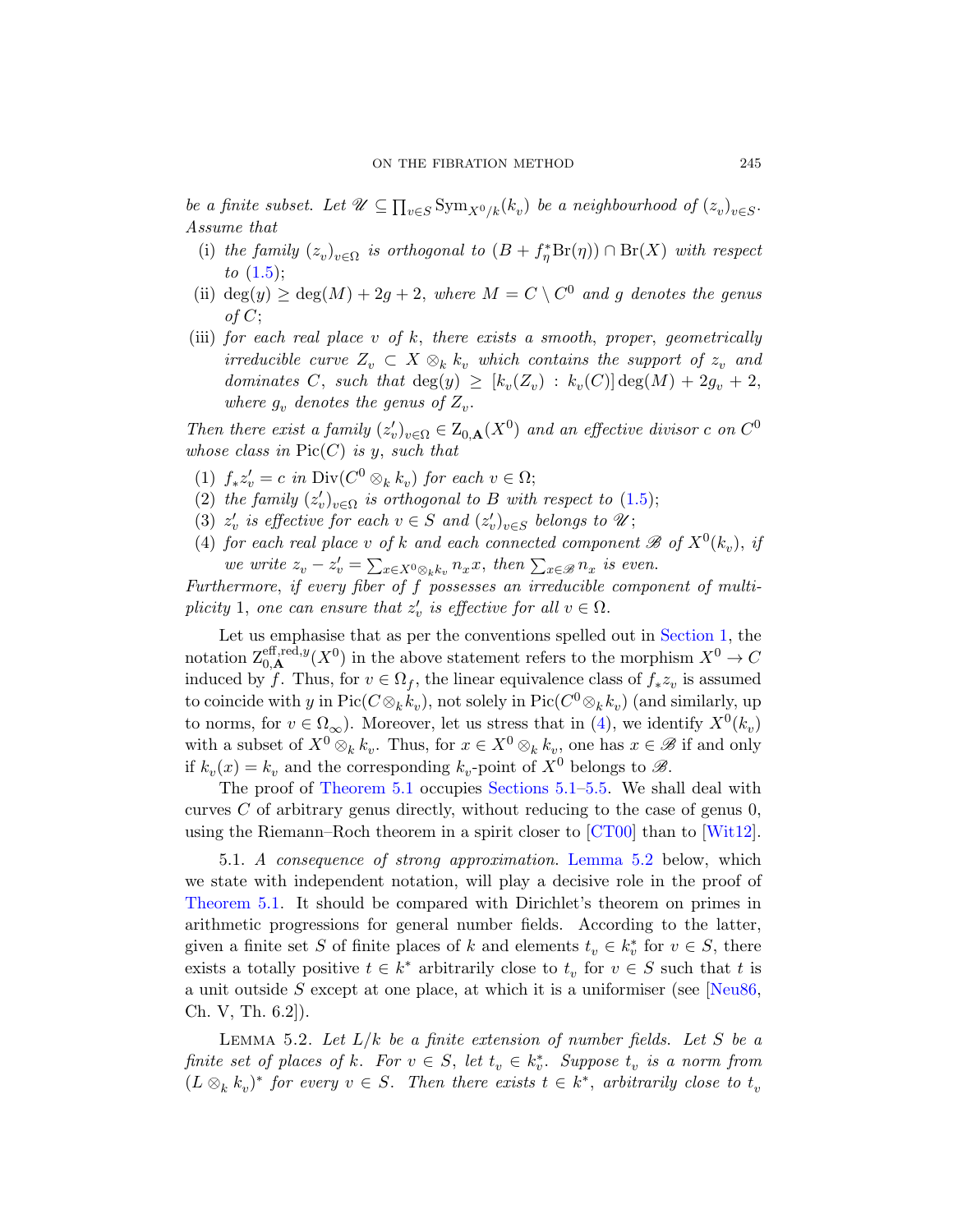for  $v \in S$ , such that for any finite place  $v \notin S$ , either t is a unit at v or L possesses a place of degree 1 over v. In addition, if  $v_0$  is a place of k, not in  $S$ , over which  $L$  possesses a place of degree 1, then one can ensure that  $t$  is integral outside  $S \cup \{v_0\}.$ 

*Proof.* The complement of the quasi-trivial torus  $R_{L/k}(\mathbf{G}_{m,L})$  in the affine space  $R_{L/k}(\mathbf{A}_L^1)$  is a divisor with normal crossings (geometrically isomorphic to the union of all coordinate hyperplanes). We denote it by  $D$ , we let  $F$  be its singular locus and set  $W = R_{L/k}(\mathbf{A}_L^1) \backslash F$ . Similarly, we let  $\mathscr{T} = R_{\mathcal{O}_L/\mathcal{O}_k}(\mathbf{G}_{\mathbf{m},\mathcal{O}_L})$ ,  $\mathscr{D} = R_{\mathbb{O}_L/\mathbb{O}_k}(\mathbf{A}^1_{\mathbb{O}_L}) \setminus \mathscr{T}$  and  $\mathscr{W} = R_{\mathbb{O}_L/\mathbb{O}_k}(\mathbf{A}^1_{\mathbb{O}_L}) \setminus \mathscr{F}$ , where  $\mathscr{F}$  denotes the singular locus of  $\mathscr{D}$ .

Letting  $t_v = 1$  for  $v \notin S$ , we may enlarge S and assume that  $L/k$ is unramified outside S. For each  $v \in S$ , fix  $x_v \in (L \otimes_k k_v)^*$  such that  $t_v = N_{L\otimes_k k_v/k_v}(x_v)$ . For  $v \notin S$ , let  $x_v = 1$ . This defines an adelic point  $(x_v)_{v \in \Omega} \in W(\mathbf{A}_k)$  which, with respect to  $\mathscr{W}$ , is integral outside S.

Let  $v_0$  denote a place of k, not in S, over which L possesses a place of degree 1. If  $v_0$  is not given, we fix it by Chebotarev's density theorem. (See [Mum08, p. 250, Lemma 5] for an elementary proof of the existence of  $v_0$ splitting completely in  $L$ .)

<span id="page-17-0"></span>Being the complement of a codimension 2 closed subset in an affine space, the variety  $W$  satisfies strong approximation off any given place (see Lemma 1.8). We can thus find a point  $x \in W(k)$ , arbitrarily close to  $x_v$  for  $v \in S$ , which is integral, with respect to  $\mathscr{W}$ , outside  $S \cup \{v_0\}$ . Let us consider x as an element of  $L^*$  and set  $t = N_{L/k}(x)$ . Let v be a finite place of k, not in S, such that  $t$  has nonzero valuation at  $v$ . We need to check that  $L$  possesses [a](#page-15-1) place of degree 1 over v. If  $v = v_0$  $v = v_0$  $v = v_0$ , there is nothing to prove. Otherwise  $x \in \mathscr{W}(\mathbb{O}_v)$ . On the other hand, as  $v(t) \neq 0$ , we have  $x \notin \mathscr{T}(\mathbb{O}_v)$ . Thus the reduction of x mod v lies in  $(\mathscr{D} \setminus \mathscr{F})(\mathbf{F}_v)$ , which, by Hensel's lemma, implies that  $(D \setminus F)(k_v) \neq \emptyset$ . This, in turn, implies that L embeds k-linearly into  $k_v$ , as the structure morphism  $D \setminus F \to \text{Spec}(k)$  factors through  $\text{Spec}(L)$ .  $\Box$ 

5.2. Reduction to adelic zero-cycles orthogonal to B. We resume the notation of Theorem 5.1 and keep it until the end of Section 5.

The fibers of f over  $C^0$  are geometrically connected (see [Gro66, Prop. 15.5.9(ii)]) and hence geometrically irreducible, as they are smooth.

For  $m \in M$ , let  $(X_{m,i})_{i \in I_m}$  denote the family of irreducible components of  $X_m$ . Let  $e_{m,i}$  denote the multiplicity of  $X_{m,i}$  in  $X_m$ . For each  $m \in M$ and  $i \in I_m$ , choose a finite extension  $E_{m,i}/k(X_{m,i})$  such that the residue of any element of B at the generic point of  $X_{m,i}$  belongs to the kernel of the restriction map  $H^1(k(X_{m,i}),\mathbf{Q}/\mathbf{Z}) \to H^1(E_{m,i},\mathbf{Q}/\mathbf{Z})$ . Let  $L_{m,i}$  denote the algebraic closure of  $k(m)$  in  $E_{m,i}$ . Let  $L_m/k(m)$  be a finite Galois extension in which  $L_{m,i}/k(m)$  embeds for all  $i \in I_m$ .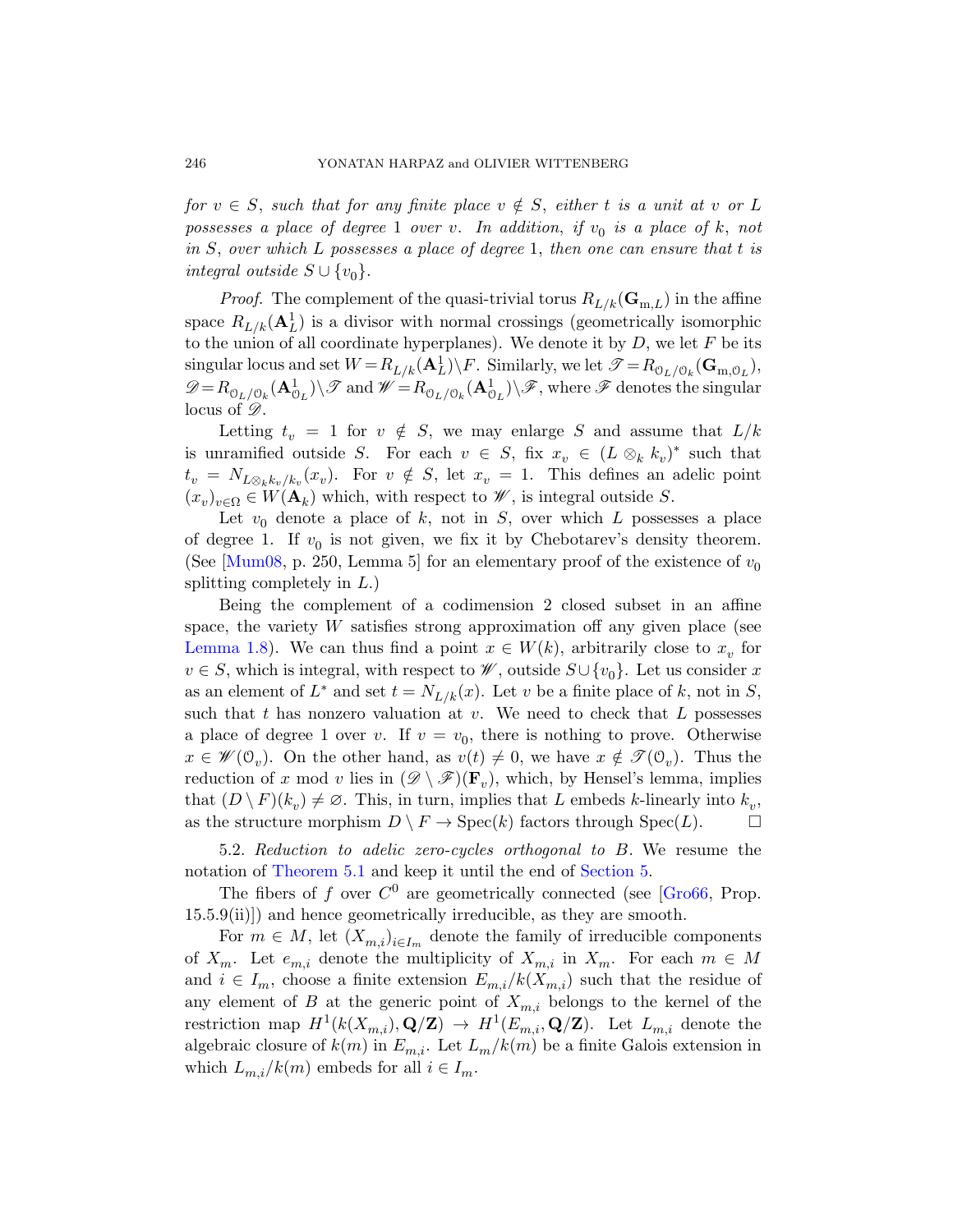<span id="page-18-0"></span>Let  $Pic_+(C)$  and  $Br_+(C)$  denote the groups associated in Definition 2.1 to the curve C, to the finite set  $M \subset C$  and to the finite extensions  $L_m/k(m)$ for  $m \in M$ .

Lemma 5.3. We have the inclusion

$$
(B + f_{\eta}^* \text{Br}(\eta)) \cap \text{Br}(X) \subseteq B + f^* \text{Br}_+(C)
$$

of subgroups of  $Br(X^0)$ . Moreover, the quotient

$$
((B + f_{\eta}^* \operatorname{Br}(\eta)) \cap \operatorname{Br}(X)) / f^* \operatorname{Br}(C)
$$

is finite.

<span id="page-18-1"></span>Proof. The second assertion, which will be used in Sections 6 and 9, follows from the first one and [from](#page-61-0) Remark 2.2(ii). To prove the first, it suffices to check that if  $\beta \in B$  and  $\gamma \in Br(\eta)$  satisfy  $\beta + f_{\eta}^* \gamma \in Br(X)$ , then  $\gamma \in \text{Br}_+(C)$ . Fix  $m \in C$ . Let  $\partial_{\gamma} \in H^1(k(m), \mathbf{Q}/\mathbf{Z})$  denote the residue of  $\gamma$ at m. As the fibers of f over  $C^0$  are smooth and geometrically irreducible and as  $f_{\eta}^*\gamma \in Br(X^0)$ , we have  $\partial_{\gamma} = 0$  if  $m \in C^0$ . Suppose now  $m \in M$ . For  $i \in I_m$ , the resi[due](#page-7-0) of  $\beta + f_{\eta}^* \gamma$  at the generic point of  $X_{m,i}$  is trivial and its image in  $H^1(E_{m,i}, \mathbf{Q}/\mathbf{Z})$  coincides with the image of  $e_{m,i}\partial_\gamma$  (see [CTSD94, Prop. 1.1.1]). Therefore  $e_{m,i}\partial_\gamma$  vanishes in  $H^1(L_{m,i}, \mathbf{Q}/\mathbf{Z})$  and hence in  $H^1(L_m, \mathbf{Q}/\mathbf{Z})$ . As the greatest common divisor of  $(e_{m,i})_{i\in I_m}$  is equal to 1, it follows that  $\partial_\gamma$ vanishes in  $H^1(L_m, \mathbf{Q}/\mathbf{Z})$ .

LEMMA 5.4. There exists a family  $(z_v^1)_{v \in \Omega} \in Z_{0,\mathbf{A}}^{\text{eff},\text{red},y}(X^0)$  orthogonal to  $B + f^*Br_+(C)$  with respect to (1.5) such that  $z_v^1 = z_v$  for  $v \in S \cup \Omega_{\infty}$ .

<span id="page-18-2"></span>*[Proo](#page-18-0)f.* [As th](#page-18-1)e group  $Br_+(C)$  is torsi[on and the qu](#page-15-1)otient  $Br_+(C)/Br(C)$  is finite (see Remark 2.2(ii)), there exists a finite subgroup  $\Lambda \subset \text{Br}_{+}(C)$  such that  $Br_{+}(C) = \Lambda + Br(C)$ . The lemma then follows from Proposition 3.1 applied to the subgroup  $B + f^*\Lambda \subset \text{Br}(X^0)$ , in view of the fact that any element of  $Z_{0,\mathbf{A}}^{\text{eff},\text{red},y}(X^0)$  is orthogonal to  $f^*Br(C)$ .

It follows from Lemmas 5.3 [and](#page-18-2) 5.4 that in order to establish Theorem 5.1, we may assume that  $(z_v)_{v \in \Omega}$  is orthogonal to  $B + f^*Br_+(C) \subseteq Br(X^0)$  with respect to (1.5). From now on we make this additi[ona](#page-7-0)l assumption.

5.3. Construction of  $c_1$  and choice of  $v_0$ . We are now in a position to pin[poin](#page-11-0)t the class, in  $Pic_+(C)$ , of the desired effective divisor c. The construction of c itself will ultimately rely on an application of strong approximation off a place, say  $v_0$ , on an affine space over k. The goal of Section 5.3 is to define this place  $v_0$ .

The condition that  $(z_v)_{v \in \Omega}$  is orthogonal to  $f^*Br_+(C)$  with respect to  $(1.5)$ implies that the class of  $(f_* z_v)_{v \in \Omega}$  in Pic<sub>+,A</sub>(C) is orthogonal to Br<sub>+</sub>(C) with respect to the pairing  $(2.4)$ . By Theorem 2.5, we deduce that there exists a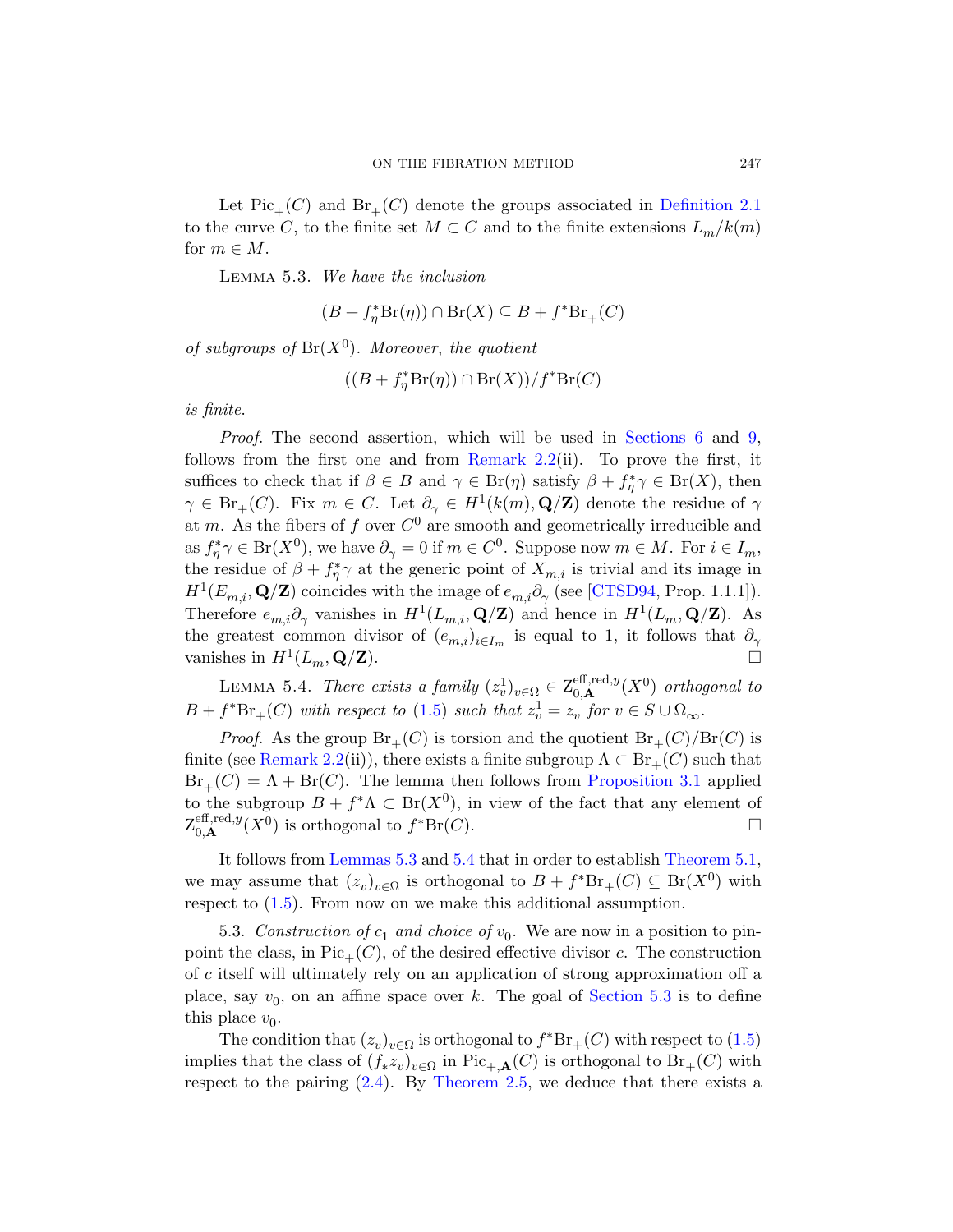divisor  $c_1 \in Div(C^0)$  whose class in Pic $(C)$  is y and whose class in Pic<sub>+,A</sub> $(C)$ coincides with that of  $(f_* z_v)_{v \in \Omega}$ .

After enlarging the finite subset  $S \subset \Omega_f$ , we may assume that  $\langle \beta, z_v \rangle = 0$ for all  $v \in \Omega_f \setminus S$  and all  $\beta \in B$ , that the order of the finite group B is invertible in  $\mathcal{O}_S$ , that  $Pic(\mathcal{O}_S) = 0$ , that the finite extensions  $L_m/k$  for  $m \in M$  are unramified outside S, that C and X extend to smooth and proper  $\mathcal{O}_S$ -schemes  $\mathscr C$  and  $\mathscr X$  and that  $f: X \to C$  extends to a flat morphism, which we still denote  $f : \mathscr{X} \to \mathscr{C}$ .

For  $m \in M$ , we let  $\widetilde{m}$  denote the Zariski closure of m in  $\mathscr{C}$ . Let  $M$ denote the Zariski closure of M in  $\mathscr{C}$ . Let  $\mathscr{C}^0 = \mathscr{C} \setminus \widetilde{M}$  and  $\mathscr{X}^0 = \mathscr{X} \times_{\mathscr{C}} \mathscr{C}^0$ . Whenever D is a divisor on C, we denote by D the horizontal divisor on  $\mathscr C$ which extends D, i.e., the unique divisor on  $\mathscr C$  whose support is flat over  $\mathcal O_S$ and whose restriction to C is D. For  $m \in M$  and  $i \in I_m$ , we write  $\mathscr{X}_{\widetilde{m},i}$  for the Zariski closure of  $X_{m,i}$  in  $\mathscr{X}$ , endowed with the reduced scheme structure. the Zariski closure of  $X_{m,i}$  in  $\mathscr X$ , endowed with the reduced scheme structure, and we set  $\mathscr{X}_{\widetilde{m}} = \mathscr{X} \times_{\mathscr{C}} \widetilde{m}$ . For each  $m \in M$  and  $i \in I_m$ , let  $\mathscr{Y}_{\widetilde{m},i} \subseteq \mathscr{X}_{\widetilde{m},i}$ <br>be a dense open subset. Let  $\mathscr{E}_{\widetilde{\infty},i}$  denote the normalisation of  $\mathscr{Y}_{\widetilde{\infty},i}$  in the f be a dense open subset. Let  $\mathscr{E}_{\tilde{m},i}$  denote the normalisation of  $\mathscr{Y}_{\tilde{m},i}$  in the finite extension  $E_{m,i}/k(X_{m,i})$ . By shrinking  $\mathscr{Y}_{\tilde{\infty},i}$ , we may assume that the finite extension  $E_{m,i}/k(X_{m,i})$ . By shrinking  $\mathscr{Y}_{\widetilde{m},i}$ , we may assume that the finite morphism  $\mathscr{E}_{\widetilde{\infty},i} \to \mathscr{Y}_{\widetilde{\infty},i}$  is étale and that the scheme  $(\mathscr{X}_{\widetilde{\infty}})_{\text{red}}$  is smooth over  $\widetilde{m}$ morphism  $\mathscr{E}_{\widetilde{m},i} \to \mathscr{Y}_{\widetilde{m},i}$  is étale and that the scheme  $(\mathscr{X}_{\widetilde{m}})_{\text{red}}$  is smooth over  $\widetilde{m}$  at the points of  $\mathscr{Y}_{\sim i}$ . at the points of  $\mathscr{Y}_{\widetilde{m},i}$ .<br>By enlarging S

By enlarging  $S$  further, we may assume that the equality of effective divisors on  $\mathscr X$ 

$$
\mathscr{X}_{\widetilde{m}}=\sum_{i\in I_m} e_{m,i}\mathscr{X}_{\widetilde{m},i}
$$

[ho](#page-63-4)l[ds for e](#page-64-7)ach  $m \in M$ , that  $\mathscr{X}^0$  is smooth over  $\mathscr{C}^0$ , that  $B \subset \text{Br}(\mathscr{X}^0)$ , that  $\text{Supp}(\widetilde{c}_1)$  is disjoint from M and that M is étale over  $\mathcal{O}_S$ . In particular, M is a regular scheme, so that we may (and will freely) identify, for  $m \in M$ , the set of finite places of  $k(m)$  which do not lie above S with the set of closed points of  $\widetilde{m}$ .

After a final enlargement of  $S$ , we may assume, thanks to the Lang–Weil– Nisnevich bounds [LW54], [Nis54], that the following statements hold:

- the fiber of f above any closed point of  $\mathscr{C}^0$  contains a rational point;
- <span id="page-19-0"></span>• for any  $m \in M$ , any  $i \in I_m$  and any closed point  $w \in \widetilde{m}$  which, as a place of  $k(m)$ , splits completely in  $L_{m,i}$ , the fiber of  $\mathscr{E}_{\widetilde{m},i} \to \widetilde{m}$  above w contains a rational point. a rational point.

By shrinking the subset  $\mathscr{U} \subseteq \prod_{v \in S} \text{Sym}_{X^0/k}(k_v)$ , we may assume that  $\beta, z_v' \rangle = \langle \beta, z_v \rangle$  for any  $v \in S$ , any  $\beta \in B$  and any  $(z_v')_{v \in S} \in \mathcal{U}$ .

We now fix a place  $v_0 \in \Omega_f \setminus S$  which splits completely in  $L_m$  for all  $m \in M$ .

5.4. Construction of c. As the classes of  $c_1$  and of  $(f_* z_v)_{v \in \Omega}$  in  $Pic_{+,A}(C)$ are equal and the divisors  $f_* z_v$  for  $v \in S$  are effective, we can find, for each  $v \in S$ , a rational function  $h_v \in H^0(C \otimes_k k_v, \mathscr{O}_C(c_1))$  such that  $\text{div}(h_v) = f_* z_v - c_1$  and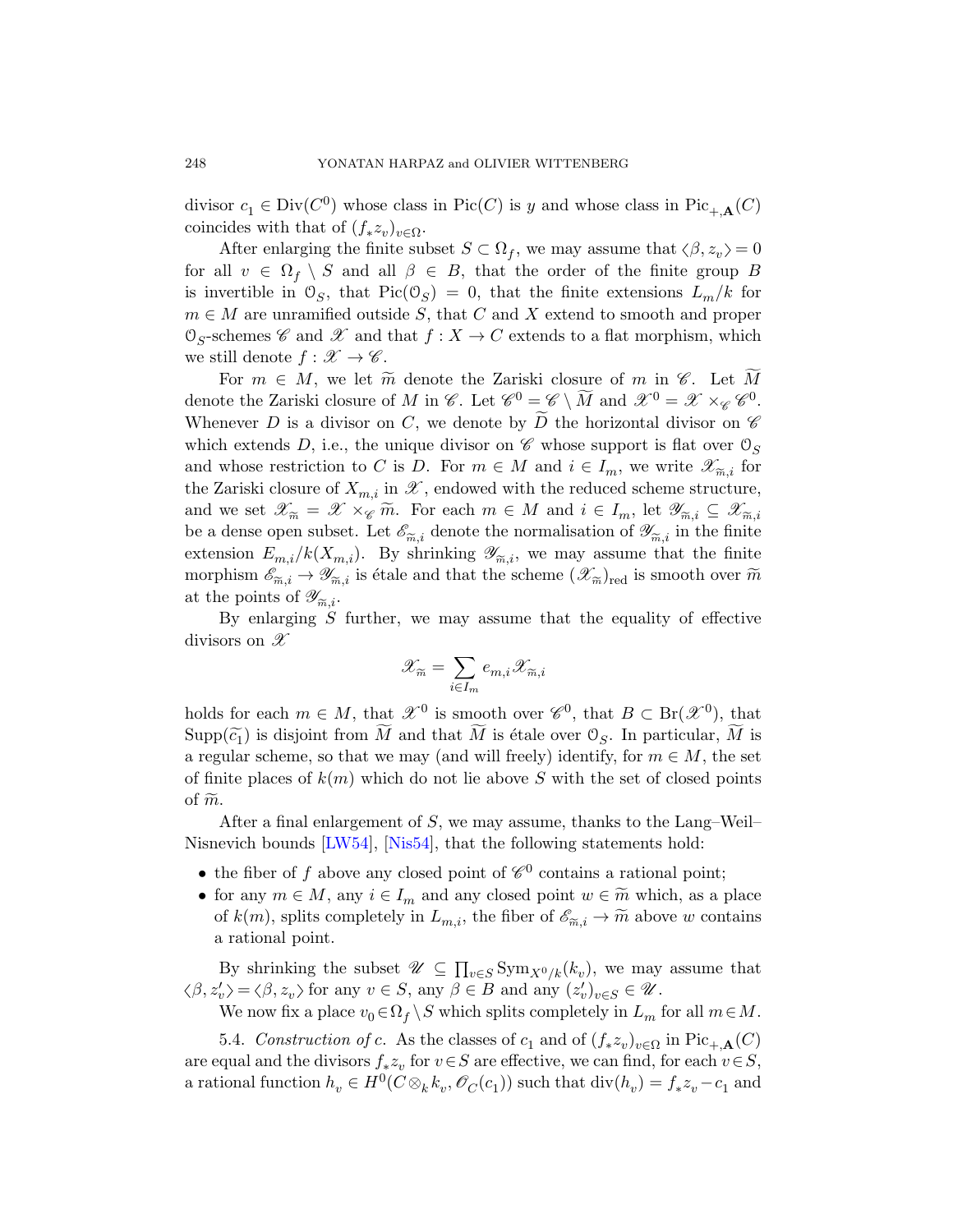such that  $h_v(m) \in N_{L_m \otimes_k k_v/k(m) \otimes_k k_v}((L_m \otimes_k k_v)^*)$  for all  $m \in M$ . At the infinite places v of k, we fix  $h_v \in H^0(C \otimes_k k_v, \mathscr{O}_C(c_1))$  using the following lemma.

LEMMA 5.5. For each  $v \in \Omega_{\infty}$ , there exist a rational function  $h_v \in$  $H^0(C\otimes_k k_v, \mathscr{O}_C(c_1))$  and a zero-cycle  $z_v^2\in Z_0^{\text{eff},\text{red},y}$  $_{0}^{\mathrm{eff},\mathrm{red},y}(X^{0}\otimes_{k}k_{v})$  satisfying the following conditions:

- (a) div( $h_v$ ) =  $f_* z_v^2 c_1$ ;
- (b)  $h_v(m) \in N_{L_m \otimes_k k_v/k(m) \otimes_k k_v}((L_m \otimes_k k_v)^*)$  for all  $m \in M$ ;
- (c) for each connected component  $\mathscr{B}$  of  $X^0(k_v)$ , if we write

$$
z_v - z_v^2 = \sum_{x \in X^0 \otimes_k k_v} n_x x,
$$

[then](#page-15-1)  $\sum_{x \in \mathscr{B}} n_x$  is even.

*Proof.* The existence of  $h_v$  and  $z_v^2$  for complex v is clear as  $c_1$  is a very ample divisor on C. (Recall that  $deg(y) \geq 2g+1$ .) Let us fix a real place v. By the definition of  $c_1$ , there exist  $h_v^1 \in k_v(C)^*$  and  $\xi_v \in \text{Div}(C^0 \otimes_k \overline{k}_v)$  such that  $\mathrm{div}(h_v^1) = f_* z_v - c_1 + N_{\overline{k}_v/k_v}(\xi_v)$  and such that  $h_v^1(m) \in (k(m) \otimes_k k_v)^*$  is a norm from  $(L_m \otimes_k k_v)^*$  for every  $m \in M$ . Let  $Z_v \subset X \otimes_k k_v$  denote the curve given by assumption (iii) of Theorem 5.1. Let  $Z_v^0 = Z_v \times_C C^0$  and  $M_v = Z_v \times_C M$ . By lifting  $\xi_v$  to  $\text{Div}(Z_v^0 \otimes_{k_v} \overline{k}_v)$ , we can find  $z_v^1 \in \text{Div}(Z_v^0)$  such that  $z_v - z_v^1$  is a norm from  $\text{Div}(Z_v^0 \otimes_{k_v} \overline{k}_v)$  and such that  $\text{div}(h_v^1) = f_* z_v^1 - c_1$ . According to assumption (iii) and to Serre duality, we have  $H^1(Z_v, \mathscr{O}_{Z_v}(z_v^1 - M_v)) = 0$  and hence there exists a rational function  $\eta_v \in H^0(Z_v, \mathscr{O}_{Z_v}(z_v^1))$  whose restriction to  $M_v$  is equal to 1. We have  $\text{div}(\eta_v) = z_v^2 - z_v^1$  for some effective  $z_v^2 \in \text{Div}(Z_v^0)$ . By choosing  $\eta_v$  general enough in the sense of the Zariski topology, we may assume that  $f_* z_v^2$  is reduced (see the proof of [CT00, Lemme 3.1]) and hence that  $z_v^2 \in \mathsf{Z}_0^{\text{eff,red},y}$  $\int_0^{\text{eff},\text{red},y}(X^0\otimes_k k_v)$ . Let  $h_v = N_{k_v(Z_v)/k_v(C)}(\eta_v)h_v^1$ . Conditions (a) and (b) [are clearly](#page-16-0) satisfied. (Note that  $h_v(m) = h_v^1(m)$  for  $m \in M$ .) Condition (c) also holds because on the one hand,  $z_v - z_v^1$  is a norm from  $\bar{k}_v$ and on the other hand,  $z_v^1 - z_v^2$  is the divisor, on  $Z_v$ , of a rational function which takes positive values at the  $k_v$ -points of  $M_v$ . (The sign of a rational function on a smooth real algebraic curve changes exactly at the points where the function has a pole or zero of odd order.)  $\Box$ 

For each  $m \in M$ , applying Lemma 5.2 to the finite extension  $L_m/k(m)$ and to the set of places of  $k(m)$  which lie ab[ove](#page-64-8) S now produces an element  $t_m \in k(m)^*$  arbitrarily close to  $h_v(m) \in (k(m) \otimes_k k_v)^*$  for  $v \in S \cup \Omega_{\infty}$ , integral at the places of  $k(m)$  which do not lie above  $S\cup \{v_0\}$ , such that  $t_m$  has nonzero valuation only at places of  $k(m)$  which lie above S and at places of  $k(m)$  which split completely in  $L_m$ . (Recall that  $L_m/k(m)$  is Galois.)

Thanks to assumption (ii) and to Serre duality, if  $\rho : \mathscr{C} \to \text{Spec}(\mathcal{O}_S)$ denotes the structure morphism, we have  $R^1 \rho_* \mathcal{O}_{\mathscr{C}}(\widetilde{c}_1 - \widetilde{M}) = 0$  (see [Mum08,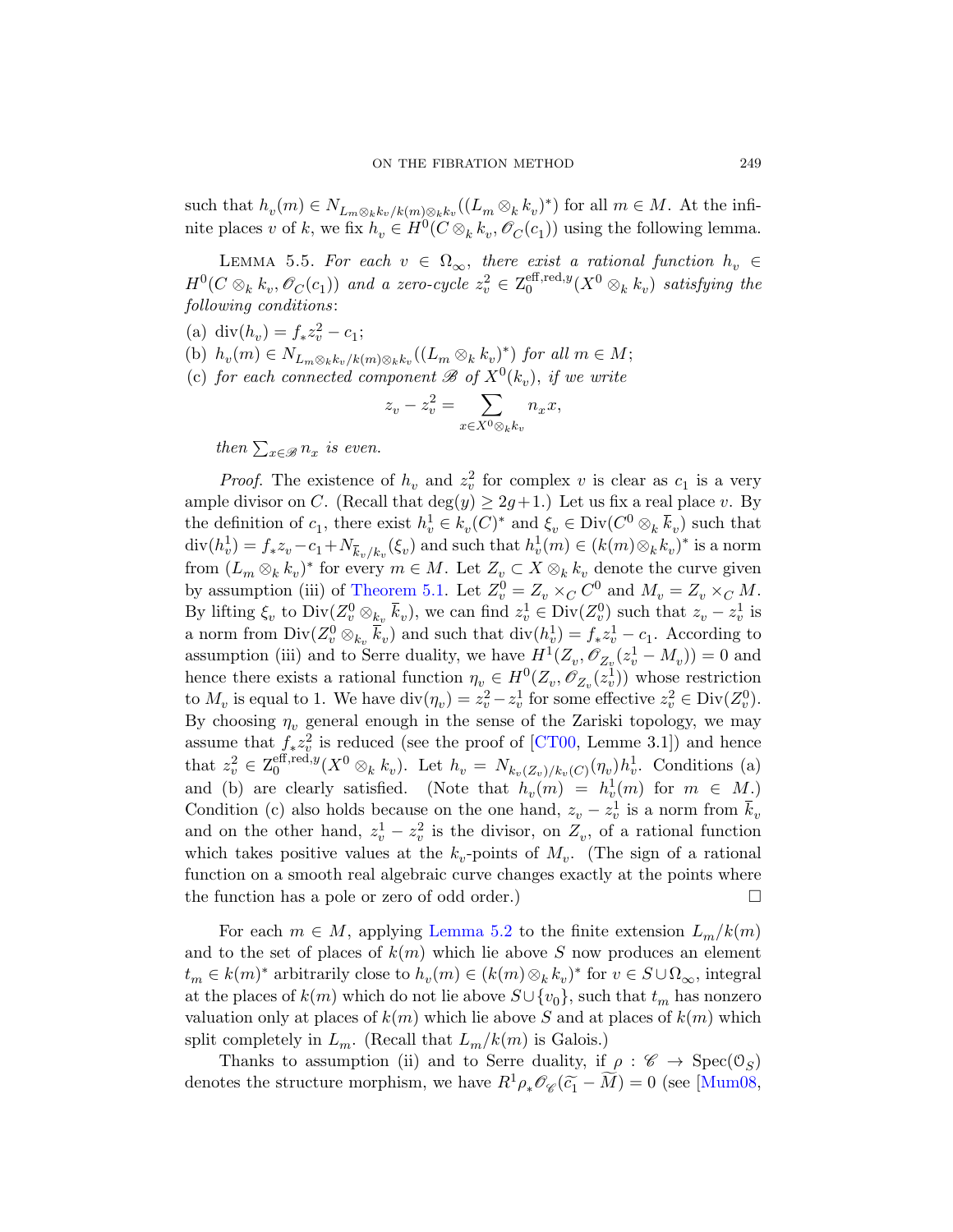<span id="page-21-1"></span>Ch. II, §5, Cor. 2]). As  $Spec(\mathcal{O}_S)$  is affine, it follows that  $H^1(\mathscr{C}, \mathscr{O}_{\mathscr{C}}(\widetilde{c}_1 - \widetilde{M})) = 0$ and hence that the natural sequence of  $\mathcal{O}_{S}\text{-modules}$ (5.1)

$$
0 \longrightarrow H^{0}(\mathscr{C}, \mathscr{O}_{\mathscr{C}}(\widetilde{c_{1}} - \widetilde{M})) \longrightarrow H^{0}(\mathscr{C}, \mathscr{O}_{\mathscr{C}}(\widetilde{c_{1}})) \xrightarrow{r} H^{0}(\widetilde{M}, \mathscr{O}_{\widetilde{M}}) \longrightarrow 0
$$

is exact. These modules are free since they are finitely generated and torsionfree over the principal ideal domain  $\mathcal{O}_S$ . (Recall that  $Pic(\mathcal{O}_S) = 0$ .) Choosing an  $\mathcal{O}_S$ -linear section s of r and using strong approximation of  $v_0$  in the free  $\mathcal{O}_S$ -module  $H^0(\mathscr{C}, \mathscr{O}_{\mathscr{C}}(\widetilde{c}_1 - \widetilde{M}))$ , we can find  $h_0 \in H^0(\mathscr{C} \otimes_{\mathcal{O}_S} \mathcal{O}_{S \cup \{v_0\}}, \mathscr{O}_{\mathscr{C}}(\widetilde{c}_1 - \widetilde{M}))$ arbitrarily close to  $h_v - s(r(h_v)) \in H^0(C \otimes_k k_v, \mathscr{O}_C(c_1 - M))$  for  $v \in S \cup \Omega_{\infty}$ . Note that  $\bigoplus_{m\in M} t_m \in H^0(\widetilde{M}, \mathscr{O}_{\widetilde{M}}) \otimes_{\mathbb{O}_S} \mathbb{O}_{S\cup \{v_0\}}$  lies, by construction, arbitrarily also to  $n(k_n) \in H^0(M \otimes k_n \mathscr{O}_{\mathbb{C}})$  for  $n \in S \cup \Omega$ . Letting  $k = k_n \cup \Omega(\Omega)$ close to  $r(h_v) \in H^0(M \otimes_k k_v, \mathscr{O}_M)$  for  $v \in S \cup \Omega_{\infty}$ . Letting  $h = h_0 + s(\bigoplus_{m \in M} t_m)$ , we therefore obtain  $h \in H^0(C, \mathscr{O}_C(c_1))$  arbitrarily close to  $h_v \in H^0(C \otimes_k k_v,$  $\mathscr{O}_C(c_1)$  for  $v \in S \cup \Omega_{\infty}$ , such that  $h(m) = t_m$  for  $m \in M$  and such that h, as a rational function on  $\mathscr{C}$ , has no pole outside  $\text{Supp}(\widetilde{\epsilon}_1) \cup (\mathscr{C} \otimes_{\mathcal{O}_S} \mathbf{F}_{v_0}).$ 

Let  $c \in Div(C^0)$  be the effective divisor defined by  $div(h) = c - c_1$ . It remains to check the existence of a family  $(z'_v)_{v \in \Omega} \in Z_{0,\mathbf{A}}(X^0)$  satisfyinga  $(1)$ – $(4)$ .

<span id="page-21-0"></span>5.5. Construction of  $(z'_v)_{v \in \Omega}$ . The next lemma takes care of (3) and (4).

LEMMA 5.6. There exists  $(z'_v)_{v \in S \cup \Omega_\infty} \in \prod_{v \in S \cup \Omega_\infty} \text{Sym}_{X^0/k}(k_v)$  such that  $(z'_v)_{v \in S} \in \mathcal{U}$ , such that  $f_* z'_v = c$  in  $\text{Div}(C^0 \otimes_k k_v)$  for  $v \in S \cup \Omega_{\infty}$  and such that (4) holds.

*Proof.* Note that for each  $v \in S$  (resp. for each real place v of k), the divisor c is arbitrarily close to  $f_* z_v$  (resp. to  $f_* z_v^2$ ) as a point of  $\text{Sym}_{C^0/k}(k_v)$ . As  $f_* z_v$  (resp.  $f_* z_v^2$ ) is a reduced divisor for any  $v \in S$  (resp. for any real v), the morphism  $f_* : \text{Sym}_{X^0/k} \to \text{Sym}_{C^0/k}$  is smooth at  $z_v$  (resp. at  $z_v^2$ ) for such v. Thus the existence of  $(z'_v)_{v \in S \cup \Omega_{\infty}}$  satisfying the required conditions follows from the inverse function theorem.

Let us turn to (1) and (2). To construct  $z'_{v}$  for  $v \in \Omega_f \setminus S$ , we shall need to consider the reduction of  $f^{-1}(\text{Supp}(c)) \to \text{Supp}(c)$  modulo v.

For  $v \in \Omega_f \setminus S$ , the divisor  $c \otimes_k k_v$  on  $C^0 \otimes_k k_v$  decomposes uniquely as

$$
c\otimes_k k_v = c_{v,0} + \sum_{m\in M} \sum_{\substack{w\in \widetilde{m}\\w|v}} c_{w,m},
$$

where  $c_{v,0}$  and the  $c_{w,m}$  are effective divisors on  $C^0 \otimes_k k_v$  satisfying the following properties: for any  $m \in M$ , any  $w \in \widetilde{m} \otimes_{\mathcal{O}_S} \mathbf{F}_v$  and any  $y_v \in \text{Supp}(c \otimes_k k_v)$ , the point  $y_v$  belongs to  $\text{Supp}(c_{w,m})$  if and only if its Zariski closure in  $\mathscr{C}\otimes_{{\cal O}_S}{\cal O}_v$ contains w; the closure of  $\text{Supp}(c_{v,0})$  in  $\mathscr{C} \otimes_{\mathcal{O}_S} \mathcal{O}_v$  is contained in  $\mathscr{C}^0 \otimes_{\mathcal{O}_S} \mathcal{O}_v$ . This is, in fact, a partition of the support of  $c \otimes_k k_v$ . The points of  $\text{Supp}(c_{v,0})$ are those above which the fiber of f has good reduction in  $\mathscr X$ , while for each m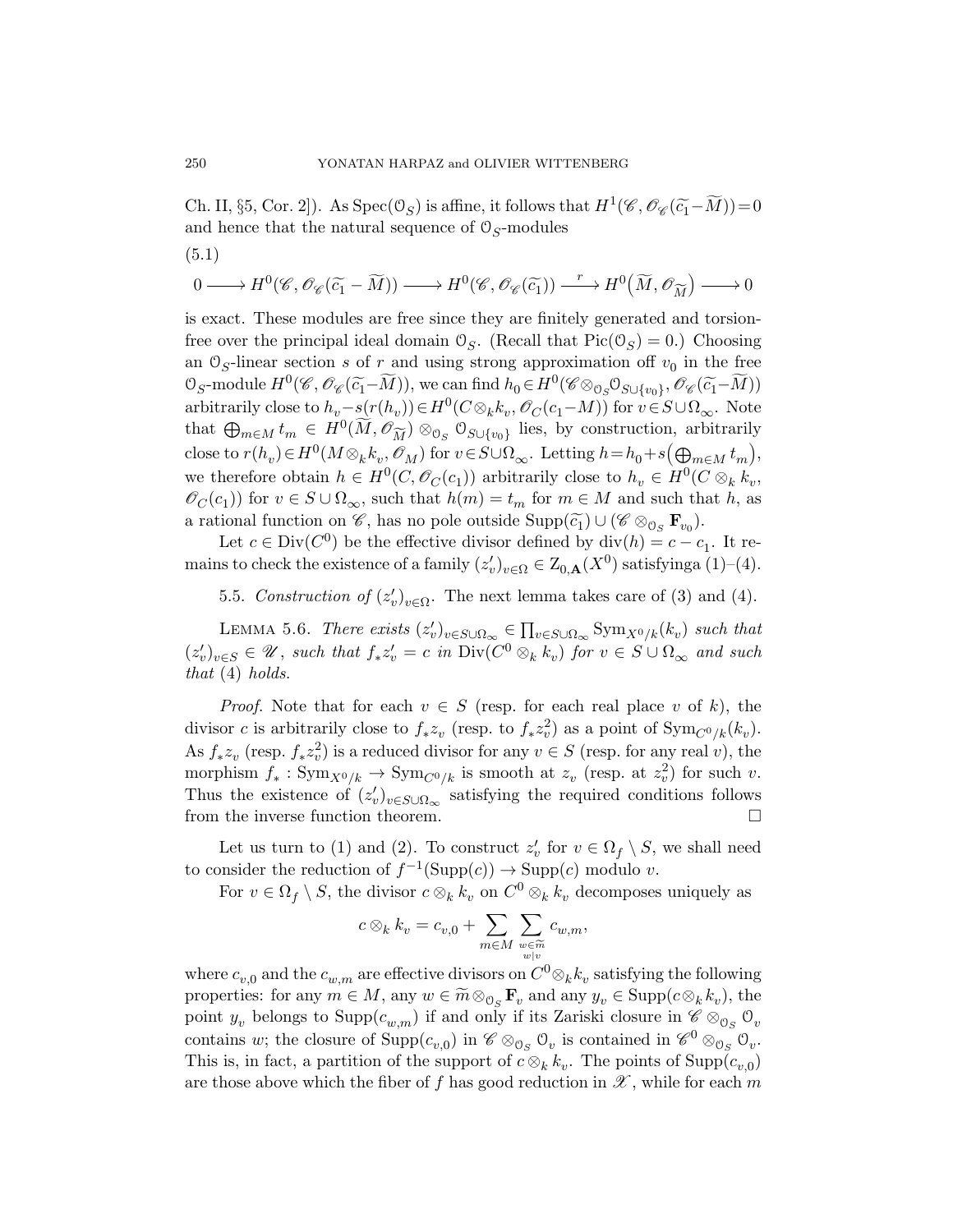<span id="page-22-0"></span>and each w, the points of  $\text{Supp}(c_{w,m})$  are those above which the fiber of f has the same reduction modulo v as  $X_m$  modulo w.

LEMMA 5.7. Let  $m \in M$  and  $w \in \widetilde{m}$  be a closed point. If  $w \in \text{Supp}(\widetilde{c})$ , then w, as a place of  $k(m)$ , splits completely in  $L_m$ .

*Proof.* If w divides  $v_0$ , then w splits completely in  $L_m$  since  $v_0$  does. [Assum](#page-22-0)e now that w does not divide  $v_0$ . Then t[he rat](#page-18-2)ional function h on  $\mathscr C$ is regular in a neighbourhood of w, since  $\widetilde{m} \cap \text{Supp}(\widetilde{c}_1) = \emptyset$  and h has no pole outside  $\text{Supp}(\widetilde{c}_1) \cup (\mathscr{C} \otimes_{\mathcal{O}_S} \mathbf{F}_{v_0})$ . As  $w \in \text{Supp}(\widetilde{c})$ , this regular function moreover vanishes at w. Thus, the function obtained by restricting h to  $\widetilde{m}$ vanishes at w. In other words,  $h(m)$  has positive valuation at the place w. It follows that w splits completely in  $L_m$ , since  $h(m) = t_m$ .

According to Lemma 5.7 and to the assumptions made at the end of Section 5.3, we can choose, for each  $m \in M$ , each  $i \in I_m$  and each  $w \in \widetilde{m} \cap \text{Supp}(\widetilde{c})$ , a rational point of the fiber of  $\mathscr{E}_{\widetilde{m},i} \to \widetilde{m}$  above w. Let  $\xi_{w,m,i}$  denote its image<br>in  $\mathscr{Y}_{\widetilde{\infty},i}$ . in  $\mathscr{Y}_{\widetilde{m},i}$ .<br>As

As the fibers of  $f: \mathscr{X} \to \mathscr{C}$  above the closed points of  $\mathscr{C}^0$  are smooth and contain rational points, we can lift such rational points by Hensel's lemma and find, for each  $v \in \Omega_f \setminus S$ , an effective zero-cycle  $z'_{v,0} \in Z_0(X^0 \otimes_k k_v)$  such that  $f_* z'_{v,0} = c_{v,0}$  in Div( $C^0 \otimes_k k_v$ ). By the next lemma, we can also find, for each  $v \in \Omega_f \backslash S$ , each  $m \in M$ , each  $i \in I_m$  and each  $w \in \widetilde{m} \cap \text{Supp}(\widetilde{c})$  which divides  $v$ , an effective zero-cycle  $z'_{w,m,i} \in Z_0(X^0 \otimes_k k_v)$  such that  $f_* z'_{w,m,i} = e_{m,i} c_{w,m}$  and such that the Zariski closure of  $\text{Supp}(z'_{w,m,i})$  in  $\mathscr{X} \otimes_{\mathbb{O}_S} \mathbb{O}_v$  meets  $\mathscr{X} \otimes_{\mathbb{O}_S} \mathbf{F}_v$ only at the point  $\xi_{w,m,i}$ .

LEMMA 5.8. Let  $v \in \Omega_f \setminus S$ , let  $m \in M$ , let  $i \in I_m$ , let  $w \in \widetilde{m}$  be a closed point which divides v and let  $\xi$  be a rational point of the fiber of  $\mathscr{Y}_{\widetilde{m},i} \to \widetilde{m}$ <br>above w. Let  $u_{\cdot} \in C^0 \otimes_{\cdot} k_{\cdot}$ , be a closed point whose Zariski closure in  $\mathscr{C} \otimes_{\cdot} \mathscr{O}_{\cdot}$ . above w. Let  $y_v \in C^0 \otimes_k k_v$  be a closed point whose Zariski closure in  $\mathscr{C} \otimes_{\mathfrak{O}_S} \mathfrak{O}_v$ contains w. There exists an effective zero-cycle  $x_v \in Z_0(X^0 \otimes_k k_v)$  such that  $f_*x_v = e_{m,i}y_v$  in  $Div(C^0 \otimes_k k_v)$  and such that the Zariski closure of  $Supp(x_v)$ in  $\mathscr{X} \otimes_{\mathcal{O}_S} \mathcal{O}_v$  meets  $\mathscr{X} \otimes_{\mathcal{O}_S} \mathbf{F}_v$  only at the point  $\xi$ .

*Proof.* Let R denote the completion of  $\mathscr{O}_{\mathscr{C},w}$ . Let  $p \in \mathcal{O}_v$  be a uniformiser and  $s \in R$  be a generator of the ideal of  $\widetilde{m} \times_{\mathscr{C}} \operatorname{Spec}(R) \subset \operatorname{Spec}(R)$ . Let  $U \subset \mathscr{C}$  $\mathscr{X} \times_{\mathscr{C}} \operatorname{Spec}(R)$  be an affine open neighbourhood of  $\xi$ . Letting  $U = \operatorname{Spec}(A)$ , we choose  $U$  small enough that the ideal of  $A$  defined by the (reduced) closed subscheme  $\mathscr{X}_{\widetilde{m},i} \times_{\mathscr{C}} \operatorname{Spec}(R) \subset U$  is principal. Let  $t \in A$  be a generator of this ideal. As  $(\mathscr{X}_{\widetilde{\infty}})_{\text{red}}$  is smooth over  $\widetilde{m}$  at  $\xi$  and  $\widetilde{m}$  is étale over  $\mathcal{O}_{\infty}$ , the this ideal. As  $(\mathscr{X}_{\widetilde{m}})_{\text{red}}$  is smooth over  $\widetilde{m}$  at  $\xi$  and  $\widetilde{m}$  is étale over  $\mathcal{O}_S$ , the ring  $\mathscr{O}_{U,\xi}/(p,t)$  is regular, hence there exist  $n \geq 0$  and  $f_1,\ldots,f_n \in \mathfrak{m}_{U,\xi}$  such that  $(p, t, f_1, \ldots, f_n)$  is a regular system of parameters for  $\mathscr{O}_{U,\xi}$  (see [Gro64, Prop. 17.1.7]). The image of s in  $\mathcal{O}_{U,\xi}$  can be written as  $ut^{e_{m,i}}$  for some  $u \in \mathscr{O}_{U,\xi}^*$ . By shrinking U, we may assume that  $f_1, \ldots, f_n \in A$  and  $u \in A^*$ . On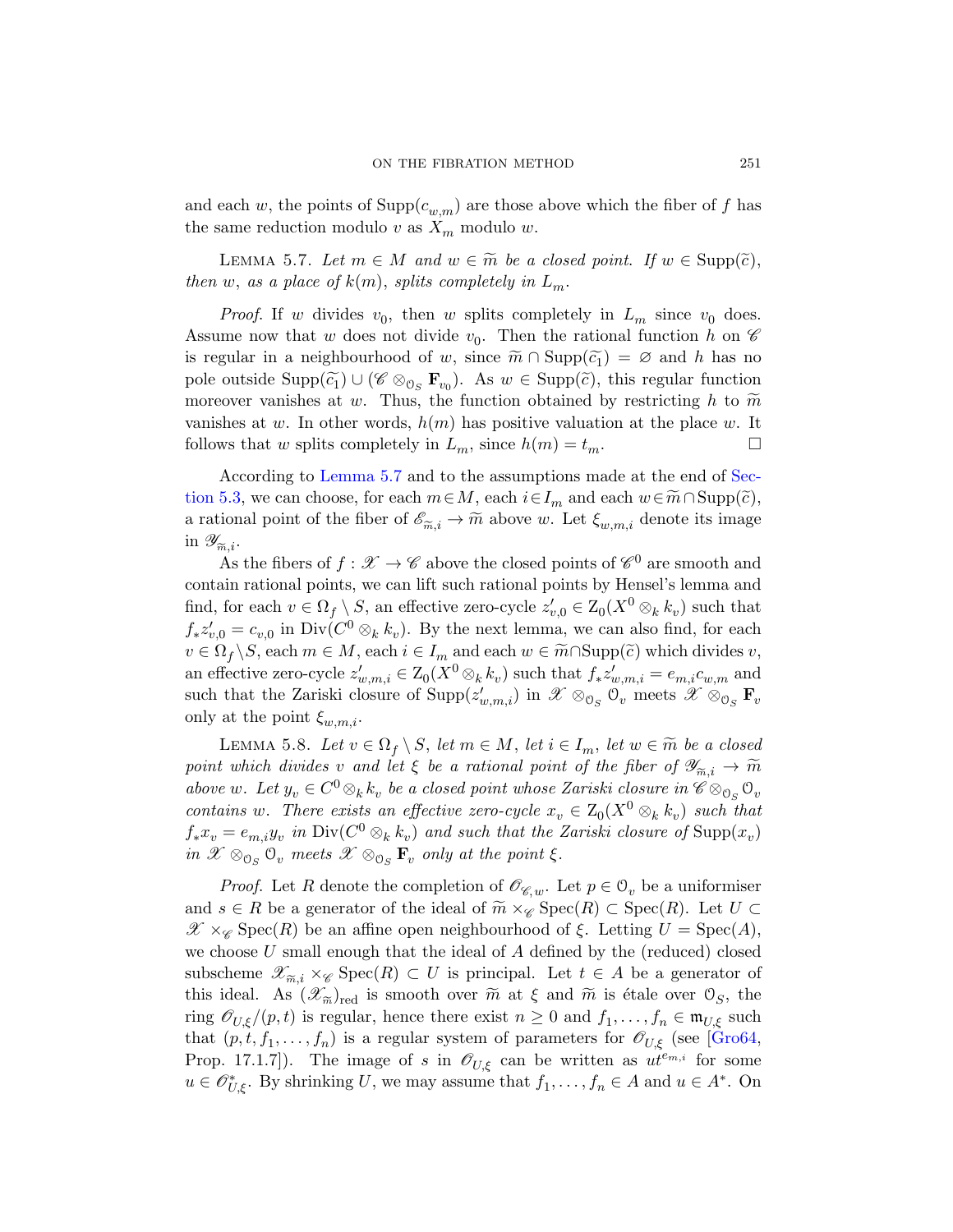the other hand, as  $\widetilde{m}$  is étale over  $\mathcal{O}_S$ , the sequence  $(p, s)$  is a regular system of parameters for R; hence the fiber above the closed point of  $Spec(R)$  of the finite type R-scheme  $T = \text{Spec}(A/(f_1, \ldots, f_n))$  contains  $\xi$  as an isolated point, with multiplicity  $e_{m,i}$ . Thus we may assume, after further shrinking U, that T is a closed subscheme of  $\mathscr{X} \times_{\mathscr{C}} \operatorname{Spec}(R)$ , finite and flat over R of degree  $e_{m,i}$ (see  $[Gro61, Prop. 6.2.5], [Gro64, Prop. 15.1.21]$ ). Pulling it back by the natural  $\text{map } \widetilde{y_v} \to \text{Spec}(R)$ , where  $\widetilde{y_v}$  denotes the Zariski closure of  $y_v$  in  $\mathscr{C} \otimes_{\mathfrak{S}_S} \mathfrak{S}_v$ , yields a closed subscheme of  $\mathscr{X} \times_{\mathscr{C}} \widetilde{y_v}$ , finite and flat of degree  $e_{m,i}$  over  $\widetilde{y_v}$ , whose special fiber consists of the point  $\xi$  with multiplicity  $e_{m,i}$ .

For each  $m \in M$ , we choose integers  $(f_{m,i})_{i \in I_m}$  such that  $\sum_{i \in I_m} e_{m,i} f_{m,i} = 1$ and we set  $z'_{w,m,i} = 0$  for any  $i \in I_m$  and any closed point  $w \in \widetilde{m}$  which does not belong to Supp( $\tilde{c}$ ). Finally, for each  $v \in \Omega_f \setminus S$ , we let

$$
z'_{v} = z'_{v,0} + \sum_{m \in M} \sum_{i \in I_m} \sum_{\substack{w \in \widetilde{m} \\ w | v}} f_{m,i} z'_{w,m,i}.
$$

<span id="page-23-0"></span>We have now defined a family  $(z'_v)_{v \in \Omega} \in \prod_{v \in \Omega} Z_0(X^0 \otimes_k k_v)$ . When  $X_m$ contains an irreducible component of multiplicity 1 for each  $m \in M$ , we can choose  $f_{m,i} \in \{0,1\}$  for all m and all i, so that  $z'_{v}$  is effective for all v. In any case, the family  $(z'_v)_{v \in \Omega}$  satisfies (1); as a consequence, it belongs to  $Z_{0,\mathbf{A}}(X^0)$ . Let us check that  $(2)$  is also satisfied.

LEMMA 5.9. Let  $v \in \Omega_f \setminus S$ . For any  $\beta \in B$ , any  $m \in M$ , any  $i \in I_m$  and any  $w \in \widetilde{m}$  which divides v, we have  $\text{inv}_{v} \langle \beta, z'_{v,0} \rangle = 0$  and  $\text{inv}_{v} \langle \beta, z'_{w,m,i} \rangle = 0$ .

*Proof.* As  $B \subset \text{Br}(\mathscr{X}^0)$ , as the Zariski closure of  $\text{Supp}(z'_{v,0})$  in  $\mathscr{X} \otimes_{\mathcal{O}_S} \mathcal{O}_v$ is contained in  $\mathscr{X}^0 \otimes_{\mathfrak{S}_S} \mathfrak{O}_v$  and as the Brauer group of any finite  $\mathfrak{O}_v$ -algebra vanishes (see [Gro68, III, Prop. 1.5, Th. 11.7 (2)]), we have  $\langle \beta, z'_{v,0} \rangle = 0$ . Let us now fix m, i and w as in the statement. If  $w \notin \text{Supp}(\tilde{c})$ , then  $z'_{w,m,i} = 0$ . Otherwise, let R' denote the completion of  $\mathscr{O}_{\mathscr{X}, \xi_{w,m,i}}$  and set  $V = \text{Spec}(R')$ and  $V^0 = \mathscr{X}^0 \times_{\mathscr{X}} V$ . The natural morphism  $\text{Supp}(z'_{w,m,i}) \to \mathscr{X}^0$  factors through the projection  $\sigma: V^0 \to \mathcal{X}^0$  since the Zariski closure of  $\text{Supp}(z'_{w,m,i})$ in  $\mathscr{X} \otimes_{\mathcal{O}_S} \mathcal{O}_v$  meets  $\mathscr{X} \otimes_{\mathcal{O}_S} \mathbf{F}_v$  only at  $\xi_{w,m,i}$ . To prove that  $\langle \beta, z'_{w,m,i} \rangle = 0$ for  $\beta \in B$ , it therefore suffices to check that B is contained in the kernel of  $\sigma^*$ : Br $(\mathscr{X}^0) \to \text{Br}(V^0)$ . As the order *n* of *B* is invertible in  $\mathcal{O}_S$ , the class  $\beta \in \text{Br}(\mathscr{X}^0)$  has a well-defined residue  $\partial_\beta \in H^1(\mathscr{Y}_{\widetilde{m},i}, \mathbf{Z}/n\mathbf{Z})$ , represented<br>by a cyclic étale cover of  $\mathscr{Y}_{\sim i}$  through which  $\mathscr{E}_{\sim i} \to \mathscr{Y}_{\sim i}$  factors. Recall by a cyclic étale cover of  $\mathscr{Y}_{\widetilde{m},i}$  through which  $\mathscr{E}_{\widetilde{m},i} \to \mathscr{Y}_{\widetilde{m},i}$  factors. Recall that the fiber of  $\mathscr{E}_{\widetilde{m},i} \to \mathscr{Y}_{\widetilde{m},i}$  above  $\xi_{m,m,i}$  possesses a rational point, by that the fiber of  $\mathscr{E}_{\widetilde{m},i} \to \mathscr{Y}_{\widetilde{m},i}$  above  $\xi_{w,m,i}$  possesses a rational point, by<br>the definition of  $\xi_{w,m,i}$ . Hence  $\partial_{\alpha}(\xi_{w,m,i}) = 0$  in  $H^1(\xi_{w,m,i}, \mathbf{Z}/n\mathbf{Z})$ . As the definition of  $\xi_{w,m,i}$ . Hence  $\partial_{\beta}(\xi_{w,m,i}) = 0$  in  $H^1(\xi_{w,m,i}, \mathbf{Z}/n\mathbf{Z})$ . As  $H^1(\mathscr{Y}_{\widetilde{m},i} \times_{\mathscr{X}} V, \mathbf{Z}/n\mathbf{Z}) = H^1(\xi_{w,m,i}, \mathbf{Z}/n\mathbf{Z})$ , it follows that the residue of  $\sigma^* \beta \in \text{Br}(V^0)$  along  $\mathscr{Y}_{\sim i} \times_{\mathscr{X}} V$  vanishes as well, so that  $\sigma^* \beta \in \text{Br}(V) \subset \text{Br}(V^0)$ .  $\sigma^* \beta \in \text{Br}(V^0)$  along  $\mathscr{Y}_{\widetilde{m},i} \times_{\mathscr{X}} V$  vanishes as well, so that  $\sigma^* \beta \in \text{Br}(V) \subset \text{Br}(V^0)$ .<br>Finally, we have  $\text{Br}(V) = 0$  (see loc. cit.) and hence the lemma is proved.  $\square$ Finally, we have  $Br(V) = 0$  (see loc. cit.) and hence the lemma is proved.  $\Box$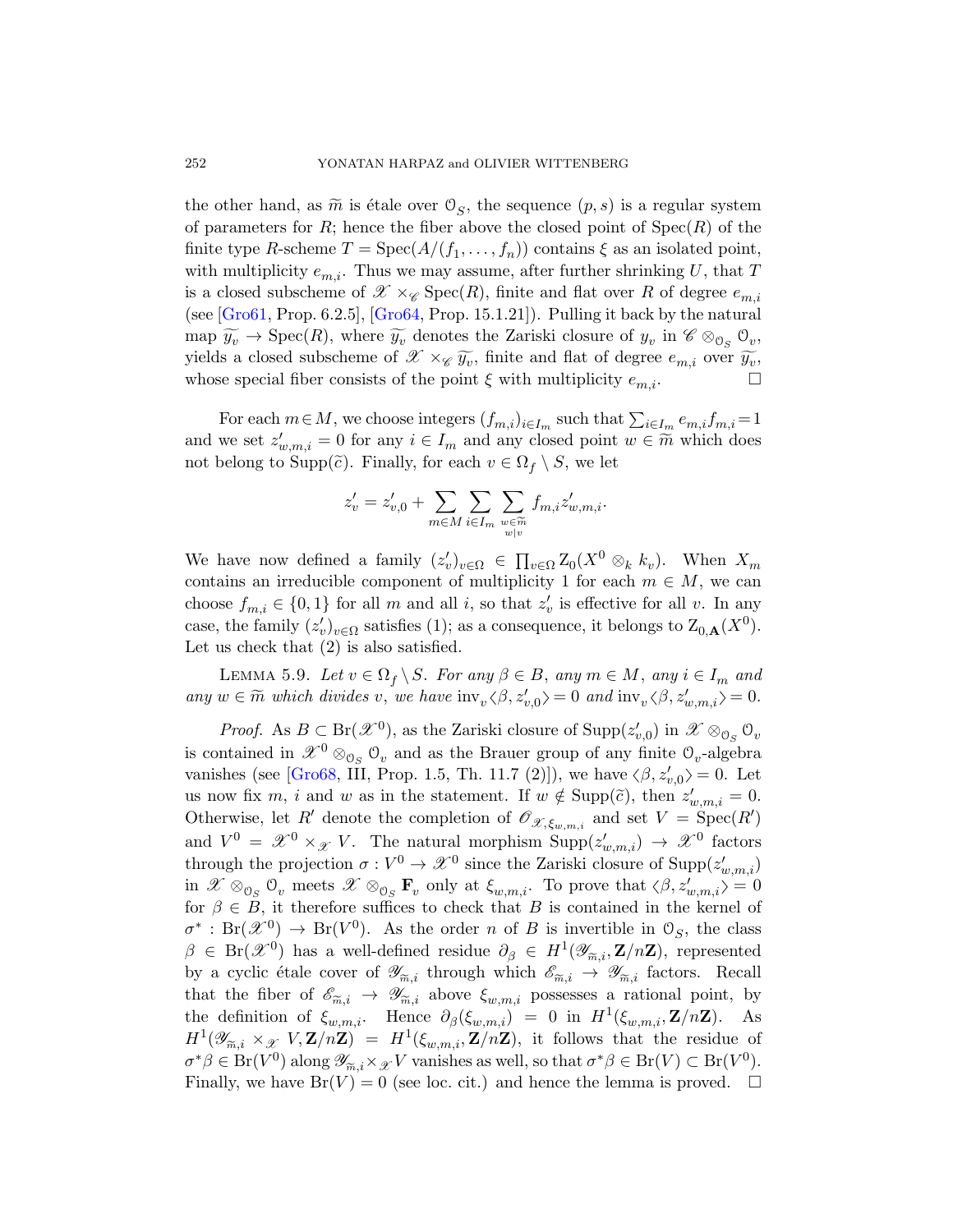<span id="page-24-0"></span>Let  $\beta \in B$ . We have  $\langle \beta, z'_v \rangle = \langle \beta, z_v \rangle$  for all  $v \in S \cup \Omega_{\infty}$  in view of (4) and of the fact that  $(z'_v)_{v \in S} \in \mathcal{U}$  (see Section 5.3). On the other hand, we have  $\langle \beta, z_v \rangle = 0$  and  $\langle \beta, z_v' \rangle = 0$  for all  $v \in \Omega_f \setminus S$ , by the assumptions [made in](#page-65-5) Section 5.3 and by Lemma 5.9 respectively. As the family  $(z_v)_{v \in \Omega}$ is orthogonal to B with respect to  $(1.5)$  (see Section 5.2), we conclude that  $\sum_{v \in \Omega} \text{inv}_{v} \langle \beta, z'_{v} \rangle = 0$ , as desired.

#### 6. Hilbert subsets

<span id="page-24-1"></span>The following lemma was noted by Swinnerton-Dyer in the case where  $h$ is a rational point (see [Sme15, Prop. 6.1]).

Lemma 6.1. Let V be a normal quasi-projective variety over a number field k. Let  $H \subseteq V$  be a Hilbert subset. Let  $h \in H$  be a closed point. For any finite subset  $S \subset \Omega$ , there exist a finite subset  $T \subset \Omega$  disjoint from S and a neighbourhood  $\mathscr{V} \subset \prod_{v \in T} \text{Sym}_{V/k}(k_v)$  of h such that any effective zero-cycle on V corresponding to a point of  $\text{Sym}_{V/k}(k) \cap \mathscr{V}$  is in fact a closed point of V and belongs to H.

*Proof.* Let  $V^0 \subseteq V$  and  $W_i \to V^0$ , for  $i \in \{1, ..., n\}$ , be the open subset and the irreducible étale covers defining the Hilbert subset H. Let  $\pi : E \to U$ denote the universal family of reduced effective zero-cycles of degree  $deg(h)$ on  $V^0$ . (Thus U [is an](#page-65-5) open subscheme of  $\text{Sym}_{V^0/k}$  and E is a reduced closed [s](#page-24-1)ubscheme of  $U \times_k V^0$ ; the morphism  $\pi$  is finite étale of degree  $deg(h)$ .) Let  $E_i = E \times_{V^0} W_i$ , and let  $\pi_i : E_i \to U$  denote the projection to E composed with  $\pi$ . By assumption, the fibers of  $\pi$ ,  $\pi_1, \ldots, \pi_n$  above the k-point of U [corre](#page-24-1)sponding to  $h$  are irreducible. As  $U$  [is normal a](#page-15-1)nd irreducible and the morphisms  $\pi$ ,  $\pi_1, \ldots, \pi_n$  are finite and étale, it follows that  $E, E_1, \ldots, E_n$ are themselves irreducible. Applying  $[\text{Sme15}, \text{Prop. 6.1}]$  (whose statement is identical to Lemma 6.1 [with the addi](#page-15-1)tional assumption that  $h$  is a rational point) to the Hilbert subset of U defined by these  $n+1$  irreducible étale covers of U now concludes the proof.  $\Box$ 

Building on Lemma 6.1, we now strengthen the conclusion of Theorem 5.1.

THEOREM 6.2. Let us keep the notation and assumptions of Theorem 5.1. For any Hilbert subset  $H \subseteq C$ , the conclusion of Theorem 5.1 still holds if the effective divisor  $c \in Div(C^0)$  is required, in addition, to be a closed point of C belonging to H.

*Proof.* As  $deg(y) \geq 2g$ , the complete linear system |y| has no base point. Composing the morphism to projective space defined by  $|y|$  with projection from a general codimension 2 linear subspace yields a finite map  $\pi: C \to \mathbf{P}^1_k$ , the linear equivalence class of whose fibers is  $y$ . According to Hilbert's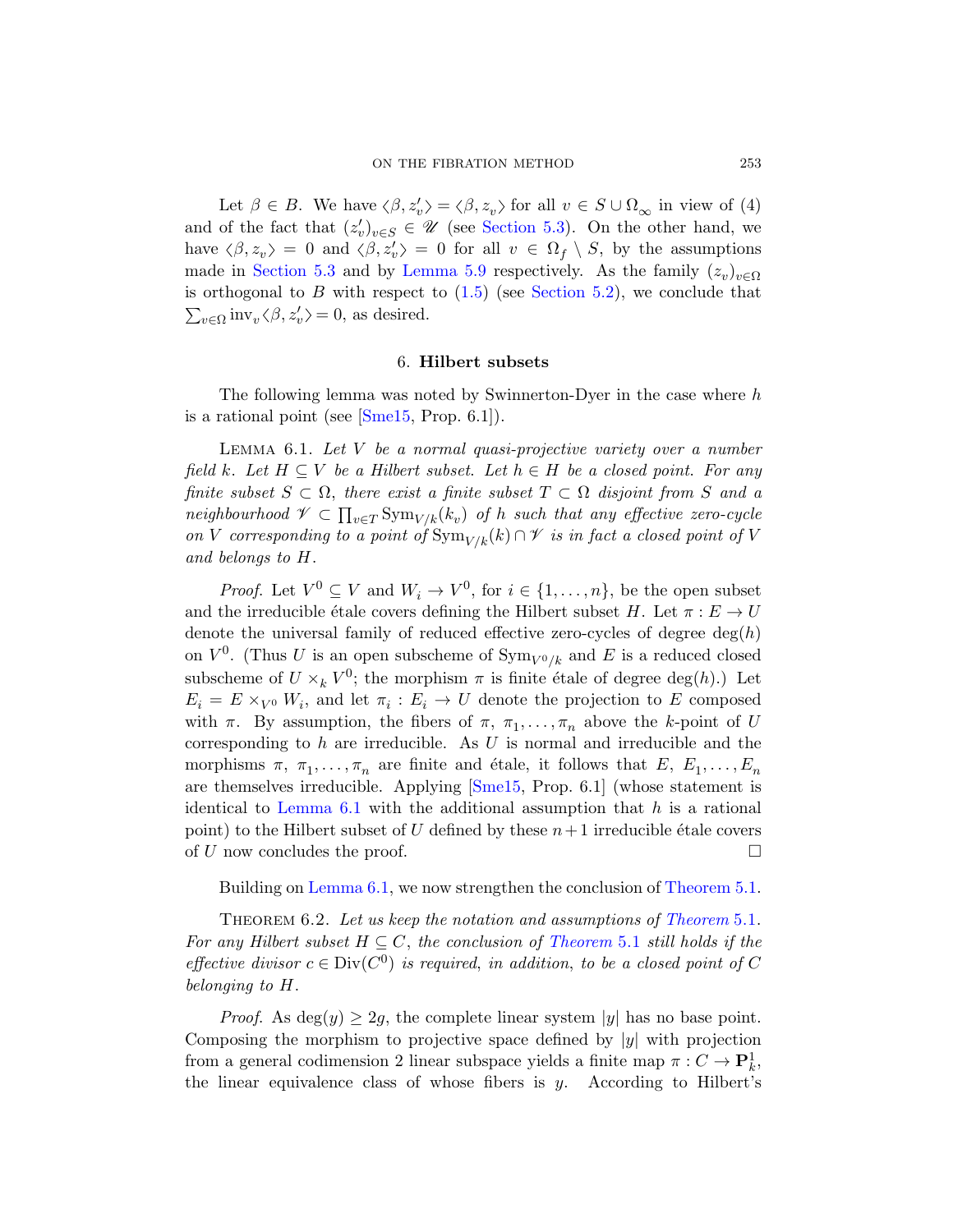irreducibility theorem applied to the irreducible covers of  $\mathbf{P}_k^1$  obtained by composing  $\pi$  with the covers of C which define H, we can find a rational point of  $\mathbf{P}_k^1$  whose inverse image by  $\pi$  is a closed point h of  $C^0$  belonging to H.

By Lemma 5.3, there exists a finite subgroup  $B_0 \subset \text{Br}(X)$  such that

$$
(B + f_{\eta}^* \operatorname{Br}(\eta)) \cap \operatorname{Br}(X) = B_0 + f^* \operatorname{Br}(C).
$$

Let  $S' \subset \Omega$  be a finite subset containing  $S \cup \Omega_{\infty}$ , large enough that  $X_h(k(h)_w)$ be nonempty for any place w of  $k(h)$  which does not divide a place of  $S'$ (see [LW54], [Nis54]) and large enough that  $\langle \beta, u_v \rangle = 0$  for any  $v \in \Omega \setminus S'$ , any  $\beta \in B_0$  and a[ny](#page-7-0)  $u_v \in Z_0(X \otimes_k k_v)$ .

<span id="page-25-0"></span>Let  $T \subset \Omega \setminus S'$  and  $\mathscr{V} \subset \prod_{v \in T} \text{Sym}_{C/k}(k_v)$  be the finite subset and the neighbourhood of h given by Lemma 6.1. For each  $v \in T$ , as  $v \notin S'$ , we [can ch](#page-15-1)oose an effective zero-cycle  $z_v^1 \in Z_0(X^0 \otimes_k k_v)$  such that  $f_* z_v^1 = h$  in  $Div(C^0 \otimes_k k_v)$ . For  $v \in \Omega \setminus T$ , we let  $z_v^1 = z_v$ . As the class of h in Pic $(C)$ is y, this defines a family  $(z_v^1)_{v \in \Omega} \in Z_{0,\mathbf{A}}^{\text{eff},\text{red},y}(X^0)$ . This family is orthogonal to  $B_0$  with respect to the pairing  $(1.5)$  since  $S' \cap T = \emptyset$  and  $(z_v)_{v \in \Omega}$  is orthogonal to  $B_0$ . As any element of  $\mathcal{Z}_{0,\mathbf{A}}^{\text{eff,red},y}(X^0)$  is orthogonal to  $f^*Br(C)$ , we deduce that  $(z_v^1)_{v \in \Omega}$  is orthogonal to  $(B + f^*_{\eta} Br(\eta)) \cap Br(X)$ . We can therefore apply Theorem 5.1 to the family  $(z_v^1)_{v \in \Omega}$ . This yields  $c \in Div(C^0)$ and  $(z'_v)_{v \in \Omega} \in Z_{0,\mathbf{A}}(X^0)$  satisfying  $(1)$ – $(4)$ , with c effective, and  $z'_v$  effective and arbitrari[ly close to](#page-1-0)  $z_v^1$  for  $v \in T$ . By choosing  $z_v'$  close enough to  $z_v^1$  for  $v \in T$ , we can ensure that  $c \in \mathscr{V}$ , so that c must be a closed point belonging to H.  $\Box$ 

# 7. From completed Chow groups to effective cycles

<span id="page-25-1"></span>Theorem 5.1 takes, as input, a collection of local effective zero-cycles. On the other hand, the statement of Conjecture 1.2 involves elements of  $\text{CH}^{\frown}_{0,\mathbf{A}}(X)$ . Theorem 7.1 will allow us to bridge the gap between  $\text{CH}_{0,\mathbf{A}}^{\wedge}(X)$  and  $\text{CH}_{0,\mathbf{A}}^{\wedge}(X)$ and to reduce to effective cycles.

THEOREM 7.1. Let  $C$  be a smooth, projective and geometrically irreducible curve over a number field  $k$ . Let  $X$  be a smooth, projective, irreducible variety over k and  $f: X \to C$  be a morphism whose geometric generic fiber  $X_{\overline{\eta}}$  is irreducible and satisfies  $H^1(X_{\bar{\eta}}, \mathbf{Q}/\mathbf{Z}) = 0$  and  $A_0(X_{\bar{\eta}} \otimes K) = 0$ , where K denotes an algebraic closure of the function field of  $X_{\overline{p}}$ . Fix a dense open subset  $X^0 \subseteq X$ , a map  $\Phi : \mathbb{N}^2 \to \mathbb{N}$  and an element  $\widehat{z}_A \in \text{CH}_{0,A}(\widehat{X})$  such that  $f_*\hat{z}_\mathbf{A}$  belongs to the image of the natural map  $\text{Pic}^{\sim}(C) \to \text{Pic}^{\sim}_{\mathbf{A}}(C)$ . There exist classes  $y \in \text{Pic}(C)$ ,  $\hat{z} \in \text{CH}_{0}^{\hat{}}(X)$ ,  $z_{\mathbf{A}}^{\text{eff}} = (z_{v})_{v \in \Omega} \in \mathbb{Z}_{0,\mathbf{A}}^{\text{eff},\text{red},y}(X^{0})$ , a finite subset  $S \subset \Omega_f$  and a neighbourhood  $\mathscr{U} \subseteq \prod_{v \in S} \text{Sym}_{X^0/k}(k_v)$  of  $(z_v)_{v \in S}$  such that

• 
$$
\hat{z}_{\mathbf{A}} = z_{\mathbf{A}}^{\text{eff}} + \hat{z} \text{ in } \text{CH}_{0,\mathbf{A}}^{\sim}(X);
$$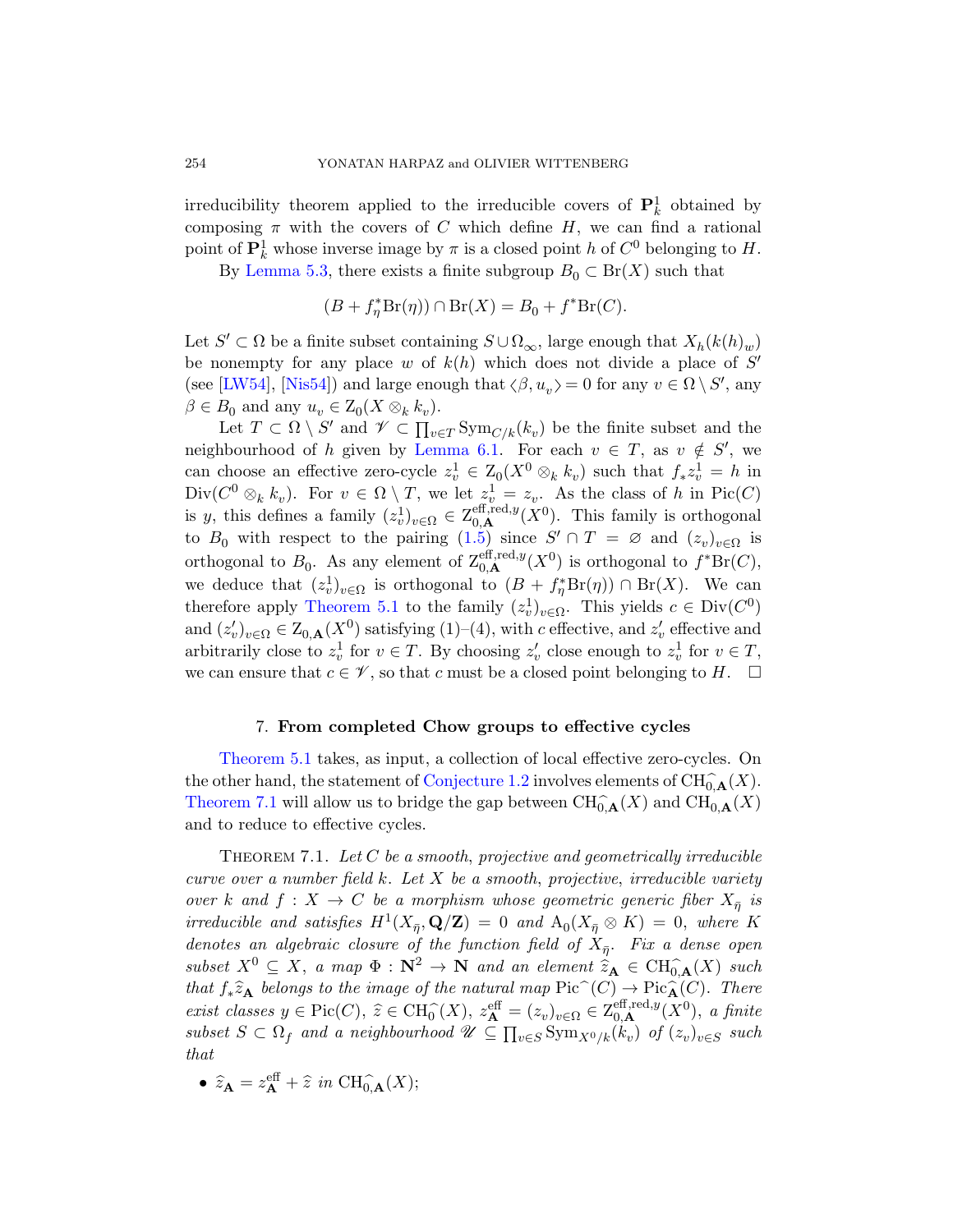#### ON THE FIBRATI[ON METHOD](#page-15-1) 255

- for all  $v \in \Omega_{\infty}$ , the support of  $z_v$  is contained in a smooth, proper, [geometr](#page-25-1)ica[lly irreducib](#page-29-1)le curve  $Z_v \subset X \otimes_k k_v$  which dominates C and satisfies  $deg(y) \geq \Phi(g_v, d_v)$ , [where](#page-27-0)  $g_v$  denotes the genus of  $Z_v$  and  $d_v =$  $[k_v(Z_v) : k_v(C)];$
- for any  $z'_{\mathbf{A}} = (z'_{v})_{v \in \Omega} \in Z_{0,\mathbf{A}}(X^{0})$  such that the images of  $f_{*}z'_{\mathbf{A}}$  and of y in  $Pic_{\mathbf{A}}(C)$  $Pic_{\mathbf{A}}(C)$  coincide and such that properties (3) and (4) of Theorem 5.1 are satisfied, the equality  $z_{\mathbf{A}}^{\text{eff}} = z_{\mathbf{A}}'$  holds in  $\text{CH}_{0,\mathbf{A}}(X)$ .

<span id="page-26-0"></span>We shall prove Theorem 7.1 in Section 7.2, by combining preliminary reduction steps for general fibrations established in Section 7.1 with the results of [Wit12, §2] on the kernel and the cokernel of the natural map  $f_*: \text{CH}_0(X \otimes_k k_v) \to \text{Pic}(C \otimes_k k_v)$  for fibrations whose generic fiber is subject to the hypotheses of Theorem 7.1. For ease of reference, we summarise these results in the next theorem. They rely on a variant of the "decomposition of the diagonal" argument for families of varieties and on theorems of Kato, Saito and Sato about Chow groups of zero-cycles over finite and local fields. (See loc. cit. for more details.)

THEOREM 7.2 ([Wit12, Th. 2.1, Lemmes 2.3, 2.4]). Let  $f: X \rightarrow Y$  be a proper dominant morphism between smooth, irreducible varieties over a field k.

- (i) There exists an integer  $n > 0$  such that for any field extension  $k'/k$ , the cokernel of  $f_*: \text{CH}_0(X \otimes_k k') \to \text{CH}_0(Y \otimes_k k')$  is killed by n.
- (ii) Assume that the geometric generic fiber  $X_{\overline{n}}$  of f is smooth and irreducible and satisfies  $A_0(X_{\overline{\eta}} \otimes K) = 0$ , where K denotes an algebraic closure of the function field of  $X_{\bar{\eta}}$ . Then there exists an integer  $n > 0$  such that for any field extension  $k'/k$ , the kernel of  $f_* : \text{CH}_0(X \otimes_k k') \to \text{CH}_0(Y \otimes_k k')$ is killed by n.
- <span id="page-26-1"></span>(iii) Assume, in addition, that  $H^1(X_{\bar{\eta}}, \mathbf{Q}/\mathbf{Z}) = 0$ , that Y is a proper curve and that k is a number field. Then the map  $f_* : \text{CH}_0(X \otimes_k k_v) \to \text{CH}_0(Y \otimes_k k_v)$ is an isomorphism for all but finitely many places v of k.

We shall also need a few results on abelian groups essentially contained in [Wit12].

LEMMA 7.3. Let  $h: A \rightarrow B$  be a homomorphism of abelian groups whose cokernel has finite exponent. Letting  $\widehat{h} : \widehat{A} \to \widehat{B}$  denote the map induced by h, we have

- (i) the natural map  $Coker(h) \rightarrow Coker(\hat{h})$  is injective;
- (ii) if the N-torsion subgroup of B is finite for all  $N > 0$ , the natural map

$$
\widehat{\mathrm{Ker}(h)} \to \mathrm{Ker}\left(\widehat{h}\right)
$$

is surjective and the abelian group  $Coker(Ker(h) \to Ker(\widehat{h}))$  is divisible.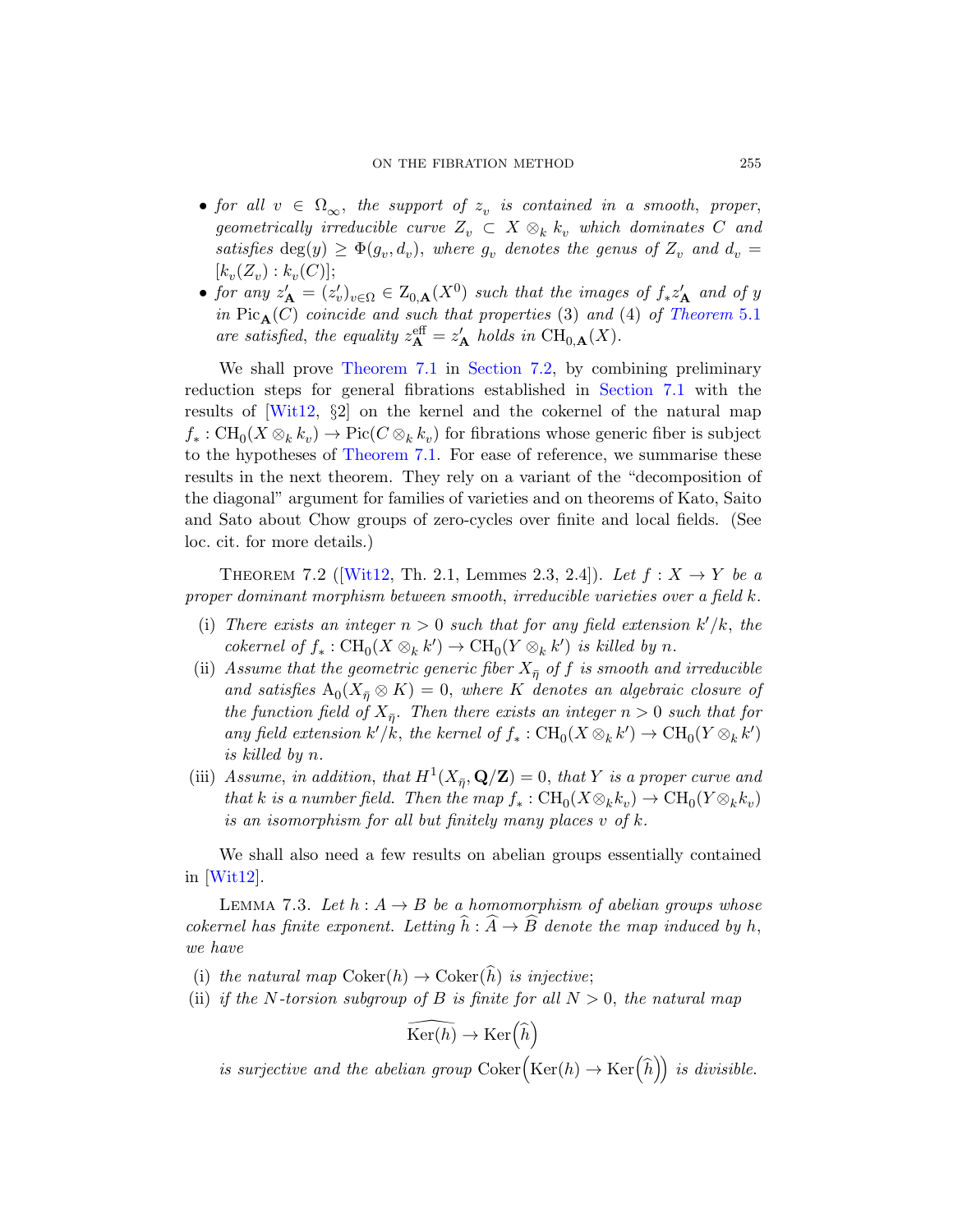Proof. The first assertion is [Wit12, Lemma 1.11]. The proof of [Wit12, Lemme 1.12 is in fact a [proof of the](#page-27-0) first half of  $(ii)$ . The second half of  $(ii)$ follows f[rom the first h](#page-25-1)alf and from  $[Wit12, Lemme 1.10]$ .

<span id="page-27-1"></span>7.1. General reductions[. For the w](#page-28-0)hole of Section 7.1, we fix a smooth, projective, irreducible variety  $X$  over a number field  $k$ , a smooth, projective, geometrically irreducible curve C over k and a morphism  $f: X \to C$  with geometrically irreducible generic fiber. We shall not make any other assumption on the generic fiber of f until Section 7.2. The goal of Section 7.1 is to perform two general reduction steps towards Theorem 7.1, stated as Proposition 7.4 (from completed Chow groups to Chow groups) and Proposition 7.5 (from cycles to effective cycles).

PROPOSITION 7.4. Let  $\widehat{z}_A \in CH_{0,A}^{\widehat{\sigma}}(X)$  be such that  $f_*\widehat{z}_A \in Pic_A^{\widehat{\sigma}}(C)$ belongs to the image of the natural map  $Pic^{\sim}(C) \to Pic^{\sim}_{\mathbf{A}}(C)$ . For any  $n > 0$ , there exist  $z_{\mathbf{A}} \in \text{CH}_{0,\mathbf{A}}(X), \ \hat{z} \in \text{CH}_{0}^{\hat{}}(X), \ \xi_{\mathbf{A}} \in \text{CH}_{0,\mathbf{A}}^{\hat{}}(X)$  such that the equality

(7.1) 
$$
\widehat{z}_{\mathbf{A}} = z_{\mathbf{A}} + n(\widehat{z} + \xi_{\mathbf{A}})
$$

[ho](#page-61-3)lds in  $\text{CH}^{\sim}_{0,\mathbf{A}}(X)$  and such that

(1)  $f_* \xi_{\mathbf{A}} = 0$  in Pic $\widehat{\mathbf{A}}(C)$ ;

(2)  $f_* z_{\mathbf{A}} \in \text{Pic}_{\mathbf{A}}(C)$  belongs to the image of the natural map  $\text{Pic}(C) \to \text{Pic}_{\mathbf{A}}(C)$ .

*Proof.* Let  $Z \subset X$  be a proper irreducible curve dominating C, and let  $d = [k(Z) : k(C)]$ . As a consequence of the projection formula  $f_*(f^*y \cdot [Z]) =$  $y \cdot f_*[Z] = dy$  (see [Ful98, Exam. 8.1.7]), the cokernels of the maps  $CH_0^{\sim}(X) \rightarrow$  $Pic^{\sim}(C)$  and  $CH_{0,\mathbf{A}}(X) \to Pic_{\mathbf{A}}(C)$  induced by f are killed by d. On the other hand, the natural map  $Pic(C) \to Pic^{\sim}(C)$  has a divisible cokernel. (Apply Lemma 7.3(ii) with  $A = Pic(C)$  and  $B = 0$ .) Thus, the cokernel of the map

$$
\text{Pic}(C) \times \text{CH}_0^{\widehat{\ }}(X) \to \text{Pic}^{\widehat{\ }}(C), \ \ (y, \hat{z}) \mapsto y + n f_* \hat{z}
$$

is at the same time divisible and killed by d, hence it vanishes. As  $f_*\hat{z}_A$ belongs to the image of Pic<sup> $\hat{C}(C)$ </sup>, we conclude that there exist  $y_0 \in Pic(C)$  and  $\widehat{z} \in \text{CH}_{0}^{\widehat{\ }}(X)$  such that  $f_* \widehat{z}_{\mathbf{A}} = y_0 + n f_* \widehat{z}$  in Pic $\widehat{A}(C)$ .

Let  $\varphi$  denote the map  $\text{CH}_{0,\mathbf{A}}(X) \to \text{Pic}_{\mathbf{A}}(C)$  induced by f. As  $\text{Coker}(\varphi)$ is killed by d, the natural map  $Coker(\varphi) \rightarrow Coker(\widehat{\varphi})$  is injective (see Lemma 7.3(i)). As the image of  $y_0$  in Coker( $\widehat{\varphi}$ ) vanishes, we deduce the existence of  $z_{0,\mathbf{A}} \in CH_{0,\mathbf{A}}(X)$  such that  $f_* z_{0,\mathbf{A}} = y_0$  in  $Pic_{\mathbf{A}}(C)$ . We then have

(7.2) 
$$
\widehat{z}_{\mathbf{A}} = z_{0,\mathbf{A}} + n\widehat{z} + \widehat{\xi}_{0,\mathbf{A}}
$$

for some  $\xi_{0,\mathbf{A}} \in \text{Ker}(\widehat{\varphi})$ . As the groups  $\text{Coker}(N_{\overline{k}_v/k_v} : \text{Pic}(C \otimes_k \overline{k}_v) \to$  $\operatorname{Pic}(C\otimes_k k_v))$  for real places v of k and the N-torsion subgroup of  $\operatorname{Pic}(C\otimes_k k_v)$ for  $v \in \Omega_f$  and  $N > 0$  are all finite and the group  $\text{Coker}(f_* : \text{CH}_0(X \otimes_k k_v) \to$ 

<span id="page-27-0"></span>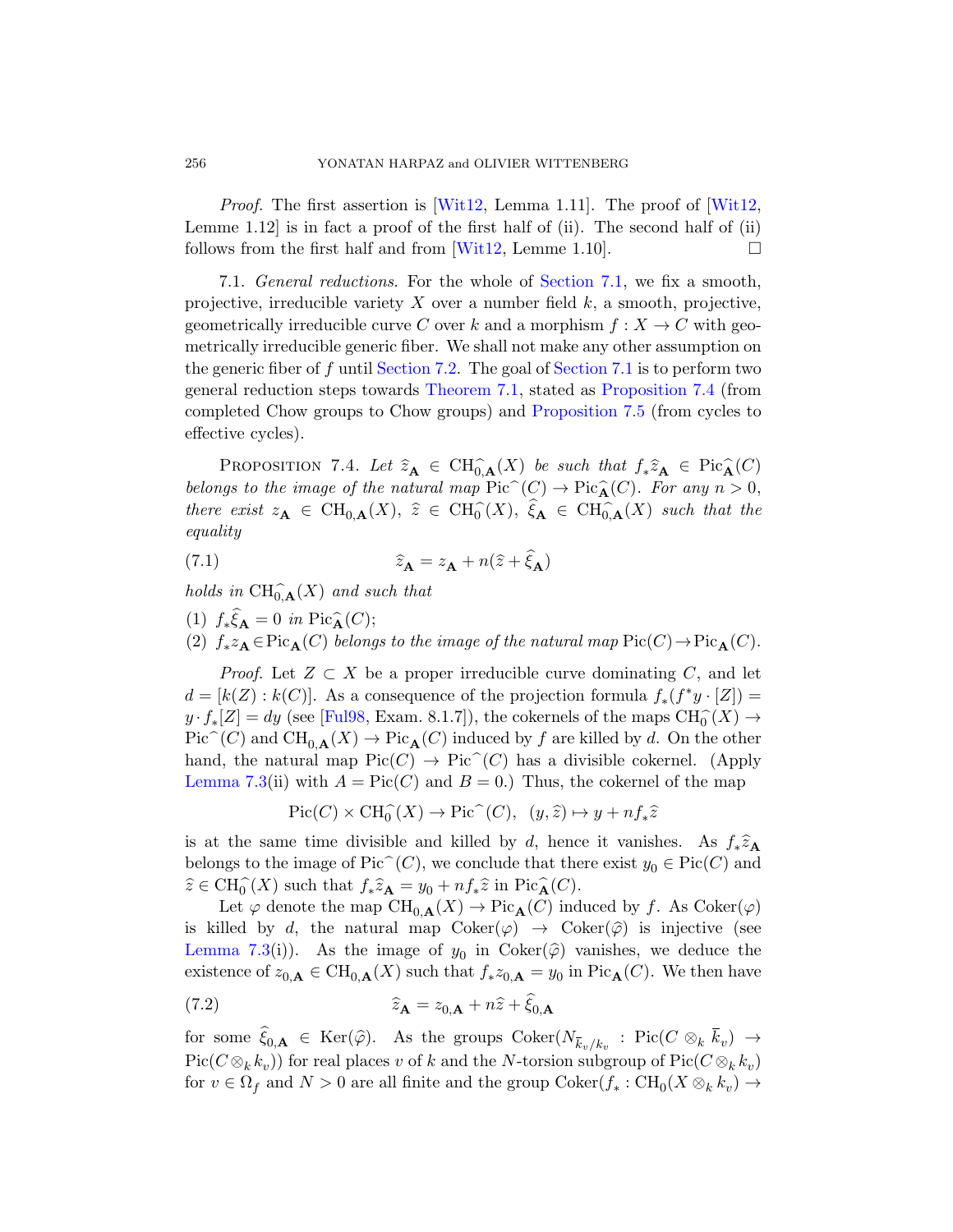<span id="page-28-0"></span>Pic( $C \otimes_k k_v$ )) is killed by d for all  $v \in \Omega$ , Lemma 7.3(ii) applied to the v-adic component  $\varphi_v$  of  $\varphi$  for each v implies that Coker(Ker( $\varphi$ )  $\rightarrow$  Ker( $\widehat{\varphi}$ )) is divisible, since  $\hat{\varphi} = \prod_{v \in \Omega} \widehat{\varphi_v}$ . Thus there exist  $\xi_{\mathbf{A}} \in \text{Ker}(\hat{\varphi})$  and  $z_{1,\mathbf{A}} \in \text{Ker}(\varphi)$  such that  $\xi_{0,\mathbf{A}} = n\xi_{\mathbf{A}} + z_{1,\mathbf{A}}$ . Letting  $z_{\mathbf{A}} = z_{0,\mathbf{A}} + z_{1,\mathbf{A}}$ , we now have  $\hat{z}_{\mathbf{A}} = z_{\mathbf{A}} + n(\hat{z} + \xi_{\mathbf{A}})$ and  $f_* z_{\mathbf{A}} = y_0$ .

PROPOSITION 7.5. Let  $z_{\mathbf{A}} \in CH_{0,\mathbf{A}}(X)$  be such that  $f_* z_{\mathbf{A}} \in Pic_{\mathbf{A}}(C)$ belongs to the image of the natural map  $Pic(C) \to Pic_{\mathbf{A}}(C)$ . For any dense open subset  $X^0 \subseteq X$ , any finite subset  $S \subset \Omega$ , any map  $\Phi : \mathbb{N}^2 \to \mathbb{N}$  and any  $n > 0$ , there exist  $y \in Pic(C)$ ,  $z_{\mathbf{A}}^{\text{eff}} = (z_v)_{v \in \Omega} \in \mathbb{Z}_{0,\mathbf{A}}^{\text{eff},\text{red},y}(X^0)$ ,  $z \in \text{CH}_0(X)$ ,  $\xi_{\mathbf{A}} \in CH_{0,\mathbf{A}}(X)$  such that the equality

(7.3) 
$$
z_{\mathbf{A}} = z_{\mathbf{A}}^{\text{eff}} + z + \xi_{\mathbf{A}}
$$

holds in  $\text{CH}_{0,\mathbf{A}}(X)$  and such that

- (1)  $f_*\xi_{\mathbf{A}} = 0$  in Pic<sub>A</sub>(C);
- (2) the v[-adic com](#page-12-2)ponent of the family  $\xi_{\mathbf{A}}$  is zero for all  $v \in S$ ;
- (3) for all  $v \in S$ , the support of  $z_v$  is contained in a smooth, proper, geometrically irreducibl[e curve](#page-66-0)  $Z_v \subset X \otimes_k k_v$  which dominates C and satisfies  $deg(y) \geq \Phi(g_v, d_v)$ , where  $g_v$  denotes the genus of  $Z_v$  and  $d_v =$  $[k_v(Z_v) : k_v(C)].$

*Proof.* Let  $\mathcal{X}^0$  be a model of  $X^0$  over  $\mathcal{O}_S$ . Let  $S' \subset \Omega$  be the finite subset containing  $S \cup \Omega_{\infty}$  given by Lemma 3.2. Let  $P \in X^0$  be a closed point. For  $v \in S'$ , let  $z_v^0 \in Z_0(X \otimes_k k_v)$  be a representative of the *v*-adic component of  $z_{\mathbf{A}}$ . According to [CT00, Lemmes 3.1 et 3.2] (see also [Wit12, Lemme 4.4]), there exist an integer  $n_0$  and, for each  $v \in S'$ , a smooth, proper and geometrically irreducible curve  $Z_v \subset X \otimes_k k_v$  which dominates C and contains both P and the support of  $z_v^0$ , such that for any  $n \geq n_0$  and any  $v \in S'$ , there exists an effective divisor  $z_v \in Div(Z_v)$  satisfying the following condition:

(\*)  $z_v$  is an effective divisor linearly equivalent to  $z_v^0 + nP$  on  $Z_v$ , its support is contained in  $X^0 \otimes_k k_v$  and  $f_* z_v$  is a reduced divisor on  $C \otimes_k k_v$ .

We fix  $y_0 \in Pic(C)$  such that  $f_* z_{\mathbf{A}} = y_0$  and choose an integer  $n \geq n_0$  such that

(7.4)  $\deg(y_0) + n \deg(P) > 2g$ ,  $\deg(y_0) + n \deg(P) \ge \Phi(g_v, d_v)$ 

for all  $v \in S'$ , where  $d_v = [k_v(Z_v) : k_v(C)]$  and where g and  $g_v$  denote the genera of C and of  $Z_v$  respectively. Let  $y \in Pic(C)$  be the class of  $y_0 + nf_*P$ . For each  $v \in S'$ , let us fix a divisor  $z_v$  on  $Z_v$  satisfying  $(*)$ . For each  $v \in \Omega \setminus S'$ , we fix an effective  $z_v \in Z_0(X^0 \otimes_k k_v)$  such that  $f_* z_v$  is reduced, such that the class of  $f_* z_v$  in Pic( $C \otimes_k k_v$ ) is equal to the image of y and such that the Zariski closure of  $\text{Supp}(z_v)$  in  $\mathscr{X}^0 \otimes_{\mathfrak{S}_S} \mathfrak{O}_v$  is finite over  $\mathfrak{O}_v$ . (See the conclusion of Lemma 3.2.) The family  $z_{\mathbf{A}}^{\text{eff}} = (z_v)_{v \in \Omega} \in \prod_{v \in \Omega} Z_0(X^0 \otimes_k k_v)$  then belongs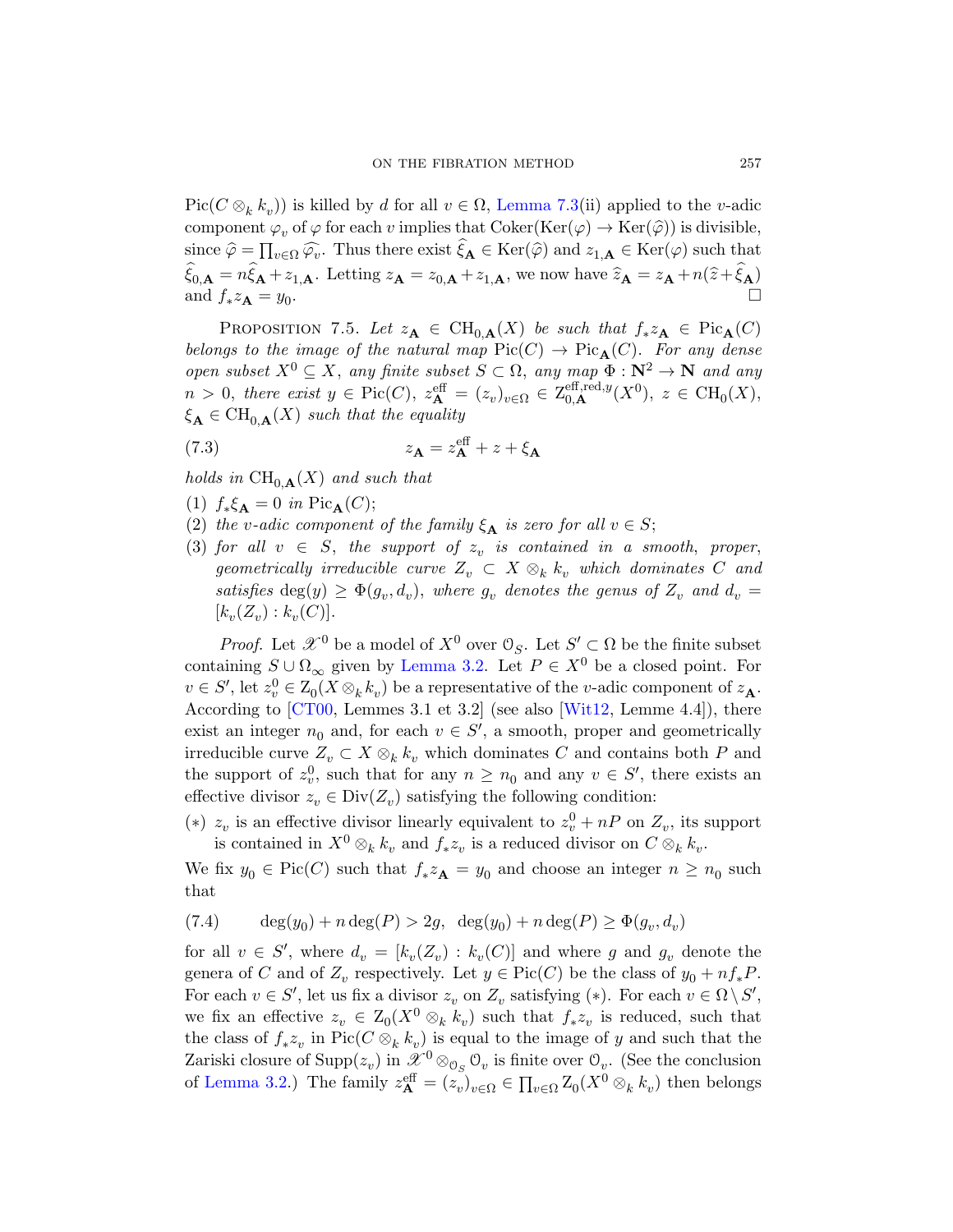<span id="page-29-2"></span><span id="page-29-1"></span>[t](#page-26-0)o  $\mathcal{Z}_{0,\mathbf{A}}^{\text{eff},\text{red},y}(X^0)$  and the desired equality (7.3) holds if we let  $z = -nP$  and  $\xi_{\mathbf{A}} = (z_v^0 - z_v + nP)_{v \in \Omega} \in \mathrm{CH}_{0,\mathbf{A}}(X).$ 

<span id="page-29-3"></span>7.2. Proof of Theorem 7.1. Theorem 7.1 will be proved by combining Propositions 7.4 and 7.5 and Theorem 7.2. We henceforth assume, as in the statement of Theorem 7.1, that  $H^1(X_{\bar{\eta}}, \mathbf{Q}/\mathbf{Z}) = 0$  and  $A_0(X_{\bar{\eta}} \otimes K) = 0$ . According to Theorem 7.2, there exists a finite subset  $S \subset \Omega_f$  such that the map

(7.5) 
$$
f_*: \text{CH}_0(X \otimes_k k_v) \to \text{Pic}(C \otimes_k k_v)
$$

is an isomorphism [for](#page-29-2) all  $v \in \Omega \setminus (S \cup \Omega_{\infty}).$ 

LEMMA 7.6. [There ex](#page-26-0)ists an [integer](#page-64-9)  $n > 0$  such that the natural map

(7.6) 
$$
\qquad \text{Ker} \left( \text{CH}_{0,\mathbf{A}}(X) \xrightarrow{f_*} \text{Pic}_{\mathbf{A}}(C) \right) \to \text{CH}_{0,\mathbf{A}}(X)/n\text{CH}_{0,\mathbf{A}}(X)
$$

i[s injective](#page-26-1). Moreover, the kernel [of](#page-29-2)  $f_* : \text{CH}_{0,\mathbf{A}}(\mathbf{X}) \to \text{Pic}_{\mathbf{A}}(\mathbf{C})$  has finite exponent.

*Proof.* For  $v \in S$ , the kernel of  $(7.5)$  and the torsion subgroup of  $Pic(C\otimes_k k_v)$  have finite exponent, by Theorem 7.2(ii) and [Mat55] respectively. Let  $N > 0$  be an even integer which kills these two groups for all  $v \in S$ . The [map \(7.6\) is t](#page-27-1)heni[njec](#page-28-0)tive for  $n = N^2$ . The second assertion follows from the definition of S and from Lemma 7.3(ii) applied to the map  $(7.5)$  for  $v \in S$ .  $\Box$ 

Using Lemma 7.6, we choose an integer  $n > 0$  such that  $(7.6)$  is injective and such that  $\text{Ker}(f^* : \text{CH}_{0,\mathbf{A}}(X) \to \text{Pic}_{\mathbf{A}}(C))$  is killed by *n*. Let us apply Proposition 7.4 to  $\hat{z}_A$  and n and Proposition 7.5 to the resulting class  $z_A$  and to  $X^0$ ,  $S \cup \Omega_{\infty}$ ,  $\Phi$ , *n*. This yields  $y$ ,  $z^{\text{eff}} = (z_v)_{v \in \Omega}$ ,  $z$ ,  $\hat{z}$ ,  $\xi_A$  and  $\hat{\xi}_A$  satisfying the conclusions of Propositions 7.4 and 7.5. By properties (1) and (2) of Proposition 7.5 and by the definition of S[, w](#page-29-3)e have  $\xi_{\mathbf{A}} = 0$ . By property (1) of Prop[osition 7.4](#page-15-1) and by the definition of n, we also have  $n\xi_{\mathbf{A}} = 0$ . We thus obtain the decomposition  $\hat{z}_A = z_A^{\text{eff}} + (z+n\hat{z})$ , and it only remains to check that the classes of  $z_{\mathbf{A}}^{\text{eff}}$  and  $z'_{\mathbf{A}}$  in  $\text{CH}_{0,\mathbf{A}}(X)$  are equal for any  $z'_{\mathbf{A}}$  as in the statement of Theorem 7.1 if the neighbourhood  $\mathscr U$  is chosen small enough. At the places  $v \notin S \cup \Omega_{\infty}$ , this holds by the definition of S. At the places  $v \in S$ , this follows from [Wit12, Lemme 1.8], in view of the injectivity of (7.6). Finally, for  $v \in \Omega_{\infty}$ , condition (4) of Theorem 5.1 implies that the class of  $z_v - z'_v$ in  $\text{CH}_0(X \otimes_k k_v)$  is a norm from  $\text{CH}_0(X \otimes_k \overline{k}_v)$ ; see [CTI81, Prop. 3.2(ii)] or [Wit12, Lemme 1.8].

#### 8. Main theorems on zero-cycles

<span id="page-29-0"></span>We now have at our disposal all of the required tools to prove that if  $X$  is a smooth, proper, irreducible variety over a number field  $k$  and if  $f: X \to \mathbf{P}_k^1$  is a dominant morphism with rationally connected geometric generic fiber whose smooth fibers satisfy  $(E)$ , then X satisfies  $(E)$  (Theorem 1.3). As discussed in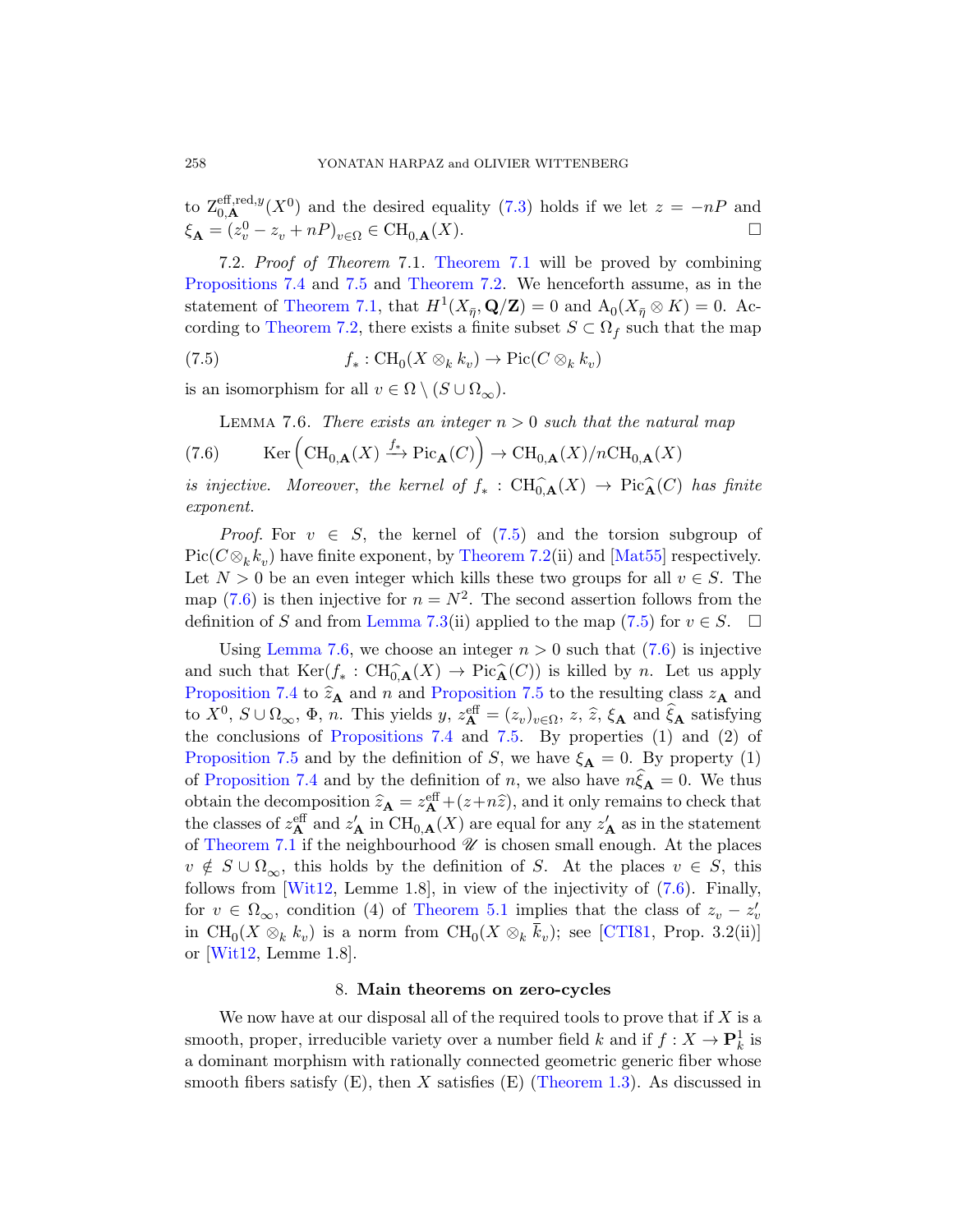<span id="page-30-0"></span>Section [1, the results](#page-30-1) we obtain refine this statement in several ways:  $\mathbf{P}_k^1$  is replaced with a curve of arbitrary genus satisfying (E), the hypothesis on the smooth fibers is restricted to the fibers over a Hilbert subset, etc. Our main theorem on zero-cycles is Theorem 8.3 below. We give its precise statement and compare its corollaries with the existing literature in Section 8.1 before proceeding to the proofs in Sections 8.2–8.4.

<span id="page-30-2"></span>8.1. Statements. To state Theorem 8.3, we shall need to consider the following condition, which depends on the choice of a smooth and proper [variety](#page-30-2)  $V$  over a number field  $k$ .

Condition 8.1. The image of  $\text{CH}_{0}^{\widehat{\ }}(V)$  in  $\text{CH}_{0,\mathbf{A}}^{\widehat{\ }}(V)$  contains the image of  $V(\mathbf{A}_k)^{Br(V)}$  in the same group.

Condition 8.1 clearly holds if  $V$  satisfies  $(E)$ . The following lemma records another interesting condition which implies it.

LEMMA 8.2. Condition 8.1 holds if  $V(k)$  is dense in  $V(\mathbf{A}_k)^{Br(V)}$  and V is rationally connected.

*Proof.* For any  $n \geq 1$  and any finite set S of places of k, the image of the nat[ural map](#page-26-0)

$$
\operatorname{CH}_0(V) \longrightarrow \prod_{v \in S} \operatorname{CH}_0(V \otimes_k k_v)/n\operatorname{CH}_0(V \otimes_k k_v)
$$

<span id="page-30-1"></span>contains the image of  $V(\mathbf{A}_k)^{Br(V)}$  as  $V(k)$  is dense in  $V(\mathbf{A}_k)^{Br(V)}$  (see [Wit12, Lemme 1.8. On the other hand, as  $V$  is rationally connected, the group  $A_0(V \otimes_k k_v)$  vanishes for all but finitely many places v and has finite exponent for every  $v$ ; see [KS03] or Theorem 7.2. The lemma follows from these two facts (see [Wit12, Rems 1.1(ii)]).

We are now in a position to state the main result on zero-cycles obtained in this paper.

THEOREM 8.3. Let  $C$  be a smooth, proper and geometrically irreducible curve over a number field  $k$ . Let  $X$  be a smooth, proper and irreducible variety over k. Let  $f: X \to C$  be a morphism whose geometric generic fiber  $X_{\overline{\eta}}$  is irreducible and satisfies  $H^1(X_{\bar{\eta}}, \mathbf{Q}/\mathbf{Z}) = 0$  and  $A_0(X_{\bar{\eta}} \otimes K) = 0$ , where K denotes an algebraic closure of the function field of  $X_{\overline{\eta}}$ .

- (1) If C satisfies  $(E)$  and the smooth fibers of f above the closed points of a Hilbert subset of C satisfy  $(E)$ , then X satisfies  $(E)$ .
- (2) If the smooth fibers of f above the closed points of a Hilbert subset of C satisfy (E), the complex

$$
\operatorname{CH}_0(X/C) \longrightarrow \operatorname{CH}_{0,\mathbf{A}}(X/C) \longrightarrow \operatorname{Hom}(\operatorname{Br}(X)/f^*\operatorname{Br}(C),\mathbf{Q}/\mathbf{Z})
$$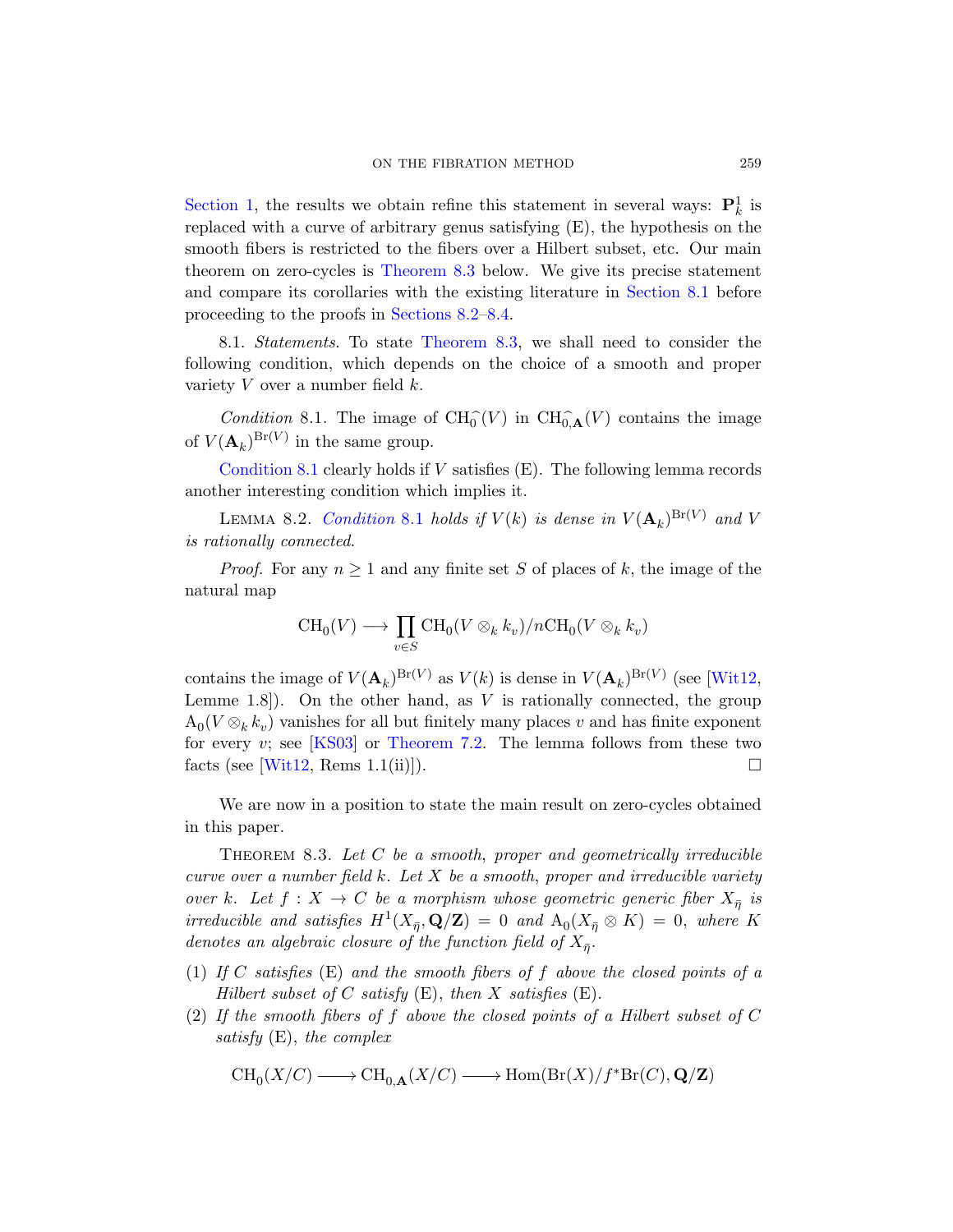is an exact sequence, where  $\operatorname{CH}_0(X/C)$  and  $\operatorname{CH}_{0,\mathbf{A}}(X/C)$  denote the kernels of  $f_* : \text{CH}_0(X) \to \text{CH}_0(C)$  and of  $f_* : \text{CH}_{0,\mathbf{A}}(X) \to \text{CH}_{0,\mathbf{A}}(C)$ respectively.

- (3) If every fiber of f possesses an irreducible component of multiplicity 1, assertions  $(1)$  and  $(2)$  above remain valid when the smooth fibers of f above the closed points of a Hilbert subset of  $C$  are only assumed to satisfy Condition 8.1 instead of (E).
- (4) If there exists a family  $(z_v)_{v \in \Omega} \in Z_{0,\mathbf{A}}(X)$  orthogonal to  $\text{Br}(X)$  with respect to [\(1.5\),](#page-66-0) such that  $deg(z_v) = 1$  for all  $v \in \Omega$  and such that the class of  $(f_* z_v)_{v \in \Omega}$  in Pic $\widehat{A}(C)$  belongs to the image of Pic $\widehat{C}(C)$ , and if the smooth fibers of f above the closed points of a Hilbert subset of C satisfy  $(E_1)$ , then X possesses a zero-cycle of degree 1.

<span id="page-31-0"></span>We recall that C satisfies (E) if  $C = \mathbf{P}_k^1$  or more generally if the divisible subgroup of the Tate–Shafarevich group of the Jacobian of  $C$  is trivial, by a theorem of Saito [Sai89] (see [Wit12, Rems 1.1(iv)]). In this case, the condition, in (4), that the class of  $(f_* z_v)_{v \in \Omega}$  in Pic $\widehat{A}(C)$  should belong to the image of  $Pic^{\sim}(C)$  automatically holds.

An easy induction argument will allow us to deduce a version of Theorem 8.3 over some simple higher-dimensional bases.

COROLLARY 8.4. Let  $X$  be a smooth, proper, irreducible variety over a number field  $k$ . Let  $Y$  be an irreducible variety over  $k$ , birationally equivalent to either  $\mathbf{P}_k^n$ , or  $C$ , or  $\mathbf{P}_k^n \times C$ , for some  $n \geq 1$  and some smooth, proper, geometrically irreducible curve C over k which satisfies (E). Let  $f: X \to Y$ be a morphism whose geometric generic fiber  $X_{\overline{\eta}}$  is irreducible and satisfies  $H^1(X_{\bar{\eta}}, \mathbf{Q}/\mathbf{Z}) = 0$  and  $A_0(X_{\bar{\eta}} \otimes K) = 0$ , where K denotes an algebraic closure [of the fun](#page-30-2)ction field of  $X_{\bar{\eta}}$ .

- (1) If the smooth fibers of f above the closed points of a Hilbert subset of Y satisfy  $(E)$ , then X satisfies  $(E)$ .
- (2) If the smooth fibers of f above the closed points of a Hilbert subset of Y satisfy Condition 8.1 and the fibers of  $f$  above the codimension 1 points of Y possess an irreducible component of multiplicity 1, then X satisfies (E).

By the generalised Bloch conjecture, the vanishing of  $\mathrm{A}_0(X_{\bar{\eta}} \otimes K)$  should be equivalent to that of  $H^i(X_{\bar{\eta}}, \mathscr{O}_{X_{\bar{\eta}}})$  for all  $i > 0$ . We refer the reader to [Voi11, §4] for a discussion of this condition and for some nontrivial examples of simply connected surfaces of general type which satisfy it (Barlow surfaces).

When the geometric generic fiber of  $f$  is rationally connected, both of the assumptions  $H^1(X_{\bar{\eta}}, \mathbf{Q}/\mathbf{Z}) = 0$  and  $A_0(X_{\bar{\eta}} \otimes K) = 0$  hold. (See [Deb01,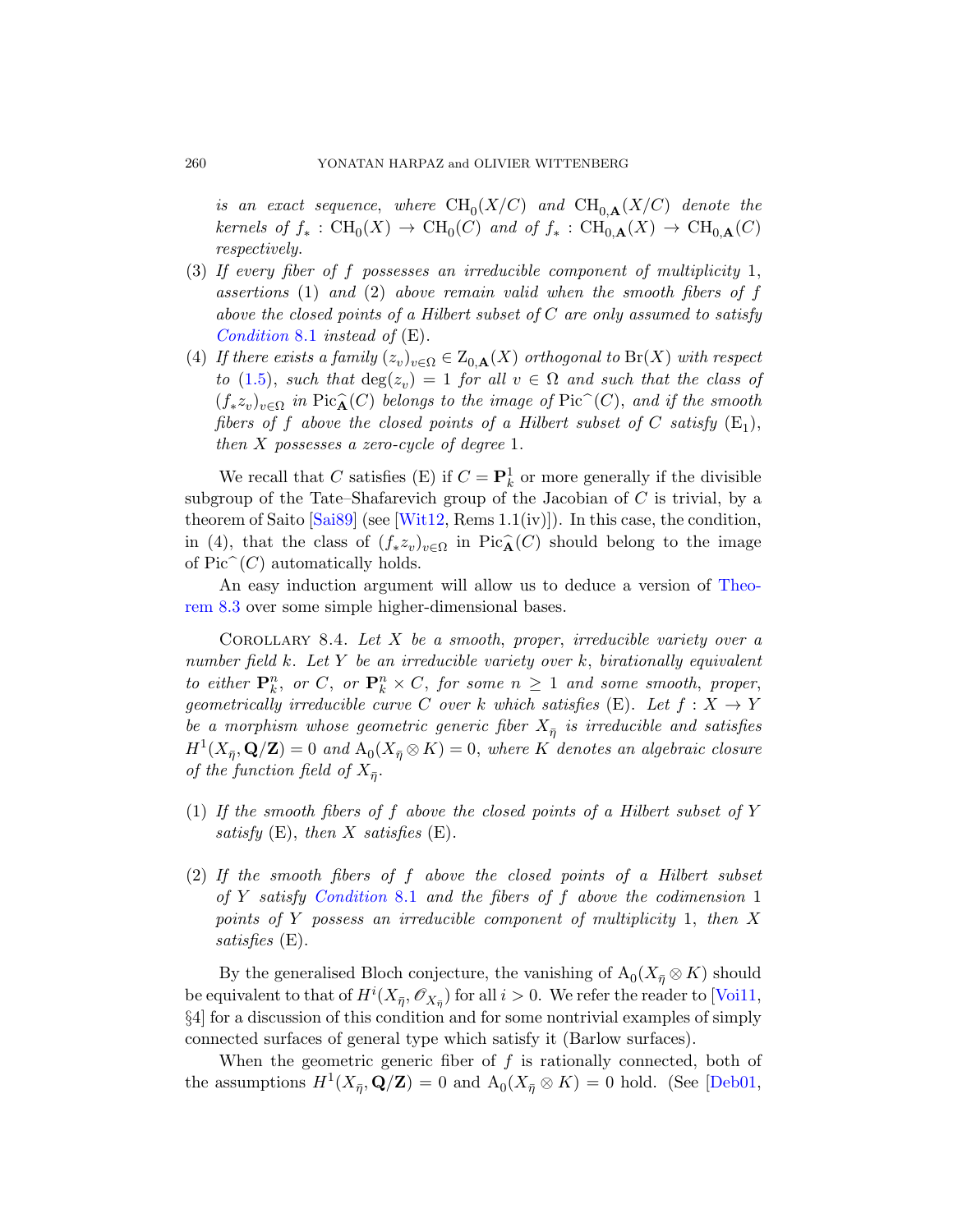<span id="page-32-0"></span>Cor. 4.18(b)] for the first.) In particular, Theorem 1.3 follows from Theorem 8.3(1). Moreover, in this case, every fiber of f above a codimension 1 point of Y contains an irreducible component of multiplicity 1 (see [GHS03]). Combining Corollary 8.4 with Lemma 8.2 and with Borovoi's theorem on the rational points of homogeneous spaces of linear groups [Bor96, Cor. 2.5], we thus obtain the following corollary.

COROLLARY 8.5. Let  $X$  be a smooth, proper, irreducible variety over a number field k. Let Y be an irreducible variety over k, birationally equivalent to either  $\mathbf{P}_k^n$ , or  $C$ , or  $\mathbf{P}_k^n \times C$ , for some  $n \geq 1$  and some smooth, proper, geometrically i[rreduci](#page-63-1)ble cu[rve](#page-66-1) C over k [wh](#page-59-5)ic[h satisfi](#page-63-5)es (E). Let  $f: X \to Y$ be a dominant morphism whose generic fiber is birationally equivalent to a homogeneous space [of a con](#page-66-2)nected linear algebraic group, with connected geometric stabilisers. Then X satisfies (E).

Corollary 8.5 applies to arbitrary familie[s of to](#page-64-10)ric varieties. Even this particular case of the corollary [suffice](#page-59-6)s to cover all of the examples of varieties satisfying  $(E)$  or  $(E_1)$  dealt with in [Lia15, §3], [Wei14a], [CL14], [Lia14b]. Corollary 8.5 [also](#page-63-6) applies to [fibratio](#page-63-2)ns into Châtelet surfaces over  $Y$ , or, more generally, into Châtelet  $p$ -folds in the sense of  $[VAV12]$ , since the total space of such a fibration is birationally equivale[nt to t](#page-59-6)he total space of a fibration into [torsors under](#page-32-0) tori over  $Y \times_k \mathbf{P}_k^1$ . Such fibrations were considered in [Poo10]. This answers the question raised at the very end of [CT10, Rem. 3.3]. (The case [of fibrat](#page-64-11)ions into Châtelet surfaces all of whose fibers are geometrically [integral](#page-32-0) was previously treated in [Lia12]; see also [Lia13b, Prop. 7.1].) In the situation of a fibration into Châtelet surfaces over a curve of positive genus, Theorem 8.3(4) immediately implies the unconditional result [CT10, Th. 3.1]. A similar application of Corollary 8.5 is the validity of (E) for the total space of any fi[bration into de](#page-30-1)l Pez[zo surfaces of d](#page-31-0)[egree](#page-66-0)6 [over](#page-63-6) Y . (Recall that degree 6 [del Pez](#page-60-1)zo su[rfaces a](#page-59-2)r[e toric](#page-61-1) [[Man66\]](#page-62-0).)

[By app](#page-63-2)lying Corollary 8.5 to the trivial fibration  $V \times \mathbf{P}_k^1 \to \mathbf{P}_k^1$  (a trick first used in [Lia13a]), we recover Liang's theorem (proved in op. cit.) that varieties V birationally equivalent to a homogeneous space of a connected linear algebraic group, with connected geometric stabilisers, satisfy (E).

We note, finally, that Theorem 8.3 and Corollary 8.4 also subsume [CTSD94, §§5–6], [CTSSD98, §4], [CT00], [Fro03], [vH03], [Wit12], [Lia12], [Lia14a], [Sme15, §5] and [Lia13b]. In these papers, one can find versions of Corollary 8.4 in which every fiber of  $f$  is assumed to contain an irreducible component of multiplicity 1 split by an abelian extension of the field over which the fiber is defined, and in which the Brauer group of the generic fiber is assumed to be generated by classes which are unramified along the singular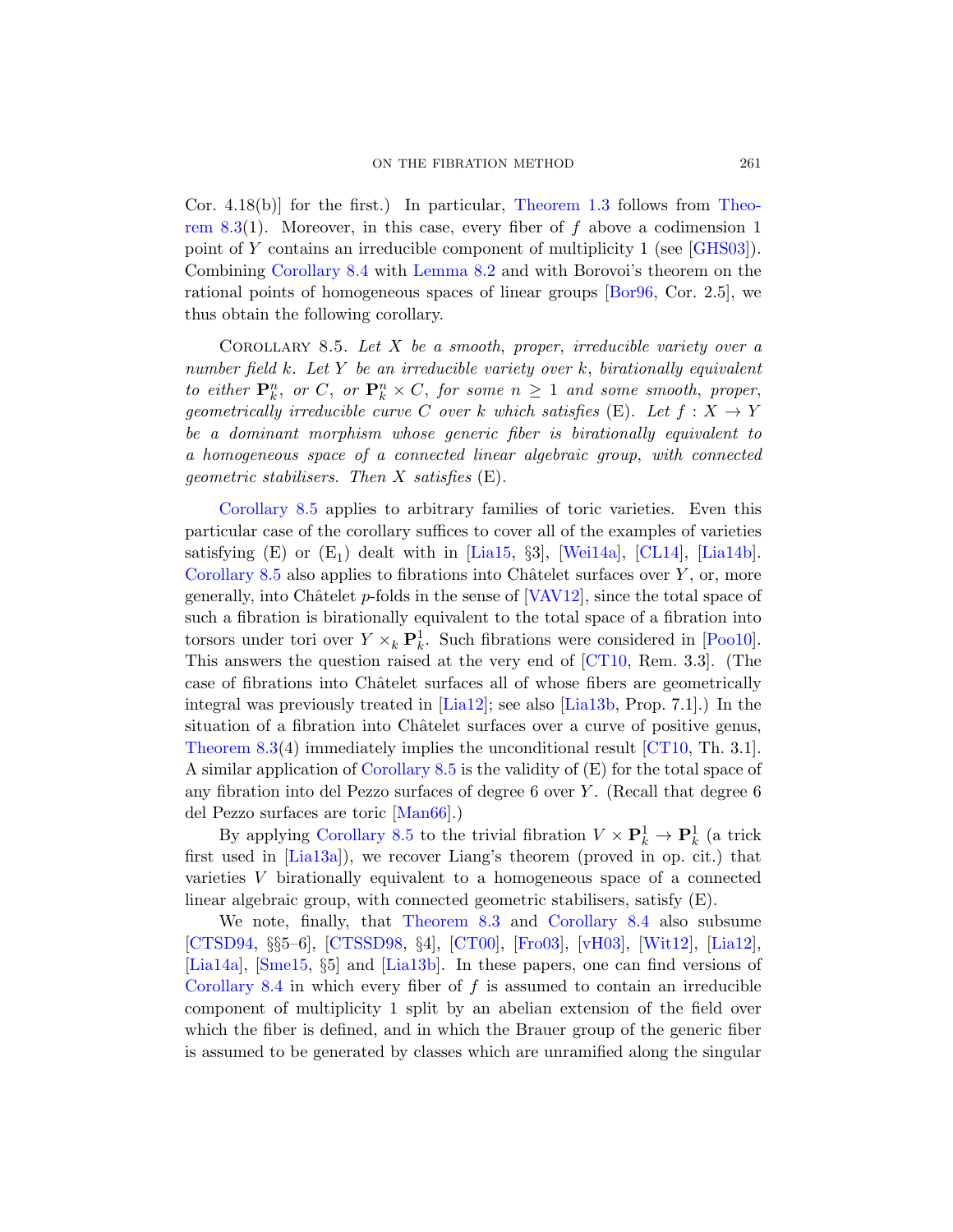<span id="page-33-1"></span>fibers of f. Both of these assumptions turn out to be quite restrictive for applications.

8.2. Preliminaries. Let us first recall some well-known implications between the geometric conditions appearing in the statements of Theorems 8.3, 6.2, 5.1 and of Proposition 4.1.

Lemma 8.6. The properties

- (a)  $X_{\bar{\eta}}$  is rationally connected;
- (b)  $A_0(X_{\overline{\eta}} \otimes K) = 0$ , where K denotes an algebraic closure of the function field of  $X_{\bar{\eta}}$ ;
- (c)  $H^{i}(X_{\eta}, \mathscr{O}_{X_{\eta}}) = 0$  for all  $i > 0$ ;
- (d)  $H^2(X_\eta, \mathscr{O}_{X_\eta}) = 0;$
- (e) if  $H^1(X_{\bar{\eta}}, \mathbf{Q}/\mathbf{Z}) = 0$  $H^1(X_{\bar{\eta}}, \mathbf{Q}/\mathbf{Z}) = 0$  $H^1(X_{\bar{\eta}}, \mathbf{Q}/\mathbf{Z}) = 0$ , the quotient  $Br(X_{\eta})/f_{\eta}^*Br(\eta)$  $Br(X_{\eta})/f_{\eta}^*Br(\eta)$  is finite;
- [\(f](#page-61-5)) the greatest common divisor of the multipl[icities o](#page-61-4)f the irreducible components of each fiber of f is 1

satisfy the implications (a)  $\Rightarrow$  (b)  $\Rightarrow$  [\(c\)](#page-9-0)  $\Rightarrow$  (d)  $\Rightarrow$  (e) and (c)  $\Rightarrow$  (f).

<span id="page-33-0"></span>*Proof.* The impl[ication \(b\)](#page-30-1)  $\Rightarrow$  (c) may be checked by decomposing the diagonal in Hodge theory. (See [CL04, p. 141]; [see als](#page-30-1)o Lemma 8.11 below.) See [CTS13, Lemma 1.3(i)] for the implication (d)  $\Rightarrow$  (e) and [CTV12, Prop. 7.3(iii)] [or](#page-7-1) [ELW15, Prop. 2.4] for (c)  $\Rightarrow$  (f).

The next proposition, which combines the contents of Sections 2–7, is the [core](#page-7-0) result from which the four assertions of Theorem 8.3 will be deduced.

PROPOSITION 8.7. Let us keep the notation and assumptions of Theorem 8.3. Fix a Hilbert subset  $H \subseteq C$  and an element  $\widehat{z}_A \in CH_{0,A}^{\widehat{}}(X)$ orthogonal to Br(X) with respect to (1.6), such that  $f_*\hat{z}_A$  belongs to the image of the natural map  $Pic^{\sim}(C) \to Pic^{\sim}_{\mathbf{A}}(C)$ . There exist an element  $\hat{z} \in CH_0^{\sim}(X)$ , a closed point c of H and a family  $z'_{\mathbf{A}} \in Z_{0,\mathbf{A}}(X_c)$  orthogonal to  $\text{Br}(X_c)$  with respect to the pairing (1.5) relative to  $X_c$ , such that  $z'_A$ , when considered as an element of  $Z_{0,\mathbf{A}}(X)$ , satisfies  $f_* z'_{\mathbf{A}} = c$  in  $Z_{0,\mathbf{A}}(C)$  and  $\hat{z}_{\mathbf{A}} = z'_{\mathbf{A}} + \hat{z}$  in  $CH^{\frown}_{0,\mathbf{A}}(X)$ . Furthermore, if every fiber of f possesses an irreducible component [of m](#page-62-7)ultiplicity 1, [one c](#page-62-8)an ensur[e that](#page-61-3)  $z'_{\mathbf{A}}$  is a family of effective zero-cycles.

Proof. By Chow's lemma and Hironaka's theorem, there exist an irreducible, smooth projective variety X' and a birational morphism  $\pi : X' \to X$ . The induced morphism  $\pi_c: X_c' \to X_c$  is a birational equivalence for all but finitely many  $c \in C$ . As the groups  $H^1(V, \mathbf{Q}/\mathbf{Z})$ ,  $Br(V)$ ,  $CH_0(V)$  and  $A_0(V)$ are birational invariants of smooth and proper varieties V over a field of characteristic 0 (see [Gro71, Cor. 3.4], [Gro68, III, §7], [Ful98, Exam. 16.1.11]) and as the existence of an irreducible component of multiplicity 1 in every fiber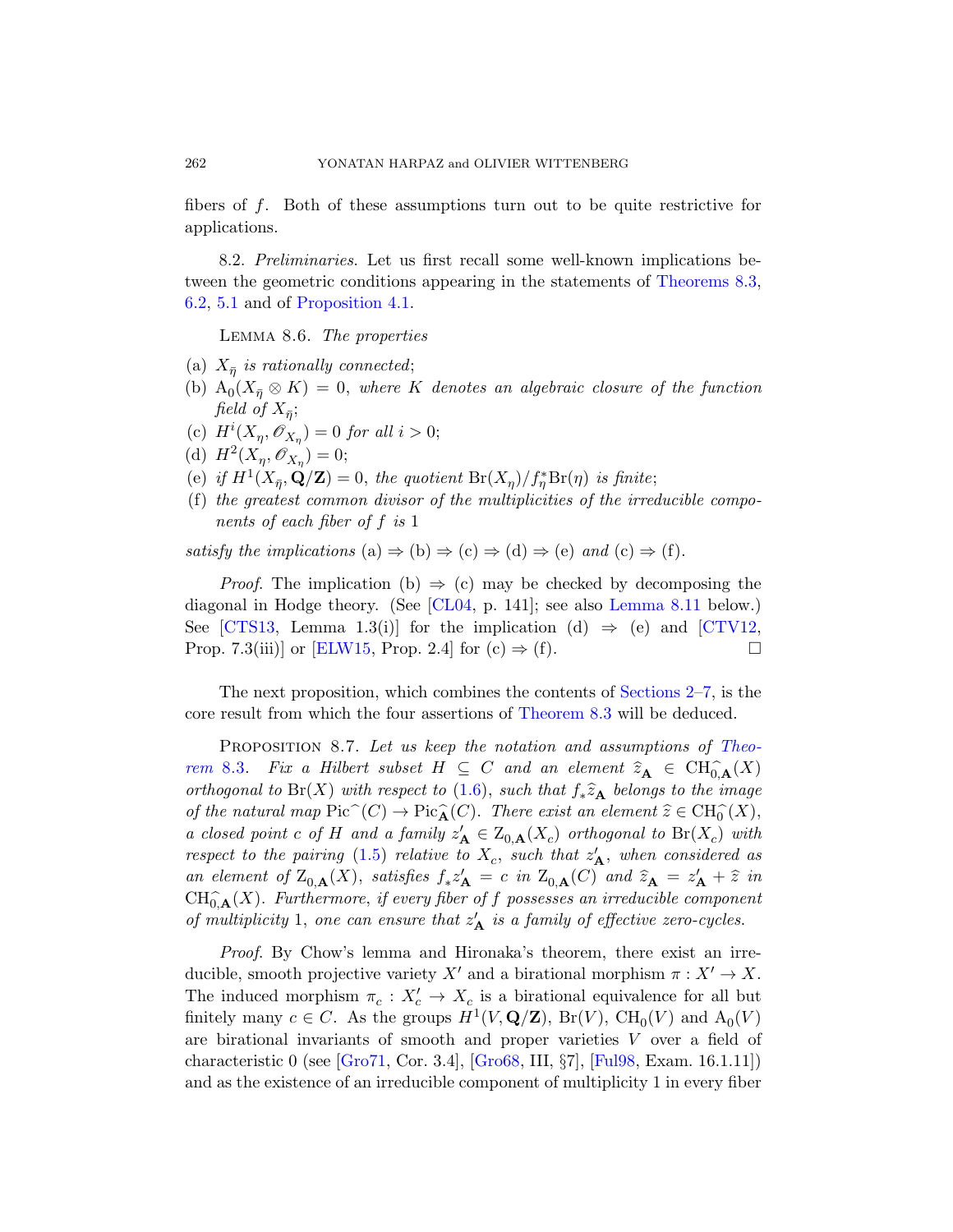of  $f$  is equivalent to the existence of an irreducible component of multiplicity 1 [in every fibe](#page-14-2)r of  $f \circ \pi$  (see [Sko96, Cor. 1.2] and [Nis55]), we may replace X with  $X'$  to prove Proposition 8.7. Thus, from now on, we assume that X is projective, which allows us to use Theorem 7.1.

<span id="page-34-0"></span>Thanks to Lemma 8.6, we can choose a finite subgroup  $B \subset \text{Br}(X_{\eta})$ which surjects onto the quotient  $Br(X_{\eta})/f_{\eta}^{*}Br(\eta)$ . Let  $C^{0} \subseteq C$  be a dense open subset above which f i[s smooth, sm](#page-25-1)all enough that  $B \subset \text{Br}(X^0)$ , where  $X^0 = f^{-1}(C^0)$ . By Proposition 4.1, there [exists a Hilbe](#page-25-1)rt subset  $H' \subseteq C^0$  such that the natural map

(8.1) 
$$
B \to \text{Br}(X_c)/f_c^* \text{Br}(c)
$$

is surjective for all  $c \in H'$ . We define a map  $\Phi : \mathbb{N}^2 \to \mathbb{N}$  by  $\Phi(g, d) =$  $deg(M)d + 2g + 2$ , where  $M = C \setminus C^0$ [, and appl](#page-15-1)y Theorem 7.1. This yields classes  $y \in \text{Pic}(C)$ ,  $\hat{z} \in \text{CH}_{0}^{\hat{\ }}(X)$ ,  $z_{\mathbf{A}}^{\text{eff}} = (z_{v})_{v \in \Omega} \in \mathbb{Z}_{0,\mathbf{A}}^{\text{eff},\text{red},y}(X^{0})$  and subsets  $S \subset \Omega_f$  and  $\mathscr{U} \subseteq \prod_{v \in S} \text{Sym}_{X^0/k}(k_v)$  satisfying the conclusion of Theorem 7.1. [Note](#page-7-0) that  $z_{\mathbf{A}}^{\text{eff}}$  is orthogonal to  $\text{Br}(X)$  with respect to (1.5) since  $\hat{z}_{\mathbf{A}} = z_{\mathbf{A}}^{\text{eff}} + \hat{z}$ in  $\text{CH}_{0,\mathbf{A}}^{\frown}(X)$  and  $\hat{z}_{\mathbf{A}}$  and  $\hat{z}$  are both orthogonal to Br(X). We can therefore apply Theorem 6.2 and obtain a closed point c of  $H \cap H'$  and a family  $z'_A = (z'_v)_{v \in \Omega} \in Z_{0,A}(X^0)$  satisfying conditions (1)–(4) of Theorem 5.1. By condition (1), we may regard  $z'_{\mathbf{A}}$  as an element of  $\mathcal{Z}_{0,\mathbf{A}}(X_c)$ . By condition (2) and the surjectivity of  $(8.1)$ , this element is orthogonal to  $Br(X_c)$  with respect to the pairing  $(1.5)$ . By conditions  $(3)$  and  $(4)$  and the conclusion of Theorem 7.1, we have  $\hat{z}_A = z'_A + \hat{z}$  in  $\text{CH}_{0,\mathbf{A}}^{\frown}(X)$ .

# 8.3. Proof of Theorem 8.3.

<span id="page-34-2"></span><span id="page-34-1"></span>8.3.1. Assertion (1). Let  $\widehat{z}_A \in \text{CH}^{\frown}_{0,\mathbf{A}}(X)$  be orthogonal to  $\text{Br}(X)$  with respect to (1.6). By functoriality, its image  $f_*\hat{z}_A \in \text{Pic}_{\mathbf{A}}(C)$  is orthogonal to Br(C). As C satisfies (E), it follows that  $f_*\hat{z}_A$  belongs to the image of the natural map  $Pic^{\sim}(C) \to Pic^{\sim}_{\mathbf{A}}(C)$ . We may therefore apply Proposition 8.7 to  $\widehat{z}_A$  and to a Hilbert subset  $H \subseteq C$  [such that](#page-26-1) for every closed point c of H, the fiber  $X_c = f^{-1}(c)$  is smooth and satisfies (E). The class in  $\text{CH}_{0,\mathbf{A}}^{\alpha}(X_c)$ of the resulting family  $z'_{\mathbf{A}}$  is then the image of an element of  $\text{CH}_{0}^{\sim}(X_c)$ . As a consequence, its image in  $\text{CH}_{0,\mathbf{A}}^{\frown}(X)$  is the image of an element of  $\text{CH}_{0}^{\frown}(X)$ .

8.3.2. Assertion (2). By the Mordell–Weil theorem, the group  $Pic(C)$  is finitey gene[rated. Moreov](#page-34-1)er, by Theorem 7.2, the kernel and the cokernel of the map  $f_*: \text{CH}_0(X) \to \text{Pic}(C)$  have finite exponent. By Lemma 7.3(ii), we deduce that the natural complex

(8.2) 
$$
\text{CH}_0(X/C) \longrightarrow \text{CH}_0^{\widehat{}}(X) \longrightarrow \text{Pic}^{\widehat{}}(C)
$$

is exact. Let  $z_A \in \text{CH}_{0,A}(X/C)$  be orthogonal to  $\text{Br}(X)/f^*\text{Br}(C)$  with respect to (1.5). The argument of Section 8.3.1 shows that the image of  $z_A$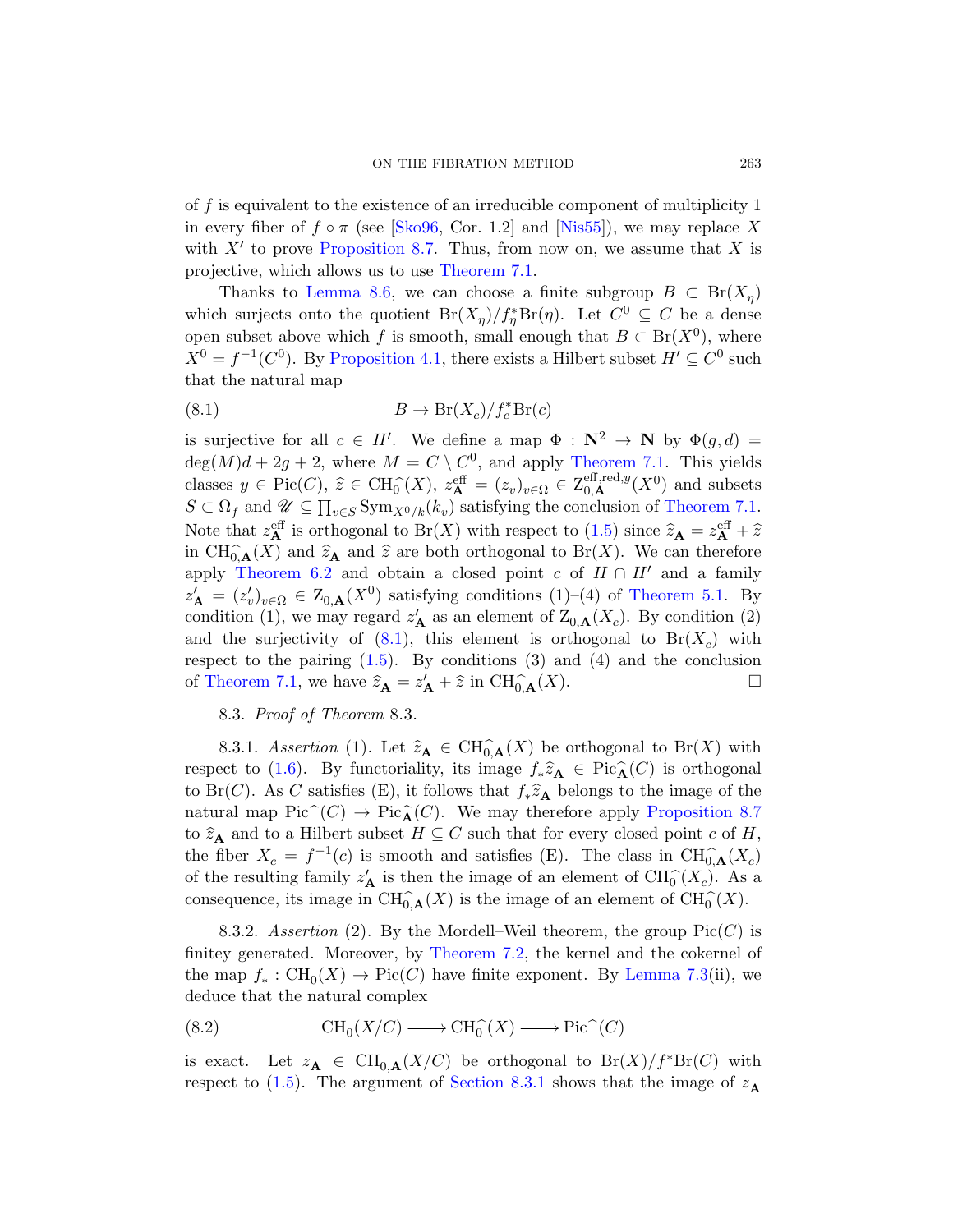in  $\text{CH}_{0,\mathbf{A}}^{\widehat{\phantom{\alpha}}}(X)$  co[mes fr](#page-34-2)om  $\text{CH}_{0}^{\widehat{\phantom{\alpha}}}(X)$ . As the natural maps  $\text{Pic}^{\widehat{\phantom{\alpha}}}(C) \to \text{Pic}^{\widehat{\phantom{\alpha}}}(C)$ and  $\text{CH}_{0,\mathbf{A}}(X/C) \rightarrow \text{CH}_{0,\mathbf{A}}(X)$  are injective (see [Wit12, Rems. 1.1(v)] and Lemma 7.6) and the complex (8.2) is exact, we conclude that  $z_A$  is the image of an element of  $\text{CH}_0(X/C)$ .

8.3.3. Assertion (3). According to the last sentence of Proposition 8.7, [one](#page-33-0) can ensure, in Sections 8.3.1 and 8.3.2, that  $z'_{\mathbf{A}}$  is a family of effective zero-cycles. As  $f_* z'_{\mathbf{A}} = c$  in  $Z_{0,\mathbf{A}}(C)$ , it follows that  $z'_{\mathbf{A}} \in X_c(\mathbf{A}_{k(c)})$ ; hence Condition 8.1 can be applied.

8.3.4. Assertion (4). By assumption there exists a Hilbert subset  $H \subseteq C$ such that for every closed point  $c$  of  $H$ , the fiber  $X_c$  is smooth and satisfies  $(E_1)$ . Applying [Proposition](#page-26-1) 8.7 to  $z_{\mathbf{A}} = (z_v)_{v \in \Omega}$ , we find a closed point c of H, a family  $z'_A \in Z_{0,A}(X_c)$  orthogonal to  $\text{Br}(X_c)$  and a class  $\hat{z} \in \text{CH}_0^{\sim}(X)$  such that  $f_* z'_{\mathbf{A}} = c$  in  $Z_{0,\mathbf{A}}(C)$  and  $z_{\mathbf{A}} = z'_{\mathbf{A}} + \hat{z}$  in  $\text{CH}_{0,\mathbf{A}}(X)$ . Considering  $z'_{\mathbf{A}}$  as a collection of local zero-cycles of degree 1 on the variety  $X_c$  over  $k(c)$ , we deduce from  $(E_1)$  that  $X_c$  [posses](#page-31-0)ses a zero-cycle  $z'$  of degree 1 over  $k(c)$ . Regarding  $z'$ a[s a zero](#page-66-0)-cycle on X, we have  $\deg(z' + \hat{z}) = 1$  in  $\hat{Z}$ , hence the degree map  $CH_0^(X) \to \mathbb{Z}$  is surjective. By Lemma 7.3(i), the degree map  $CH_0(X) \to \mathbb{Z}$ is surjective as well.

8.4. Proof of Corollary 8.4. When Y is a curve, this is Theorem  $8.3(1)$ and  $(3)$ . In general, we argue by induction on the dimension of Y. As the hypotheses and the conclusion of Corollary 8.4 are invariant under birational equivalence over k (see [Wit12, Rems. 1.1(vi)]), we may assume, when Y is not a curve, that  $Y = \mathbf{P}_k^n \times C$  for some  $n \geq 1$  (setting  $C = \mathbf{P}_k^1$  in the first of the three cases considered in the statement). Let  $g: X \to C$  denote the composition of f with the second projection. For  $c \in C$ , let  $X_c = g^{-1}(c)$ . For the sake of brevity, we introduce the following definition.

<span id="page-35-0"></span>Definition 8.8. We shall say that a proper variety  $V$  over an algebraically closed field *satisfies* (\*) if it is integral, if  $H^1(V, \mathbf{Q}/\mathbf{Z}) = 0$  and if  $A_0(V \otimes K) = 0$ for an algebraic closure  $K$  of the function field of  $V$ .

LEMMA 8.9. The geometric generic fiber of g satisfies  $(*)$ .

*Proof.* Let  $\bar{\xi}$  denote the geometric generic [point of](#page-58-0) C and  $f_{\bar{\xi}}: X_{\bar{\xi}} \to \mathbf{P}_{k(\bar{\xi})}^n$ the morphism induced by f. The geometric generic fiber  $X_{\bar{\xi}}$  of g is smooth and irreducible. The geometric generic fiber V of  $f_{\bar{\xi}}$  satisfies (\*) since it is isomorphic to the geometric generic fiber of f.

Letting K denote an algebraic closure of the function field of  $X_{\bar{\xi}}$ , we deduce from Theorem 7.2(ii) applied to  $f_{\bar{\xi}}$  that the abelian group  $\mathcal{A}_0(X_{\bar{\xi}} \otimes K)$ has finite exponent. It is also divisible, as K is algebraically closed (see  $\overline{[B\vert 080]}$ , Lemma 1.3]); hence  $A_0(X_{\bar{\xi}} \otimes K) = 0$ .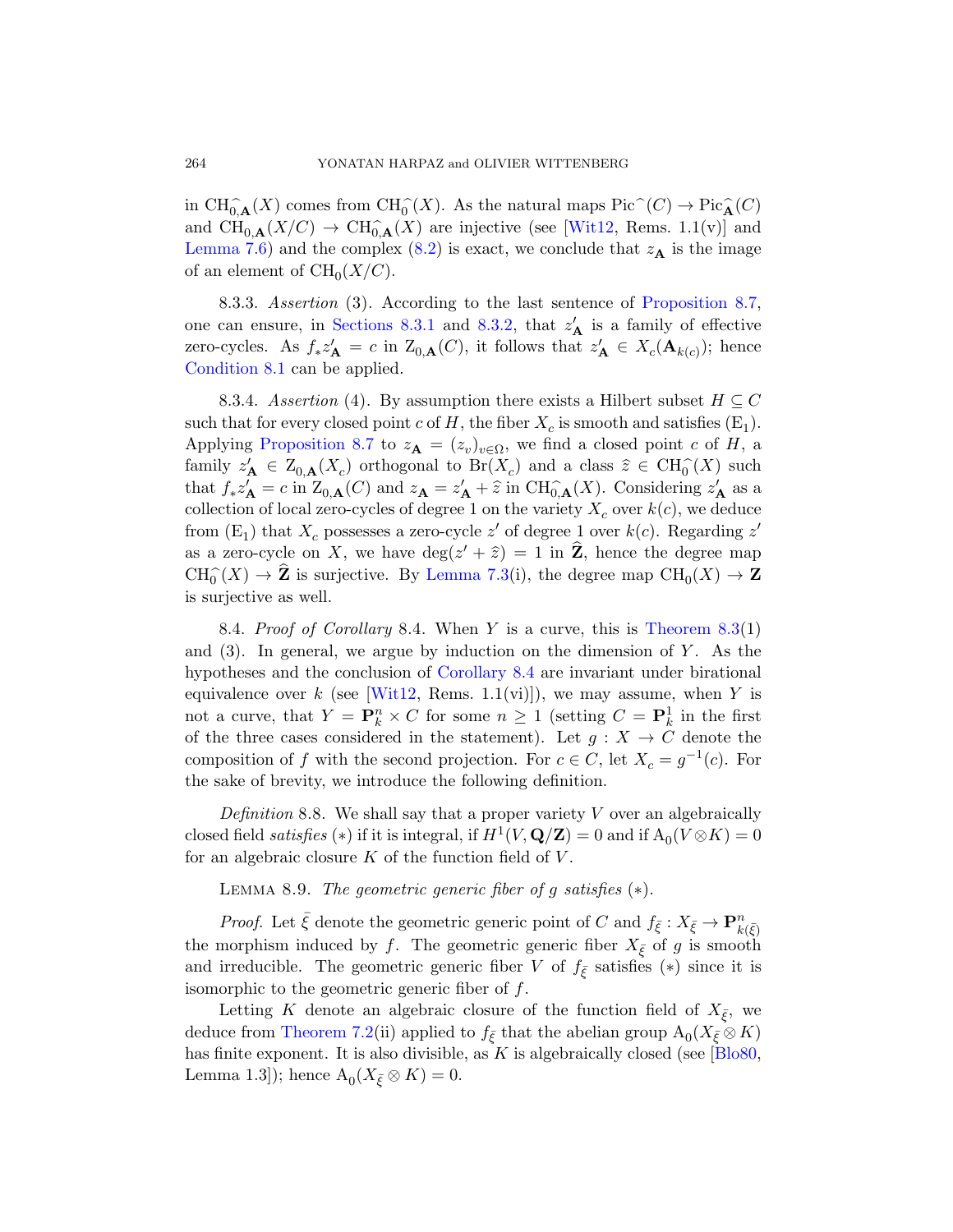<span id="page-36-1"></span>It remains to check that  $H^1(X_{\bar{\xi}}, \Lambda) = 0$  for any finite abelian group  $\Lambda$ . [The mo](#page-62-6)rphism  $f_{\xi}$  has no multiple fiber in codimension 1 since V satisfies (\*) (see Lemma 8.6(b) $\Rightarrow$ (f)). As a consequence, the fundamental group of V surjects onto the fundamental group of the geometric fiber of  $f_{\bar{\xi}}$  above any codimension 1 point of  $\mathbf{P}_{k(\bar{\xi})}^n$  (see [Ray70, Prop. 6.3.5]). The constructible sheaf  $R^1(f_{\bar{\xi}})_*\Lambda$  must therefore be supported on a closed subset  $F \subset \mathbf{P}^n_{k(\bar{\xi})}$  of codimension  $\geq 2$ . Letting  $U = \mathbf{P}_{k(\bar{\xi})}^n \backslash F$ , we have  $H^1(U, (f_{\bar{\xi}})_*\Lambda) = H^1(U, \Lambda) = 0$ since  $(f_{\bar{\xi}})_*\Lambda = \Lambda$  (see [Gro66, Prop. 15.5.3]). The Leray spectral sequence for  $f_{\bar{\xi}}$  now shows that  $H^1(f_{\bar{\xi}}^{-1}(U), \Lambda) = 0$ . As  $H^1(X_{\bar{\xi}}, \Lambda) \subseteq H^1(f_{\bar{\xi}}^{-1}(U), \Lambda)$ , the proof is complete.

LEMMA 8.10. There exists a dense open subset  $C^0 \subseteq C$  such that for all  $c \in C^0$ , the geometric generic fiber of the morphism  $f_c: X_c \to \mathbf{P}_{k(c)}^n$  induced by f satisfies  $(*)$ .

*Proof.* It suffices to prove the existence of a dense open subset  $Y^0 \subseteq Y$ such that for any geometric point y of  $Y^0$ , the variety  $V = f^{-1}(y)$  satisfies (\*).

As f is proper, the restriction of the étale sheaf  $R^1f_*\mathbf{Q}/\mathbf{Z}$  to any open subset of Y over which  $f$  is sm[ooth is](#page-58-0) a direct limit of locally constant sheaves (see [Mil80, Ch. VI, Cor. 4.2]). Its geometric generic stalk vanishes; thus  $H^1(V, \mathbf{Q}/\mathbf{Z})$  vanishes for any geometric fiber V of f along which f is smooth.

<span id="page-36-0"></span>To check that the condition  $A_0(V \otimes K) = 0$  for the generic fiber of f implies the same condition for the fibers of f over a dense open subset of  $Y$ , we use an argument known as decomposition of the diagonal (see [Blo80, appendix to Lecture 1]), summarised in the next lemma.

LEMMA 8.11. Let  $V$  be a geometrically integral variety of dimension  $d$ over an arbitrary field. Let  $v \in V$  be a closed point. Let K be an algebraic closure of the function field of V. Let  $[\Delta] \in CH_d(V \times V)$  denote the class of the diagonal. The group  $A_0(V \otimes K)$  vanishes if and only if for some  $N \geq 1$ , one has a decomposition

(8.3) 
$$
N[\Delta] = [\Gamma_1] + [\Gamma_2]
$$

in [CH](#page-59-8)<sub>d</sub>( $V \times V$ ) for some cycle  $\Gamma_1$  supported on  $V \times \{v\}$  and some cycle  $\Gamma_2$ supported on  $D \times V$  for a closed subset  $D \subset V$  of codimension  $\geq 1$ .

*Proof.* Letting  $N[\Delta]$  act on  $A_0(V \otimes K)$  as a correspondence, we see that  $A_0(V \otimes K)$  is killed by N if the diagonal can be decomposed as above. On the other hand, the group  $A_0(V \otimes K)$  is divisible since K is algebraically closed (see [Blo80, Lemma 1.3]). This proves a half of the desired equivalence. The other half is established in [BS83, Prop. 1].  $\Box$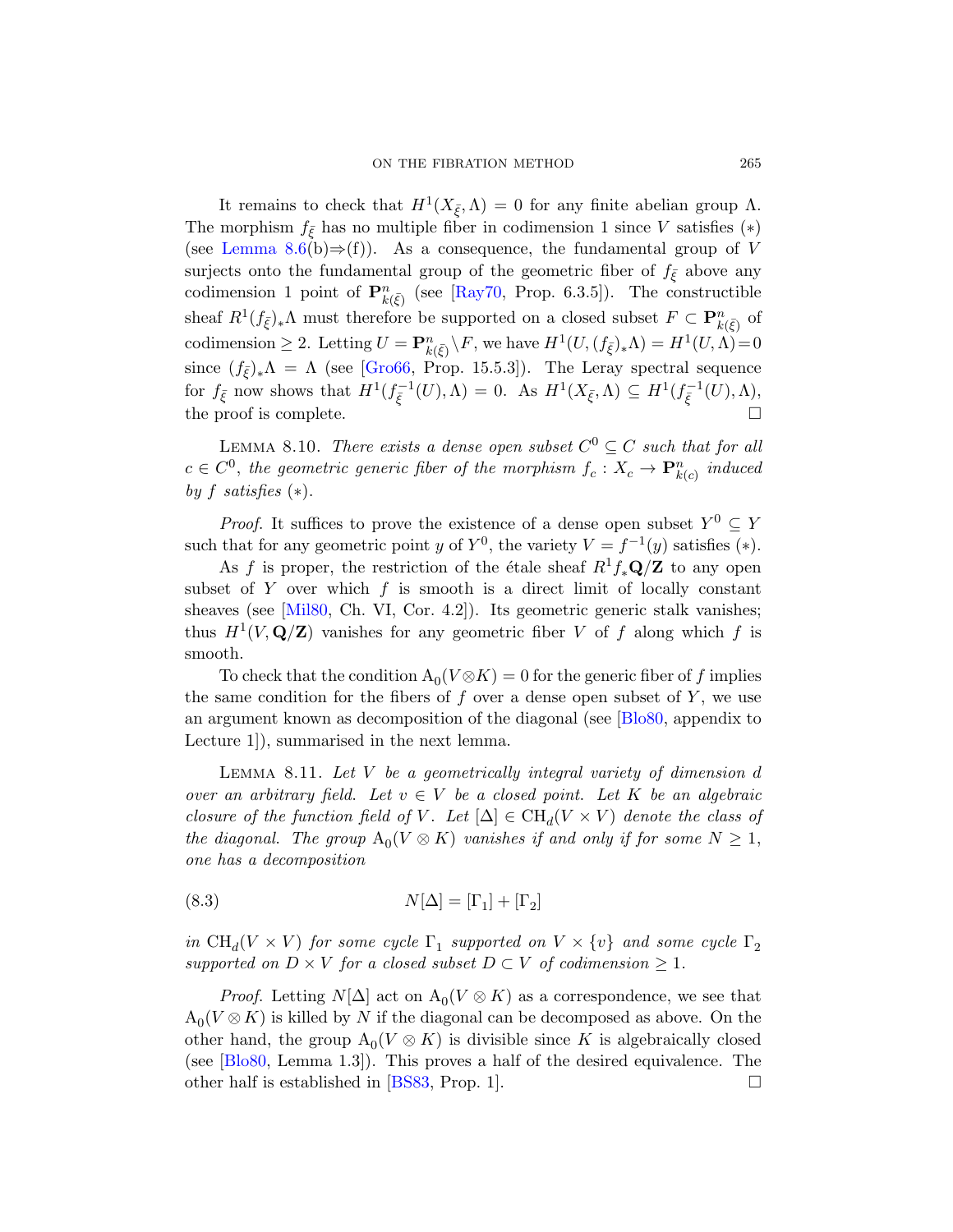Any rational equival[ence which giv](#page-36-1)es rise to the decomposition (8.3) on the generic fiber of  $f$  extends and specialises to the fibers of  $f$  over a dense open subset of  $Y$ . Thus, applying Lemma 8.11 twice concludes the proof of Lemma 8.10.  $\Box$ 

We can now complete the proof of Corollary 8.4. Let  $C^0 \subseteq C$  be a dense open subset satisfying the conclusion of Lemma 8.10, small enough that  $X_c$  is [smooth and irr](#page-30-2)educible for all  $c \in C^0$  and that if the codimension 1 fibers of  $f$  contain an irreducible component of multiplicity 1, then so do the codimension 1 fibers of  $f_c: X_c \to \mathbf{P}_{k(c)}^n$  for  $c \in C^0$ .

According to the next lemma, which we state with independent notation, there exists a Hilbert subset  $H \subseteq C^0$  such that for every closed point c of H, the smooth fibers of  $f_c$  above the closed points of a Hilbert subset of  $\mathbf{P}_{k(c)}^n$ satisfy  $(E)$  in case  $(1)$  and satisfy Condition 8.1 in case  $(2)$ .

LEMMA 8.12. Let  $V_1$  and  $V_2$  be geometrically irreducible varieties over a number field k. Let  $H \subseteq V_1 \times_k V_2$  be a Hilbert subset. There exists a Hilbert subset  $H_2 \subseteq V_2$  such that for every  $h \in H_2$ , the set  $H \cap (V_1 \times_k \{h\})$  contains a Hilbert subset of  $V_1 \times_k \{h\}$  (where  $\{h\}$  denotes  $Spec(k(h))$ ).

*Proof.* Let  $W_1, \ldots, W_n$  denote irreducible étale covers of a dense open subset of  $V_1 \times_k V_2$  which define H. By [Wit07, Lemme 3.12], there exists a Hilbert subset  $H_2 \subseteq V_2$  such that for any  $h \in H_2$ , the scheme  $W_i \times_{V_2} \{h\}$  is irreducible for all  $i \in \{1, ..., n\}$ . The projections  $W_i \times_{V_2} \{h\} \to V_1 \times_k \{h\}$  then define a Hilbert subset of  $V_1 \times_k \{h\}$  contained in H.

<span id="page-37-0"></span>We deduce from the induction hypothesis applied to  $f_c$  that  $X_c$  satisfies (E) for every closed point c of H. In view of Lemma 8.9, and noting that the fibers of g contain an irreducible component of multiplicity 1 if the codimension 1 fibers of  $f$  do, we may now apply Th[eorem 8.3](#page-57-1) to  $g$  and conclude that  $X$ satisfies (E).

#### 9. R[ational poin](#page-16-0)ts in fibrations

<span id="page-37-1"></span>The goal of this last part of the paper is to explore the counterpart, in the context of rational points, of th[e ideas wh](#page-61-0)i[ch enter into](#page-16-0) the proof of the main theorems of Section 8. The main [unconditional r](#page-38-0)esult here is Theorem 9.28, stated as Theorem 1.6 in the introduction.

9.1. A conjecture on locally split values of polynomials over number fields. We propose the following conjectural variant of Lemma 5.2. Its statement parallels the consequence of Schinzel's hypothesis (H) first formulated by Serre in [Ser92] and referred to as Hypothesis  $(H_1)$  in [CTSD94]. Lemma 5.2 corresponds to the case  $n = 1$ ,  $deg(P_1) = 1$ ,  $b_1 = 1$  of Conjecture 9.1, the only difference between the two statements being that the element t output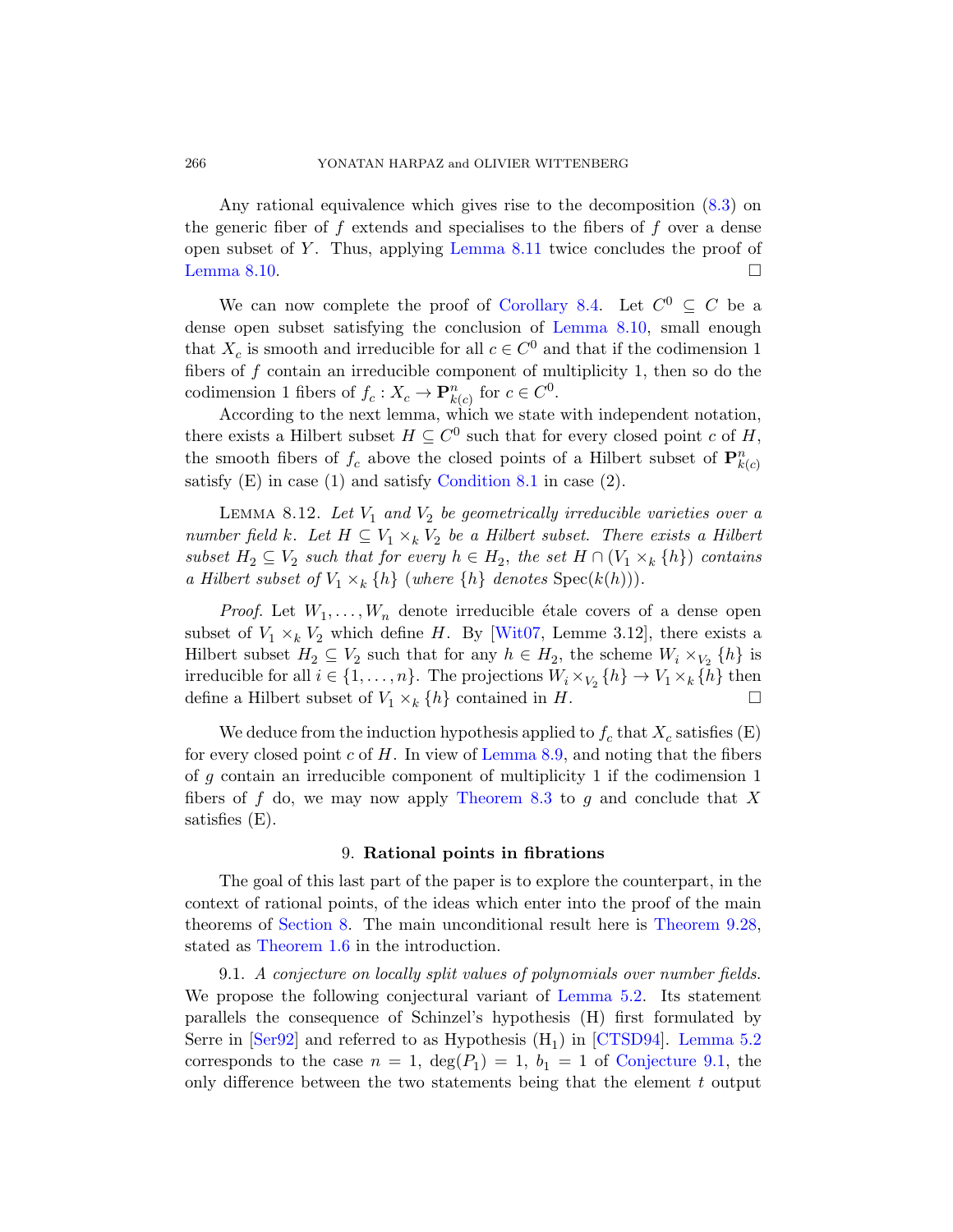<span id="page-38-0"></span>by Lemma 5.2 is required to be integral outside  $S \cup \{v_0\}$ , while no integrality condition on  $t_0$  appears in Conjecture 9.1 (see also Remark 9.12). In fact, the absence of any integrality condition makes it more accurate to compare Conjecture 9.1 with the homogeneous variant  $(HH_1)$  of Schinzel's hypothesis, first considered by Swinnerton-Dyer [SD99,  $\S2$ ], than with  $(H_1)$  itself (see especially [HSW14, Prop. 2.1]). We refer the reader to Section 9.2.1 for more details on  $(HH<sub>1</sub>)$ .

CONJECTURE 9.1. Let k be a number field. Let  $n \geq 1$  be an integer and  $P_1, \ldots, P_n \in k[t]$  denote pairwise distinct irreducible monic polynomials. Let  $k_i = k[t]/(P_i(t)),$  and let  $a_i \in k_i$  denote the class of t. For each  $i \in \{1, \ldots, n\},$ suppose given a finite extension  $L_i/k_i$  and an element  $b_i \in k_i^*$ . Let S be a finite set of places of k containing the real places of k and the finite places above which, for some *i*, either  $b_i$  is not a unit or  $L_i/k_i$  is ramified. Finally, for each  $v \in S$ , fix an element  $t_v \in k_v$ . Assume that for every  $i \in \{1, \ldots, n\}$ and every  $v \in S$ , there exists  $x_{i,v} \in (L_i \otimes_k k_v)^*$  such that

$$
b_i(t_v - a_i) = N_{L_i \otimes_k k_v / k_i \otimes_k k_v}(x_{i,v})
$$

in  $k_i \otimes_k k_v$ . Then [there exists](#page-48-0)  $t_0 \in k$  satisfying the following conditions:

- (1)  $t_0$  is arbitrarily close to  $t_v$  for  $v \in S$ ;
- (2) for every  $i \in \{1, \ldots, n\}$  and every finite place w [of](#page-65-8)  $k_i$  such that  $w(t_0 a_i) > 0$ , either w lies abo[ve a place of](#page-38-0) S or the field  $L_i$  possesses a place of degree 1 over [w](#page-38-0).

<span id="page-38-2"></span><span id="page-38-1"></span>Conjecture 9.1 will be applied in Section 9.3 to the study of weak approximation on the total space of a fibration over  $\mathbf{P}_k^1$ . When one is only interested in the existence of a rational point or in weak approximation "up to connected components at the archimedean places" (as considered in [Sto07, §2, p. 351]), the following weaker variant of Conjecture 9.1 suffices.

CONJECTURE 9.2. Same as Conjecture 9.1, except that (1) is weakened to

(1')  $t_0$  is arbitrarily close to  $t_v$  for finite  $v \in S$ ; in addition, for every real place v of k, if i denotes an element of  $\{1, \ldots, n\}$  and w denotes a real place of  $k_i$ dividing v, the sign of  $(t_0 - a_i)(t_v - a_i)$  [at](#page-38-0) w is independent of w and of i.

Remarks 9.3. (i) Suppose all of the fields  $L_i$  are isomorphic, over k, to the sa[me Galois extensi](#page-38-0)on  $L/k$  $L/k$ . This condition can be assumed to hold at no cost in all of the applications that we shall consider in this paper. Assertion (2) of Conjecture 9.1 may then be reformulated as follows: for every  $i \in \{1, \ldots, n\}$ , the value  $P_i(t_0) \in k$  has nonpositive valuation at all places  $v \notin S$ , except perhaps at places  $v$  which split completely in  $L$ . Thus, Conjecture 9.1 may be regarded as a conjecture about locally split values of polynomials.

(ii) In order to prove Conjectures 9.1 and 9.2, one may assume, without loss of generality, that  $t_v = 0$  for all  $v \in S$  and  $a_i \neq 0$  for all  $i \in \{1, \ldots, n\}.$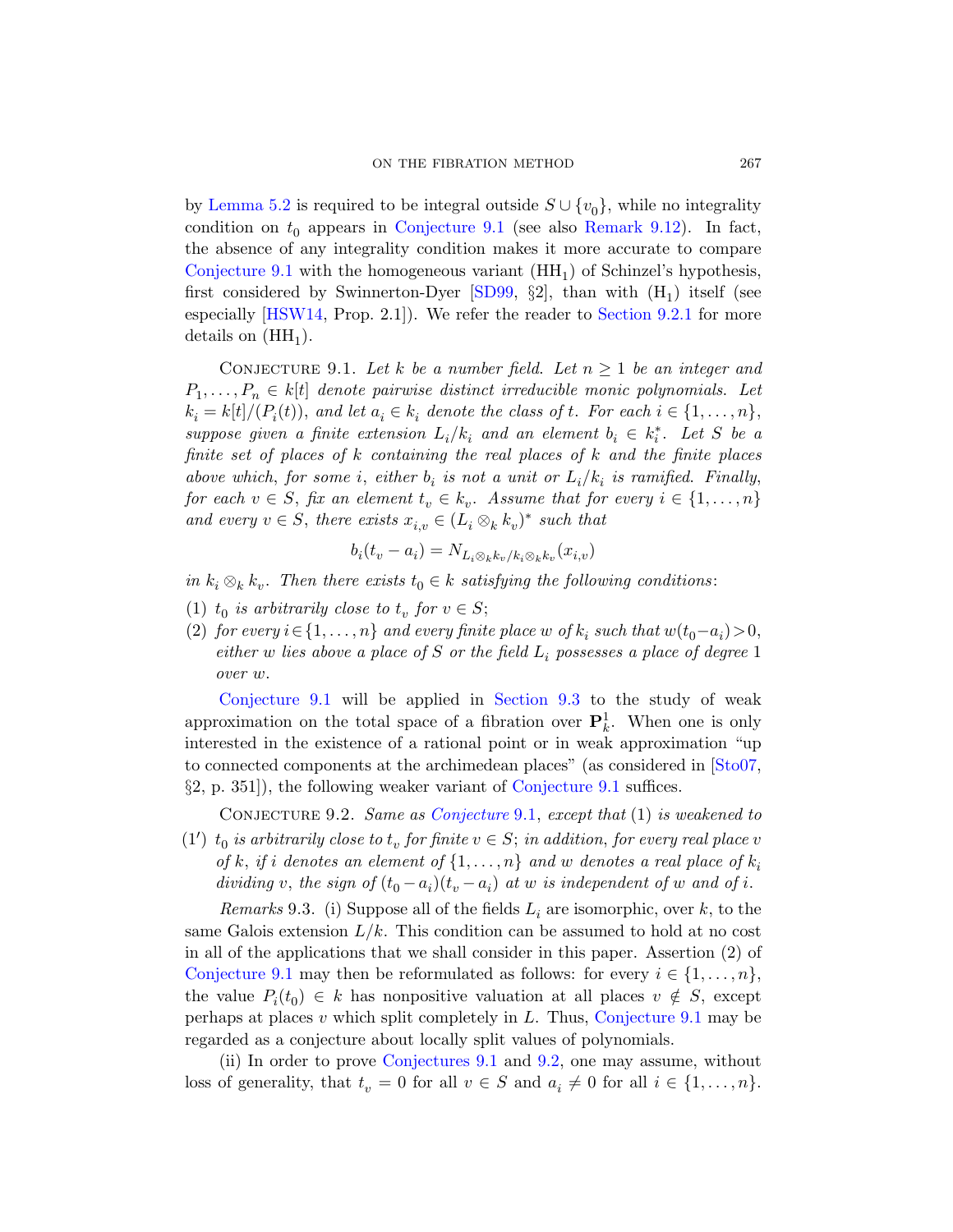Indeed, one can choose  $\tau \in k$  arbitrarily close to  $t_v$  for  $v \in S$  and perform the change of variables  $t \mapsto t + \tau$ . Thanks to this remark, we see that Conjectures 9.1 and 9.2 for  $k = \mathbf{Q}$  imply the same conjectures for arbitrary k (compare [CTSD94, Prop. 4.1]).

(iii) In order to prove Conjectures 9.1 and 9.2, one is free to adjoin any finite number of places to  $S$ . To see this, it is enough to check that for any finite  $v \notin S$ , there exists  $t_v \in k_v$  such that  $b_i(t_v - a_i)$  is a norm from  $(L_i \otimes_k k_v)^*$ for every i and such that  $w(t_v - a_i) \leq 0$  for every i and every place w of  $k_i$ [dividin](#page-38-0)g v. As  $b_i$  is [a unit above](#page-42-0) v and  $L_i/k_i$  is unramified above v, the first condition is satisfied as soon as  $w(t_v - a_i)$  is a multiple of  $[L_i : k_i]$  for every place w of  $k_i$  dividing v[. Thus, f](#page-38-0)or fi[nite](#page-38-1)  $v \notin S$ , any  $t_v \in k_v$  with [va](#page-46-0)luat[ion](#page-47-0)  $-N \prod_{i=1}^{n} [L_i : k_i]$  will satisfy the desired properties if N is a large enough positive integer.

<span id="page-39-1"></span><span id="page-39-0"></span>[\(iv\) The reader](#page-38-0) interested in a more geometric (albeit less elementary) formulation of Conjecture 9.1 will find one in P[roposi](#page-58-1)tion 9.9 below.

9.2. Known cases and relation with Schinzel's hypothesis. In this section, [w](#page-66-1)e collects[ome resu](#page-62-2)lts which lend support to Conjectures 9.1 and 9.2 (see Theorems 9.6, 9.11, 9.14 and 9.15).

<span id="page-39-3"></span>9.2.1. Relation with Schinzel's hypothesis. We prove that when the extensions  $L_i/k_i$  are abelian, Conjecture 9.1 is a consequence of Schinzel's hypothesis (H). Extensive numerical evidence for (H) can be found in [BH62], [BH65]. Exploiting a trick first used by Colliot-Thélène in the context of cubic extensions (see [Wei14a, Th. 3.5], [HSW14, Th. 4.6]), we deal, slightly more generally, with extensions which are "almost abelian" in the following sense.

<span id="page-39-2"></span>Definition 9.4. Let k be a number field, with algebraic closure  $\bar{k}$ . A finite extension  $L/k$  is almost abelian if it is abelian or if there exist a prime number p and a bijection  $Spec(L \otimes_k \overline{k}) \simeq \mathbf{F}_p$  [such that the n](#page-38-0)atural action of  $Gal(\overline{k}/k)$  on Spec( $L \otimes_k \overline{k}$ ) gives rise, by transport of structure, to an action on  $\mathbf{F}_p$  by affine [transforma](#page-39-2)tions, i.e., transformations of the form  $x \mapsto ax+b$  for  $a \in \mathbf{F}_p^*, b \in \mathbf{F}_p$ .

Examples 9.5. Cubic extensions are almost abelian. For any  $c \in k$  and any prime p, the extension  $k(c^{1/p})/k$  is almost abelian.

THEOREM 9.6. Assume Schinzel's hypothesis (H). If the extensions  $L_1/k_1, \ldots, L_n/k_n$  are almost abelian, the statement of Conjecture 9.1 holds true.

In the proof of Theorem 9.6, we use  $(H)$  via the following homogeneous variant of Schinzel's hypothesis, which makes sense over an arbitrary number field.

HYPOTHESIS (HH<sub>1</sub>). Let k be a number field,  $n \geq 1$  be an integer and  $P_1, \ldots, P_n \in k[\lambda, \mu]$  be irreducible homogeneous polynomials. Let S be a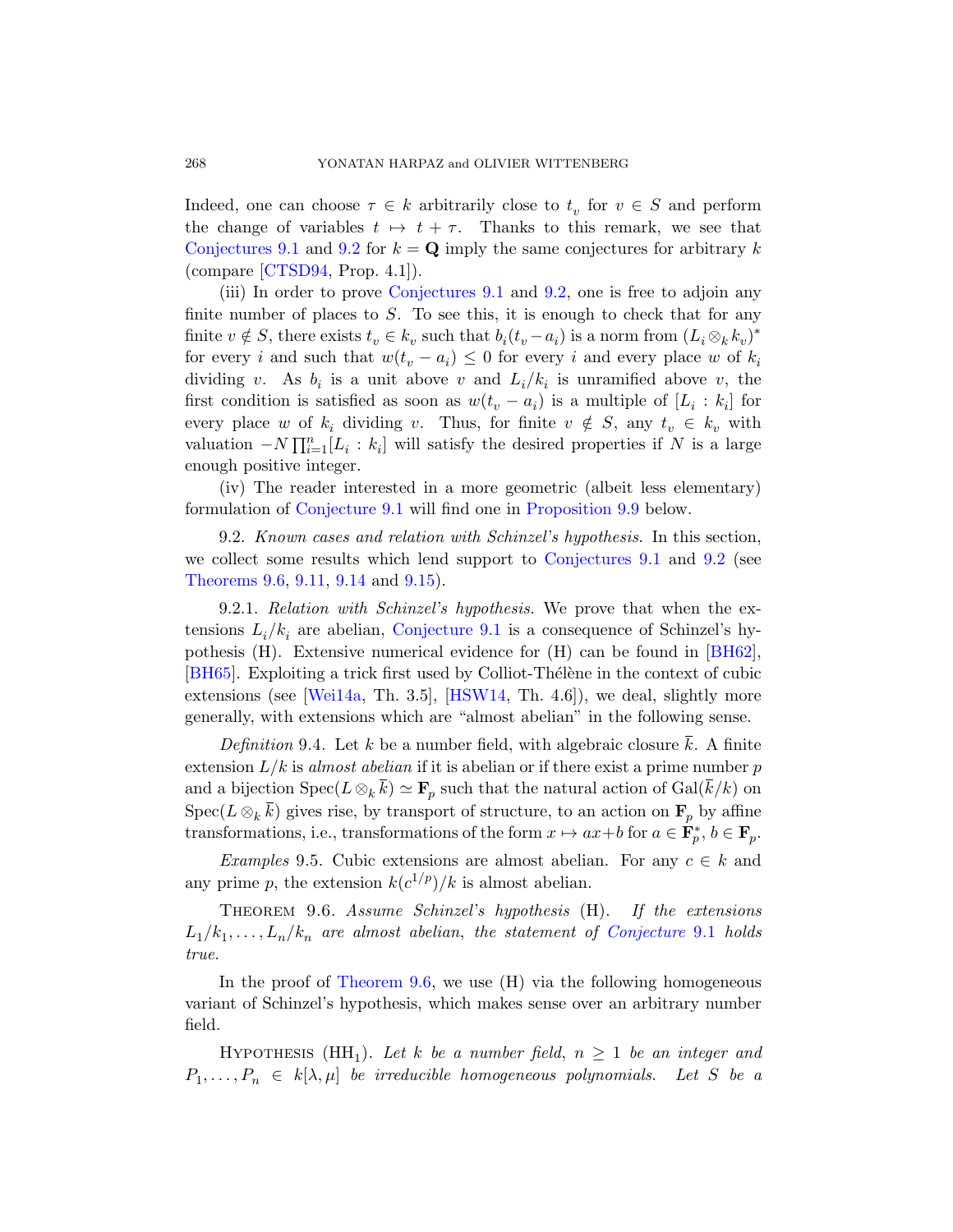finite set of places of k containing the archimedean places, large enough that for any  $v \notin S$ , there exists  $(\lambda_v, \mu_v) \in \mathcal{O}_v \times \mathcal{O}_v$  such that  $v(P_1(\lambda_v, \mu_v)) =$  $\cdots = v(P_n(\lambda_v, \mu_v)) = 0.$  Suppose given  $(\lambda_v, \mu_v) \in k_v \times k_v$  for  $v \in S$ , with  $(\lambda_v, \mu_v) \neq (0,0)$  when v is archimedean. There exists  $(\lambda_0, \mu_0) \in k \times k$  such that

- (1)  $(\lambda_0, \mu_0)$  is arbitrarily close to  $(\lambda_v, \mu_v) \in k_v \times k_v$  for each finite place  $v \in S$ ;
- (2)  $[\lambda_0: \mu_0]$  is arbitrarily close to  $[\lambda_v: \mu_v] \in \mathbf{P}^1(k_v)$  for each archimedean place  $v \in S$ ;
- (3)  $\lambda_0 \lambda_v + \mu_0 \mu_v > 0$  for each real place  $v \in S$ ;
- (4)  $\lambda_0$  and  $\mu_0$  are integral outside S;
- (5) for each  $i \in \{1, \ldots, n\}$ , the element  $P_i(\lambda_0, \mu_0) \in k$  is a unit outside S except at one place, at which [it is a uniformi](#page-38-0)ser.

We refer to  $\text{SD11}$ , Lemma 7.1 for a proof that Schinzel's hypothesis (H) [imp](#page-39-2)lies  $(HH_1)$  (noting that  $\gamma$ , in the [proof of loc.](#page-38-2) cit., can be chosen totally positive, so that (3) holds).

Remark 9.7. From the work of Heath-Brown and Moroz [HBM04] on primes represented by binary cubic forms, it is easy to deduce the validity of  $(HH_1)$  when  $k = \mathbf{Q}$ ,  $n = 1$  and  $\deg(P_1) = 3$ . Thus Conjecture 9.1 holds when  $n = 1$ ,  $k = \mathbf{Q}$ ,  $[k_1 : \mathbf{Q}] = 3$  and  $L_1/k_1$  is almost abelian.

*Proof of Theorem* 9.6. Let  $P_i(\lambda, \mu) = \mu^{\deg(P_i)} P_i(\lambda/\mu)$ . By Remark 9.3(iii), we may assume that S is large enough for  $(HH_1)$  to be applicable and that  $a_i$ is integral outside S for all i. Let  $I = \{i \in \{1, ..., n\}; L_i/k_i \text{ is abelian}\}$  and  $J = \{1, \ldots, n\} \setminus I$ . Thus  $J = \emptyset$  if the extensions  $L_1/k_1, \ldots, L_n/k_n$  are all abelian; the reader interested in this case only may simply skip the next lemma and the paragraph which follows it.

LEMMA 9.8. For every  $j \in J$ , there exists a nontrivial cyclic subextension  $E_j/k_j$  of the Galois closure of  $L_j/k_j$  such that for any place w of  $k_j$  which is unramified in  $L_j$ , either w splits completely in  $E_j$  or  $L_j$  possesses a place of degree 1 over w.

*Proof.* As  $L_j/k_j$  is almost abelian but is not abelian, its degree is a prime number p and the Galois group  $G_j$  of its Galois closure  $L'_j/k_j$  embeds into the group  $G = \mathbf{F}_p \rtimes \mathbf{F}_p^*$  of affine transformations of  $\mathbf{F}_p$ . Let  $E_j$  be the subfield of  $L'_j$ fixed by  $H_j = G_j \cap \mathbf{F}_p$ . As  $G_j$  is not abelian, it is not contained in  $\mathbf{F}_p$ , hence its image in  $\mathbf{F}_p^*$  is nontrivial. Thus  $G_j$  is an extension of a nontrivial subgroup of  $\mathbf{F}_p^*$  by  $H_j$ . As a consequence, the extension  $E_j/k_j$  is cyclic and nontrivial. Let w be a place of  $k_j$  which is unramified in  $L_j$ , and let  $F \in G_j$  denote the Frobenius automorphism at  $w$  (well defined up to conjugacy). If the image of F in  $\mathbf{F}_p^*$  is trivial, then w splits completely in  $E_j$ . Otherwise, the action of F on  $\mathrm{Spec}(L_j \otimes_{k_j} L'_j)$  admits a fixed point. (Any affine transformation of  $\mathbf{F}_p$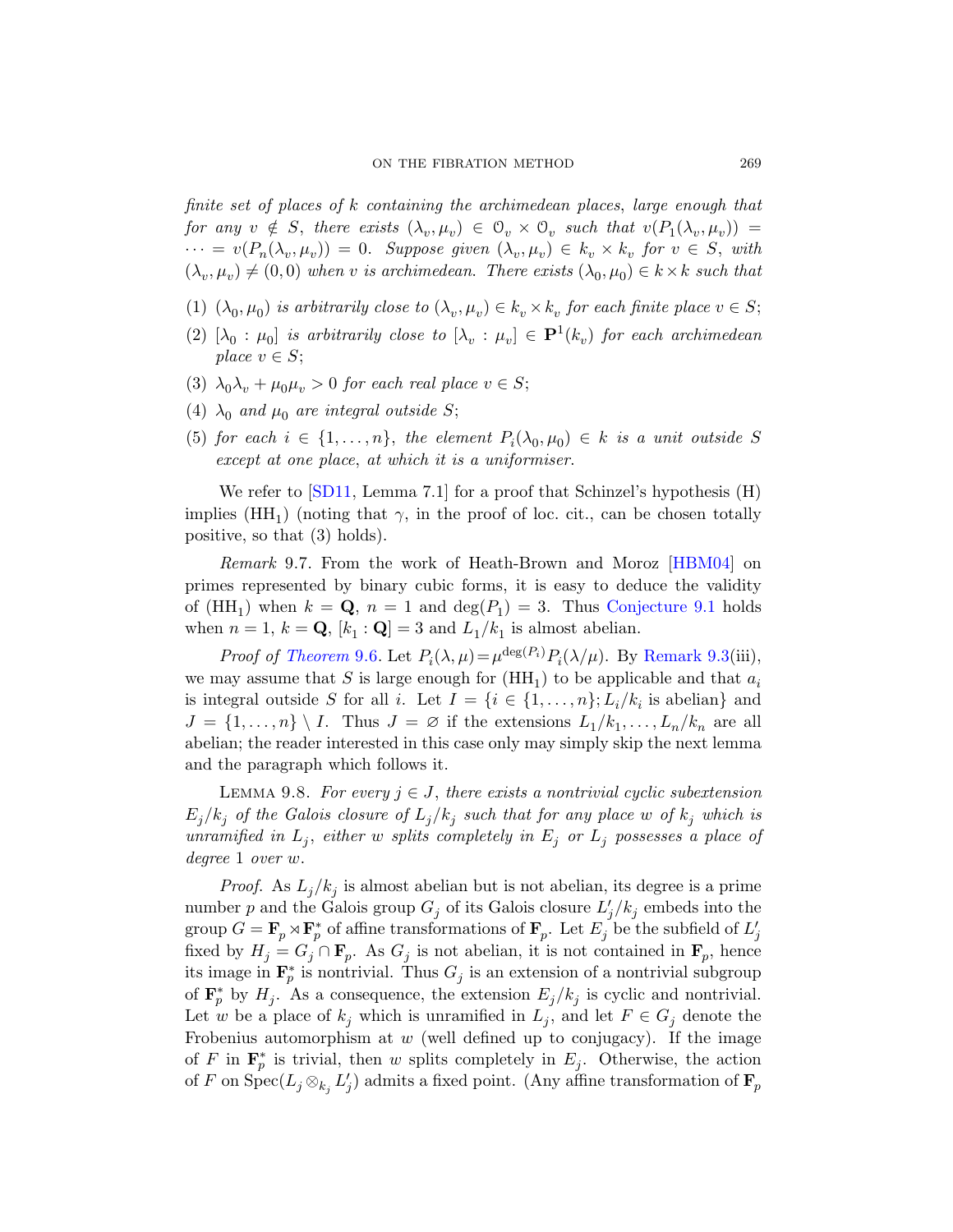which is not a translation admits a fixed point.) Such a fixed point corresponds to a place of  $L_i$  of degree 1 over w.

By Chebotarev's density theorem, for every  $j \in J$ , there exist infinitely many places w of  $k_j$  of degree 1 over k which are inert in  $E_j$ . (Recall that the set of places of  $k_j$  of degree 1 over k has Dirichlet density 1; see, e.g., [Lan94, Ch. VIII,  $\S4$ .) If v denotes the trace on k of any such place w, there exists  $t_v \in k_v$  satisfying the following properties:

- (i)  $t_v-a_j$  is a uniformiser at w and is a unit at all places of  $k_j$  above v different from w;
- (ii)  $t_v a_i$  is a unit at all places of  $k_i$  above v for all  $i \in \{1, ..., n\} \setminus \{j\}$ .

By adjoining to  $S$  finitely many places  $v$  as above and choosing  $t_v$  subject to (i) and (ii) at these places, we may thus assume that

(9.1) 
$$
\sum_{v \in S} \sum_{w|v} \text{inv}_{w}(E_j/k_j, t_v - a_j) \neq 0
$$

for all  $j \in J$ , where the second sum ranges over the places w of  $k_j$  dividing v and the symbol  $(E_j/k_j, t_v - a_j)$  denotes a cyclic algebra over  $(k_j)_w$ .

For  $v \in S$ , let  $\lambda_v = t_v$  and  $\mu_v = 1$ . Let  $(\lambda_0, \mu_0) \in k \times k$  be given by (HH<sub>1</sub>). By choosing  $(\lambda_0, \mu_0)$  close enough to  $(\lambda_v, \mu_v)$  at the finite places  $v \in S$  and  $[\lambda_0 : \mu_0]$  close enough to  $[\lambda_v : \mu_v] \in \mathbf{P}^1(k_v)$  at the real places  $v \in S$ , we may assume, in view of the fact that  $\lambda_0 \lambda_v + \mu_0 \mu_v > 0$  for real v, that  $b_i(\lambda_0 - a_i \mu_0) \in (k_i \otimes_k k_v)^*$  is a norm from  $(L_i \otimes_k k_v)^*$  for all  $i \in \{1, ..., n\}$  and all  $v \in S$  and that

(9.2) 
$$
\sum_{v \in S} \sum_{w|v} \text{inv}_{w}(E_j/k_j, \lambda_0 - a_j \mu_0) \neq 0
$$

for all  $j \in J$ . For  $i \in \{1, \ldots, n\}$ , let  $v_i$  denote the unique finite place of k outside S at which  $P_i(\lambda_0, \mu_0)$  is not a unit. As  $\lambda_0$ ,  $\mu_0$  and  $a_i$  are integral outside S, as  $v_i(P_i(\lambda_0, \mu_0)) = 1$  and as  $P_i(\lambda_0, \mu_0) = N_{k_i/k}(\lambda_0 - a_i \mu_0)$ , there exists a unique place  $w_i$  of  $k_i$  above  $v_i$  such that  $w_i(\lambda_0 - a_i \mu_0) > 0$ . Moreover, we have  $w_i(\lambda_0 - a_i \mu_0) = 1$  and  $w(\lambda_0 - a_i \mu_0) = 0$  for any place w of  $k_i$  which does not lie above  $S \cup \{v_i\}.$ 

Let  $t_0 = \lambda_0/\mu_0$ . If w is a place of  $k_i$  which does not lie above S and if  $w(t_0 - a_i) > 0$ , then  $w(\lambda_0 - a_i \mu_0) > 0$ , since  $w(\mu_0) \geq 0$ ; hence  $w = w_i$ . Therefore it only remains [to be s](#page-58-2)hown that  $L_i$  possesses a place of degree 1 over  $w_i$  for every  $i \in \{1, \ldots, n\}$ .

Suppose first  $i \in I$ . As  $b_i$  is a unit outside S and  $L_i/k_i$  is unramified outside S, the previous paragraphs imply that  $b_i(\lambda_0 - a_i \mu_0) \in (k_i)_{w}^*$  is a norm from  $(L_i \otimes_{k_i} (k_i)_w)^*$  for every place w of  $k_i$  different from  $w_i$ . As  $L_i/k_i$  is abelian, it follows, by the reciprocity law of global class field theory, that  $b_i(\lambda_0 - a_i \mu_0)$ is a local norm from  $(L_i \otimes_{k_i} (k_i)_{w_i})^*$  as well (see [AT09, Ch. VII, §3, Cor. 1,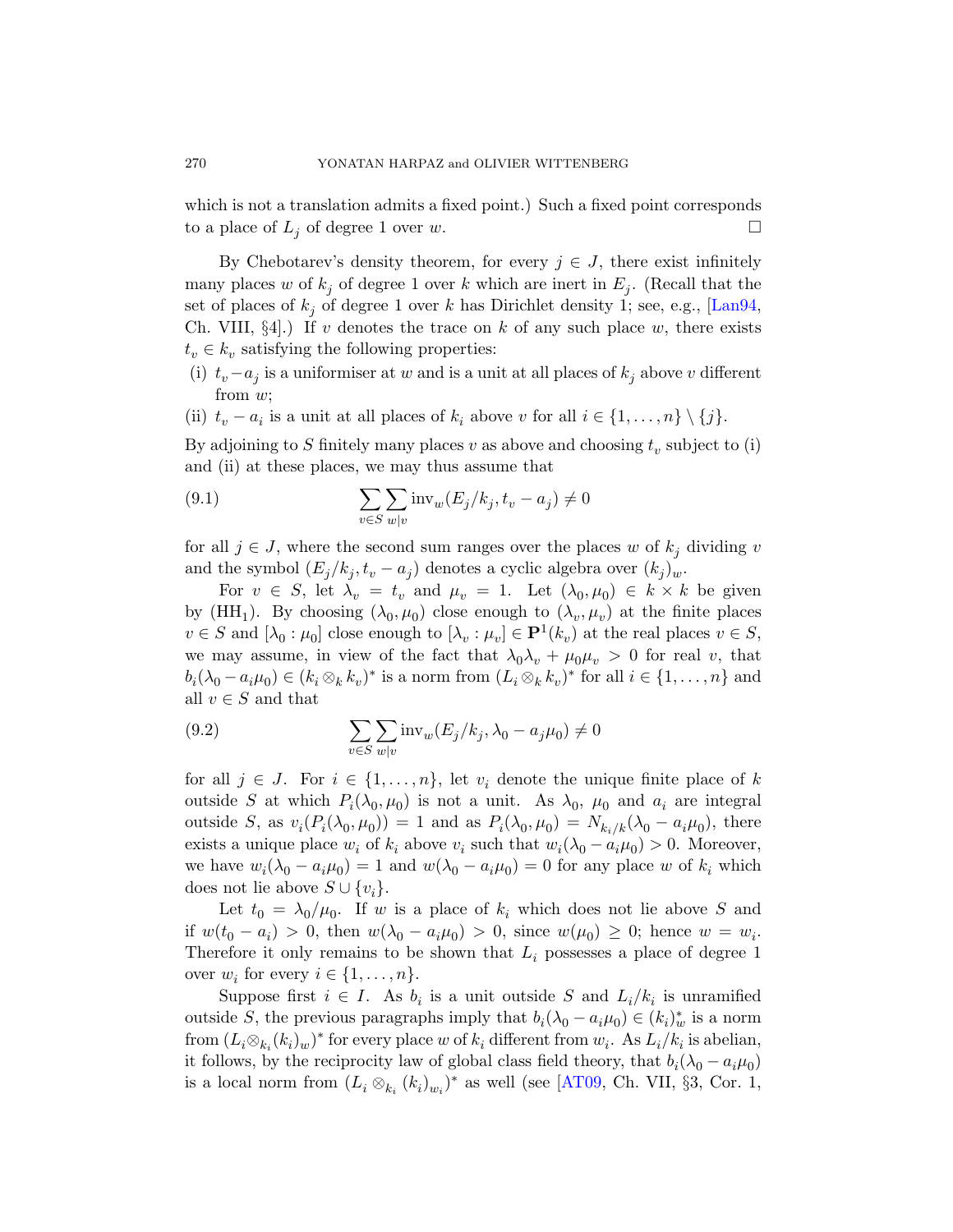<span id="page-42-1"></span>p. 51]). As  $w_i(b_i(\lambda_0 - a_i\mu_0)) = 1$  and  $L_i/k_i$  [is Galo](#page-38-0)is, we conclude that  $w_i$  must split completely in  $L_i$ .

Suppose now  $i \in J$ . The reciprocity law of global class field theory, together with (9.2), implies that  $\text{inv}_{w_i}(E_i/k_i, \lambda_0 - a_i \mu_0) \neq 0$ . It follows that  $w_i$  does not split completely in  $E_i$ , so that  $L_i$  must possess a place of degree 1 over  $w_i$  $\Box$ 

9.2.2. A geometric criterion and cases of small degree. Fix k, n, and  $k_i/k$ ,  $L_i/k_i, a_i, b_i$ , for  $i \in \{1, ..., n\}$ , as in the statement of Conjecture 9.1. (We do not fix S or the  $t_v$ 's.) To this data we associate an irreducible quasiaffine variety W over k endowed with a smooth morphism  $p: W \to \mathbf{P}_k^1$  with geometrically irreducible generic fiber, as follows.

For  $i \in \{1, \ldots, n\}$ , let  $F_i$  denote the singular locus of the variety  $R_{L_i/k}(\mathbf{A}_{L_i}^1) \setminus R_{L_i/k}(\mathbf{G}_{m,L_i})$ . This is a codimension 2 closed subset of the affine space  $R_{L_i/k}(\mathbf{A}_{L_i}^1)$ . Let W denote the fiber, above 0, of the morphism

$$
\left(\mathbf{A}_{k}^{2}\setminus\{(0,0)\}\right)\times\prod_{i=1}^{n}\left(R_{L_{i}/k}(\mathbf{A}_{L_{i}}^{1})\setminus F_{i}\right)\to\prod_{i=1}^{n}R_{k_{i}/k}(\mathbf{A}_{k_{i}}^{1})
$$

defined by  $(\lambda, \mu, x_1, \dots, x_n) \mapsto (b_i(\lambda - a_i\mu) - N_{L_i/k_i}(x_i))_{1 \leq i \leq n}$ , where  $\lambda, \mu$  are the coordinates of  $\mathbf{A}_k^2$  and  $x_i$  denotes a point of  $R_{L_i/k}(\mathbf{A}_{L_i}^1)$ . Finally, denote by  $p: W \to \mathbf{P}^1_k$  $p: W \to \mathbf{P}^1_k$  [the c](#page-44-0)omposition of projection to the first factor with the natural map  $\mathbf{A}_k^2 \setminus \{(0,0)\} \to \mathbf{P}_k^1$ .

<span id="page-42-0"></span>Varieties closely related to  $W$  (in fact, partial compactifications of  $W$ ) first appeared in the context of descent in [Sko96, §3.3]; see also [CTS00, p. 391], [Sko01, §4.4]. We now state an equivalent, more geometric form of Conjecture 9.1, in terms of  $W$ . We shall use [it as a c](#page-38-0)riterion to prove a few cases of Conjecture 9.1 in Theorem 9.11 [below.](#page-38-0)

PROPOSITION 9.9. For  $c \in \mathbf{P}^1(k)$ , let  $W_c = p^{-1}(c)$ . The statement of [Conjecture](#page-38-2) 9.1 holds true for all S and all  $(t_v)_{v \in S}$  satisfying its hypotheses if and only if  $\bigcup_{c \in \mathbf{P}^1(k)} W_c(\mathbf{A}_k)$  is dense in  $W(\mathbf{A}_k)$ .

Proof. Let us first verify that the second condition is sufficient for Conjecture 9.1 to hold. Let S and  $(t_v)_{v \in S}$  be as in the statement of Conjecture 9.1. We assume that  $\Omega_{\infty} \subseteq S$ . For all but finitely many finite places v of k, there exists  $t_v \in k_v$  such that  $w(t_v - a_i) = 0$  for every  $i \in \{1, ..., n\}$  and every place w of  $k_i$  dividing v. By Remark 9.3(iii), we may assume, after enlarging S, that such  $t_v$ 's exist for  $v \notin S$ ; let us fix them. For each  $i \in \{1, ..., n\}$  and each  $v \in \Omega$ , let us then fix  $x_{i,v} \in (L_i \otimes_k k_v)^*$  such that  $b_i(t_v - a_i) = N_{L_i \otimes_k k_v / k_i \otimes_k k_v}(x_{i,v}).$ When  $v \notin S$ , we may ensure that  $x_{i,v}$  is a unit at every place of  $L_i$  dividing v.

Let  $Q_v \in W(k_v)$  denote the point with coordinates  $(t_v, 1, x_{1,v}, \ldots, x_{n,v})$ . We have defined an adelic point  $(Q_v)_{v \in \Omega} \in W(\mathbf{A}_k)$ . By assumption, there exist  $c \in \mathbf{A}^1(k)$  and an adelic point  $(Q'_v)_{v \in \Omega} \in W_c(\mathbf{A}_k)$  arbitrarily close to  $(Q_v)_{v \in \Omega}$ .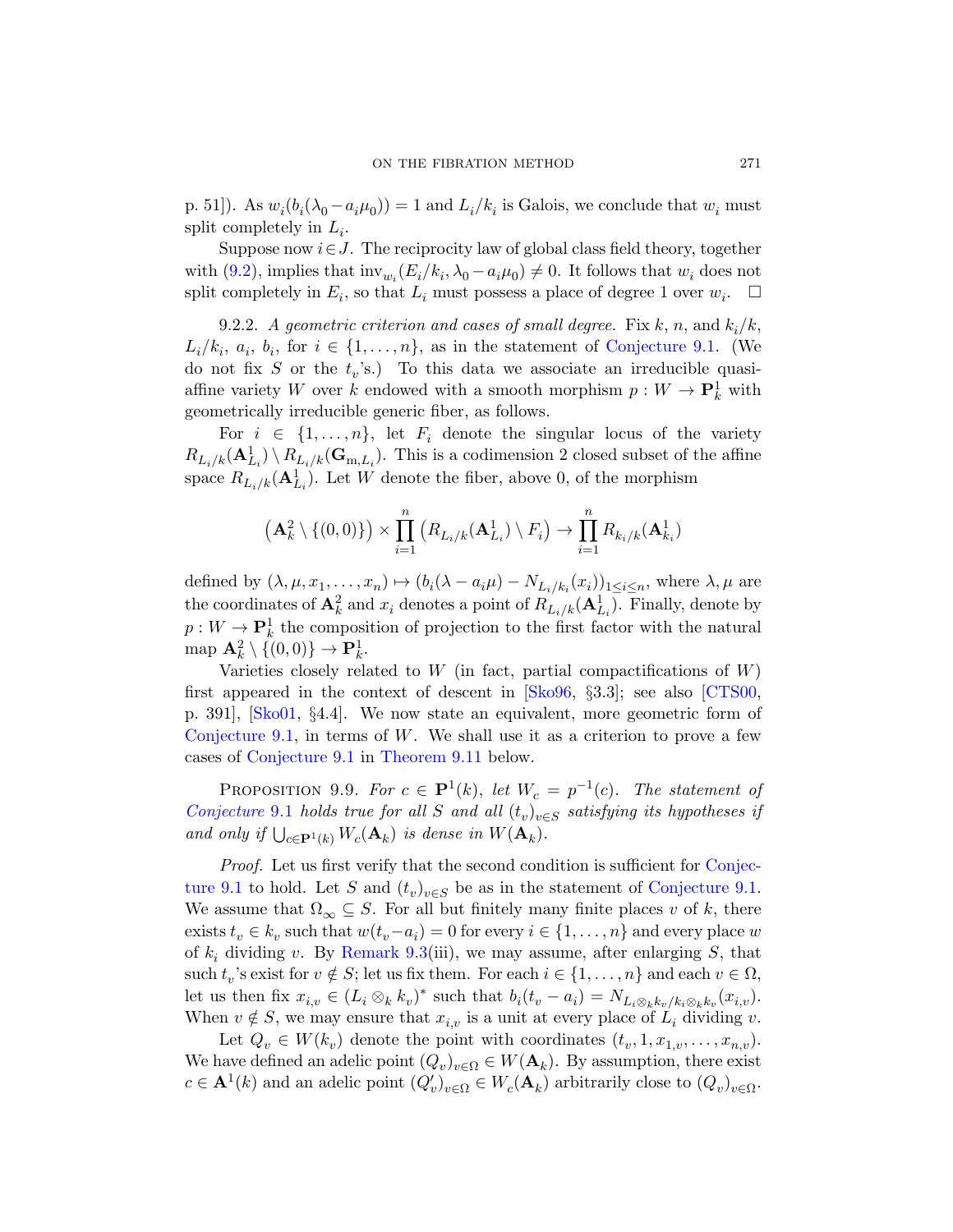Let  $(\lambda'_v, \mu'_v, x'_{1,v}, \dots, x'_{n,v})$  denote the coordinates of  $Q'_v$ . By choosing  $(Q'_v)_{v \in \Omega}$ close enough to  $(Q_v)_{v \in \Omega}$  for the adelic topology, we may assume that  $v(\mu'_v) \geq 0$ for every  $v \in \Omega \setminus S$  and that the projection of  $Q'_v$  to  $R_{L_i/k}(\mathbf{A}_{L_i}^1) \setminus F_i$  extends to an  $\mathcal{O}_v$ -point of  $R_{\mathcal{O}_{L_i}/\mathcal{O}_k}(\mathbf{A}^1_{\mathcal{O}_{L_i}}) \setminus \mathscr{F}_i$  for every  $i \in \{1, \ldots, n\}$  and every  $v \in \Omega \setminus S$ , where  $\mathscr{F}_i$  denotes the Zariski closure of  $F_i$ . As we have seen in the proof of Lemma 5.2, this implies that  $x'_{i,v}$  is a unit at every place of  $L_i$  dividing v except at most at one place, which must then have degree 1 over v.

We [now check tha](#page-38-0)t the coordinate  $t_0 \in k$  of c satisfies the conclusion of Conjecture 9.1. [We have](#page-49-0)  $t_0 = \lambda'_v / \mu'_v$ , hence  $t_0$  is arbitrarily close to  $t_v$ for  $v \in S$ . Fix  $i \in \{1, ..., n\}$  and a place w of  $k_i$  whose trace v on k does not belong to S. As  $v(\mu'_v) \geq 0$  and  $w(b_i) = 0$ , the condition  $w(t_0 - a_i) > 0$ implies  $w(b_i(\lambda'_v - a_i \mu'_v)) > 0$  and hence  $w(N_{L_i \otimes_k k_v / k_i \otimes_k k_v}(x'_{i,v})) > 0$ , so that  $L_i$ possesses a place of degree 1 over w according to the previous paragraph.

Conversely, if one assumes Conjecture 9.1, the density of  $\bigcup_{c \in \mathbf{P}^1(k)} W_c(\mathbf{A}_k)$ in  $W(\mathbf{A}_k)$  is an immediate consequence of Theorem 9.17 below applied with  $B = 0$  and  $M'' = \emptyset$ , in view of the remark that the inverse image map  $Br(k) \rightarrow Br_{vert}(W/\mathbf{P}_k^1)$  is onto. (Recall that the vertical Brauer group is defined as  $\text{Br}_{\text{vert}}(W/\mathbf{P}_k^1) = \text{Br}(W) \cap p_\eta^* \text{Br}(\eta)$  if  $\eta$  denotes the generic point of  $\mathbf{P}_k^1$ .) To prove this remark, we first note that the morphism  $p: W \to \mathbf{P}_k^1$ is smooth and that its fibers are irreducible. Let  $m_i \in \mathbf{P}^1_k$  be the closed point defined by  $P_i(t) = 0$ . The fibers of p over  $\mathbf{P}_k^1 \setminus \{m_1, \ldots, m_n\}$  are geometrically irreducible, while for each  $i \in \{1, \ldots, n\}$ , the algebraic closure of  $k_i = k(m_i)$  in the function field of  $p^{-1}(m_i)$  is  $L_i$ . These observations on the fibers of p imply that any element of  $\text{Br}_{\text{vert}}(W/\mathbf{P}_k^1)$  can be written as  $p_{\eta}^*\gamma$ , where  $\gamma \in \text{Br}(\eta)$  has the shape

$$
\gamma = \sum_{i=1}^{n} \text{Cores}_{k_i(t)/k(t)}(b_i(t - a_i), \chi_i) + \delta
$$

<span id="page-43-0"></span>for some  $\delta \in \text{Br}(k)$  and some  $\chi_i \in \text{Ker}(H^1(k_i, \mathbf{Q}/\mathbf{Z}) \to H^1(L_i, \mathbf{Q}/\mathbf{Z})\big), i \in$  $\{1, \ldots, n\}$  satisfying  $\sum_{i=1}^{n} \text{Cores}_{k_i/k}(\chi_i) = 0$  (see [CTSD94, Props. 1.1.1, 1.2.1]). Now we have  $b_i(t - a_i) = b_i(\lambda - a_i\mu)/\mu$  in  $k_i(W)$ , and  $b_i(\lambda - a_i\mu)$  is a norm from  $L<sub>i</sub>(W)$  according to [the defining eq](#page-38-0)uations of W. Thus

$$
(b_i(t - a_i), \chi_i) = -(\mu, \chi_i)
$$

in  $Br(k_i(W))$  and hence  $p_{\eta}^* \gamma = -(\mu, \sum_{i=1}^n \text{Cores}_{k_i/k}(\chi_i)) + \delta = \delta$ , as required.  $\Box$ 

COROLLARY 9.10. Suppose W satisfies strong approximation off  $v_0$  for any finite place  $v_0$  of k. Then the statement of Conjecture 9.1 holds true for all S and all  $(t_v)_{v \in S}$  satisfying its hypotheses.

*Proof.* Fix an integral model  $W$  of W. A glance at the definition of W shows that the map  $p: \mathscr{W}(\mathbb{O}_v) \to \mathbf{P}^1(\mathbb{O}_v)$  is onto for all but finitely many of the places v of k which split completely in  $L_i$  for all i. Let  $(Q_v)_{v \in \Omega} \in W(\mathbf{A}_k)$ .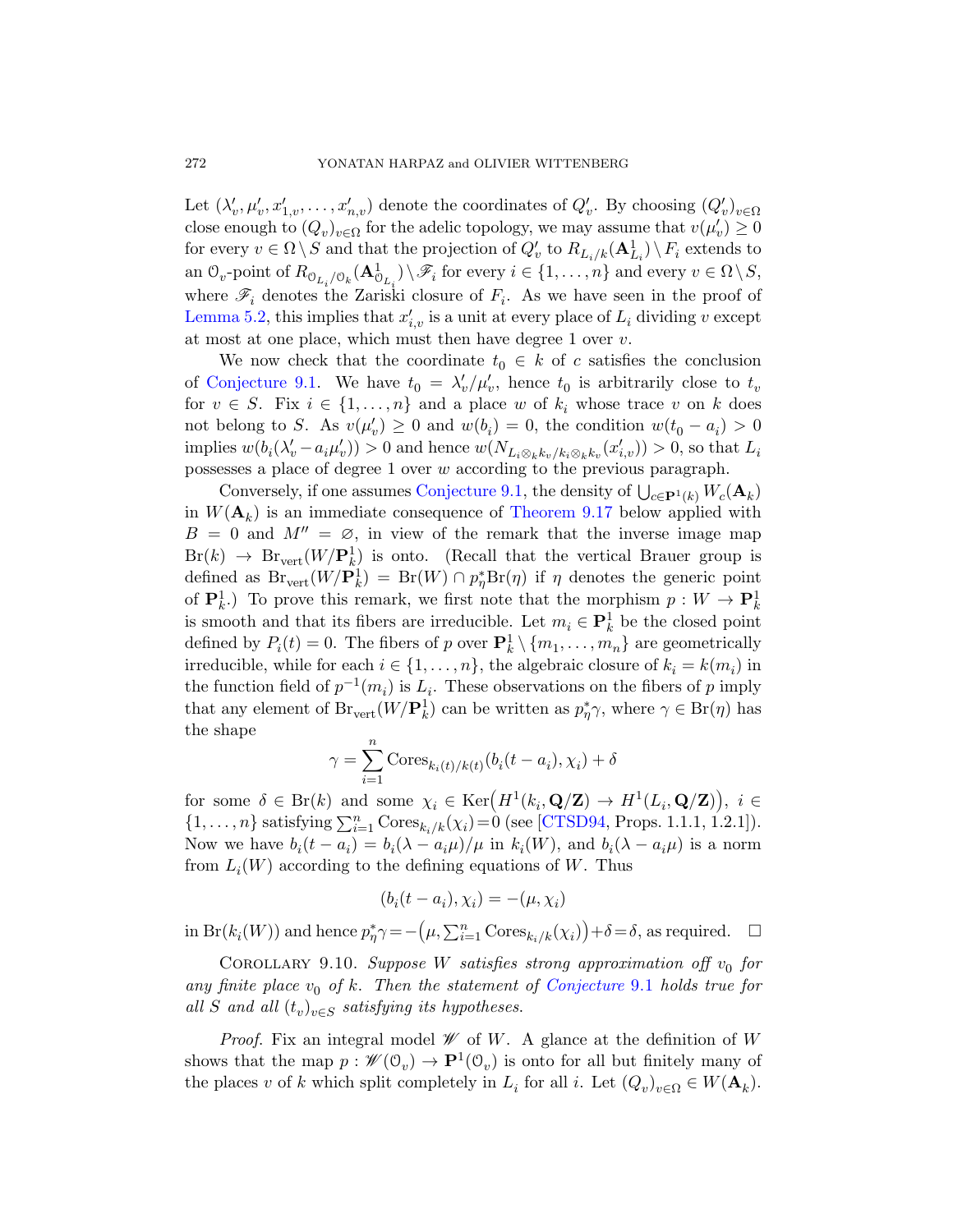Let S be a finite set of places of k. We must prove that there exist  $c \in \mathbf{P}^1(k)$ and  $(Q'_v)_{v \in \Omega} \in W_c(\mathbf{A}_k)$  with  $Q'_v$  arbitrarily close to  $Q_v$  for  $v \in S$  and  $Q'_v$ [integral](#page-43-0) with respect to  $\mathscr W$  for  $v \notin S$ . Fix a place  $v_0 \notin S$  for which  $p: \mathscr{W}(\mathcal{O}_{v_0}) \to \mathbf{P}^1(\mathcal{O}_{v_0})$  is onto. By assumption, we can find a point  $Q \in W(k)$ arbitrarily [close to](#page-65-9)  $Q_v$  for  $v \in S$  [and inte](#page-60-5)gral with respect to  $\mathscr W$  for  $v \notin S \cup \{v_0\}.$ We then let  $c = p(Q)$ , choose an arbitrary  $Q'_{v_0} \in \mathscr{W}(\mathcal{O}_{v_0})$  such that  $p(Q'_{v_0}) = c$ [and let](#page-38-0)  $Q'_v = Q$  for  $v \in \Omega \setminus \{v_0\}.$ 

<span id="page-44-0"></span>Thanks to Corollary 9.10, we can prove Conjecture 9.1 for non-abelian extensions  $L_i/k_i$  when  $\sum_{i=1}^n [k_i : k]$  is small. The underlying geometric arguments run parallel to those used in the proofs of [CTS00, Ths. A and B] (which themselves originate from [Sko90a]).

THEOREM 9.11. Conjecture 9.1 holds under each of the following sets of assumptions:

(i)  $\sum_{i=1}^{n} [k_i : k] \leq 2$ ,

(ii)  $\sum_{i=1}^{n} [k_i : k] = 3$  $\sum_{i=1}^{n} [k_i : k] = 3$  $\sum_{i=1}^{n} [k_i : k] = 3$  and  $[L_i : k_i] = 2$  for every i.

*Proof.* When  $\sum_{i=1}^{n} [k_i : k] \leq 2$ , one checks that W is isomorphic to the complement of a codimension 2 closed subset in an affine space. (Specifically, when  $\sum_{i=1}^n [k_i : k] = 2$ , the projection  $W \to \prod_{i=1}^n R_{L_i/k}(\mathbf{A}_{L_i}^1)$  is an open immersion and the complement of its image has codimension 2.) As a consequence, the variety  $W$  satisfies strong approximation off any place of  $k$ (see Lemma 1.8), [so that](#page-8-0) Corollary 9.10 applies. Suppose now  $\sum_{i=1}^{n} [k_i : k] = 3$ and  $[L_i : k_i] = 2$  for every i. In this case, just as in [CTS00, p. 392], the variety W is the punctured affine cone over the complement of a closed subset of c[odimens](#page-61-6)ion 2 in a smooth projective quadric of dimension 4. (The smooth projective quadric in questio[n is the Zariski](#page-43-0) closure of the image of W in the projective space of lines of the six-dimensional vector space  $\prod_{i=1}^n R_{L_i/k}(\mathbf{A}_{L_i}^1)$ . The same argument as in the proof of Lemma [1.8, w](#page-19-0)ith smooth projective conics replacing affine lines, shows that the complement of a codimension 2 closed subset in a smooth projective quadric satisfies strong approximation. We may therefore apply  $\left[ \text{CTX13}, \text{ Prop. } 3.1 \right]$  and deduce that W satisfies strong approximation off any place of  $k$ . Applying Corollary 9.10 concludes the proof.  $\Box$ 

Remark 9.12. In hindsight, one may reinterpret the arguments of Section 5.4 as follows. Let  $\mathbf{A}(V)$  denote the affine space whose underlying vector space is  $V = H^0(C, \mathscr{O}_C(c_1))$ , and let  $\mathbf{P}(V)$  denote the projective space of lines in  $\mathbf{A}(V)$ . Let W be the fiber, above 0, of the morphism

$$
(\mathbf{A}(V) \setminus \{0\}) \times \prod_{m \in M} \left( R_{L_m/k}(\mathbf{A}_{L_m}^1) \setminus F_m \right) \to \prod_{m \in M} R_{k(m)/k}(\mathbf{A}_{k(m)}^1)
$$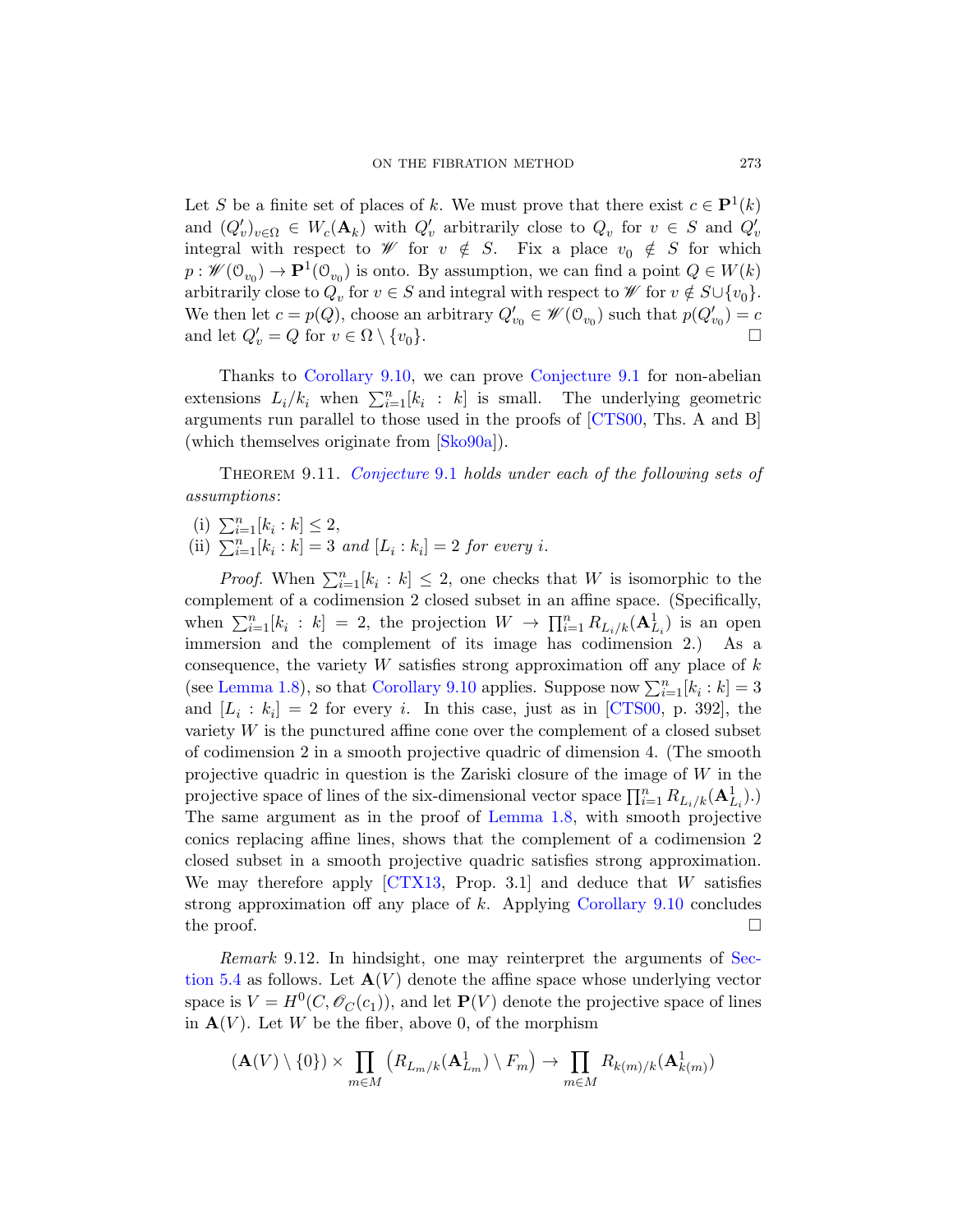defined by  $(h,(x_m)_{m\in M}) \mapsto (h(m) - N_{L_m/k(m)}(x_m))_{m\in M}$ , where  $F_m$  stands for the singula[r locus of](#page-43-0)  $R_{L_m/k}(\mathbf{A}_{L_m}^1) \setminus R_{L_m/k}(\mathbf{G}_{m,L_m})$ . Let  $p: W \to \mathbf{P}(V)$ denote the map induced by the first projection. Let  $w_{\mathbf{A}} \in W(\mathbf{A}_k)$  be an adelic point whose image in  $(\mathbf{A}(V) \setminus \{0\})(k_v)$ , for each  $v \in S$ , is the function  $h_v$ of Section 5.4. The choice of a splitti[ng of \(5.1\) deter](#page-38-0)mines an isomorphism between W and the complement of a codimension 2 closed subset in an affine space; therefore W satisfies strong approximation off any given place. In particular, by the s[ame argument a](#page-46-0)s in [Corol](#page-47-0)lary 9.10, one can approximate  $w_A$ by an adelic point of  $p^{-1}(c)$  for some rational point c of  $P(V)$ . This c, viewed [as](#page-38-1) an effective divisor on C, is the divisor constructed in Section 5.4.

<span id="page-45-0"></span>9.2.3. Invariance under change of coordinates. As a test for Conjectures 9.1 and 9.2, it is natural to ask whether they are compatible with linear changes of coordinates on  $\mathbf{P}_k^1$ . The following lemma expresses such an invariance property. It will be used in the proofs of Theorems 9.14 and 9.15 below. Its statement should be read as follows: given any  $\alpha, \beta, \gamma, \delta$  which satisfy (i)–(iii), Conjectures 9.1 and 9.2 for k, n,  $k_i$ ,  $L_i$ ,  $a_i$ ,  $b_i$ , S and  $(t_v)_{v \in S}$  reduce to the same conjectures for k, n, k<sub>i</sub>, L<sub>i</sub>, a'<sub>i</sub>, b'<sub>i</sub>, S' and  $(t'_v)_{v \in S'}$ .

LEMMA 9.13. Let  $k, n, k_i, L_i, a_i, b_i, S$  and  $(t_v)_{v \in S}$  satisfy the hypotheses of Conjecture 9.1. Let  $\alpha, \beta, \gamma, \delta \in k$  be such that  $\alpha\delta - \beta\gamma \neq 0$ . We make the following assumptions:

- (i)  $\gamma a_i + \delta \neq 0$  for all  $i \in \{1, \ldots, n\}$  and  $\gamma t_v + \delta \neq 0$  for all  $v \in S$ ;
- (ii)  $\alpha$  and  $\alpha a_i + \beta$  for  $i \in \{1, \ldots, n\}$  are units outside of S;
- (iii) for every  $i \in \{1, \ldots, n\}$  and every  $v \in S$ , there exists  $y_{i,v} \in (L_i \otimes_k k_v)^*$ such that  $(\alpha \delta - \beta \gamma)/(\gamma t_v + \delta) = N_{L_i \otimes_k k_v / k_i \otimes_k k_v} (y_{i,v}).$

Set  $a'_i = (\alpha a_i + \beta)/(\gamma a_i + \delta)$  and  $b'_i = b_i(\gamma a_i + \delta)$  for  $i \in \{1, ..., n\}$ . Let  $S'_0$  be the union of S with the set of finite places of k above which one of  $\alpha$ ,  $\gamma$ ,  $a'_1, \ldots, a'_n$ is not integral or one of  $b'_1, \ldots, b'_n$  is not a unit. Let S' be a finite set of places of k containing  $S'_0$ . Set  $t'_v = 0$  for  $v \in S' \setminus S$  and  $t'_v = (\alpha t_v + \beta)/(\gamma t_v + \delta)$  for  $v \in S$ . Finally, when given  $t'_0 \in k$  such that  $\alpha \neq \gamma t'_0$ , we denote by  $t_0 \in k$  the unique solution to the equation  $t'_0 = (\alpha t_0 + \beta)/(\gamma t_0 + \delta)$ . We then have

(1) for every  $i \in \{1, ..., n\}$  and every  $v \in S'$ , there exists  $x'_{i,v} \in (L_i \otimes_k k_v)^*$ such that

$$
b_i'(t_v'-a_i')=N_{L_i\otimes_k k_v/k_i\otimes_k k_v}(x_{i,v}')
$$

in  $k_i \otimes_k k_v$ ;

- (2) for  $v \in S$ , if  $t'_0$  is arbitrarily close to  $t'_v$ , then  $t_0$  is arbitrarily close to  $t_v$ ;
- (3) for  $v \in S$ , if i denotes an element of  $\{1, \ldots, n\}$  and w denotes a real place of  $k_i$  dividing v, the sign of  $(t'_0 - a'_i)(t'_v - a'_i)(t_0 - a_i)(t_v - a_i)$  at w is independent of w and of i;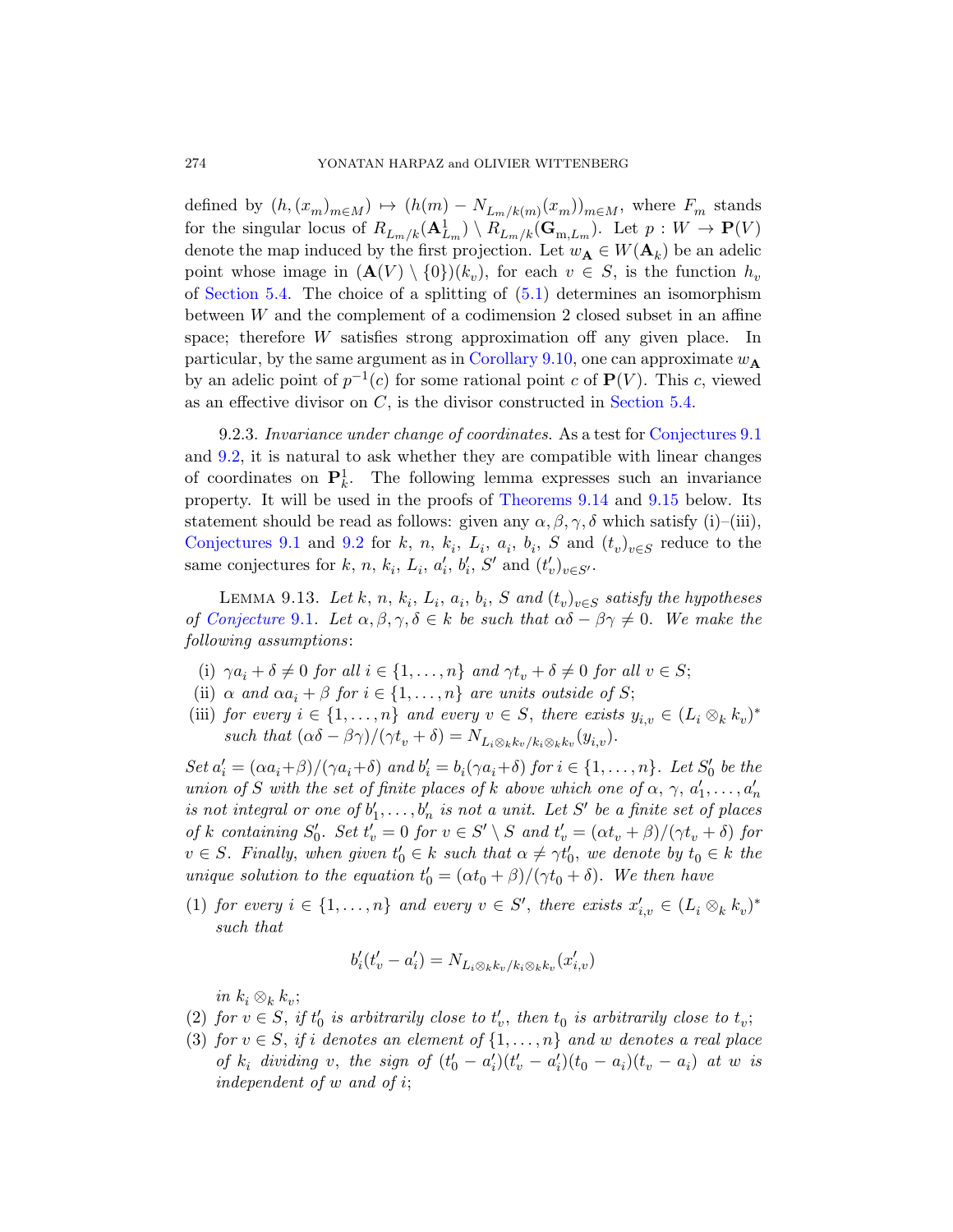#### ON THE FIBRATION METHOD 275

(4) if  $t'_0$  is arbitrarily close to  $t'_v$  for  $v \in S' \setminus S$ , then for every  $i \in \{1, \ldots, n\}$ and every finite place w of  $k_i$  such that  $w(t_0 - a_i) > 0$ , either w lies above a place of S, or w does not lie above a place of S' and  $w(t'_0 - a'_i) > 0$ .

*Proof.* It is straightforward to check (2) and (3), as well as (1) for  $v \in S$ by setting  $x'_{i,v} = y_{i,v} x_{i,v}$ . To check (1) for  $v \in S' \setminus S$ , we note that above such v, the element  $b_i'(t_v'-a_i') = -a_i'b_i' = -(\alpha a_i + \beta)b_i$  is a unit, by (ii), and is therefore a norm from  $L_i \otimes_k k_v$  since  $L_i/k_i$  is unramified above v. We now turn to (4) and fix i and a finite place w of  $k_i$  such that  $w(t_0 - a_i) > 0$ . It follows from (ii) that w cannot lie above a place of  $S' \setminus S$ , as  $t_0 - a_i$  would then have to be a unit at w, being arbitrarily close to  $-\beta/\alpha - a_i = -(\alpha a_i + \beta)/\alpha$ . Thus we may assume that w lies above a place of S', s[o that](#page-38-0)  $w(b_i) = w(b'_i) = 0$  and  $w(\alpha) \geq 0, w(\gamma) \geq 0, w(a'_i) \geq 0$ . A simple computation shows that

$$
b'_{i}(t'_{0} - a'_{i}) = b_{i}(t_{0} - a_{i})(\alpha - \gamma t'_{0}).
$$

<span id="page-46-0"></span>As  $w(t_0 - a_i) > 0$ , we [deduce that if](#page-38-0)  $w(t'_0 - a'_i) \leq 0$ , then  $w(\alpha - \gamma t'_0) < 0$ , which implies that  $w(t'_0 - a'_i) = w(t'_0) \leq w(\gamma t'_0) = w(\alpha - \gamma t'_0)$ , a contradiction.  $\Box$ 

[9](#page-38-2).2.4. Additive combinatorics. The most significant result towards Conjecture 9.1 is the following theorem, whose proof relies on the methods initiated by Green and Tao.

THEOREM 9.14 ([Matthiesen \[M](#page-45-0)at15]). Conjecture 9.1 holds when  $k =$  $k_1 = \cdots = k_n = \mathbf{Q}.$ 

*Proof.* By Remarks 9.3(ii) and (iii)[, we m](#page-64-2)ay assume that  $a_i$  is a unit outside S for all i. For  $N \in \mathbb{N}$ , let  $(\alpha, \beta, \gamma, \delta) = (r^{2N}, 0, 0, r^N)$ , where r denotes the product of the primes belonging to  $S$ . Letting  $N$  be a large enough multiple of  $\prod_{i=1}^{n} [L_i : \mathbf{Q}]$ , we may assume, by Lemma 9.13, that  $a_i, b_i \in \mathbf{Z}$  for all  $i \in \{1, \ldots, n\}$ , that  $v(t_v) \geq 0$  for every prime  $v \in S$ , that  $b_i(t_v - a_i)$  is the norm of an integral element of  $L_i \otimes_{\mathbf{Q}} \mathbf{Q}_v$  for every  $i \in \{1, ..., n\}$  and every prime  $v \in S$  and that S is large enough for the main theorem of  $[Mat15]$  to be applicable. Let  $t_2 \in \mathbf{Q}$  be arbitrarily close to  $t_v$  for  $v \in S$ . We write  $t_2 = \lambda_2/\mu_2$ [with](#page-64-2)  $\lambda_2, \mu_2 \in \mathbb{Z}$ . Using strong approximation, we choose  $\alpha \in \mathbb{Q}$  arbitrarily close to  $1/\mu_2$  at the finite places of S, integral outside S and such that  $\alpha\mu_2 > 0$ .

The pair  $(\lambda_1, \mu_1) = (\alpha \lambda_2, \alpha \mu_2)$  belongs to  $\mathbb{Z}^2$ . It lies arbitrarily close to  $(t_v, 1)$  at the finite places of S. Moreover,  $\lambda_1/\mu_1$  is arbitrarily close to  $t_v$ at the real place v of Q, and  $b_i(\lambda_1 - a_i \mu_1)$ , for every i, is a local integral norm from  $L_i$  at the finite places of S and a local norm from  $L_i \otimes_{\mathbf{Q}} \mathbf{R}$ . Matthiesen's theorem [Mat15] applied to the linear forms  $f_i(\lambda, \mu) = b_i(\lambda - a_i \mu)$  $\in \mathbf{Z}[\lambda,\mu]$  for  $i \in \{1,\ldots,n\}$  and to the vector  $(\lambda_1,\mu_1) \in \mathbf{Z}^2$  therefore produces a pair  $(\lambda_0, \mu_0) \in \mathbb{Z}^2$  arbitrarily close to  $(\lambda_1, \mu_1)$  at the finite places of S, such that  $\lambda_0/\mu_0$  is arbitrarily close to  $\lambda_1/\mu_1$  at the real place and such that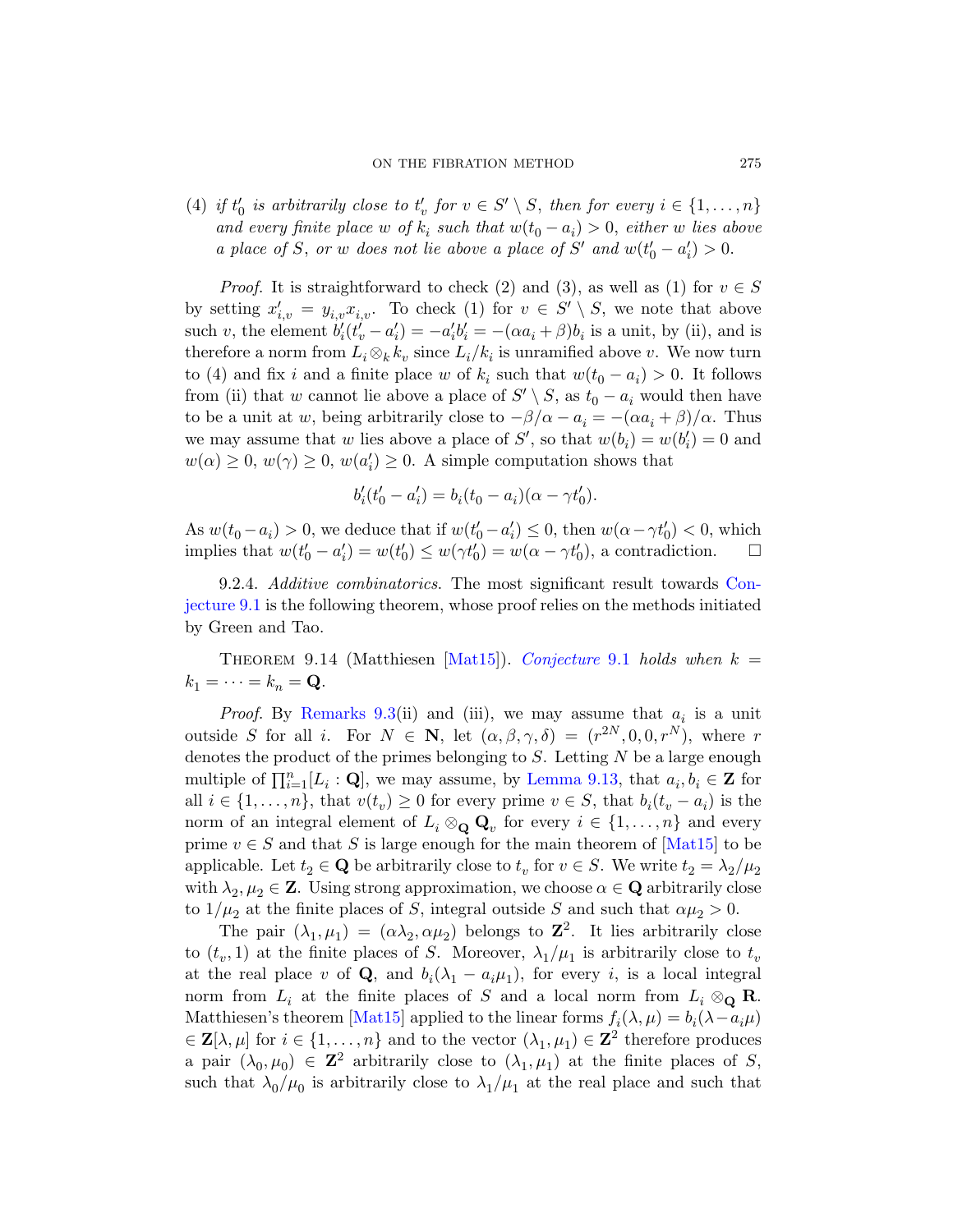$b_i(\lambda_0 - a_i \mu_0)$ , for every *i*, is squarefree ou[tside](#page-62-5) S and is the norm of an integral element of  $L_i$ . The rational n[umber](#page-38-1)  $t_0 = \lambda_0/\mu_0$  then satisfies all of the desired conclusions. Indeed, if v is a prime not in S such that  $v(t_0 - a_i) > 0$  for some i, then, as  $v(b_i) = 0$  and  $v(\mu_0) \geq 0$ , we must have  $v(b_i(\lambda_0 - a_i\mu_0)) = 1$ , which implies that  $L_i$  possesses a place of degree 1 over v since  $b_i(\lambda_0 - a_i \mu_0)$  is a local integral norm from  $L_i$  at v and  $L_i/\mathbf{Q}$  is unramified at v.

<span id="page-47-0"></span>[9.2.5](#page-38-1). Sieve methods. Reformulating the work of Irving [Irv14], which rests on sieve methods, yields the first known case of Conjecture 9.2 for which  $\sum_{i=1}^{n} [k_i : k] \geq 4$  and  $k_i \neq k$  for some i. (Her[e the ext](#page-38-1)ensions  $L_i / k_i$  are once again almost abelian.)

<span id="page-47-2"></span><span id="page-47-1"></span>THEOREM 9.15. Let  $K/\mathbf{Q}$  be a cubic extension. Let  $q \geq 7$  be a prime number. If K has a unique real place and does not embed into the cyclotomic field  $\mathbf{Q}(\zeta_q)$ , then Conjecture 9.2 holds for  $n=2, k=\mathbf{Q}, k_1=K, L_1=K(2^{1/q}),$  $k_2 = Q$  and  $L_2 = Q(2^{1/q})$ .

*Proof.* Let  $a_1, a_2, b_1, b_2, S$  and  $(t_v)_{v \in S}$  satisfy the hypotheses of Conjecture 9.2. When v is the real place of **Q**, we also denote  $t_v$  by  $t_{\infty}$ .

[L](#page-38-2)EMMA 9.16. *By a change of coordinates on*  $\mathbf{P}^1_k$ , we may assume, in order to prove Theorem 9.15, that

(9.3) 
$$
b_2 t_{\infty} < b_2 a_1 < b_2 a_2
$$

at any real place of K.

*Proof.* We choose  $\beta \in \mathbf{Q}$  such that  $b_2(a_2 + \beta) > 0$ . After enlarging S, we may assume, by Remark 9.3(iii), that  $a_1 + \beta$  and  $a_2 + \beta$  are units outside S. Then, using weak ap[proximation,](#page-45-0) we let  $\delta \in \mathbf{Q}$  be arbitrarily large at the finite places of S, arbitrarily close to (but distinct from)  $a_2$  at the real place of Q, and such that  $\delta - a_2$  has the same sign as  $(t_{\infty} - a_1)(t_{\infty} - a_2)(a_2 - a_1)$  at the unique real p[la](#page-47-1)ce of K. By choosing  $\delta$  large enough at the finite places of S, we may assume that the image of  $(\delta + \beta)/(\delta - t_v)$  in  $k_i \otimes_Q \mathbf{Q}_v$  is a norm from  $(L_i \otimes_Q \mathbf{Q}_v)^*$ for all i and all  $v \in S$ . (At the real place, this condition is empty.) Setting  $\alpha = 1$  and  $\gamma = -1$ , all of the hypotheses of Lemma 9.13 are now satisfied. In the notation of that lemma, it is straightforward to check that  $b'_2(t'_\infty - a'_1)$  $0 < b'_2(a'_2 - a'_1)$  at the real place of K. [We may the](#page-38-2)refore replace  $a_i, b_i, S$  and  $(t_v)_{v \in S}$  with  $a'_i$ ,  $b'_i$ ,  $S'$  and  $(t'_v)_{v \in S'}$  and assume that (9.3) holds.

Let  $c$  be a nonzero integer such that the binary cubic form

(9.4) 
$$
f(x,y) = c^q N_{K/\mathbf{Q}} \left( b_1 \left( (a_2 - a_1)x + \frac{1}{b_2} y \right) \right)
$$

has integral coefficients and the coefficient of  $x^3$  is positive. By Remark 9.3(iii), we may assume, after enlarging  $S$ , that  $a_1$  is integral outside  $S$ , that the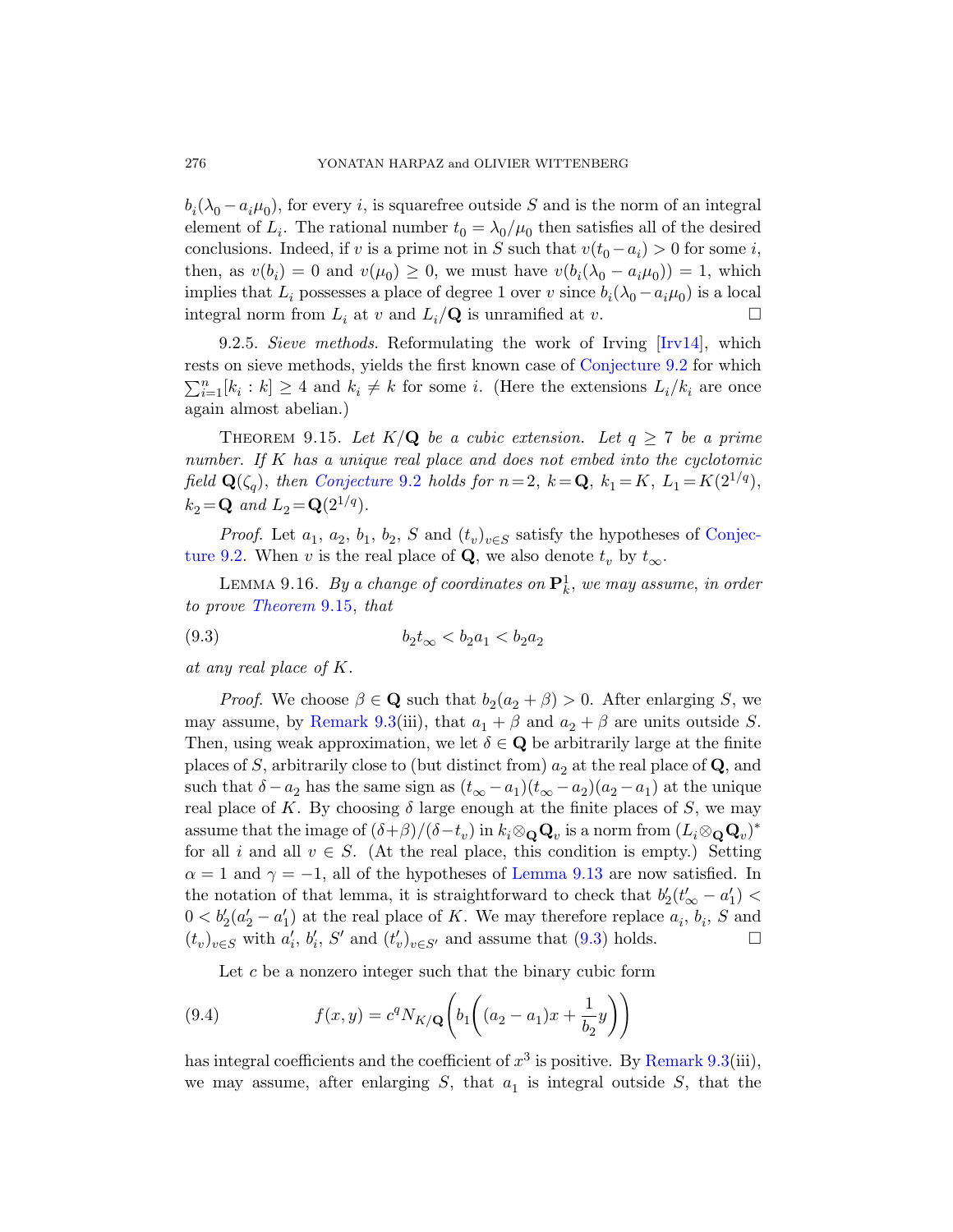coefficients of  $x^3$  and of  $y^3$  and the discriminant of the polynomial  $f(x, 1)$  are units outside  $S$  and that  $S$  contains all of the primes less than or equal to the constant denoted by  $P_1$  in [Irv14]. (See the end of  $\S 2$  in op. cit.)

Let  $\tau \in \mathbf{Q}$  be arbitrarily close to  $t_v$  at the finite places of S. We choose [integers](#page-38-1)  $\lambda, \mu$  such that

(9.5) 
$$
\frac{\mu}{\lambda} = b_2(\tau - a_2)
$$

and such that  $\lambda$  is a q-th power. We then have

(9.6) 
$$
\frac{f(\lambda,\mu)}{\lambda^3} = c^q N_{K/\mathbf{Q}}(b_1(\tau - a_1)).
$$

T[he hyp](#page-62-5)othesis of Conjecture 9.2 implies that  $b_i(\tau - a_i)$  is a local norm in  $L_i/k_i$  at the places of S for  $i \in \{1,2\}$ . As  $\lambda$  is a q-th power, it follows, in view of (9.5) and (9.6), that  $\mu$  and  $f(\lambda, \mu)$  are local norms in  $\mathbf{Q}(2^{1/q})/\mathbf{Q}$  at the places of S. Note, furthermore, that the real roots of the polynomial  $f(x, 1)$ are negative, by the assumption made in Lemma 9.16. We are therefore in the situation considered in [Irv14,  $\S3-6$ ] (the integers  $a_0$ ,  $b_0$  of loc. cit. being our  $\lambda$ ,  $\mu$ ). Irving proves in [Irv14] the existence of positive integers  $x_0$ ,  $y_0$  with  $(x_0, y_0)$  arbitrarily close to  $(\lambda, \mu)$  at the finite places of S, such that  $y_0 f(x_0, y_0)$ has no prime factor  $p \notin S$  with  $p \equiv 1 \mod q$ . In particular, 2 is a q-th power in  $\mathbf{F}_p$  for any prime factor  $p \notin S$  of  $y_0 f(x_0, y_0)$ ; hence, for any such p and any place w of K dividing p, the number field  $L_1$  (resp.  $L_2$ ) possesses a place of degree 1 over  $w$  (resp. over  $p$ ).

<span id="page-48-1"></span>The unique sol[ution](#page-47-1)  $t_0 \in \mathbf{Q}$  $t_0 \in \mathbf{Q}$  $t_0 \in \mathbf{Q}$  to the equation

(9.7) 
$$
\frac{y_0}{x_0} = b_2(t_0 - a_2)
$$

is arbitrarily close to  $t_v$  for  $v \in S \cap \Omega_f$  and satisfies

(9.8) 
$$
\frac{f(x_0, y_0)}{x_0^3} = c^q N_{K/\mathbf{Q}}(b_1(t_0 - a_1)).
$$

<span id="page-48-0"></span>As  $x_0$  and  $y_0$  are positive, we deduce from (9.3) and (9.7) that  $b_2 t_{\infty} < b_2 a_1 <$  $b_2 a_2 < b_2 t_0$ . Assertion (1') of Conjecture 9.2 follows. For any finite place  $v \notin S$ such that  $v(t_0 - a_2) > 0$ , we have  $v(y_0) > 0$ , so that  $L_2$  possesses a place of degree 1 over v. Let now w be a finite place of K above a place  $v \notin S$  of Q, such that  $w(t_0 - a_1) > 0$ . We remark that  $t_0$  must be integral at p since  $a_1$  is integral above p. As a consequence  $t_0 - a_1$  is integral at every place of K dividing v. It follows that  $v(N_{K/\mathbf{Q}}(b_1(t_0 - a_1))) > 0$  and hence  $v(f(x_0, y_0)) > 0$ , so that  $L_1$ possesses a place of degree 1 over w according to the previous paragraph.  $\Box$ 

9.3. Consequences for rational points in fibrations. All of the results on rational points contained in this paper will be deduced from the following theorem. We adopt Poonen's notation  $V(\mathbf{A}_k)_{\bullet} = \prod_{v \in \Omega_f} V(k_v) \times \prod_{v \in \Omega_{\infty}} \pi_0(V(k_v))$ for any proper variety V over a number field k (see  $[\text{Sto}07, \S2]$ ).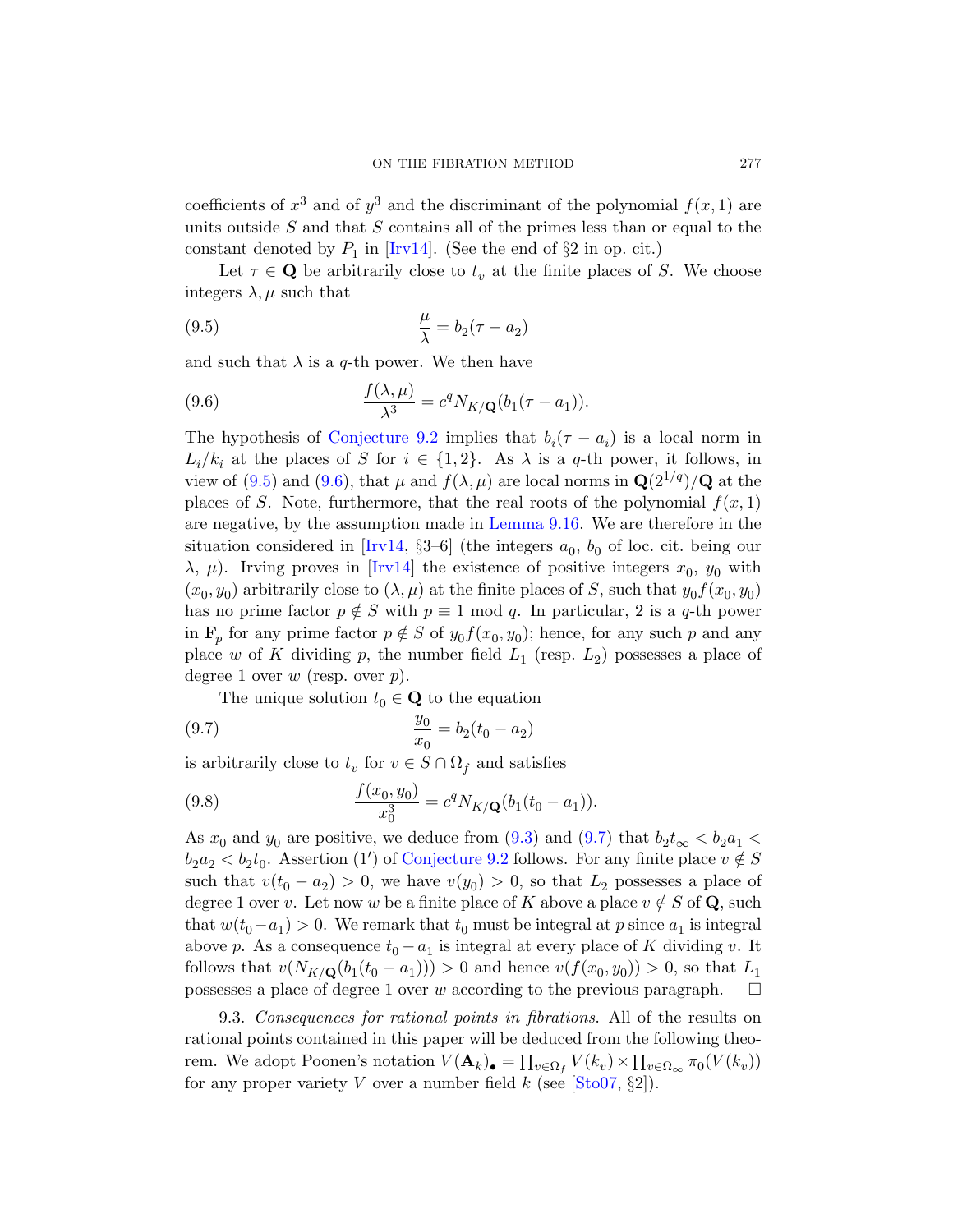THEOREM  $9.17$ . Let X be a smooth, irreducible variety over a number field k, endowed with a morphism  $f: X \to \mathbf{P}^1_k$  with geometrically irreducible generic fiber. Assume that every fiber of f contains an irreducible component of multiplicity 1. Let  $U \subseteq \mathbf{P}^1_k$  be a dense open subset over which the fibers of f are split, with  $\infty \in U$ . Let  $B \subseteq Br(f^{-1}(U))$  be a finite subgroup. Let  $(x_v)_{v \in \Omega} \in X(\mathbf{A}_k)$  be orthogonal to  $(B + f_{\eta}^* Br(\eta)) \cap Br(X)$  with respect to the Brauer–Manin pairing.

<span id="page-49-1"></span>Let  $M'$  be a nonempty subset of  $\mathbf{P}^1_k \setminus U$  [containing](#page-38-1) all of the points above [w](#page-38-0)hich the fiber of f is not split, large enough that for each  $m \in M'' =$  $(\mathbf{P}_k^1 \setminus U) \setminus M'$ , the map

(9.9)  $\text{Br}(\mathbf{P}_k^1 \setminus (M' \cup \{m\})) \longrightarrow H^1(k(m), \mathbf{Q}/\mathbf{Z})$ 

<span id="page-49-2"></span>which sends a class to its residue at m is surjective. Let  $P_1, \ldots, P_n \in k[t]$ denote the irreducible monic polynomials which vanish at the points of  $M'$ . Assume Conjecture 9.1 for  $P_1, \ldots, P_n$ . ([Respectiv](#page-38-0)ely assume Conjecture 9.2) for  $P_1, \ldots, P_n$  and assume that either  $M'' = \varnothing$  and f is proper or k is totally imaginary.)

Then there exist  $c \in U(k)$  [and](#page-49-0)  $(x'_v)_{v \in \Omega} \in X_c(\mathbf{A}_k)$  such that  $X_c$  is smooth and  $(x'_v)_{v \in \Omega}$  is orthogonal to B with respect to the Brauer–Manin pairing and is arbitrarily close to  $(x_v)_{v \in \Omega}$  in  $X(\mathbf{A}_k)$  (resp. in  $X(\mathbf{A}_k)$ .).

Remarks 9.18. (i) The reader who is willing to assume Conjectures 9.1 and 9.2 for the whole collection of polynomials vanishing on the points of  $\mathbf{P}^1_k \setminus U$ [may ta](#page-61-7)ke  $M' = \mathbf{P}_k^1 \setminus U$ . This makes the hypothesis on (9.9) trivially satisfied and also leads to simplifications in the proof of Theorem 9.17.

(ii) The map  $(9.9)$  is surjective for any m as soon as M' contains a rational p[oint or](#page-38-0) $k$  is totally i[mag](#page-38-1)inary. This follows from the Faddeev exact sequence (see [CTSD94, §1.2]), in view of the surjectivity of the corestriction map  $H^1(k', \mathbf{Q}/\mathbf{Z}) \to H^1(k, \mathbf{Q}/\mathbf{Z})$  for any finite extension  $k'/k$  of totally imaginary [num](#page-49-0)ber fields. (See [Gra03, Note, p. 327], and note that  $H^1(k, \mathbf{Q}/\mathbf{Z})$  is Pontrjagin dual to the group denoted  $C_k/D_k$  in loc. cit.)

(iii) Write  $M' = \{m_1, \ldots, m_n\}$  and  $k_i = k(m_i)$ . When  $B = 0$ , the finite extension  $L_i/k_i$  to which Conjectures 9.1 and 9.2 are applied in the proof below can be taken for every  $i \in \{1, \ldots, n\}$  to be the algebraic closure of  $k_i$  in the function field of an irreducible component of multiplicity 1 of  $f^{-1}(m_i)$ .

*Proof of Theorem* 9.17. Let us write  $M' = \{m_1, \ldots, m_n\}$  and  $M'' =$  ${m_{n+1}, \ldots, m_N}$ , with  $N = n$  when  $M'' = \emptyset$ . For each  $i \in \{1, \ldots, N\}$ , let  $k_i = k(m_i)$  and  $X_i = f^{-1}(m_i)$ , choose an irreducible component  $Y_i \subseteq X_i$  of multiplicity 1, with the requirement that  $Y_i$  should be geometrically irreducible over  $k_i$  whenever  $i > n$ , and choose a finite abelian extension  $E_i/k(Y_i)$  such that the residue of any element of B at the generic point of  $Y_i$  belongs to the kernel of the restriction map  $H^1(k(Y_i), \mathbf{Q}/\mathbf{Z}) \to H^1(E_i, \mathbf{Q}/\mathbf{Z})$ .

<span id="page-49-0"></span>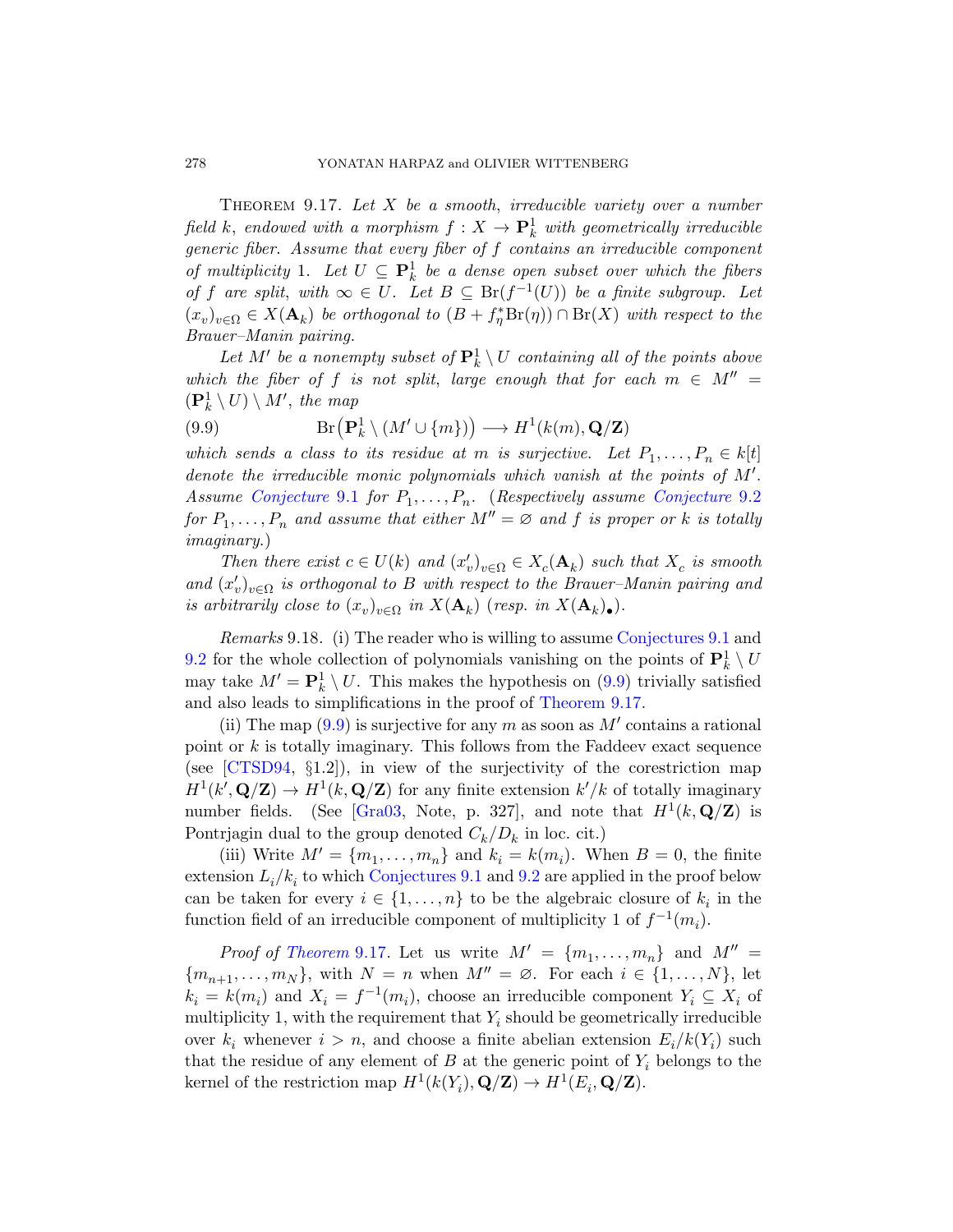Thanks to our assumption on  $(9.9)$ , for each  $i \in \{n+1,\ldots,N\}$ , we can choose a finite subgroup  $\Gamma_i \subset \text{Br}(\mathbf{P}_k^1 \setminus (M' \cup \{m_i\}))$  which surjects, by the residue map at  $m_i$ , onto the kernel of the restriction map  $H^1(k_i, \mathbf{Q}/\mathbf{Z}) \rightarrow$  $H^1(E_i, \mathbf{Q}/\mathbf{Z})$ . Put  $\Gamma = \sum_{i=n+1}^N \Gamma_i \subset \text{Br}(U)$ .

For  $i \in \{1, \ldots, N\}$ , let  $K_i$  denote the algebraic closure of  $k_i$  in  $E_i$ . For  $i \in \{n+1,\ldots,N\}$ , set  $L_i = K'_i = K_i$ , and note that this is an abelian extension of  $k_i$  as  $k_i$  is algebraically closed in  $k(Y_i)$  for such values of i. For  $i \in \{1, \ldots, n\}$ , fix a finite abelian extension  $K_i'$  of  $k_i$  such that the residue at  $m_i$  of any element of Γ belongs to the kernel of the restriction map  $H^1(k_i, \mathbf{Q}/\mathbf{Z}) \to H^1(K_i', \mathbf{Q}/\mathbf{Z})$ , and let  $L_i/k_i$  be a compositum of the extensions  $K_i/k_i$  and  $K'_i/k_i$ . Finally, choose a finite extension  $L_{\infty}/k$  such that the fields  $L_1, \ldots, L_N$  embed k-linearly into  $L_{\infty}$ [.](#page-7-0)

Let  $C^0 = U \setminus {\infty}$ [. Let](#page-59-0)  $X^0 = f^{-1}(C^0)$ . Let  $Pic_+({\bf P}_k^1)$  and  $Br_+({\bf P}_k^1)$  denote the groups associated in Definition 2.1 to the curve  $\mathbf{P}^1_k$ , to the finite set  $M =$  $\{m_1,\ldots,m_N,\infty\}\subset{\bf P}^1_k$  and to the finite extensions  $L_1/k_1,\ldots,L_N/k_N,L_\infty/k$ .

By Remark 2.2(ii), the subgroup  $B + f^* \text{Br}_+(\mathbf{P}^1_k) \subseteq \text{Br}(X^0)$  $B + f^* \text{Br}_+(\mathbf{P}^1_k) \subseteq \text{Br}(X^0)$  $B + f^* \text{Br}_+(\mathbf{P}^1_k) \subseteq \text{Br}(X^0)$  is finite modulo the inverse image of  $Br(k)$ . Thus, by Harari's formal lemma, there exists  $(x''_v)_{v\in\Omega} \in X^0(\mathbf{A}_k)$  orthogonal to  $B + f^*Br_+(\mathbf{P}_k^1)$  with respect to (1.5) and arbitrarily close to  $(x_v)_{v \in \Omega}$  in  $X(\mathbf{A}_k)$  (see [CT03, Th. 1.4]). By the inverse function theorem, we may assume that  $x''_v$  belongs to a smooth fiber of f for each v. As  $(x''_v)_{v \in \Omega}$  is orthogonal to  $f^*Br_+(\mathbf{P}_k^1)$ , the class of  $(f(x''_v))_{v \in \Omega}$  in  $Pic_{+,A}(P_k^1)$  is orthogonal to  $Br_+(P_k^1)$  with respect to the pairing (2.4). By Theorem 2.5, we deduce that there exists a divisor  $c_1 \in Div(C^0)$ , necessarily of degree 1, whose class in  $Pic_{+,A}(\mathbf{P}_k^1)$  coincides with that of  $(f(x''_v))_{v \in \Omega}$ . As  $Pic_+(\mathbf{P}_{\mathbf{C}}^1) = Pic(\mathbf{P}_{\mathbf{C}}^1) = \mathbf{Z}$  and  $deg(c_1) = deg(f(x''_v))$ , the classes of  $c_1$  and of  $f(x''_v)$  in Pic<sub>+</sub>( $\mathbf{P}^1_{k_v}$ ) must in fact be equal for all  $v \in \Omega$ , finite or infinite.

<span id="page-50-0"></span>Let us write  $\mathbf{A}_k^{\mathcal{I}} = \text{Spec}(k[t])$ . For  $v \in \Omega$ , let  $t_v \in k_v$  denote the value of t at  $f(x''_v) \in \mathbf{A}_{k_v}^1$ . For  $i \in \{1, ..., N\}$ , let  $a_i \in k_i$  denote the value of t at  $m_i \in \mathbf{A}_k^1$ . Evaluating the invertible function  $t - a_i \in \mathbf{G}_{m}(C^0 \otimes_k k_i)$  along the divisor  $-c_1 \otimes_k k_i \in \text{Div}(C^0 \otimes_k k_i)$  yields an element of  $k_i^*$  which we denote  $b_i$ (see [Ser75, Ch. III, §1.1]).

LEMMA 9.19. For every  $i \in \{1, ..., N\}$  and every  $v \in \Omega$ , there exists  $x_{i,v} \in (L_i \otimes_k k_v)^*$  such that the equality  $b_i(t_v - a_i) = N_{L_i \otimes_k k_v / k_i \otimes_k k_v}(x_{i,v})$  holds in  $k_i \otimes_k k_v$ .

*Proof.* For any i, any v and any place w of  $k_i$  dividing v, we must show that  $b_i(t_v - a_i)$ , as an element of  $(k_i)_w$ , is a norm from  $L_i \otimes_{k_i} (k_i)_w$ . Let us fix *i*, *v* and *w*. As the classes of  $c_1$  and of  $f(x''_v)$  in  $Pic_+(\mathbf{P}_{k_v}^1)$  are equal, there exists a rational function  $h_v \in k_v(t)^*$  such that  $\text{div}(h_v) = f(x_v'') - c_1$ and such that the value of  $h_v$  at any  $(k_i)_w$ -point of  $m_i \cup \{\infty\}$  is a norm from  $L_i \otimes_{k_i} (k_i)_w$ . (Recall that  $L_i$  embeds into  $L_\infty$ .) Thus, evaluating  $h_v$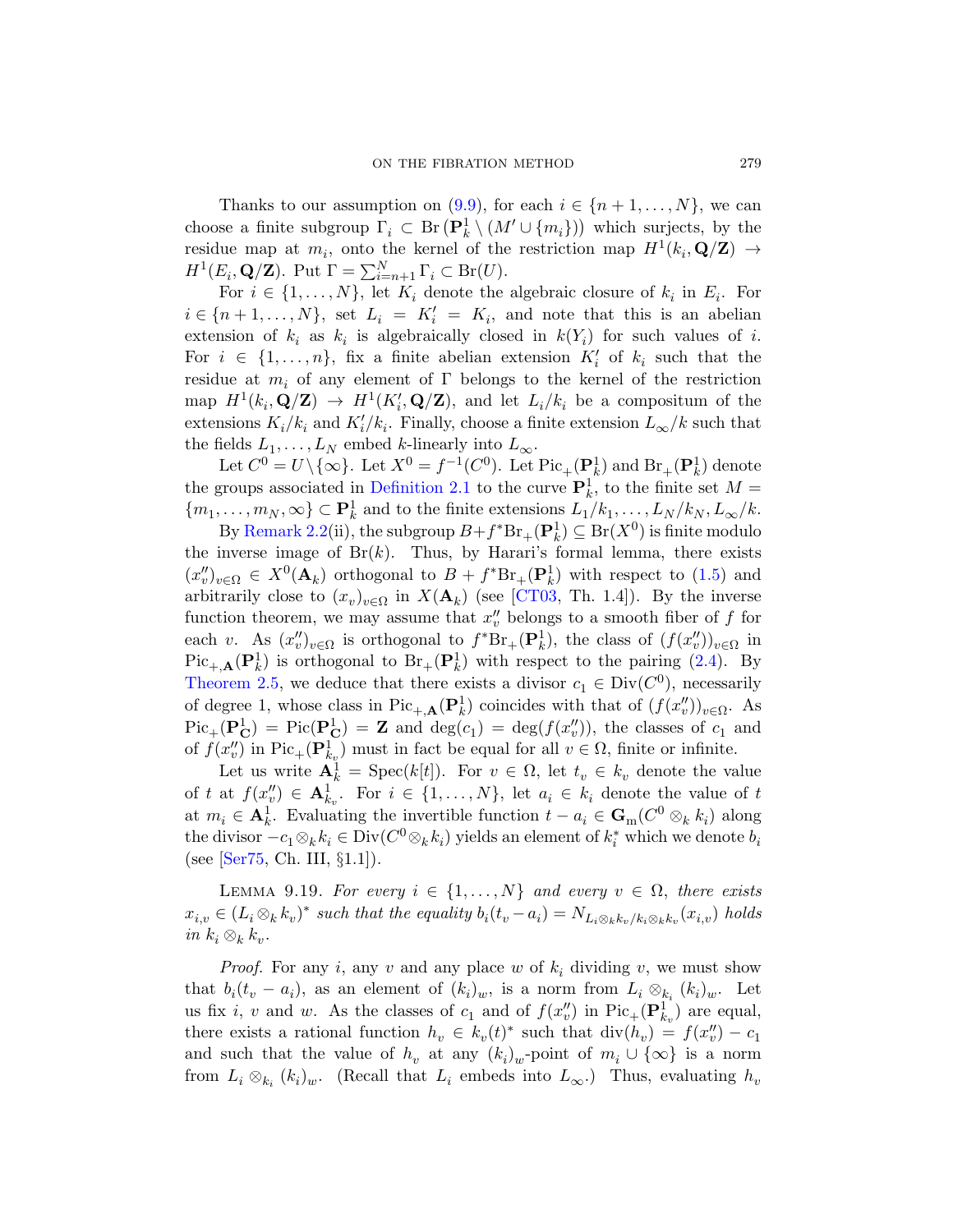along the divisor of the rational function  $t - a_i$  on  $\mathbf{P}^1_{(k_i)_w}$  yields an element of  $N_{L_i\otimes_{k_i}(k_i)_w/(k_i)_w}((L_i\otimes_{k_i}(k_i)_w)^*)$ . By Weil's reciprocity law (see [Ser75, Ch. III,  $\S1.4$ , Prop. 7), the lemma follows.

Let S be a finite set of places of k containing the infinite places of  $k$ , the places at which we want to approximate  $(x_v)_{v \in \Omega}$  and the finite places above which, for some *i*, either  $b_i$  is not a unit or  $L_i/k_i$  is ramified. We choose S large enough that the order of B is invertible in  $\mathcal{O}_S$ , that  $\beta(x''_v) = 0$  for all  $v\in \Omega\, \backslash\, S$  and all  $\beta\in B+f^*\Gamma,$  that  $X$  extends to a smooth scheme  $\mathscr X$  over  $\mathcal O_S$ and that  $f: X \to \mathbf{P}_k^1$  extends to a flat morphism  $f: \mathscr{X} \to \mathbf{P}_{\mathcal{O}_S}^1$ . For  $m \in \mathbf{P}_k^1$ , let  $\widetilde{m}$  denote the Zariski closure of m in  $\mathbf{P}_{\mathcal{O}_S}^1$ . For each i, let  $\mathcal{X}_i$  and  $\mathcal{Y}_i$ denote the Zariski closures of  $X_i$  and  $Y_i$  in  $\mathscr{X}$ , endowed with the reduced scheme structures, let  $\mathscr{Y}_i^0 \subseteq \mathscr{Y}_i$  be a dense open subset and let  $\mathscr{E}_i$  denote the normalisati[on of](#page-63-4)  $\mathscr{Y}_i^0$  [in the](#page-64-7) finite extension  $E_i/k(Y_i)$ . By shrinking  $\mathscr{Y}_i^0$ , we may assume that  $\mathscr{E}_i$  [is fin](#page-61-8)ite and étale over  $\mathscr{Y}_i^0$  and that  $\mathscr{Y}_i^0$  is smooth over  $\mathcal{O}_S$ . Let  $\mathscr{U} = \mathbf{P}_{\mathcal{O}_S}^1 \setminus (\bigcup_{i=1}^N \widetilde{m}_i)$ . Finally, for  $i \in \{n+1,\ldots,N\}$ , let  $G_i = \text{Gal}(E_i/k(Y_i))$ and  $H_i = \text{Gal}(E_i/k(Y_i)K_i) \subseteq G_i$ .

After enlarging S, we may assume that  $B \subseteq Br(f^{-1}(\mathscr{U}))$ , that  $\Gamma \subseteq$  $Br(\mathscr{U})$ , that the Zariski closure  $\widetilde{M}$  of  $M$  in  $\mathbf{P}^1_{\mathcal{O}_S}$  is étale over  $\mathcal{O}_S$  and, by the Lang–Weil–Nisnevich bounds [LW54], [Nis54] and by a geometric version of Chebotarev's density theorem [Eke90, Lemma 1.2], that the following statements hold:

- the fiber of f above any closed point of  $\mathscr U$  contains a smooth rational point;
- for any  $i \in \{1, \ldots, n\}$  and any place w of  $k_i$  which does not lie above a place of S, if  $L_i$  possesses a place of degree 1 over w then the fiber of  $\mathscr{E}_i \to \widetilde{m}_i$ above the closed point corresponding to w contains a rational point;
- for any  $i \in \{n+1,\ldots,N\}$ , the closed fibers of  $\mathscr{Y}_i^0 \to \widetilde{m}_i$  contain rational points;
- for any  $i \in \{n+1,\ldots,N\}$  and any place w of  $k_i$  which splits completely in  $L_i$  and which does not lie above a place of S, any element of  $H_i$  can be realised as the Frobenius automorphism of the irreducible abelian étale [cove](#page-50-0)r  $\mathscr{E}_i \to \mathscr{Y}_i^0$  at s[ome rational poi](#page-38-0)n[t of the fiber o](#page-38-1)f  $\mathscr{Y}_i^0 \to \widetilde{m}_i$  above the closed point corresponding to w.

Using Chebotarev's density theorem, let us fix pairwise distinct places  $v_{n+1}, \ldots, v_N \in \Omega \setminus S$  such that  $v_i$  splits completely in  $L_i$  for each i. For each  $i \in \{n+1,\ldots,N\}$ , let us also fix a place  $w_i$  of  $k_i$  lying over  $v_i$  and an element  $t_{v_i} \in k_{v_i}$  such that  $w_i(t_{v_i} - a_i) = 1$ .

Thanks to Lemma 9.19, we may apply Conjecture 9.1 (resp. Conjecture 9.2) to the polynomials  $P_1, \ldots, P_n$ , to the finite extensions  $L_i/k_i$  for  $i \in \{1, \ldots, n\}$  and to the set of places  $S' = S \cup \{v_{n+1}, \ldots, v_N\}$ : there exists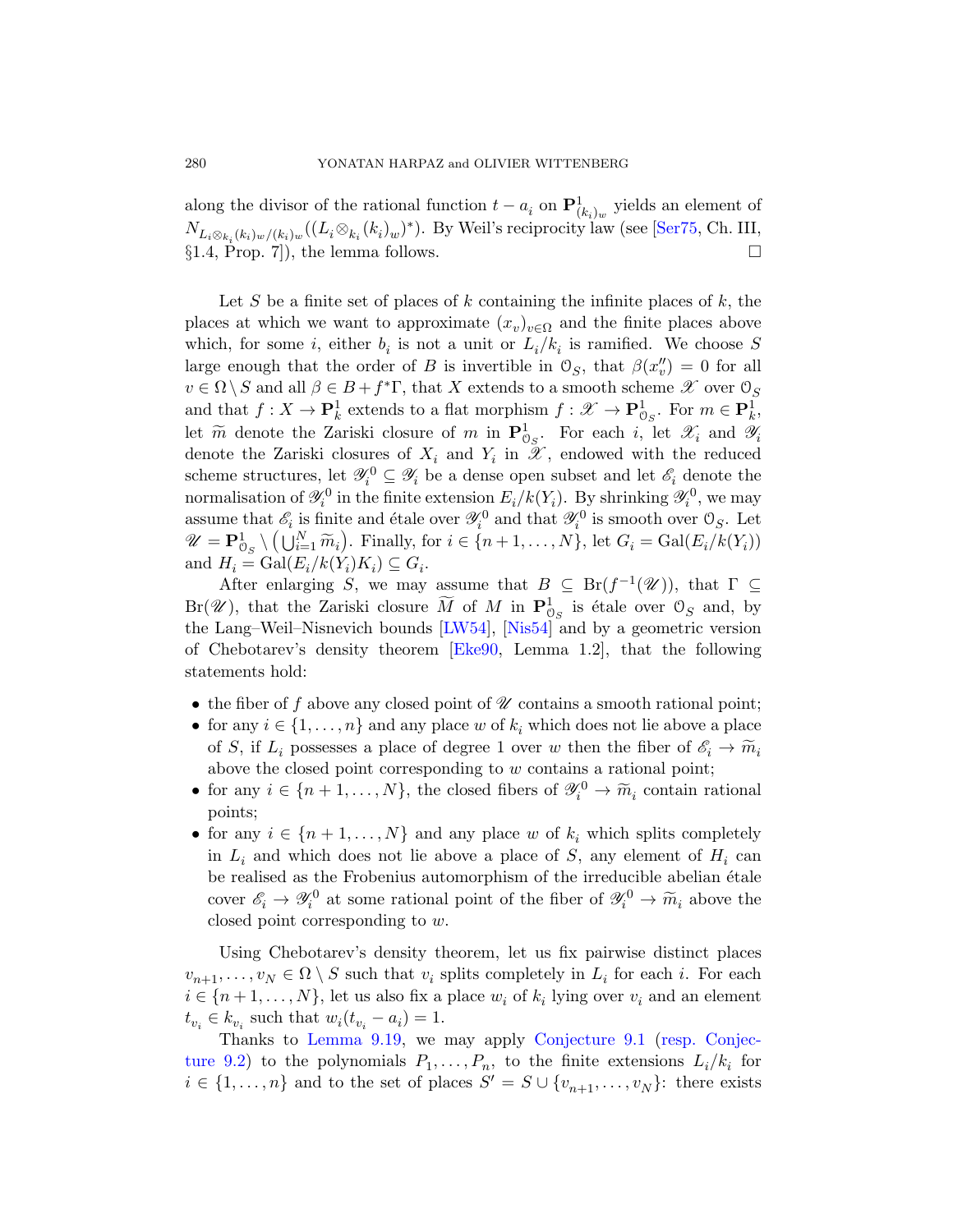$t_0 \in k$  satisfying conditions (1) and (2) (resp. (1') and (2)) of Section 9.1, arbitrarily close to  $t_{v_i}$  for  $i \in \{n+1, \ldots, N\}$ .

Let  $c \in \mathbf{P}^1(k)$  denote the point with coordinate  $t_0$ . As at least one  $x''_v$ belongs to a smooth fiber of f above U[, we may a](#page-38-1)ssume that  $c \in U(k)$ and that  $X_c$  is smooth. By the inverse function theorem, for each  $v \in S$ (resp.  $v \in S \cap \Omega_f$ ), we can choose  $x'_v \in X_c(k_v)$  arbitrarily close to  $x''_v$ . In the case in which only Conjecture 9.2 is assumed to hold for  $P_1, \ldots, P_n$ , let us define  $x'_v$ for  $v \in \Omega_{\infty}$ . If v is complex, we let  $x'_{v}$  be an arbitrary point of  $X_{c}(k_{v})$ . If v is real, then  $k$  is not totally imaginary; recall that we have assumed, in this case, that  $M'' = \emptyset$  and that f is proper. As  $M'' = \emptyset$ , condition (1') of Conjecture 9.2 implies that c and  $f(x''_v)$  belong to the same connected component of  $U(k_v)$ . As f is flat and proper, the map  $f^{-1}(U)(k_v) \to U(k_v)$  induced by f is open and closed, so that it maps any connected component of  $f^{-1}(U)(k_v)$  onto a connected component of  $U(k_v)$ . Thus, we can choose  $x'_v \in X_c(k_v)$  such that  $x''_v$ and  $x'_{v}$  belong to the same connected component of  $f^{-1}(U)(k_{v})$ .

Let us now construct  $x'_v$  for  $v \in \Omega \setminus S$ .

For  $v \in \Omega \setminus S$ , let  $w \in \mathbf{P}^1_{\mathcal{O}_S}$  denote the closed point  $w = \tilde{c} \cap \mathbf{P}^1_{\mathbf{F}_v}$ . For  $i \in \{1, \ldots, N\}$ , we define  $\Omega_i$  to be the set of places  $v \in \Omega \setminus S$  such that  $w \in \widetilde{m}_i$ . The sets  $\Omega_i$  [are finite](#page-38-0) and pairwise disjoint. When  $v \in \Omega_i$ , we may view w as a place of  $k_i$  dividing v; we then have  $w(t_0 - a_i) > 0$ . For  $i > n$ , we may assume that  $w_i(t_0 - a_i) = 1$ , and hence that  $v_i \in \Omega_i$ , by choosing  $t_0$  close enough to  $t_{v_i}$ .

For each  $v \in \Omega \backslash S$  which does not belong to any  $\Omega_i$ , we use Hensel's lemma to lift an arbitrary smooth rational point of  $f^{-1}(w)$  to a  $k_v$ -point  $x'_v$  of  $X_c$ . For each  $i \in \{1, \ldots, n\}$  and each  $v \in \Omega_i$ , the field  $L_i$  possesses a place of degree 1 over w, by condition (2) of Conjecture 9.1. Therefore the fiber of  $\mathscr{E}_i \to \widetilde{m}_i$ above w contains a rational point. We fix any such rational point, let  $\xi_{w,i}$ denote its image in  $\mathscr{Y}_i^0$  and use Hensel's lemma to lift  $\xi_{w,i}$  to a  $k_v$ -point  $x'_v$ of  $X_c$ . For each  $i \in \{n+1, ..., N\}$  and each  $v \in \Omega_i \setminus \{v_i\}$ , we fix an arbitrary rational point  $\xi_{w,i}$  of the fiber of  $\mathscr{Y}_i^0 \to \widetilde{m}_i$  above w and again lift it to a  $k_v$ -point  $x'_v$  of  $X_c$ .

We have now defined  $x'_v$  for all  $v \in \Omega \setminus \{v_{n+1}, \ldots, v_N\}$ . Let us finally construct  $x'_v$  at the remaining places. For  $i \in \{1, ..., N\}$  and  $v \in \Omega_i$ , let  $n_{w,i} = w(t_0 - a_i)$ . For  $i \in \{n+1, ..., N\}$ , let  $\sigma_i = \sum_{v \in \Omega_i \setminus \{v_i\}} n_{w,i} \text{Fr}_{\xi_{w,i}} \in G_i$ , where  $\text{Fr}_{\xi_{m,i}}$  denotes the Frobenius automorphism of the irreducible abelian étale cover  $\mathscr{E}_i \to \mathscr{Y}_i^0$  at  $\xi_{w,i}$ .

LEMMA 9.20. For each  $i \in \{n+1, \ldots, N\}$ , we have  $\sigma_i \in H_i$ .

*Proof.* Let us fix  $i \in \{n+1, \ldots, N\}$ . Let  $\gamma$  denote an element of  $\Gamma_i$ . As c is arbitrarily close to  $f(x''_v)$  for  $v \in S \cap \Omega_f$ , as c and  $f(x''_v)$  belong to the same connected component of  $U(k_v)$  for  $v \in \Omega_{\infty}$ , as  $\sum_{v \in \Omega} \text{inv}_v \gamma(f(x_v'')) = 0$ and as  $\gamma(f(x''_v)) = 0$  for  $v \in \Omega \setminus S$ , we have  $\sum_{v \in S} \text{inv}_v \gamma(c) = 0$ . As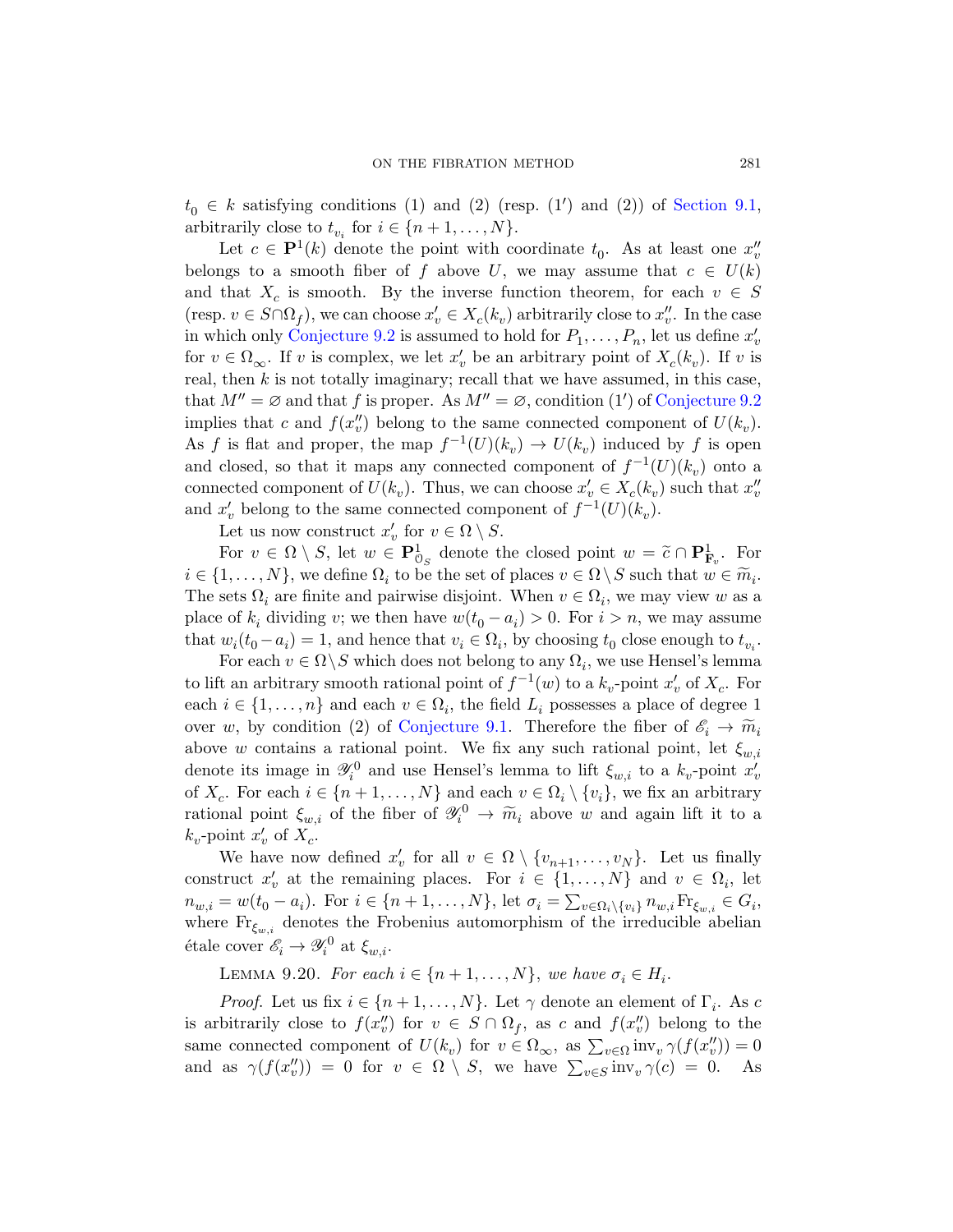$\gamma \in Br(\mathscr{U})$  $\gamma \in Br(\mathscr{U})$  $\gamma \in Br(\mathscr{U})$  and  $Br(\mathcal{O}_v) = 0$  for any finite place v, we have  $inv_v \gamma(c) = 0$  for  $v \in \Omega \setminus (S \cup \Omega_1 \cup \cdots \cup \Omega_N)$ . For  $j \in \{1, ..., N\}$  and  $v \in \Omega_j$ , we have

(9.10) 
$$
\text{inv}_{v} \gamma(c) = n_{w,j} \partial_{\gamma, m_{j}} (\text{Fr}_{w}),
$$

where  $\partial_{\gamma,m_j} \in \text{Ker}\left(H^1(k_j,\mathbf{Q}/\mathbf{Z}) \to H^1(K'_j,\mathbf{Q}/\mathbf{Z})\right) = \text{Hom}(\text{Gal}(K'_j/k_j),\mathbf{Q}/\mathbf{Z})$ is the residue of  $\gamma$  at  $m_j$  and  $\text{Fr}_w \in \text{Gal}(K'_j/k_j)$  denotes the Frobenius at w, since  $\gamma \in Br(\mathscr{U})$  (see [Har94, Cor. 2.4.3]). By the global reciprocity law, we deduce from these remarks that

(9.11) 
$$
\sum_{j=1}^{N} \sum_{v \in \Omega_j} n_{w,j} \partial_{\gamma,m_j}(\text{Fr}_w) = 0.
$$

We have  $\text{Fr}_w = 0$  when  $j \leq n$  and when  $v = v_j$  since  $L_j$  possesses a place of degree 1 over w in these two cases. Moreover, by the definition of  $\Gamma_i$ , we have  $\partial_{\gamma,m_i} = 0$  if  $j > n$  and  $j \neq i$ . All in all, we conclude that

(9.12) 
$$
\sum_{v \in \Omega_i \backslash \{v_i\}} n_{w,i} \partial_{\gamma, m_i}(\text{Fr}_w) = 0
$$

or, in other words,  $\partial_{\gamma,m_i}(\bar{\sigma}_i) = 0$  if  $\bar{\sigma}_i$  denotes the image of  $\sigma_i$  in  $G_i/H_i =$  $Gal(K_i/k_i)$ . As  $\partial_{\gamma,m_i}$  takes all possible values in  $Hom(Gal(K_i/k_i), Q/Z)$  when  $\gamma$  ranges over  $\Gamma_i$ , we conclude that  $\bar{\sigma}_i = 0$ .

By Lemma  $9.20$  and our hypotheses on  $S$ , we can choose, for each  $i \in \{n+1,\ldots,N\}$ , a rational point  $\xi_{w_i,i}$  of the fiber of  $\mathscr{Y}_i^0 \to \widetilde{m}_i$  above  $w_i$ such that  $\text{Fr}_{\xi_{w_i,i}}=-\sigma_i$  and hence

(9.13) 
$$
\sum_{v \in \Omega_i} n_{w,i} \operatorname{Fr}_{\xi_{w,i}} = 0
$$

in  $G_i$ . We then lift  $\xi_{w_i,i}$  to a  $k_{v_i}$ -point  $x'_{v_i}$  of  $X_c$ .

We have thus constructed an adelic point  $(x'_v)_{v \in \Omega} \in X_c(\mathbf{A}_k)$  arbitrarily close to  $(x_v)_{v \in \Omega}$  in  $X(\mathbf{A}_k)$  (resp. in  $X(\mathbf{A}_k)_{\bullet}$ ). It remains to check that  $(x'_v)_{v \in \Omega}$  is orthogonal to B with respect to the Brauer–Manin pairing. By the orthogonality of  $(x''_v)_{v \in \Omega}$  to B and by the definition of S, we have  $\sum_{v \in S} \text{inv}_{v} \beta(x''_{v}) = 0$  $\sum_{v \in S} \text{inv}_{v} \beta(x''_{v}) = 0$  $\sum_{v \in S} \text{inv}_{v} \beta(x''_{v}) = 0$  for all  $\beta \in B$ . On the other hand, as  $x'_{v}$  is arbitrarily close to  $x''_v$  for  $v \in S \cap \Omega_f$  and as  $x'_v$  and  $x''_v$  belong to the same connected component of  $f^{-1}(U)(k_v)$  for  $v \in \Omega_{\infty}$ , we have  $\beta(x''_v) = \beta(x'_v)$  for all  $v \in S$  and all  $\beta \in B$ , so that  $\sum_{v \in S} \text{inv}_v \,\beta(x'_v) = 0$  for all  $\beta \in B$ . For  $v \in \Omega \setminus (S \cup \Omega_1 \cup \cdots \cup \Omega_N)$ , we have  $\beta(x'_v) = 0$  for all  $\beta \in B$  since  $B \subseteq \text{Br}(f^{-1}(\mathscr{U}))$ . For  $v \in \Omega_1 \cup \cdots \cup \Omega_n$ , the existence of a rational point in the fiber of  $\mathscr{E}_i \to \mathscr{Y}_i^0$  above  $\xi_{w,i}$  implies, by the same argument as in Lemma 5.9, that  $\beta(x'_v) = 0$  for all  $\beta \in B$ . Thus

(9.14) 
$$
\sum_{v \in \Omega} \text{inv}_{v} \,\beta(x'_{v}) = \sum_{i=n+1}^{N} \sum_{v \in \Omega_{i}} \text{inv}_{v} \,\beta(x'_{v})
$$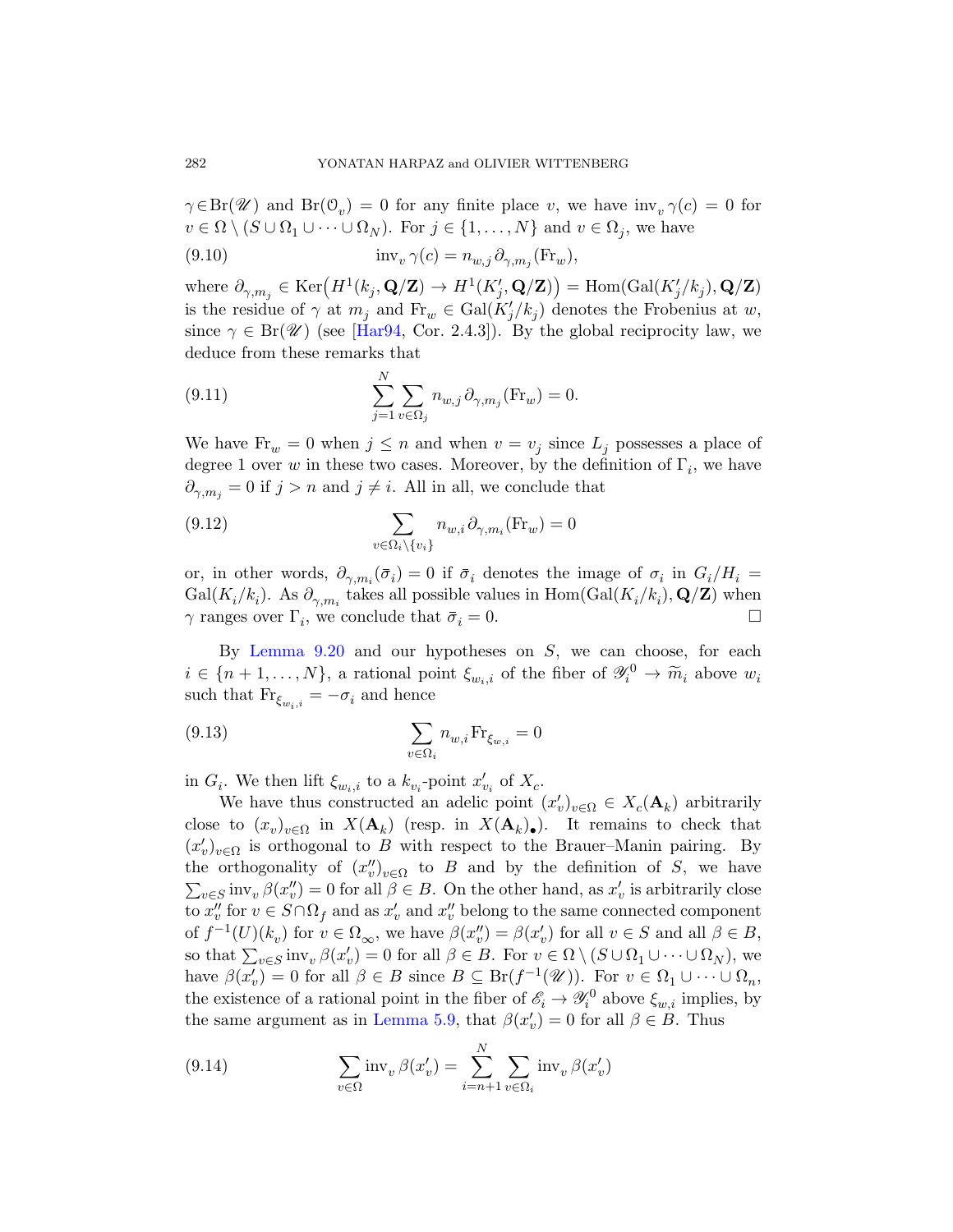for all  $\beta \in B$ . Now, as  $\beta \in \text{Br}(f^{-1}(\mathscr{U}))$ , we have  $\text{inv}_{v} \beta(x'_{v}) = n_{w,i} \partial_{\beta, Y_{i}}(\text{Fr}_{\xi_{w,i}})$ for any  $\beta \in B$ , any  $i \in \{n+1, ..., N\}$  and any  $v \in \Omega_i$  if  $\partial_{\beta, Y_i} \in \text{Hom}(G_i, \mathbf{Q}/\mathbf{Z}) \subset$  $H^1(k(Y_i), \mathbf{Q}/\mathbf{Z})$  denotes the residue of  $\beta$  at the generic point of  $Y_i$  (see [Har94, [Co](#page-38-0)r. 2[.4.3\]](#page-38-1)). In view of (9.13), we conclude that  $\sum_{v \in \Omega} \text{inv}_v \beta(x'_v) = 0$  for all  $\beta \in B$ .

<span id="page-54-1"></span>Remark 9.21. [The](#page-49-0) [rather](#page-24-0) delicate arguments applied in the proof of Theorem 9.17 to deal with the split fibers  $f^{-1}(m)$  for  $m \in M''$  are those used by Harari in [Har94]. As explained above, t[hese arguments](#page-49-0) can be avoided entirely by taking  $M'' = \emptyset$ , at the e[xpense of losing](#page-49-0) some control over the polynomials to which Conjectures 9.1 and 9.2 are applied in the course of the proof.

Using arguments similar to those of Section 6, we now incorporate a Hilbert set into the conclusion of Theorem 9.17.

THEOREM 9.22. We keep the notation and assumptions of Theorem 9.17. For any Hilbert subset  $H \subseteq \mathbf{P}^1_k$ , the conclusion of Theorem 9.17 still holds if the rational point  $c \in U(k)$  is required, in addition, to belong to H.

*Proof.* By Lemma 5.3, there exists a finite subgroup  $B_0 \subset Br(X)$  such that

$$
(B + f_{\eta}^* \operatorname{Br}(\eta)) \cap \operatorname{Br}(X) = B_0 + f^* \operatorname{Br}(k).
$$

Let us fix a ra[tional](#page-63-4) p[oint](#page-64-7)  $h \in H \cap U$ . Such a point exists by Hilbert's irreducibility theorem. Let  $(x_v)_{v \in \Omega} \in X(\mathbf{A}_k)$  be orthogonal to  $B_0$ . Let  $S \subset \Omega$ be a finite subset. We must prove the existence of  $c \in U(k)$  belonging to H and of  $(x'_v)_{v \in \Omega} \in X_c(\mathbf{A}_k)$  orthogonal to B such that  $x'_v$  is arbitrarily close to  $x_v$  for  $v \in S$  (resp. arbitrarily close to  $x_v$  [for](#page-49-0)  $v \in S \cap \Omega_f$  and in the same connected component as  $x_v$  for  $v \in \Omega_{\infty}$ ). To this end, we may assume, after enlarging S, [tha](#page-65-5)t  $X_h(k_v) \neq \emptyset$  for any  $v \in \Omega \backslash S$  (see [LW54], [Nis54]), that  $\Omega_{\infty} \subseteq S$  and that a[ny element o](#page-48-0)f  $B_0$  evaluates trivially on  $X(k_v)$  for any  $v \in \Omega \setminus S$ . For  $v \in \Omega \setminus S$ , let  $x''_v$  [be an](#page-54-1) arbitrary  $k_v$ -point of  $X_h$ . Let  $x''_v = x_v$  for  $v \in S$ . By the definition of  $B_0$ , the adelic point  $(x''_v)_{v \in \Omega}$  is orthogonal to  $(B + f^*_{\eta} Br(\eta)) \cap Br(X)$  for the Brauer–Manin pairing. We may therefore apply Theorem 9.17 to it. The resulting point  $c \in U(k)$  will then be arbitrarily close to h in  $\prod_{v \in \Omega \setminus S} \mathbf{P}^1(k_v)$ , which implies, by [Sme15, Prop. 6.1], that  $c \in H$ .

<span id="page-54-0"></span>In the remainder of Section 9.3, we spell out the most significant conditional corollaries of Theorem 9.22.

COROLLARY 9.23. Let  $X$  be a smooth, proper, irreducible variety over a number field k, endowed with a morphism  $f: X \to \mathbf{P}^1_k$  whose geometric generic fiber  $X_{\bar{\eta}}$  is irreducible. Assume that

(1)  $H^1(X_{\bar{\eta}}, \mathbf{Q}/\mathbf{Z}) = 0$  and  $H^2(X_{\bar{\eta}}, \mathscr{O}_{X_{\bar{\eta}}}) = 0;$ 

(2) every fiber of f contains an irreducible component of multiplicity 1;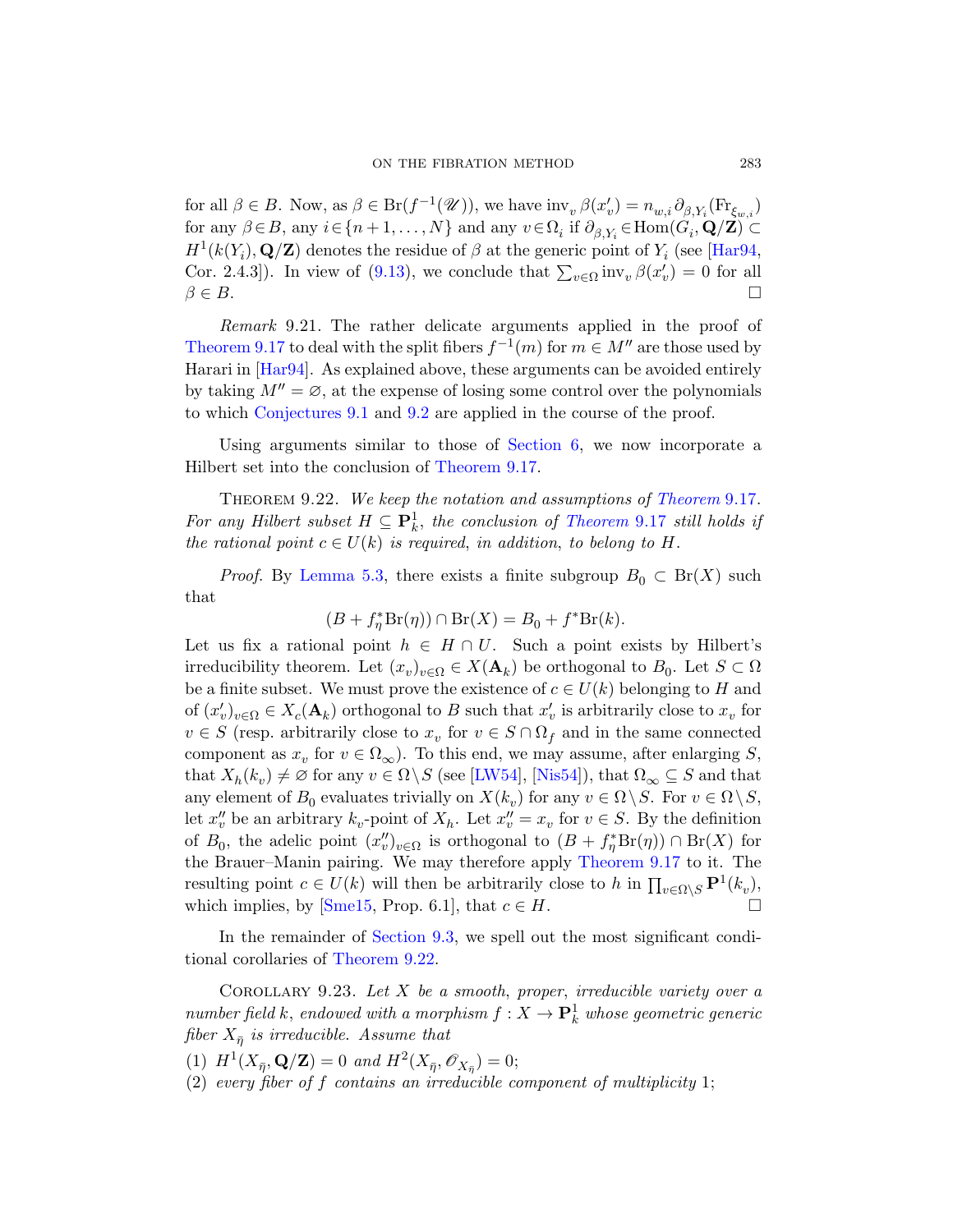- (3) Conjecture 9.1 (resp. Conjecture 9.2) holds;
- (4) there exists a Hilbert subset  $H \subseteq \mathbf{P}_k^1$  such that  $X_c(k)$  is dense in  $X_c(\mathbf{A}_k)^{\text{Br}(X_c)}$  (resp. in  $X_c(\mathbf{A}_k)^{\text{Br}(X_c)}$ ) for every rational point c of H.

Then  $X(k)$  is dense in  $X(\mathbf{A}_k)^{\text{Br}(X)}$  $X(\mathbf{A}_k)^{\text{Br}(X)}$  $X(\mathbf{A}_k)^{\text{Br}(X)}$  (resp. in  $X(\mathbf{A}_k)^{\text{Br}(X)}$ ).

*Proof.* After a change of coordinates on  $\mathbf{P}_k^1$ , we may assume that  $f^{-1}(\infty)$ is split. Let U be a dense open subset of  $\mathbf{P}^1_k$  over which the fibers of f are split, with  $\infty \in U$ . After shrinking U, we [may assume t](#page-49-0)hat  $U \neq \mathbf{P}_k^1$  and that there exists a finite subgroup  $B \subset \text{Br}(f^{-1}(U))$  such that  $B + f_{\eta}^* \text{Br}(\eta) = \text{Br}(X_{\eta}).$ Indeed, it follows from (1) that  $Br(X_{\eta})/f_{\eta}^{*}Br(\eta)$  is finite (see Lemma 8.6). By Proposition 4.1, there exists a Hilbert subset  $H' \subseteq U$  such that the natural map  $B \to Br(X_c)/f_c^*Br(k)$  is surjective for all  $c \in H'$ . Applying Theorem 9.22 to the Hilbert subset  $H \cap H'$ , to  $(x_v)_{v \in \Omega} \in X(\mathbf{A}_k)^{Br(X)}$  and to any subset  $M' \subseteq \mathbf{P}_k^1 \setminus U$  satisfying the hypothesis of Theorem 9.17 (for instance  $M' = \mathbf{P}_{k}^{1} \setminus U$  produces a rational point c [of](#page-54-0)  $H \cap H'$  and an element of  $X_c(\mathbf{A}_k)$  orthogonal to B, and therefore to  $Br(X_c)$ , which is arbitrarily close to  $(x_v)_{v\in\Omega}$  in  $X(\mathbf{A}_k)$  (resp. in  $X(\mathbf{A}_k)$ ). In view of (4), we may approximate in the fiber  $X_c$  [to conclude th](#page-38-0)e proof.

<span id="page-55-1"></span><span id="page-55-0"></span>COROLLARY  $9.24$ . Let  $X$  be a smooth, proper, irreducible variety over a number field k, endowed with a morphism  $f: X \to \mathbf{P}_k^1$  with geometrically irr[educible generic](#page-54-0) fiber, suc[h that the hyp](#page-49-2)otheses (1), (2) and (4) of Corollary 9.23 are satisfied and  $f^{-1}(\infty)$  is split. Let  $M' \subset \mathbf{A}^1_k$  be a finite closed subset containing the points with nonsplit fiber. Assume  $M'$  contains a rational point or  $k$  is totally imaginary. If Conjecture 9.1 holds for the irreducible monic polynomials which vanish at th[e points of](#page-38-0)  $M'$ , then  $X(k)$  is dense in  $X({\mathbf A}_k)^{\mathrm{Br}(X)}.$ 

*Proof.* Same proof as Corollary 9.23, in view of Remark 9.18(ii).  $\square$ 

COROLLARY 9.25. [Let](#page-54-0)  $n \geq 1$ . Let X be a smooth, proper, irreducible variet[y over a nu](#page-33-1)mber fi[eld](#page-61-9) k, and let  $f: X \to \mathbf{P}_k^n$  be a dominant morphism with rationally connecte[d geome](#page-61-10)tric generic fiber. Assume Conjecture 9.1 (resp. Conjecture 9.2) holds. If there exists a Hilbert subset  $H \subseteq \mathbf{P}_k^n$  such that  $X_c(k)$  is dense in  $X_c(\mathbf{A}_k)^{Br(X_c)}$  (resp. in  $X_c(\mathbf{A}_k)^{Br(X_c)}$ ) for every rational point c of H, then  $X(k)$  is dense in  $X(\mathbf{A}_k)^{Br(X)}$  (resp. in  $X(\mathbf{A}_k)^{Br(X)}$ ).

*Proof.* We argue by induction on n. If  $n = 1$ , Corollary 9.23 applies: its assumption (1) is satisfied by Lemma 8.6 and by  $[Deb01, Cor. 4.18(b)]$  while (2) follows from the Graber–Harris–Starr theorem [GHS03]. Let us now assume  $n > 1$ . As  $\mathbf{P}_k^n$  is birationally equivalent to  $\mathbf{P}_k^{n-1} \times \mathbf{P}_k^1$ , we can find a smooth, proper, irreducible variety X' over k, a morphism  $f' : X' \to \mathbf{P}_k^{n-1} \times \mathbf{P}_k^1$ and a Hilbert subset  $H' \subseteq \mathbf{P}_k^{n-1} \times \mathbf{P}_k^1$  such that the generic fibers of f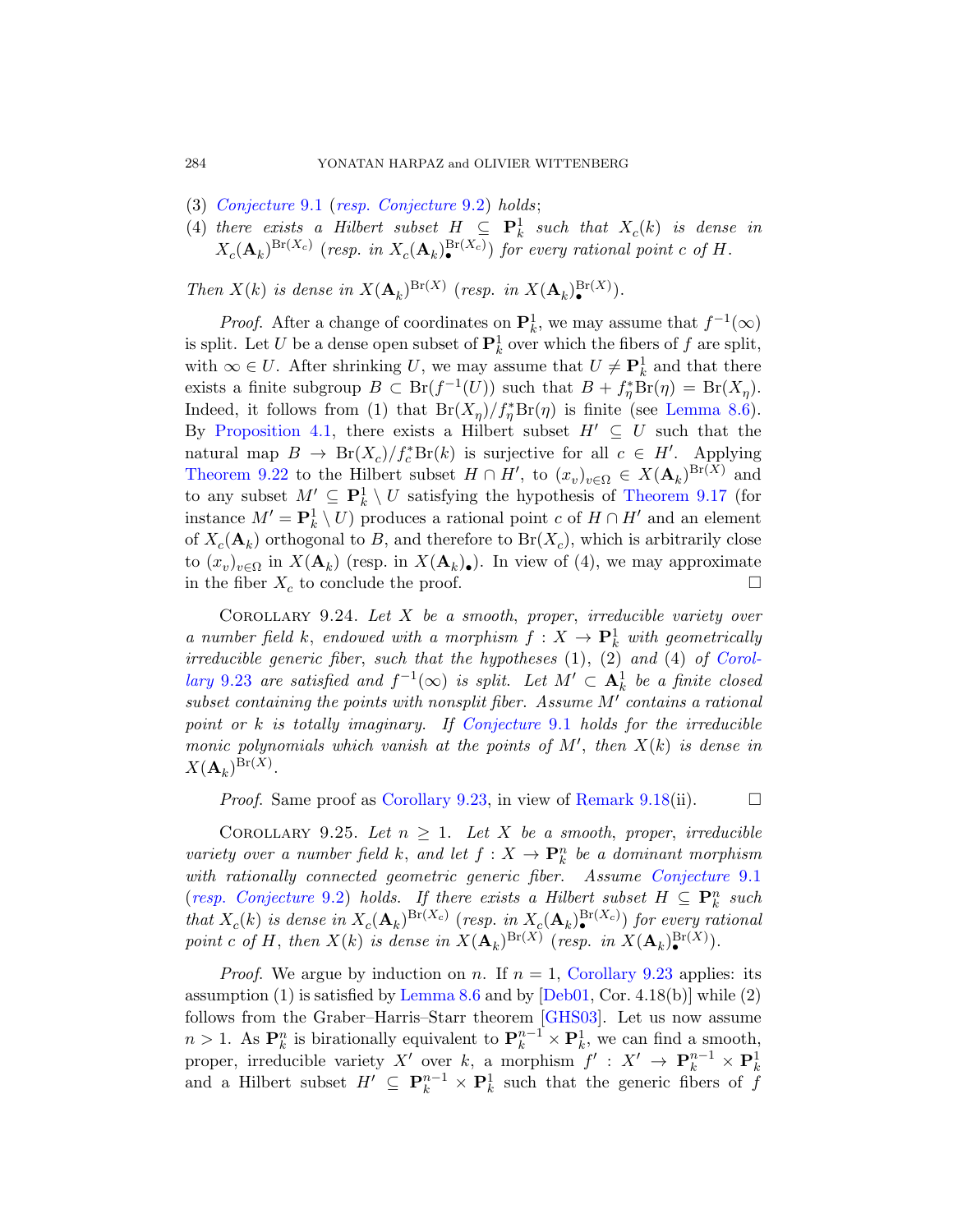and of f' are isomorphic and such that  $X_c'(k)$  is dense in  $X_c'(\mathbf{A}_k)^{Br(X_c')}$ (resp. in  $X_c'(\mathbf{A}_k)^{Br(X_c)}$ ) for every rational point c of H'. Let  $g: X' \to \mathbf{P}_k^1$ denote the composition of  $f'$  with the second projection. Let  $H_1 \subseteq \mathbf{P}_k^1$  be a Hilbert subset satisfying the conclusion of Lemma 8.12 with respect to the Hilbert subset H'. After replacing  $H_1$  with  $H_1 \cap U$  for a small enough dense open subset U of  $\mathbf{P}_k^1$ , we may assume that for every rational point h of  $H_1$ , the variety  $X'_h = g^{-1}(h)$  is smooth and irreducible and the morphism  $f'_h: X'_h \to \mathbf{P}_k^{n-1}$  is dominant, with rationally connected geometric generic fiber (see [Kol96, Ch. IV, Th. 3.5.3]). By the definition of  $H_1$  and the hypothesis [o](#page-55-0)n  $H'$ , the morphism  $f'_h: X'_h \to \mathbf{P}_k^{n-1}$  then satisfies all of the assumptions of Corollary 9.25 if h is a rational point of  $H_1$ . Thus, by our induction hypothesis, the set  $X'_{h}(k)$  is dense in  $X'_{h}(\mathbf{A}_{k})^{\text{Br}(X'_{h})}$  (r[esp. in](#page-60-7)  $X'_{h}(\mathbf{A}_{k})^{\text{Br}(X'_{h})}$ ) for every rational point h of  $H_1$ [. Now,](#page-60-8) according to [G[HS03, C](#page-61-9)or. 1.3], the geometric generic fiber of g is a rationally connected variety since it dominates  $\mathbf{P}^{n-1}$  with rationally conn[ected geometric](#page-54-0) generic fiber. We may therefore apply the case  $n = 1$  of Corollary 9.25 to g and conclude that  $X'(k)$  is dense in  $X'(\mathbf{A}_k)^{Br(X')}$ (resp. in  $X'(\mathbf{A}_k)^{\mathrm{Br}(X')}$ ). The desired result finally follows as X and X' are birationally equivalent and  $Coker(Br(k) \rightarrow Br(X))$  is finite. (See [CTPS15, Prop. 6.[1\(iii\)\]; for the](#page-42-1) finiteness assertion, see [CTS13, Lemma 1.3(i)], [Deb01, Cor. 4.18 (b), [GHS03, Cor. 1.3].)

Remark 9.26. In the situation of Corollary 9.23, let us assume that the generic fiber of f is birationally equivalent to a torsor under a torus  $T$  over the function field of  $\mathbf{P}_k^1$ . In this case, assumptions (1), (2) and (4) are satisfied [\(for \(4\)](#page-49-0), see [San81]). Thus  $X(k)$  [is dense in](#page-39-2)  $X(\mathbf{A}_k)^{Br(X)}$  as soon as the varieties W associated to f in Section 9.2.2 satisfy strong approximation off [any fini](#page-60-1)te place, accordin[g to](#page-66-1) Corollary 9.10. This should be compared with [Sko15, Th. 1.1], which asserts that when the torus T is defined over k, the same conclusion can be reached under the sole assumption that the varieties  $W$ satisfy weak approximation.

Combining Theorem 9.17 (with  $M'' = \emptyset$  and  $B = 0$ ), Theorem 9.6 and Remark 9.18(iii) also yields the following conditional corollary, which extends the main results of [CTSSD98, §1] and recovers [Wei14a, Th. 3.5].

COROLLARY 9.27. Let  $X$  be a smooth, proper, irreducible variety over a number field k, endowed with a [morphism](#page-39-3)  $f: X \to \mathbf{P}_k^1$  with geometrically irreducible generic fiber. We make the following assumptions:

- Schinzel's hypothesis (H) holds;
- for every  $m \in \mathbf{P}^1_k$ , the fiber  $f^{-1}(m)$  possesses an irreducible component of multiplicity 1 in the function field of which the algebraic closure of  $k(m)$ is an almost abelian extension of  $k(m)$  in the sense of Definition 9.4;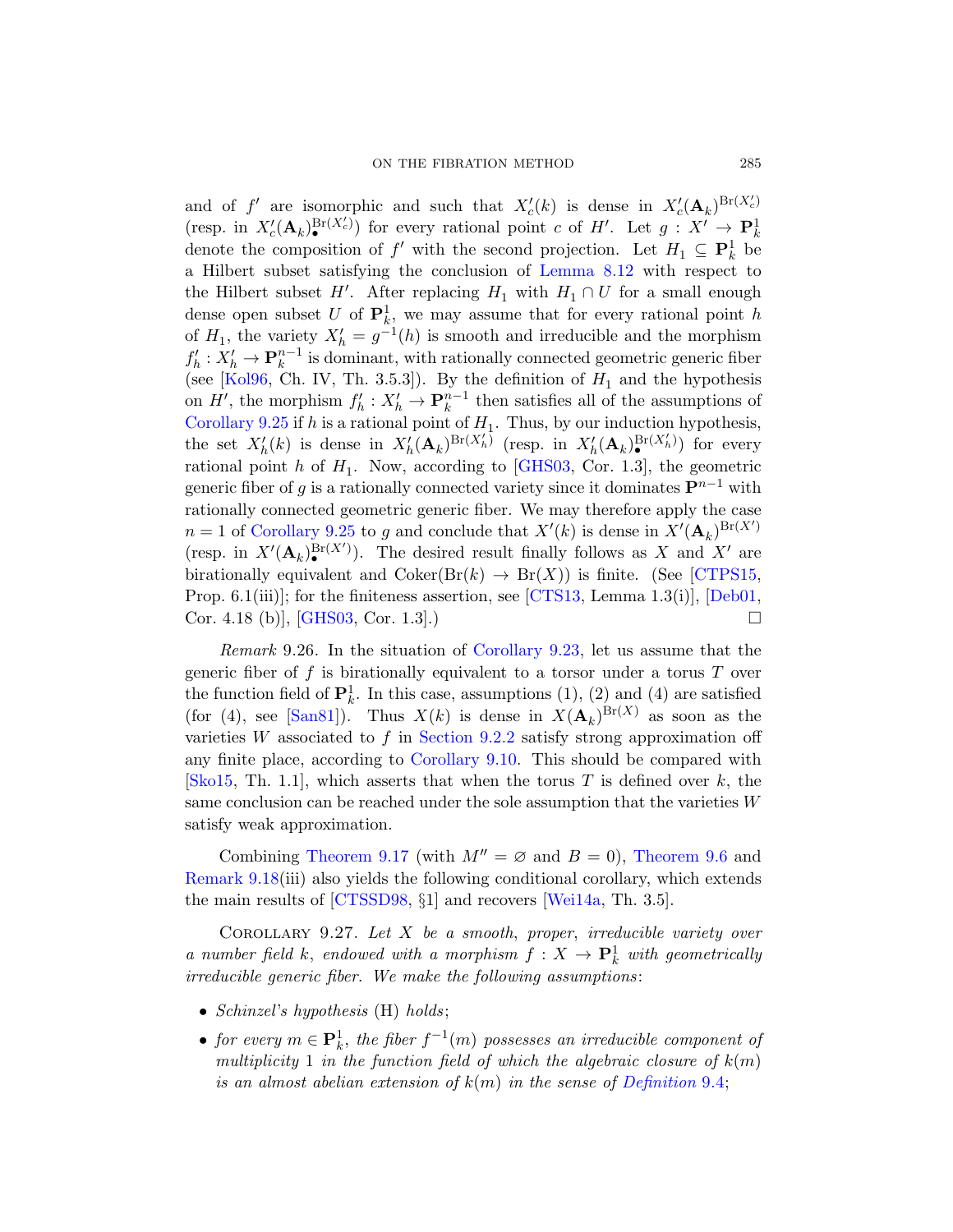<span id="page-57-0"></span>• the fibers of f above the rational points of a Hilbert subset of  $\mathbf{P}^1_k$  satisfy weak approximation.

<span id="page-57-1"></span>Then  $X(k)$  is dense in  $X(\mathbf{A}_k)^{\text{Brvert}}(X/\mathbf{P}_k^1)$ , where  $\text{Br}_{\text{vert}}(X/\mathbf{P}_k^1) = \text{Br}(X) \cap$  $f_{\eta}^* \text{Br}(\eta)$ .

9.4. Some unconditional results. Combining Matthiesen's Theorem 9.14 with Corollary 9.24 yields the following unconditional result.

THEOREM 9.28. Let X be a smooth, proper, irreducible variety over  $Q$ and  $f: X \to \mathbf{P}_{\mathbf{Q}}^1$  be a dominant morphism, with rationally connected geometric generic fiber, whose nonsplit fibers all lie over rational points of  $\mathbf{P}_{\mathbf{Q}}^{1}$ . Assume that  $X_c(\mathbf{Q})$  is dense in  $X_c(\mathbf{A_Q})^{\text{Br}(X_c)}$  for every rational point c of a Hilbert subset of  $\mathbf{P}_{\mathbf{Q}}^1$ . [Then](#page-59-4)  $X(\mathbf{Q})$  is d[ense in](#page-57-1)  $X(\mathbf{A}_{\mathbf{Q}})^{Br(X)}$ .

Theorem 9.28 was previously k[nown w](#page-59-9)hen  $f$  has a unique nonsplit fiber (see  $\text{[Har97]}$ ) or when every singular fiber of f contains an irreducible component of multiplicity 1 split by an abelian extension of Q and the smooth fibers of f above the rational points of  $\mathbf{P}_{\mathbf{Q}}^1$  satisfy weak approximation  $(see [HSW14]).$ 

<span id="page-57-2"></span>Thanks to Borovoi's theorem [Bor96, Cor. 2.5], Theorem 9.28 has the following corollary, whose statement should be compared with [CT98, Conj. 1].

COROLLARY 9.29. Let X be a smooth, [proper](#page-57-1), [irre](#page-55-0)ducible variety over  $Q$ endowed with a morphism  $f: X \to \mathbf{P}_{\mathbf{Q}}^1$  whose generic fiber is birationally equivalent to a homogeneous space of a connected linear algebraic group, with connected geometric stabilisers. If the nonsplit fibers of f lie over rational points of  $\mathbf{P}_{\mathbf{Q}}^{1}$ , then  $X(\mathbf{Q})$  is dense in  $X(\mathbf{A}_{\mathbf{Q}})^{\mathrm{Br}(X)}$ .

Remark 9.30. By the same induction argument as in the proof of Corollary 9.25, itf[ollows from](#page-57-2) Theorem 9.28 that the statements of Theorem 9.28 [and of](#page-62-2) Corollary 9.29 rem[ain valid](#page-65-5) when  $\mathbf{P}_{\mathbf{Q}}^{1}$  i[s repla](#page-65-10)ced with  $\mathbf{P}_{\mathbf{Q}}^{n}$  for some  $n \geq 1$  if the nonsplit cod[imension 1 fibe](#page-46-0)rs of f all lie over generic points of h[yperpla](#page-64-2)nes of  $\mathbf{P}_{\mathbf{Q}}^{n}$  defined over **Q**.

Corollary 9.29 applies to the total [space of an ar](#page-55-1)bitrary pencil of toric varieties, as long as the nonsplit members of the pencil are defined over Q. Thus, Corollary 9.29, together with Remark 9.30, subsumes all of the results of [BM13], [BMS14], [HSW14, §4], as well as [Sme15, §3.2] and [Sko15, Cors. 1.2, 1.3]. One should note, however, that Theorem 9.14 builds on the contents of [BM13], via [Mat15].

Other unconditional results can be obtained by combining Corollary 9.24 with Theorem 9.11. In the following statement, the rank of  $f$  is the sum of the degrees of the closed points of  $\mathbf{P}_k^1$  above which the fiber of f is not split.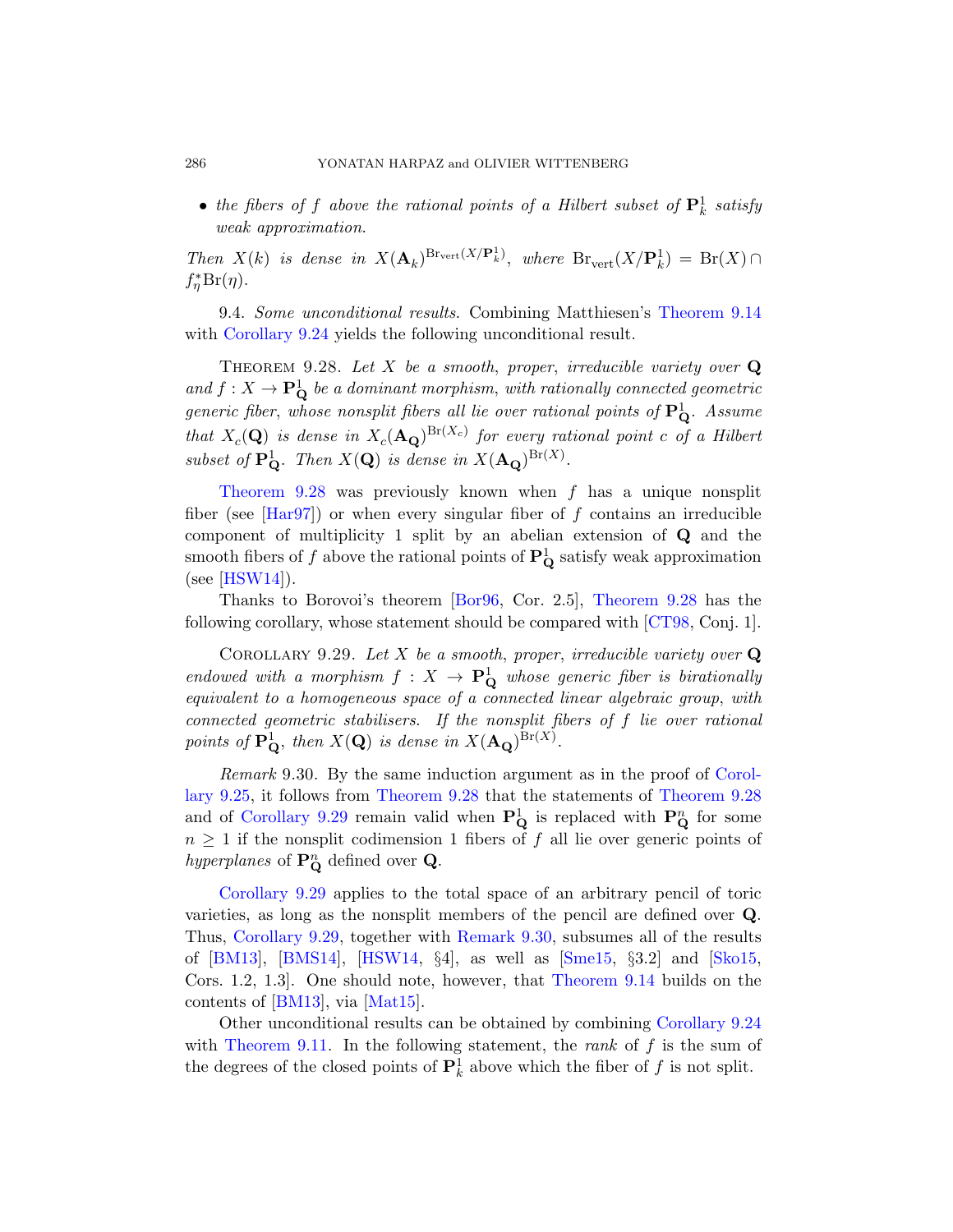<span id="page-58-3"></span>THEOREM  $9.31.$  Let X [be](#page-62-3) a smooth, proper, irreducible variety over a number field k and  $f: X \to \mathbf{P}_k^1$  be a dominant morphism with rationally connected geometric generic fiber. Assume<sup>1</sup> that rank(f)  $\leq 2$  and that either k is totally imaginary or the [nonsplit fibers](#page-58-3) of f lie over rational points of  $\mathbf{P}^1_k$ . If  $X_c(k)$  is dense in  $X_c(\mathbf{A}_k)^{\text{Br}(X_c)}$  for every rational point c of a Hilbert subset of  $\mathbf{P}_k^1$ , then  $X(k)$  is dense in  $X(\mathbf{A}_k)^{\text{Br}(X)}$ [.](#page-54-1)

[Theore](#page-44-0)m 9.31 [is due to Ha](#page-58-3)rari [Har94], [Har97] when rank $(f) \leq 1$ . [Fibr](#page-59-9)ations over  $\mathbf{P}^1_k$  with ra[nk 2 had](#page-60-5) been dealt with (using the descent method) in [CTS00, T[h. A\] under th](#page-58-3)e assumption that the fibers above a Hilbert set of rational points satisfy weak approximation. Theorem 9.31 relaxes this assumption when  $k$  is totally imaginar[y. When](#page-47-0)  $k$  is not totally imaginary, one can rec[over T](#page-62-5)heore[ms A and B of](#page-49-0) op. cit. by combining Theorem 9.22 (with  $M'' = \emptyset$  $M'' = \emptyset$ ) and Theorem 9.11. Thus, Theorem 9.31 answers the question raised at the end of [CT98, §2.2]. The results of [CTS00] were also extended in [HS03, Th. 2.9] to cover the case of Theorem 9.31 in which the nonsplit fibers of f lie over rational points of  $\mathbf{P}_k^1$  and are split by prime degree extensions of k.

<span id="page-58-2"></span>Finally, we note that the statement obtained by combining Theorem 9.15 (a corollary of Irving's arguments [Irv14]) with Theorem 9.17 (with  $M'' = \varnothing$ ) recovers the main result of [Irv14] on the existence of solutions to the equation  $(1.3)$  for cubic polynomials  $P(t)$ , and extends it to general fibrations with the [s](http://www.ams.org/mathscinet-getitem?mr=2467155)[ame degeneratio](http://www.zentralblatt-math.org/zmath/en/search/?q=an:1179.11040)n data, under the assumption that the cubic field  $K$  possesses a unique real place.

# [References](http://dx.doi.org/10.2307/2004056)

<span id="page-58-1"></span>

|        | MR 2467155, Zbl 1179, 11040.                                             |
|--------|--------------------------------------------------------------------------|
|        | Providence, RI, 2009, reprinted with corrections from the 1967 original. |
| [AT09] | E. ARTIN and J. TATE, Class Field Theory, AMS Chelsea Publishing,        |

- <span id="page-58-0"></span>[\[BH](http://www.zentralblatt-math.org/zmath/en/search/?q=an:0136.32902)62] P. T. BATEMAN and R. A. HORN, A heuristic asymptotic formula concerning the distribution of prime [numbers,](http://www.ams.org/mathscinet-getitem?mr=0558224) Math. Comp. 16 (1962), 363– 367. MR 0148632. Zbl 0105.03302. http://dx.doi.org/10.2307/2004056.
- [BH65] P. T. BATEMAN and R. A. HORN, Primes represented by irreducible polynomials in one variable, in Proc. Sympos. Pure Math., Vol. VIII, Amer. Math. Soc., Providence, R.I., 1965, pp. 119–132. MR 0176966. Zbl 0136.32902. http://dx.doi.org/10.1090/pspum/008/0176966.
- [Blo80] S. Bloch, Lectures on algebraic cycles, Duke Univ. Math. Ser. IV, Duke University, Mathematics Department, Durham, N.C., 1980. MR 0558224. Zbl 0436.14003.

<sup>&</sup>lt;sup>1</sup>Added in proof: the hypothesis that either k is totally imaginary or the nonsplit fibers of f lie over rational points of  $\mathbf{P}_k^1$  is now known to be superfluous. Details will be given elsewhere.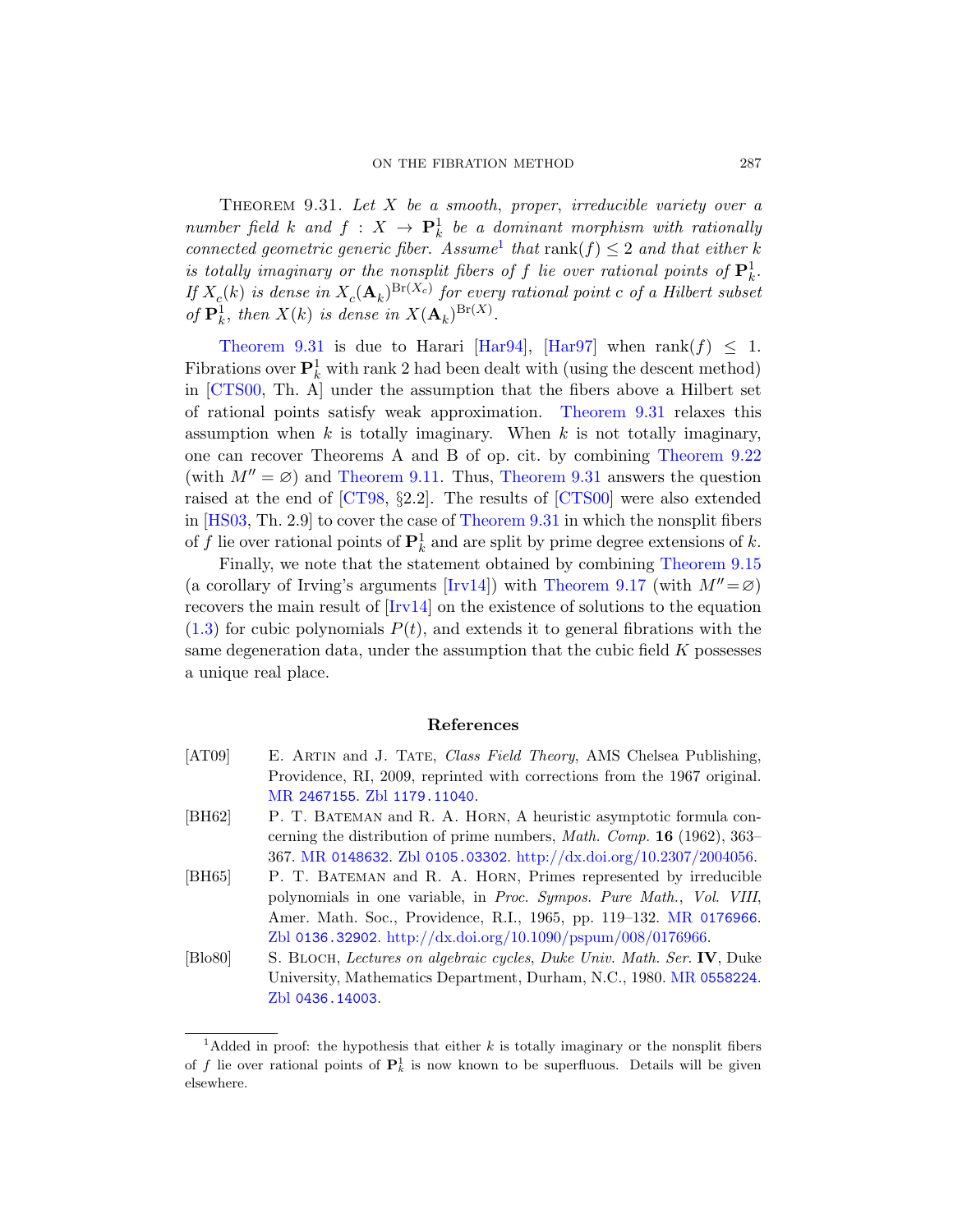#### <span id="page-59-8"></span><span id="page-59-4"></span>[288](http://www.ams.org/mathscinet-getitem?mr=1390687) [YONATA](http://www.zentralblatt-math.org/zmath/en/search/?q=an:0844.14020)[N HARPAZ and OLIVIER WITTENB](http://dx.doi.org/10.1515/crll.1995.473.181)ERG

- <span id="page-59-1"></span>[BS83] S. Bloch and V. Srinivas, Remarks on correspondences and algebraic cycles, Amer. J. Math. 105 [\(1983\), 12](http://www.arxiv.org/abs/1307.7641)35–1253. MR 0714776. Zbl 0525. 14003. http://dx.doi.org/10.2307/2374341.
- [Bor96] M. Borovoi, The Brauer-Manin obstructions for homogeneous spaces with connected [or abelian sta](http://www.ams.org/mathscinet-getitem?mr=3194818)bilizer, *J. [reine a](http://www.zentralblatt-math.org/zmath/en/search/?q=an:1296.14015)ngew. Math.* 473 (1996), [181–194.](http://dx.doi.org/10.4007/annals.2014.180.1.8) MR 1390687. Zbl 0844.14020. http://dx.doi.org/10.1515/crll. 1995.473.181.
- <span id="page-59-5"></span>[BM13] T. D. Browning and L. Matthiesen[, Norm fo](http://www.ams.org/mathscinet-getitem?mr=3224830)rms for arbitrary number [fields as products of linear](http://dx.doi.org/10.4064/aa164-2-3) polynomials, 2013. arXiv 1307.7641.
- <span id="page-59-7"></span><span id="page-59-3"></span>[\[B](http://www.zentralblatt-math.org/zmath/en/search/?q=an:06307059)MS14] T. D. Browning, L. Matthiesen, and A. N. Skorobogatov, Ratio[nal points on penc](http://www.arxiv.org/abs/1311.7655)ils of conics and quadrics with many degenerate fibers, Ann. of Math. 180 (2014), 381–402. MR 3194818. Zbl 1296.14015. http://dx.doi.org/10.4007/annals.2014.180.1.8.
- [CL14] Y. Cao and Y. Liang, Local-global principle for certain biquadratic normic bundles, Acta Arith. 164 [\(2014\),](http://www.ams.org/mathscinet-getitem?mr=2111642) 137–144. MR 3224830. Zbl 06307059. http://dx.doi.org/10.4064/aa164-2-3.
- [CX14] Y. Cao and F. Xu, Strong approximation with Brauer–Manin obstruction for toric varieties, 2014. arXiv 1311.7655.
- <span id="page-59-9"></span>[CL04] A. Chambert-Loir, [Points](http://www.ams.org/mathscinet-getitem?mr=1413566) [rationnels et gro](http://www.zentralblatt-math.org/zmath/en/search/?q=an:0870.14002)upes fondamentaux: ap[plications](http://dx.doi.org/10.5802/jtnb.130) de la cohomologie p-adique  $(d'apr\`es P. Berthelot, T. Ekedahl,$ H. Esnault, etc.), Astérisque 294, Soc. Math. France, Paris, 2004, Exp. No. 914, 125-146, Séminaire Bourbaki, Vol. 2002/2003. MR 2111642. Zbl 1078.14024.
- <span id="page-59-2"></span>[\[CT](http://www.zentralblatt-math.org/zmath/en/search/?q=an:0910.14008)95] J.-L. COLLIOT-THÉLÈNE, L'arithmétique du groupe de Chow des zérocycles, *J. Théor. Nombres Bordeaux* **7** (1995), 51–73, Les Dix-huitièmes Journées Arithmétiques (Bordeaux, 1993). MR 1413566. Zbl 0870.14002. http://dx.doi.o[rg/10.5802/jtn](http://www.ams.org/mathscinet-getitem?mr=1697092)[b.130.](http://www.zentralblatt-math.org/zmath/en/search/?q=an:0972.14001)
- <span id="page-59-0"></span>[CT98] J.-L. COLLIOT-THÉLÈNE, The Hasse principle in a pencil of algebraic varieties, in Number Theory (Tiruchirapalli, 1996), Contemp. Math. 210, Amer. Math. Soc., Providence, RI, 1998, pp. 19–39. MR 1478483. Zbl 0910.14008. http://dx.doi.org/10.1090/conm/210/02782.
- <span id="page-59-6"></span>[\[CT00\]](http://www.ams.org/mathscinet-getitem?mr=2011747) J.-L. COLLIOT-THÉLÈNE[, Principe local-global](http://dx.doi.org/10.1007/978-3-662-05123-8_7) pour les zéro-cycles sur les surfaces réglées, *J. Amer. Math. Soc.* **13** (2000), 101–127, with an appendix by E. Frossard and V. Suresh. MR 1697092. Zbl 0972.14001. http://dx.doi.org/10.1090/S0894[-0347-99-00318](http://www.ams.org/mathscinet-getitem?mr=2679040)-5.
- [\[CT03](http://www.zentralblatt-math.org/zmath/en/search/?q=an:1205.11075)] J.-L. COLLIOT-THÉLÈNE[, Points rationnels](http://smf4.emath.fr/Publications/Bulletin/138/html/smf_bull_138_249-257.php) sur les fibrations, in [Higher Dimensional](http://smf4.emath.fr/Publications/Bulletin/138/html/smf_bull_138_249-257.php) Varieties and Rational Points (Budapest, 2001), Bolyai Soc. Math. Stud. 12, Springer-Verlag, New York, 2003, pp. 171–221. MR 2011747. Zbl 1077.14029. http://dx.doi.org/10.1007/ 978-3-662-05123-8 7.
- [CT10] J.-L. COLLIOT-THÉLÈNE, Zéro-cycles de degré 1 sur les solides de Poonen, Bull. Soc. Math. France 138 (2010), 249–257. MR 2679040. Zbl 1205.11075. Available at http://smf4.emath.fr/Publications/ Bulletin/138/html/smf bull 138 249-257.php.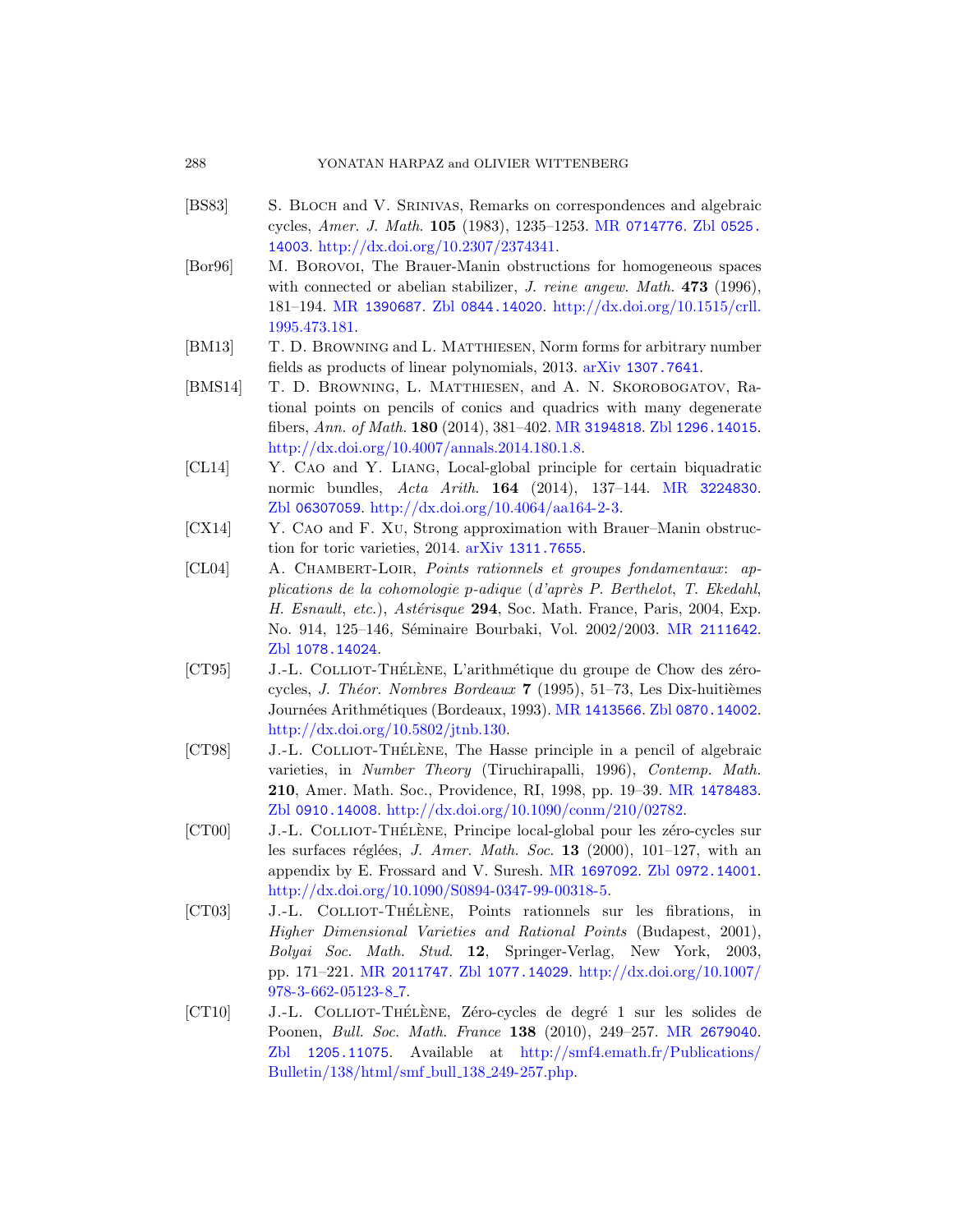#### ON THE FIBRATION METHOD 289

- <span id="page-60-7"></span><span id="page-60-6"></span><span id="page-60-2"></span>[CTHS03] J.-L. COLLIOT-THÉLÈNE, D. HARARI[, and](http://www.ams.org/mathscinet-getitem?mr=0618896) A. N. SKOROBOGATOV, Valeurs d'un polynôme à une variable représentées par une norme, in Number Theory and Algebraic Geometry, London Math. Soc. Lecture Note Ser. 303, Cambridge Univ. Press, Cambridge, 2003, pp. 69–89. MR 2053456. Zbl 1087.14016.
- [CTI81] J.-L. COLLIOT-THÉLÈNE and F. ISCHEBECK, L'équivalence rationnelle sur les cycles de dimension zéro des variétés algébriques réelles, C. [R](http://www.ams.org/mathscinet-getitem?mr=1697093). [Acad](http://www.zentralblatt-math.org/zmath/en/search/?q=an:0951.11022). Sci. Paris Sér. [I Math](http://dx.doi.org/10.1090/S0894-0347-99-00315-X). 292 (1981), 723-725. MR 0618896. Zbl 0472.14016.
- [\[CTPS15\]](http://dx.doi.org/10.1090/S0894-0347-99-00315-X) J.-L. COLLIOT-THÉLÈNE, A. P. PÁL, and A. N. SKOROBOGATOV, Pathologies of the Brauer–Manin obstruction, Math. Z. (2015), published [online: 0](http://www.ams.org/mathscinet-getitem?mr=0620258)[7 November 2015](http://www.zentralblatt-math.org/zmath/en/search/?q=an:0479.14006). [http://dx.doi.org/10.](http://dx.doi.org/10.1215/S0012-7094-81-04824-9)1007/s00209-015-1565-x.
- <span id="page-60-3"></span>[\[CTP00\]](http://dx.doi.org/10.1215/S0012-7094-81-04824-9) J.-L. COLLIOT-THÉLÈNE and B. POONEN, Algebraic families of nonzero elements of Shafarevich-Tate groups, J. Amer. Math. Soc. 13 (2000), 83–99. MR 1697093. Zbl 0951.11022. http://dx.doi.org/10.1090/ [S08](http://www.ams.org/mathscinet-getitem?mr=0667708)[94-0347-99-00315](http://www.zentralblatt-math.org/zmath/en/search/?q=an:0414.10009)-X.
- <span id="page-60-0"></span>[CTS81] J.-L. COLLIOT-THÉLÈNE and J.-J. SANSUC, On the Chow groups of certain rational surfaces: a sequ[el to a paper of](http://www.ams.org/mathscinet-getitem?mr=0899402) S. Bloch, Duke Math. J. 48 [\(1981\), 421–447.](http://dx.doi.org/10.1215/S0012-7094-87-05420-2) MR 0620258. Zbl 0479.14006. http://dx.doi.org/10. 1215/S0012-7094-81-04824-9.
- <span id="page-60-4"></span>[CTS82] J.-L. COLLIOT-THÉLÈNE and J.-J. SANSUC, Sur le principe de Hasse et l'[approximation](http://www.ams.org/mathscinet-getitem?mr=0870307) [faible, et sur un](http://www.zentralblatt-math.org/zmath/en/search/?q=an:0622.14030)e hypothèse de Schinzel, Acta Arith. 41 [\(198](http://dx.doi.org/10.1515/crll.1987.373.37)2), 33–53. MR 0667708. Zbl 0414.10009.
- <span id="page-60-5"></span>[CTS87] J.-L. COLLIOT-THÉLÈNE and J.-J. SANSUC, La descente sur les variétés rationnelles. II, Duke Math. J. 54 (1987), 375–492. MR 0899402. Zbl 0659.14028. http://d[x.doi.org/10.1215/S00](http://dx.doi.org/10.1017/S0305004199004077)12-7094-87-05420-2.
- <span id="page-60-8"></span>[\[CTSSD87\]](http://dx.doi.org/10.1017/S0305004199004077) [J.-L.](http://www.ams.org/mathscinet-getitem?mr=1744112) COLLIOT-THÉLÈNE, J.-J. SANSUC, and P. SWINNERTON-DYER, Intersections of two quadrics and Châtelet surfaces. I, J. reine angew. Math. 373 (1987), 37–107. MR 0870307. Zbl 0622.14030. http://dx.doi. [org/1](http://www.ams.org/mathscinet-getitem?mr=2995366)[0.1515/crll.198](http://www.zentralblatt-math.org/zmath/en/search/?q=an:06154640)[7.373.37.](http://dx.doi.org/10.1090/S0002-9947-2012-05556-5)
- <span id="page-60-1"></span>[\[CTS00\]](http://dx.doi.org/10.1090/S0002-9947-2012-05556-5) J.-L. COLLIOT-THÉLÈNE and A. N. SKOROBOGATOV, Descent on fibrations over  $\mathbf{P}_k^1$  revisited, *Math. Proc. Cambridge Philos. Soc.* 128 (2000), 383–393. MR 1744112. Zbl 1024.14003. http://dx.doi.org/10. 1017/S0305004199004077.
- [\[CTS](http://www.ams.org/mathscinet-getitem?mr=1603908)13] J.-L. COLLIOT-THÉLÈNE and A. N. SKOROBOGATOV, Good reduction of the Brauer-Manin obstruction, Trans. Amer. Math. Soc. 365 (2013), 579–590. MR 2995366. Zbl 06154640. http://dx.doi.org/10.1090/ S0002-9947-2012-05556-5.
- [CTSSD98] J.-L. COLLIOT-THÉLÈNE, A. N. SKOROBOGATOV, and P. SWINNERTON-Dyer, Rational points and zero-cycles on fibred varieties: Schinzel's hypothesis and Salberger's device, J. reine angew. Math. 495 (1998), 1– 28. MR 1603908. Zbl 1198.14021. http://dx.doi.org/10.1515/crll.1998. 019.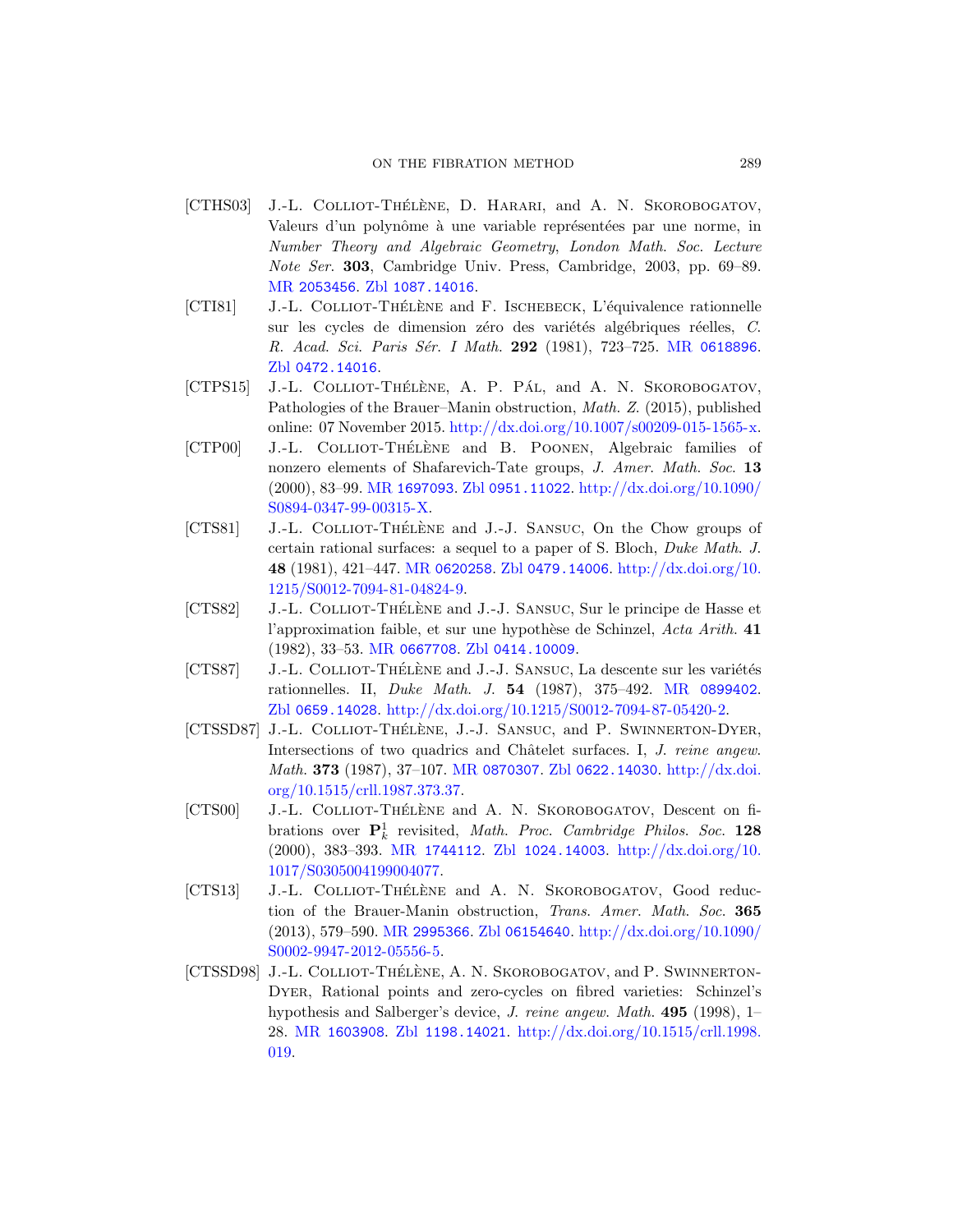#### <span id="page-61-4"></span><span id="page-61-0"></span>290 YONATAN HARPAZ and OLIVIER WITTENBERG

- <span id="page-61-6"></span>[\[CTS](http://dx.doi.org/10.1215/00127094-1548389)[D94\]](http://www.ams.org/mathscinet-getitem?mr=2904092) J.-L. COLLIOT-THÉLÈNE and P. SWINNERTON-DYER, Hasse principle and weak approximation for pencils of Severi-Brauer and similar varieties, J. reine angew. Math. 453 (1994), 49–112. MR 1285781. Zbl 0805.14010. [htt](http://www.zentralblatt-math.org/zmath/en/search/?q=an:06136627)[p://dx.doi.org/10.1515/crll.1994.453.4](http://dx.doi.org/10.4064/aa157-2-4)9.
- <span id="page-61-9"></span>[\[](http://www.ams.org/mathscinet-getitem?mr=3007293)CTV12] J.-L. COLLIOT-THÉLÈNE and C. VOISIN, Cohomologie non ramifiée et [conjecture de](http://www.ams.org/mathscinet-getitem?mr=1841091) Hodge entière, [Duke](http://dx.doi.org/10.1007/978-1-4757-5406-3) Math. J. 161 (2012), [735–801.](http://dx.doi.org/10.1007/978-1-4757-5406-3) MR 2904092. Zbl 1244.14010. http://dx.doi.org/10.1215/ 00127094-1548389.
- $[CTX13]$  J.-L. COLLIOT-THÉLÈNE and F. XU, Strong approximation for the total [space of](http://www.ams.org/mathscinet-getitem?mr=3319557)c[ertain quadrat](http://www.zentralblatt-math.org/zmath/en/search/?q=an:06421510)i[c fibrations,](http://dx.doi.org/10.1007/s00208-014-1106-7) Acta Arith. 157 (2013), 169–199. MR 3007293. Zbl 06136627. http://dx.doi.org/10.4064/aa157-2-4.
- <span id="page-61-8"></span>[\[Deb01\]](http://dx.doi.org/10.1007/s00208-014-1106-7) O. DEBARRE, Higher-Dimensional Algebraic Geometry, Universitext, Springer-Verlag, New York, 2001. MR 1841091. Zbl 0978.14001. http:  $//dx.doi.org/10.1007/978-1-4757-5406-3.$  $//dx.doi.org/10.1007/978-1-4757-5406-3.$  $//dx.doi.org/10.1007/978-1-4757-5406-3.$
- <span id="page-61-5"></span>[DSW15] U. Derenthal, A. Smeets, and D. Wei, Universal torsors and values of quadratic polynomials represented by norms, Math. Ann. 361 (2[015\), 1021–1042.](http://dx.doi.org/10.1090/jag/639) MR 3319557. Zbl 06421510. http://dx.doi.org/10. 1007/s00208-014-1106-7.
- <span id="page-61-1"></span>[Eke90] T. EKEDAHL, An effective version of Hilbert's irreducibility theorem, in Séminaire de Théorie des Nombres, Paris 1988-1989, Progr. Math. 91, Birkhäuser, Boston, 1990, pp. 241–249. MR 1104709. Zbl 0729.12005.
- <span id="page-61-3"></span>[ELW15] H. ESNAULT, M. LEVINE, and O. WITTENBERG, Index of varieties over Henselian field[s and Euler ch](http://www.ams.org/mathscinet-getitem?mr=1644323)a[racteristic of cohe](http://www.zentralblatt-math.org/zmath/en/search/?q=an:0885.14002)rent sheaves, J. Algebraic Geom. 24 [\(2015\), 69](http://dx.doi.org/10.1007/978-1-4612-1700-8)3–718. http://dx.doi.org/10.1090/jag/639.
- <span id="page-61-10"></span>[Fro03] E. Frossard, Obstruction de Brauer-Manin pour les z´ero-cycles sur des fibrations en variétés d[e Severi-Braue](http://www.ams.org/mathscinet-getitem?mr=1937199)r, *J. [reine a](http://www.zentralblatt-math.org/zmath/en/search/?q=an:1092.14063)ngew. Math.*  $557$  (2003), 81–101. MR [1978403](http://dx.doi.org/10.1090/S0894-0347-02-00402-2). Zbl 1098.14015. http://dx.doi.org/10.1515/crll. 2003.035.
- <span id="page-61-7"></span>[Ful98] W. Fulton, Intersection Theory[, second ed.,](http://www.ams.org/mathscinet-getitem?mr=1941965) Ergeb. Math. Grenzgeb. 2[, Springer-Verlag, New York, 1998](http://dx.doi.org/10.1007/978-3-662-11323-3). MR 1644323. Zbl 0885.14002. http://dx.doi.org/10.1007/978-1-4612-1700-8.
- [GHS03] T. GRABER, J. HARRIS, and J. STARR, Families of rationally connected [varieties,](http://dx.doi.org/10.1007/BF02699291) J. Amer. Math. Soc. 16 (2003), 57–67. MR 1937199. Zbl 1092. 14063. http://dx.doi.org/10.1090/S0894-0347-02-00402-2.
- <span id="page-61-2"></span>[Gra03] G. Gras, Class Field Theory: From Theory to Practice, Springer [Monogr](http://www.ams.org/mathscinet-getitem?mr=0173675). Math[., Springer-](http://www.zentralblatt-math.org/zmath/en/search/?q=an:0136.15901)[Verlag, New York](http://dx.doi.org/10.1007/BF02684747), 2003. MR 1941965. Zbl 1019.11032. http://dx.doi.org/10.1007/978-3-662-11323-3.
- $[Grod1]$  A. GROTHENDIECK, Eléments de géométrie algébrique. II. Etude globale ´el´ementaire de quelques classes de morphismes, Publ. Math. Inst. Hautes  $\dot{E}$ tudes Sci. 8, 1961. http://dx.doi.org/10.1007/BF02699291.
- [Gro64] A. GROTHENDIECK, Éléments de géométrie algébrique. IV. Étude locale des shémas et des morphismes de schémas. I, Publ. Math. Inst. Hautes  $\dot{E}tudes \, Sci.$  20, 1964. MR 0173675. Zbl 0136.15901. http://dx.doi.org/ 10.1007/BF02684747.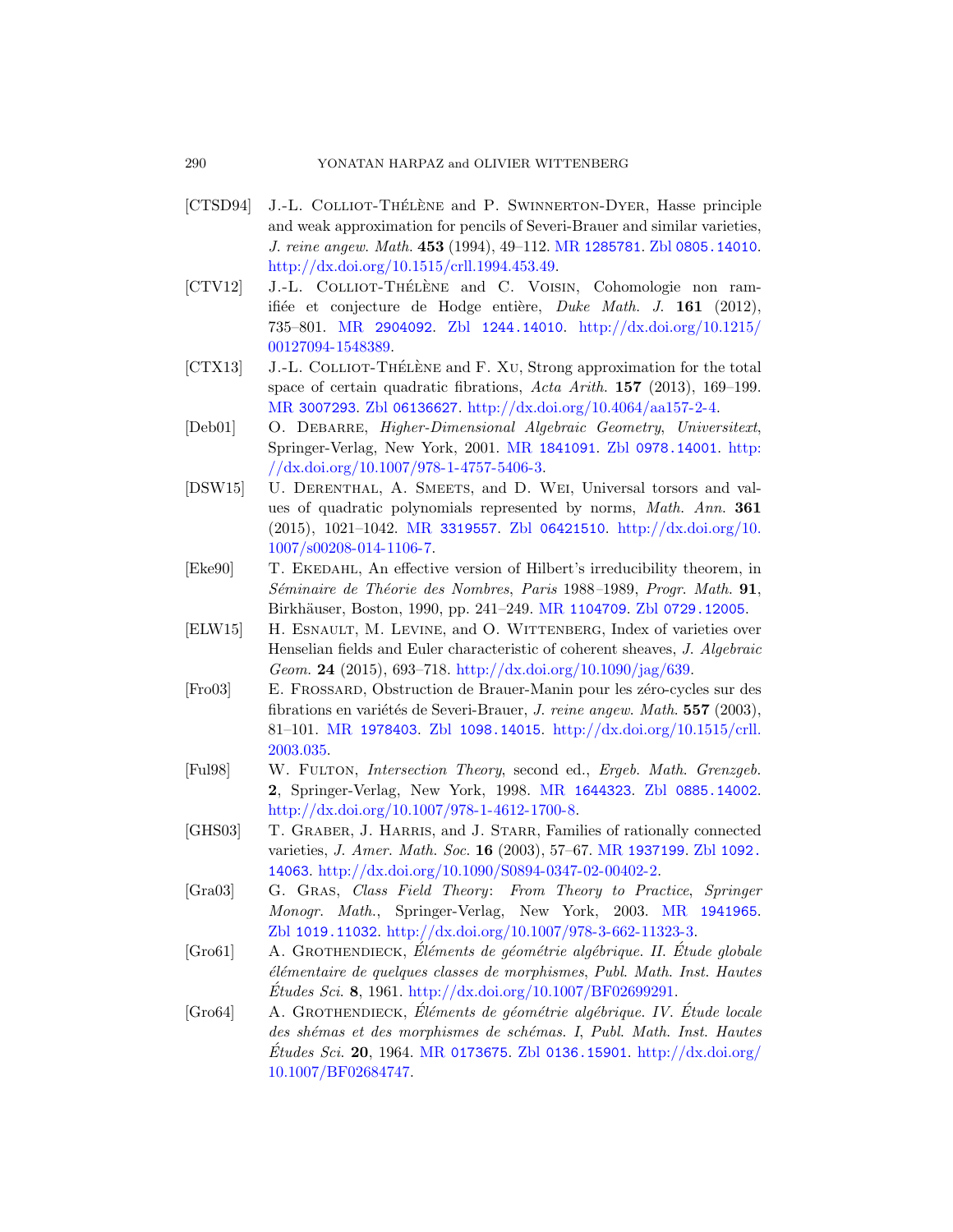#### ON THE FIBRATION METHOD 291

- <span id="page-62-8"></span><span id="page-62-7"></span><span id="page-62-6"></span>[\[Gr](http://www.zentralblatt-math.org/zmath/en/search/?q=an:0198.25803)o66] [A](http://www.ams.org/mathscinet-getitem?mr=0244269). GROTHENDIECK, Éléments de géométrie algébrique. IV. Étude locale des schémas et des morphismes de schémas. III, Publ. Math. Inst. Hautes  $\textit{Études } Sci. 28, 1966. MR$  0217086. Zbl 0144.19904. http://dx.doi.org/ 10.1007/BF02684343.
- $[Gro68]$  A. GROTHENDIECK, Le groupe de Brauer, I, II, III, in *Dix Exposés sur* la Coho[mologie des Sc](http://www.ams.org/mathscinet-getitem?mr=0354651)hémas[, North-Holla](http://www.zentralblatt-math.org/zmath/en/search/?q=an:0234.14002)[nd, A](http://dx.doi.org/10.1007/BFb0058665)msterdam, 1968, pp. 46– [188, Part](http://dx.doi.org/10.1007/BFb0058665) I: MR 0244269, Zbl 0193.21503; Part II: MR 0244270, Zbl 0198.25803; Part III: MR 0244271, Zbl 0198.25901.
- <span id="page-62-4"></span><span id="page-62-0"></span>[Gro71] A. GROTHENDIECK, Exposé X: Théorie de la spécialisation du groupe f[ondamental, in](http://www.zentralblatt-math.org/zmath/en/search/?q=an:1083.14024) Revêtements étales et groupe fondamental, Lecture Notes in Mathematics 224, Springer-Verlag, New York, 1971, Séminaire de Géométrie Algébrique du Bois Marie 1960–1961 (SGA 1), directed by [A. Grothe](http://www.ams.org/mathscinet-getitem?mr=1284820)[ndieck, xxii+447](http://www.zentralblatt-math.org/zmath/en/search/?q=an:0847.14001) pp. MR [0354651](http://dx.doi.org/10.1215/S0012-7094-94-07507-8). Zbl 0234.14002. http: [//dx.d](http://dx.doi.org/10.1215/S0012-7094-94-07507-8)oi.org/10.1007/BFb0058665.
- <span id="page-62-3"></span>[vH03] J. van Hamel, The Brauer-Manin obstruction for zero-cycles on Severi-Brauer fibrations over curves, J. London Math. Soc. 68 (2003), [317–33](http://www.zentralblatt-math.org/zmath/en/search/?q=an:0906.14014)7. MR 1994685. Zbl [1083.14024](http://www.numdam.org/item?id=BSMF_1997__125_2_143_0). http://dx.doi.org/10.1112/ [S00246107](http://www.numdam.org/item?id=BSMF_1997__125_2_143_0)03004605.
- [Har94] D. HARARI, Méthode des fibrations et obstruction de Manin, *Duke Math.* J. 75 (1994), 221–260. MR 1284820. Zbl 0847.14001. http://dx.doi.org/ [10.1215/S0012-7](http://www.zentralblatt-math.org/zmath/en/search/?q=an:1115.11032)[094-94-07507-8.](http://dx.doi.org/10.5802/aif.1998)
- <span id="page-62-2"></span>[\[Har97\]](http://www.ams.org/mathscinet-getitem?mr=2044165) D. HARARI, Flèches de spécialisations en cohomologie étale et applications arithmétiques, *Bull. Soc. Math. France* 125 (1997), 143-166. MR 1478028. Zbl 0906.14014. Available at http://www.numdam.org/ [item?id=](http://www.ams.org/mathscinet-getitem?mr=3292295)[BSMF](http://www.zentralblatt-math.org/zmath/en/search/?q=an:06398970)<sub>-1997--125-2-143-0</sub>.
- <span id="page-62-9"></span>[\[HS03\]](http://dx.doi.org/10.1112/S0010437X14007568) D. Harari and A. N. [Skorobogatov](http://dx.doi.org/10.1112/S0010437X14007568), The Brauer group of torsors and its arithmetic applications, Ann. Inst. Fourier (Grenoble) 53 (2003), 1987–2019. MR 2044165. Zbl 1115.11032. http://dx.doi.org/10.5802/aif. [1998.](http://www.ams.org/mathscinet-getitem?mr=2032509)
- <span id="page-62-1"></span>[\[HSW14\]](http://dx.doi.org/10.1112/S0024611503014497) Y. Harpaz, [A. N. S](http://www.zentralblatt-math.org/zmath/en/search/?q=an:1099.11050)[korobogatov](http://dx.doi.org/10.1112/S0024611503014497), and O. Wittenberg, The Hardy-Littlewood conjecture and rational points, Compos. Math. 150 (2014), 2095–2111. MR 3292295. Zbl 06398970. http://dx.doi.org/10. [1112/](http://www.zentralblatt-math.org/zmath/en/search/?q=an:1023.11033)[S0010437X14007568.](http://dx.doi.org/10.1007/BF02392841)
- <span id="page-62-5"></span>[\[](http://www.ams.org/mathscinet-getitem?mr=1961196)HBM04] D. R. Heath-Brown and B. Z. Moroz, On the representation of primes by cubic polynomials in [two variables,](http://dx.doi.org/10.1515/crelle-2014-0070) Proc. London Math. Soc. [88](http://dx.doi.org/10.1515/crelle-2014-0070) (2004), 289–312. MR 2032509. Zbl 1099.11050. http://dx.doi.org/10. 1112/S0024611503014497.
- [HBS02] R. Heath-Brown and A. Skorobogatov, Rational solutions of certain equations involving norms, Acta Math. 189 (2002), 161–177. MR 1961196. Zbl 1023.11033. http://dx.doi.org/10.1007/BF02392841.
- [Irv14] A. J. Irving, Cubic polynomials represented by norm forms, J. reine angew. Math. (2014), published electronically 2014-08-31. http://dx.doi. org/10.1515/crelle-2014-0070.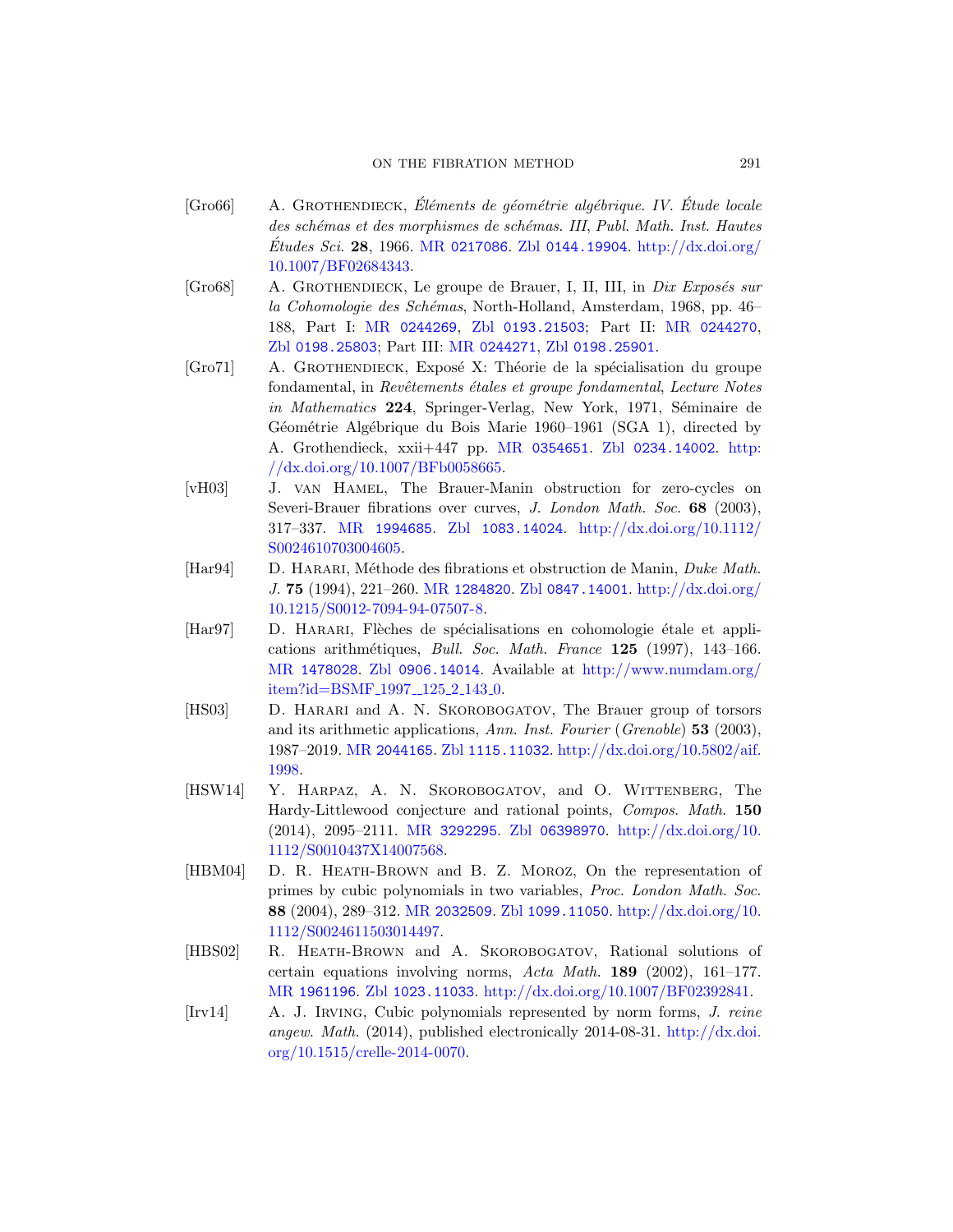# 292 YONATAN HARPAZ and OLIVIER WITTENBERG

- [KS06] M. KASHIWARA and P. SCHAPIRA, [Categorie](http://www.zentralblatt-math.org/zmath/en/search/?q=an:0614.14001)s and Sheaves, Grundl. math. Wissen. 332, Springer-Verlag, New York, 2006. MR 2182076. Zbl 1118.18001. [http://dx.do](http://www.ams.org/mathscinet-getitem?mr=1440180)[i.org/10.1007/3-5](http://www.zentralblatt-math.org/zmath/en/search/?q=an:0877.14012)40-27950-4.
- [KS86] K. KATO and S. SAITO, Global class field theory of arithmetic schemes, in [Applications of Algeb](http://dx.doi.org/10.1007/978-3-662-03276-3)raic K-Theory to Algebraic Geometry and Number Theory, Part I, II [\(Boulder,](http://www.ams.org/mathscinet-getitem?mr=2019976) [Colo., 1983\),](http://www.zentralblatt-math.org/zmath/en/search/?q=an:1077.14068) Contemp. Math. 55, Amer. [Math. Soc., Providence, R](http://dx.doi.org/10.1215/S0012-7094-03-12022-0)I, 1986, pp. 255–331. MR 0862639. Zbl 0614. 14001. http://dx.doi.org/10.1090/conm/055.1/862639.
- <span id="page-63-3"></span>[\[Kol96\]](http://www.ams.org/mathscinet-getitem?mr=0715605) J. KOLLÁR, [Rationa](http://www.zentralblatt-math.org/zmath/en/search/?q=an:0528.14013)[l Curves on Algebraic Varie](http://dx.doi.org/10.1007/978-1-4757-1810-2)ties, Ergeb. Math. Grenzgeb. 32, Springer-Verlag, New York, 1996. MR 1440180. Zbl 0877.14012. http://dx.doi.org/10.1007/978-3-662-03276-3.
- <span id="page-63-7"></span>[KS03] J. KOLLÁR and E. SZABÓ, [Rationally conne](http://www.zentralblatt-math.org/zmath/en/search/?q=an:0811.11001)cted varieties over finite fields, [Duke Math](http://dx.doi.org/10.1007/978-1-4612-0853-2). J. 120 (2003), 251–267. MR 2019976. Zbl 1077.14068. http://dx.doi.org/10.1215/S0012-7094-03-12022-0.
- <span id="page-63-4"></span>[Lan83] S. LANG, Fun[damentals of D](http://www.ams.org/mathscinet-getitem?mr=0065218)i[ophantine Geome](http://www.zentralblatt-math.org/zmath/en/search/?q=an:0058.27202)try, Springer-Verlag, New [York, 1983](http://dx.doi.org/10.2307/2372655). MR 0715605. Zbl 0528.14013. http://dx.doi.org/10.1007/ 978-1-4757-1810-2.
- <span id="page-63-6"></span>[Lan94] S. Lang, Algebraic Number Theory, second ed., Graduate Texts in Math. [1](http://www.ams.org/mathscinet-getitem?mr=2944033)10[, Springer-Verla](http://www.zentralblatt-math.org/zmath/en/search/?q=an:1253.14026)[g, New York, 1994.](http://dx.doi.org/10.1007/s00208-011-0663-2) MR 1282723. Zbl 0811.11001. http://dx.doi.org/10.1007/978-1-4612-0853-2.
- <span id="page-63-0"></span>[\[LW54](http://dx.doi.org/10.1007/s00208-011-0663-2)] S. LANG and A. WEIL, Number of points of varieties in finite fields, Amer. J. Math. 76 (1954), 819-827. MR 0065218. Zbl 0058.27202. http://dx.doi.org/10.2307/2372655.
- <span id="page-63-2"></span>[Lia12] Y. LIANG, Principe local-global pour les zéro-cycles sur certaines fibrations au-[dessus d'une](http://www.ams.org/mathscinet-getitem?mr=3021795) [courbe: I,](http://www.zentralblatt-math.org/zmath/en/search/?q=an:1311.14026) Math. Ann. 353 (2012), [1377–1398.](http://dx.doi.org/10.1093/imrn/rns003) MR 2944033. Zbl 1253.14026. http://dx.doi.org/10.1007/ s00208-011-0663-2.
- [Lia13a] Y. LIANG, Arithmetic of 0-cycles on varieties defined over number fields, [Ann](http://www.zentralblatt-math.org/zmath/en/search/?q=an:06384371). Sci. Éc. Norm. Supér. 46 (2013), 35–56 (2013). MR 3087389. Zbl 1264.14033.
- <span id="page-63-5"></span>[Lia13b] Y. LIANG, Astuce de Salberger et zéro-cycles sur certaines fibrations, Int. Math. Res. Not. 2013 [\(2013\), 665–692](http://dx.doi.org/10.1016/j.jalgebra.2014.04.023). MR 3021795. Zbl 1311.14026. http://dx.doi.org/10.1093/imrn/rns003.
- <span id="page-63-1"></span>[Lia14a] Y. LIANG, Princip[e local-global](http://www.ams.org/mathscinet-getitem?mr=3342183) pour les zéro-cycles sur certaines fibra[tions au-dessus de l'esp](http://dx.doi.org/10.4310/MRL.2015.v22.n1.a9)ace projectif, Bull. Soc. Math. France 142 (2014), 269–301. MR 3269347. Zbl 06384371.
- [Lia14b] Y. Liang, Towards the Brauer-Manin obstruction on varieties fibred over the projective line, J. Algebra 413 (2014), 50–71. MR 3216600. Zbl 06336182. http://dx.doi.org/10.1016/j.jalgebra.2014.04.023.
- [Lia15] Y. Liang, The local-global exact sequence for Chow groups of zerocycles, Math. Res. Lett. 22 (2015), 169–182. MR 3342183. Zbl 06441006. http://dx.doi.org/10.4310/MRL.2015.v22.n1.a9.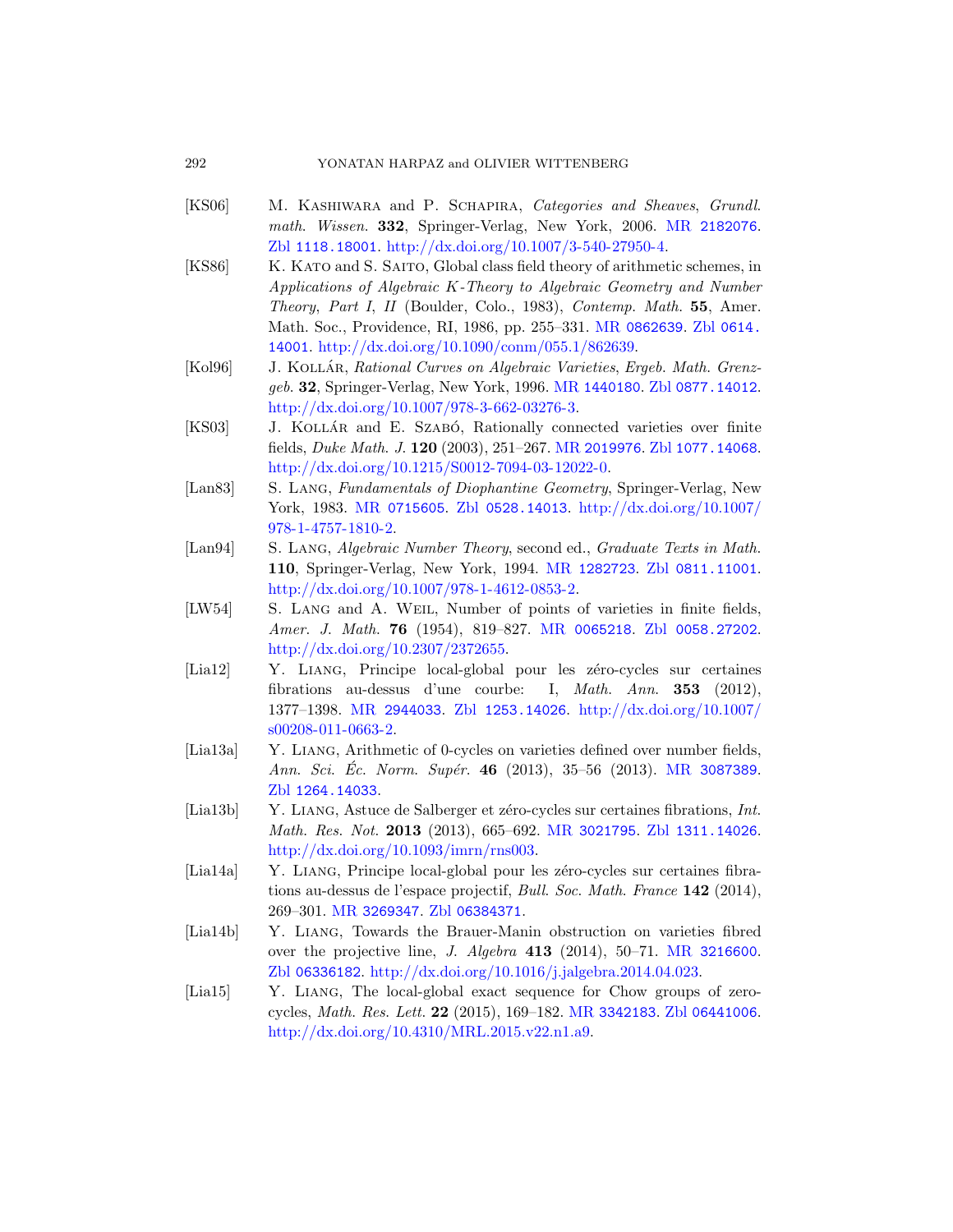#### ON THE FIBRATI[ON METHOD](http://www.ams.org/mathscinet-getitem?mr=0427322) 293

- <span id="page-64-11"></span><span id="page-64-3"></span><span id="page-64-2"></span>[Man66] J. I. MANIN, Rational surfaces over perfect fields, Publ. Math. Inst. *Hautes Études Sci.* (1966), 55–113. MR 0225780. Zbl 0171.41701. Available at [http://www.numdam.org/item](http://dx.doi.org/10.1017/S1474748015000389)?id=PMIHES\_1966\_30\_55\_0.
- <span id="page-64-9"></span>[Man71] Y. I. MANIN, Le groupe de Brauer-Grothendieck en géométrie diophanti[enne, in](http://www.ams.org/mathscinet-getitem?mr=0071116) [Actes du Congr](http://www.zentralblatt-math.org/zmath/en/search/?q=an:0066.02802)ès International des Mathématiciens. Tome 1 (Nice, 1970), Gauthier-Villars, Paris, 1971, pp. 401–411. MR 0427322. Zbl 0239.14010.
- <span id="page-64-5"></span><span id="page-64-4"></span>[Mat15] L. MATTHIESEN[, On th](http://www.ams.org/mathscinet-getitem?mr=0559531)[e square-free rep](http://www.zentralblatt-math.org/zmath/en/search/?q=an:0433.14012)resentation function of a norm form and nilsequences, Inst. Math. Jussieu, published online: 11 Novem[ber 2015, 2](http://www.ams.org/mathscinet-getitem?mr=2261462)9pp. [http://dx.do](http://www.zentralblatt-math.org/zmath/en/search/?q=an:1127.14001)i.org/10.1017/S1474748015000389.
- <span id="page-64-8"></span>[Mat55] A. MATTUCK, Abelian varieties over p-adic ground fields, Ann. of Math. 62 (1955), 92–119. MR 0071116. Zbl 0066.02802. http://dx.doi.org/10. 2307/2007101.
- [Mil80] J. S. MILNE, *Etale Cohomology, Princeton Math. Ser.* 33, Princeton [Univ. Press, P](http://www.zentralblatt-math.org/zmath/en/search/?q=an:1177.14001)rinceton, N.J., 1980. MR 0559531. Zbl 0433.14012.
- <span id="page-64-6"></span>[Mil06] J. S. Milne, Arithmetic duality theorems, second ed., BookSurge, LLC, [Charleston, SC](http://www.ams.org/mathscinet-getitem?mr=0819231)[, 2006.](http://www.zentralblatt-math.org/zmath/en/search/?q=an:0587.12001) MR 2261462. Zbl [1127.1](http://dx.doi.org/10.1007/978-3-642-82465-4)4001.
- [\[Mum08\]](http://dx.doi.org/10.1007/978-3-642-82465-4) D. Mumford, Abelian Varieties, Tata Inst. Fund. Res. Stud. Math. 5, Published for the Tata Institute of Fundamental Research, Bombay; by Hindustan [Book Agency,](http://www.ams.org/mathscinet-getitem?mr=0095851) [New Delhi, 2008](http://www.zentralblatt-math.org/zmath/en/search/?q=an:0068.14802), with appendices by C. [P. Ramanujam and Yuri Manin, co](http://projecteuclid.org/euclid.kjm/1250777265)rrected reprint of the second (1974) edition. MR 2514037. Zbl 1177.14001.
- <span id="page-64-7"></span>[Neu86] J. NEUKIRCH, Class Field Theory, [Grundl](http://www.ams.org/mathscinet-getitem?mr=0067526). math. Wissen. 280, Springer-Verlag, New York, 1986. MR 0819231. Zbl 0587.12001. http://dx.doi. org/10.1007/978-3-642-82465-4.
- <span id="page-64-10"></span>[Nis55] H. NISHIMURA, Some remarks o[n rational poin](http://www.ams.org/mathscinet-getitem?mr=2680407)ts, *Mem. Coll. Sci. Univ.* Kyoto. Ser. A. Math. 29 [\(1955\), 189–192](http://dx.doi.org/10.4007/annals.2010.171.2157). MR 0095851. Zbl 0068.14802. Available at http://projecteuclid.org/euclid.kjm/1250777265.
- [Nis54] L. B. NISNEVIC<sup>\*</sup>[, On the num](http://www.ams.org/mathscinet-getitem?mr=0282993)[ber of points of a](http://www.zentralblatt-math.org/zmath/en/search/?q=an:0207.51602)n algebraic manifold in a [prime finite field,](http://www.numdam.org/item?id=PMIHES_1970__38__27_0) Dokl. Akad. Nauk SSSR 99 (1954), 17–20. MR 0067526. Zbl 0057.28101.
- <span id="page-64-0"></span>[Poo10] B. Poonen, Insufficiency of the Brauer-Manin obstruction applied to ´etale covers, Ann. [of Math](http://www.ams.org/mathscinet-getitem?mr=1016270). 171 [\(2010\), 21](http://www.zentralblatt-math.org/zmath/en/search/?q=an:0694.14005)57–2169. MR 2680407. Zbl [1284.11096](http://dx.doi.org/10.1007/BF01388859). http://dx.doi.org/10.4007/annals.2010.171.2157.
- <span id="page-64-1"></span>[Ray70] M. RAYNAUD, Spécialisation du foncteur de Picard, Publ. Math. Inst. Hautes É[tudes Sci](http://www.ams.org/mathscinet-getitem?mr=0928495). 38 (1970), 27-76. MR [02](http://dx.doi.org/10.1007/BF01388784)82993. Zbl 0207.51602. [Available](http://dx.doi.org/10.1007/BF01388784) at http://www.numdam.org/item?id=PMIHES\_1970\_38\_27\_ 0.
- [Sai89] S. Saito, Some observations on motivic cohomology of arithmetic schemes, Invent. math. 98 (1989), 371–404. MR 1016270. Zbl 0694. 14005. http://dx.doi.org/10.1007/BF01388859.
- [Sal88] P. Salberger, Zero-cycles on rational surfaces over number fields, Invent. math. 91 (1988), 505–524. MR 0928495. Zbl 0688.14008. http: //dx.doi.org/10.1007/BF01388784.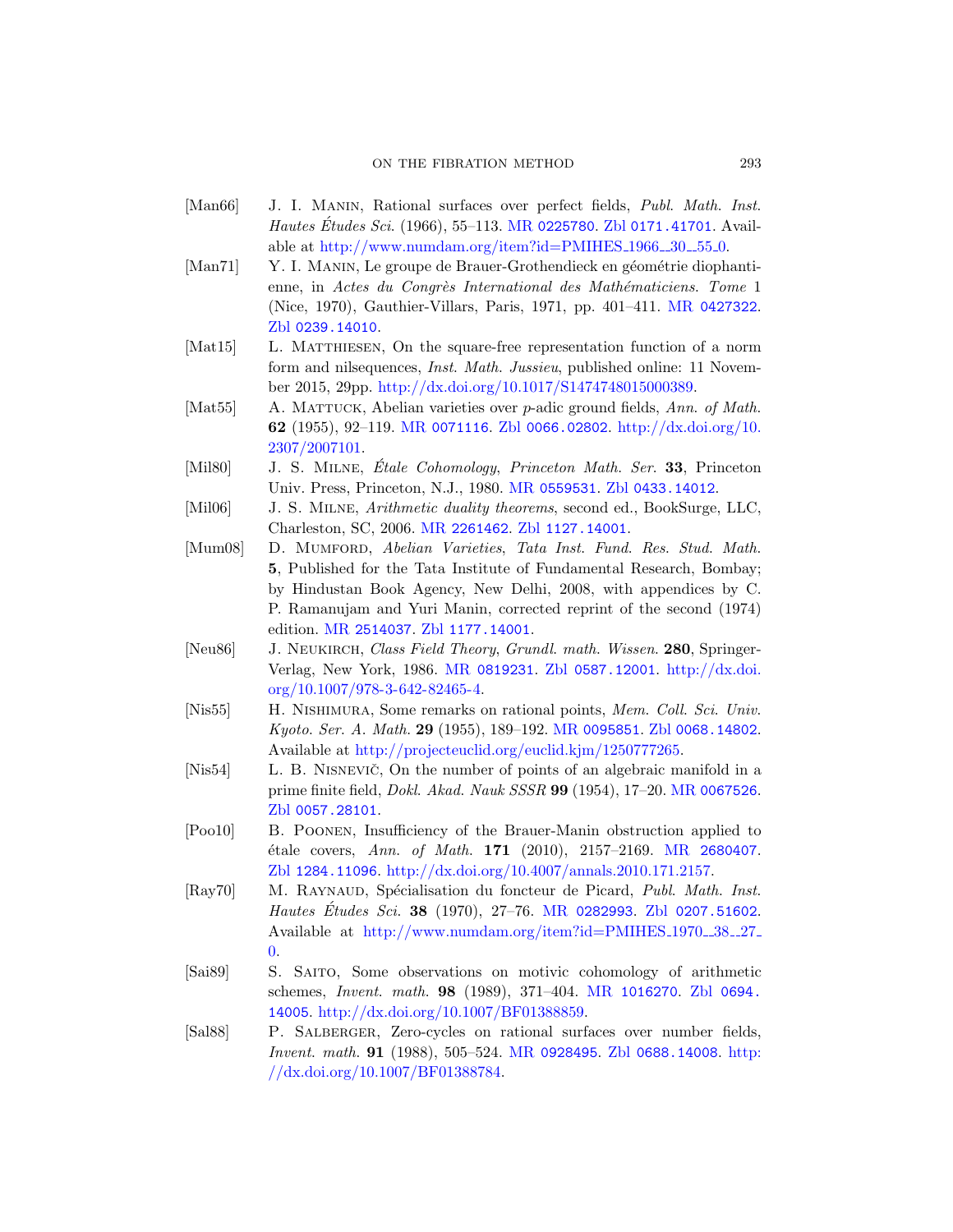# <span id="page-65-2"></span>294 YONATAN HARPAZ and OLIVIER WITTENBERG

- [\[Sal0](http://www.ams.org/mathscinet-getitem?mr=0631309)3] P. SALBERGER[, On obstructions to the Hasse pri](http://dx.doi.org/10.1515/crll.1981.327.12)nciple, in Number Theory and Algebraic Geometry, London Math. Soc. Lecture Note Ser. 303, Cambridge Univ. Press, Cambridge, 2003, pp. 251–277. MR 2053463. Zbl 1085.11032.
- <span id="page-65-9"></span><span id="page-65-4"></span>[\[San81\]](http://www.ams.org/mathscinet-getitem?mr=0466151) J[.-J. Sansuc](http://www.zentralblatt-math.org/zmath/en/search/?q=an:0318.14004), Groupe de Brauer et arithm´etique des groupes alg´ebriques linéaires sur un corps de nombres, *J. reine angew. Math.* **327** (1981), 12– 80. MR 0631309. Zbl 0468.14007. http://dx.doi.org/10.1515/crll.1981. 327.12.
- <span id="page-65-3"></span>[\[Ser](http://www.zentralblatt-math.org/zmath/en/search/?q=an:0692.14001)75] J-P. SERRE, Groupes algébriques e[t corps de c](http://www.ams.org/mathscinet-getitem?mr=1048528)lasses, Deuxième édition, Publication de l'Institut de Mathématique de l'Université de Nancago, No. VII, Actualités Scientifiques et Industrielles, No. 1264, Hermann, Paris, 1975. MR 0466151. Zbl 0318.14004.
- [\[Ser92](http://www.ams.org/mathscinet-getitem?mr=1104707)] J-P. SERRE, Résumé des cours au Collège de France, 1991–1992.
- <span id="page-65-6"></span>[Sko90a] A. N. Skorobogatov, Arithmetic on certain quadric bundles of relative dimension 2. I, J. [reine ange](http://www.ams.org/mathscinet-getitem?mr=1408492)w. [Math](http://www.zentralblatt-math.org/zmath/en/search/?q=an:0880.14008). 407 (1990), 57–74. MR 1048528. Zbl [0692.14001](http://dx.doi.org/10.1353/ajm.1996.0045). http://dx.doi.org/10.1515/crll.1990.407.57.
- <span id="page-65-0"></span>[Sko90b] A. N. Skorobogatov, On the fibration method for proving the Hasse [principle a](http://www.ams.org/mathscinet-getitem?mr=1666779)[nd weak approxim](http://www.zentralblatt-math.org/zmath/en/search/?q=an:0951.14013)ation, in Séminaire de Théorie des Nombres, Paris 1988–1989, Progr. Math. 91, Birkhäuser, Boston, 1990, pp. 205– 219. MR 1104707. Zbl 0748.14002.
- <span id="page-65-1"></span>[Sko96] A. N. Skorobogatov, Descen[t on fibrations](http://www.ams.org/mathscinet-getitem?mr=1845760) over the projective line, Amer. J. Math. 118 (1996), 905-923. MR 1408492. Zbl 0880.14008. http://dx.doi.org/10.1353/ajm.1996.0045.
- <span id="page-65-10"></span>[Sko99] A. N. Skorobogatov, Beyond the Manin obstruction, Invent. math. 135 (1999), [399–424.](http://www.arxiv.org/abs/1312.7539) MR 1666779. Zbl 0951.14013. http://dx.doi.org/ 10.1007/s002220050291.
- <span id="page-65-5"></span>[Sko01] A. N. Skorobogatov, Torsors and Rational Points, Cambridge Tracts in Math. 144[, Cambridge Univ. Press, Camb](http://dx.doi.org/10.1017/S0305004114000577)ridge, 2001. MR 1845760. Zbl 0972.14015. http://dx.doi.org/10.1017/CBO9780511549588.
- <span id="page-65-8"></span>[Sko15] A. N. Skorobogatov[, Descent o](http://www.ams.org/mathscinet-getitem?mr=2368954)[n toric fibra](http://www.zentralblatt-math.org/zmath/en/search/?q=an:1167.11024)tions, in Arithmetic and Geometry, [London Math](http://dx.doi.org/10.2140/ant.2007.1.349). Soc. Lecture Note Ser. 420, Cambridge Univ. Press, Cambridge, 2015, pp. 422–435. arXiv 1312.7539.
- <span id="page-65-7"></span>[Sme15] A. Smeets, P[rincipes loca](http://www.ams.org/mathscinet-getitem?mr=1376246)[ux-globaux pour](http://www.zentralblatt-math.org/zmath/en/search/?q=an:0896.55002) certaines fibrations en [torseurs sous u](http://dx.doi.org/10.1007/BF01232367)n tore, Math. Proc. Cambridge Philos. Soc. 158 (2015), 131–145. MR 3300317. http://dx.doi.org/10.1017/S0305004114000577.
- [Sto07] M. STOLL, Finite des[cent obstructi](http://www.ams.org/mathscinet-getitem?mr=3151615)[ons and ra](http://www.zentralblatt-math.org/zmath/en/search/?q=an:1282.11069)tional points on curves, [Algebra Number Theory](http://dx.doi.org/10.1093/qmath/has031) 1 (2007), 349–391. MR 2368954. Zbl 1167. 11024. http://dx.doi.org/10.2140/ant.2007.1.349.
- [SV96] A. Suslin and V. Voevodsky, Singular homology of abstract algebraic varieties, Invent. math. 123 (1996), 61–94. MR 1376246. Zbl 0896.55002. http://dx.doi.org/10.1007/BF01232367.
- [SJ13] M. SWARBRICK JONES, A note on a theorem of Heath-Brown and Skorobogatov, Q. J. Math. 64 (2013), 1239–1251. MR 3151615. Zbl 1282. 11069. http://dx.doi.org/10.1093/qmath/has031.